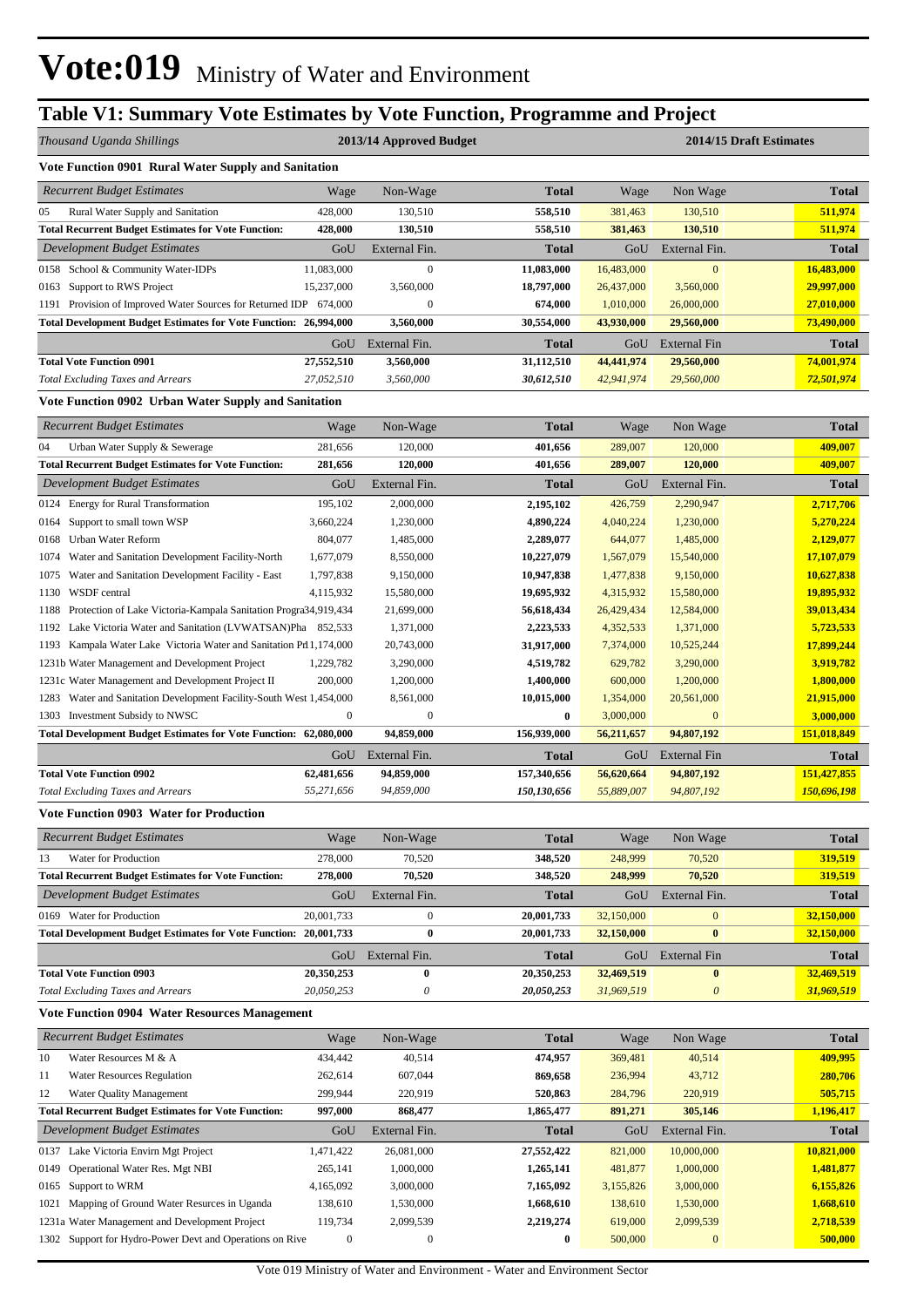# **Table V1: Summary Vote Estimates by Vote Function, Programme and Project**

|      | Thousand Uganda Shillings                                               |                  | 2013/14 Approved Budget |              |             |                     | 2014/15 Draft Estimates |
|------|-------------------------------------------------------------------------|------------------|-------------------------|--------------|-------------|---------------------|-------------------------|
|      | Development Budget Estimates                                            | GoU              | External Fin.           | <b>Total</b> | GoU         | External Fin.       | <b>Total</b>            |
|      | <b>Total Development Budget Estimates for Vote Function:</b>            | 6,160,000        | 33,710,539              | 39,870,539   | 5,716,314   | 17,629,539          | 23,345,853              |
|      |                                                                         | GoU              | External Fin.           | <b>Total</b> | GoU         | External Fin        | <b>Total</b>            |
|      | <b>Total Vote Function 0904</b>                                         | 8,025,477        | 33,710,539              | 41,736,017   | 6,912,731   | 17,629,539          | 24,542,270              |
|      | <b>Total Excluding Taxes and Arrears</b>                                | 6,475,477        | 33,710,539              | 40,186,017   | 6,412,731   | 17,629,539          | 24,042,270              |
|      | <b>Vote Function 0905 Natural Resources Management</b>                  |                  |                         |              |             |                     |                         |
|      | <b>Recurrent Budget Estimates</b>                                       | Wage             | Non-Wage                | <b>Total</b> | Wage        | Non Wage            | <b>Total</b>            |
| 14   | <b>Environment Support Services</b>                                     | 154,872          | 64,862                  | 219,734      | 165,483     | 64,862              | 230,346                 |
| 15   | <b>Forestry Support Services</b>                                        | 162,128          | 473,471                 | 635,599      | 113,719     | 473,471             | 587,190                 |
| 16   | Wetland Management Services                                             | 243,000          | 54,089                  | 297,089      | 292,469     | 54,089              | 346,557                 |
|      | <b>Total Recurrent Budget Estimates for Vote Function:</b>              | 560,000          | 592,422                 | 1,152,422    | 571,671     | 592,422             | 1,164,093               |
|      | Development Budget Estimates                                            | GoU              | External Fin.           | <b>Total</b> | GoU         | External Fin.       | <b>Total</b>            |
|      | 0146 National Wetland Project Phase III                                 | 3,342,171        | $\boldsymbol{0}$        | 3,342,171    | 2,592,171   | $\mathbf{0}$        | 2,592,171               |
| 0947 | FIEFOC - Farm Income Project                                            | 17,909,501       | $\boldsymbol{0}$        | 17,909,501   | 17,206,646  | $\mathbf{0}$        | 17,206,646              |
| 1189 | Sawlog Production Grant Scheme Project                                  | 1,227,762        | 8,800,000               | 10,027,762   | 877,762     | 8,800,000           | 9,677,762               |
| 1301 | The National REDD-Plus Project                                          | $\boldsymbol{0}$ | $\boldsymbol{0}$        | $\bf{0}$     | 850,000     | $\mathbf{0}$        | 850,000                 |
|      | Total Development Budget Estimates for Vote Function: 22,479,434        |                  | 8,800,000               | 31,279,434   | 21,526,578  | 8,800,000           | 30,326,578              |
|      |                                                                         | GoU              | External Fin.           | <b>Total</b> | GoU         | External Fin        | <b>Total</b>            |
|      | <b>Total Vote Function 0905</b>                                         | 23,631,855       | 8,800,000               | 32,431,855   | 22,690,671  | 8,800,000           | 31,490,671              |
|      | <b>Total Excluding Taxes and Arrears</b>                                | 21,981,855       | 8,800,000               | 30,781,855   | 22,690,671  | 8,800,000           | 31,490,671              |
|      | Vote Function 0906 Weather, Climate and Climate Change                  |                  |                         |              |             |                     |                         |
|      | <b>Recurrent Budget Estimates</b>                                       | Wage             | Non-Wage                | <b>Total</b> | Wage        | Non Wage            | <b>Total</b>            |
| 07   | Meteorology                                                             | 731,299          | 125,605                 | 856,904      | 1,041,003   | 125,605             | 1,166,607               |
|      | <b>Total Recurrent Budget Estimates for Vote Function:</b>              | 731,299          | 125,605                 | 856,904      | 1,041,003   | 125,605             | 1,166,607               |
|      | Development Budget Estimates                                            | GoU              | External Fin.           | <b>Total</b> | GoU         | External Fin.       | <b>Total</b>            |
| 0140 | Meteorological Support for PMA                                          | 4,036,709        | $\boldsymbol{0}$        | 4,036,709    | 3,960,709   | $\mathbf{0}$        | 3,960,709               |
|      | 1102 Climate Change Project                                             | 1,039,291        | 7,960,000               | 8,999,291    | 799,291     | 2,200,000           | 2,999,291               |
|      | <b>Total Development Budget Estimates for Vote Function:</b>            | 5,076,000        | 7,960,000               | 13,036,000   | 4,760,000   | 2,200,000           | 6,960,000               |
|      |                                                                         | GoU              | External Fin.           | <b>Total</b> | GoU         | External Fin        | Total                   |
|      | <b>Total Vote Function 0906</b>                                         | 5,932,904        | 7,960,000               | 13,892,904   | 5,926,607   | 2,200,000           | 8,126,607               |
|      | <b>Total Excluding Taxes and Arrears</b>                                | 5,342,904        | 7,960,000               | 13,302,904   | 5,626,607   | 2,200,000           | 7,826,607               |
|      | Vote Function 0949 Policy, Planning and Support Services                |                  |                         |              |             |                     |                         |
|      | <b>Recurrent Budget Estimates</b>                                       | Wage             | Non-Wage                | <b>Total</b> | Wage        | Non Wage            | <b>Total</b>            |
| 01   | Finance and Administration                                              | 653,325          | 1,156,309               | 1,809,634    | 1,395,591   | 1,181,640           | 2,577,231               |
| 08   | Office of Director DWD                                                  | 12,790           | 168,376                 | 181,166      | 38,008      | 168,376             | 206,384                 |
| 09   | Planning                                                                | 122,101          | 803,349                 | 925,449      | 181,147     | 803,349             | 984,496                 |
| 17   | Office of Director DWRM                                                 | 32,566           | 68,367                  | 100,934      | 39,641      | 68,367              | 108,008                 |
| 18   | Office of the Director DEA                                              | 40,720           | 46,810                  | 87,530       | 49,052      | 46,810              | 95,862                  |
| 19   | <b>Internal Audit</b>                                                   | 47,090           | 76,983                  | 124,073      | 56,320      | 76,983              | 133,302                 |
| 20   | Nabyeya Forestry College                                                | $\boldsymbol{0}$ | 149,475                 | 149,475      | 172,828     | 149,475             | 322,304                 |
|      | <b>Total Recurrent Budget Estimates for Vote Function:</b>              | 908,592          | 2,469,668               | 3,378,260    | 1,932,587   | 2,495,000           | 4,427,587               |
|      | Development Budget Estimates                                            | GoU              | External Fin.           | <b>Total</b> | GoU         | External Fin.       | <b>Total</b>            |
| 0151 | Policy and Management Support                                           | 10,191,815       | 2,000,000               | 12,191,815   | 10,172,982  | 2,000,000           | 12,172,982              |
| 1190 | Support to Nabyeya Forestry College Project                             | 692,980          | $\boldsymbol{0}$        | 692,980      | 842,980     | $\mathbf{0}$        | 842,980                 |
|      | 1231d Water Management and Development Project                          | 239,930          | 800,000                 | 1,039,930    | 440,039     | 800,000             | 1,240,039               |
|      | <b>Total Development Budget Estimates for Vote Function: 11,124,725</b> |                  | 2,800,000               | 13,924,725   | 11,456,000  | 2,800,000           | 14,256,000              |
|      |                                                                         | GoU              | External Fin.           | <b>Total</b> | GoU         | <b>External Fin</b> | <b>Total</b>            |
|      | <b>Total Vote Function 0949</b>                                         | 14,502,986       | 2,800,000               | 17,302,986   | 15,883,587  | 2,800,000           | 18,683,587              |
|      | <b>Total Excluding Taxes and Arrears</b>                                | 14,402,986       | 2,800,000               | 17,202,986   | 15,883,587  | 2,800,000           | 18,683,587              |
|      | <b>Total Vote 019</b>                                                   | 162,477,642      | 151,689,539             | 314,167,181  | 184,945,752 | 155,796,731         | 340,742,483             |
|      | <b>Total Excluding Taxes and Arrears</b>                                | 150,577,642      | 151,689,539             | 302,267,181  | 181,414,095 | 155,796,731         | 337,210,826             |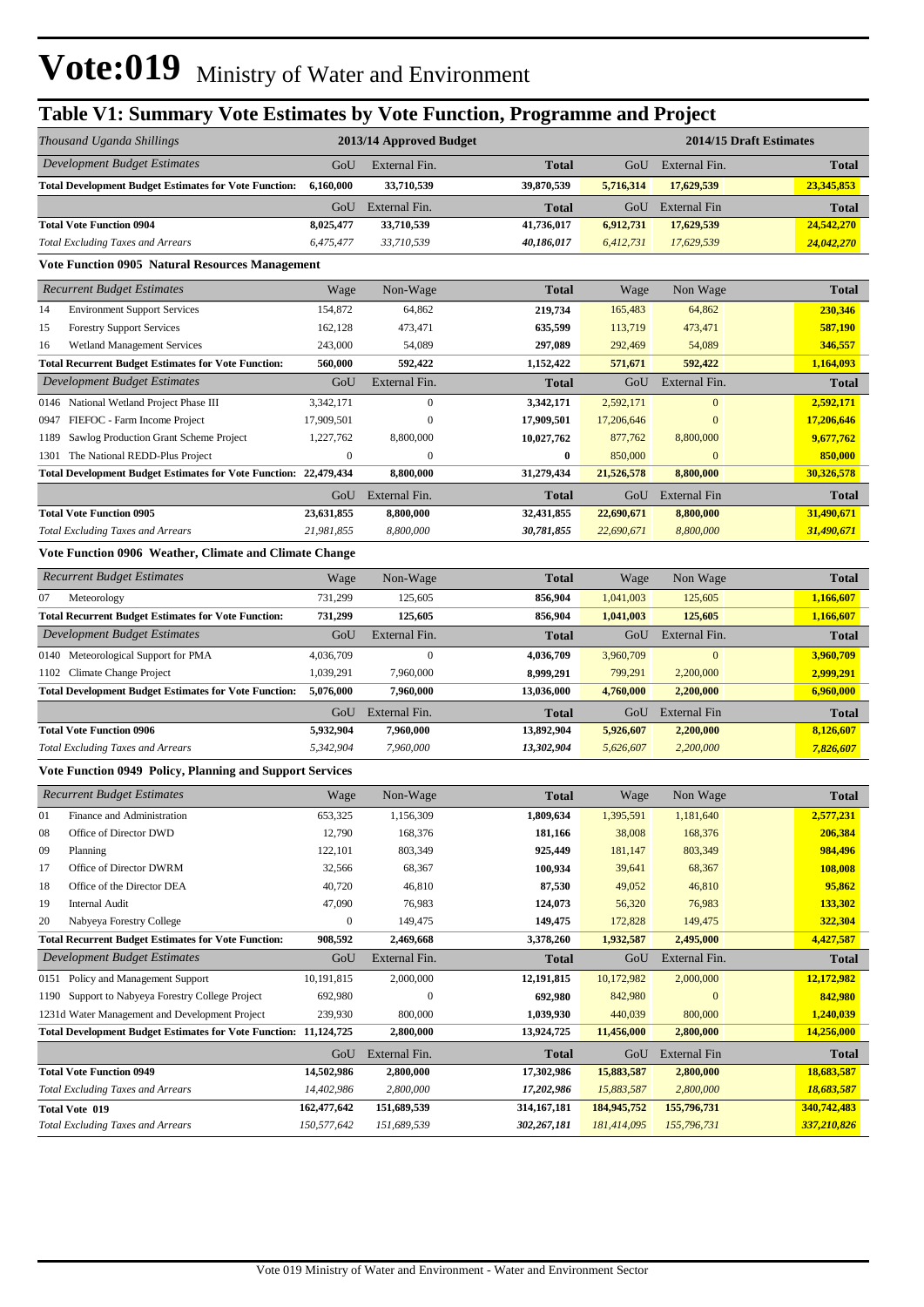# **Table V2: Summary Vote Estimates by Item**

| Thousand Uganda Shillings                                                            |                  | 2013/14 Approved Budget |                   | 2014/15 Draft Estimates |                            |                         |
|--------------------------------------------------------------------------------------|------------------|-------------------------|-------------------|-------------------------|----------------------------|-------------------------|
|                                                                                      |                  | GoU External Fin.       | <b>Total</b>      |                         | GoU External Fin.          | Total                   |
| <b>Employees, Goods and Services (Outputs Provided)</b>                              | 26,193,477       | 32,650,269              | 58,843,746        | 30,355,063              | 24,643,339                 | 54,998,402              |
| 211101 General Staff Salaries                                                        | 4,184,548        | $\mathbf{0}$            | 4,184,548         | 5,071,205               | $\mathbf{0}$               | 5,071,205               |
| 211102 Contract Staff Salaries (Incl. Casuals, Temporary)                            | 3,311,014        | 2,623,414               | 5,934,428         | 4,077,984               | 2,819,164                  | 6,897,148               |
| 211103 Allowances                                                                    | 1,039,597        | 1,356,595               | 2,396,192         | 1,335,993               | 947,826                    | 2,283,819               |
| 211106 Emoluments paid to former Presidents / Vice Presid                            | $\boldsymbol{0}$ | $\mathbf{0}$            | $\bf{0}$          | $\mathbf{0}$            | $\mathbf{0}$               | $\overline{\mathbf{0}}$ |
| 212101 Social Security Contributions                                                 | 243,656          | 116,750                 | 360,406           | 422,852                 | 503,172                    | 926,024                 |
| 212102 Pension for General Civil Service                                             | 0                | $\mathbf{0}$            | $\bf{0}$          | $\mathbf{0}$            | $\mathbf{0}$               | $\bf{0}$                |
| 212103 Pension for Teachers                                                          | $\overline{0}$   | $\mathbf{0}$            | $\bf{0}$          | $\mathbf{0}$            | $\mathbf{0}$               | $\overline{\mathbf{0}}$ |
| 212201 Social Security Contributions                                                 | 10,500           | $\mathbf{0}$            | 10,500            | 9,300                   | $\mathbf{0}$               | 9,300                   |
| 213001 Medical expenses (To employees)                                               | 18,995           | $\mathbf{0}$            | 18,995            | 65,009                  | $\mathbf{0}$               | 65,009                  |
| 213002 Incapacity, death benefits and funeral expenses                               | 22,996           | $\overline{0}$          | 22,996            | 22,000                  | $\overline{0}$             | 22,000                  |
| 221001 Advertising and Public Relations                                              | 316,464          | 461,880                 | 778,344           | 373,569                 | 371,097                    | 744,666                 |
| 221002 Workshops and Seminars                                                        | 504,742          | 2,253,250               | 2,757,992         | 615,137                 | 1,955,750                  | 2,570,887               |
| 221003 Staff Training                                                                | 631,712          | 871,517                 | 1,503,229         | 617,695                 | 789,000                    | 1,406,695               |
| 221004 Recruitment Expenses                                                          | 25,000           | 15,000                  | 40,000            | 35,000                  | 44,000                     | 79,000                  |
| 221005 Hire of Venue (chairs, projector, etc)                                        | 69,000           | 176,000                 | 245,000           | 103,003                 | 117,000                    | 220,003                 |
| 221006 Commissions and related charges                                               | 84,990           | 60,000                  | 144,990           | 80,000                  | 50,000                     | 130,000                 |
| 221007 Books, Periodicals & Newspapers                                               | 282,316          | 233,000                 | 515,316           | 206,839                 | 133,000                    | 339,839                 |
| 221008 Computer supplies and Information Technology (IT)                             | 424,160          | 413,000                 | 837,160           | 324,005                 | 466,275                    | 790,280                 |
| 221009 Welfare and Entertainment                                                     | 155,532          | 77,000                  | 232,532           | 206,967                 | 73,000                     | 279,967                 |
| 221011 Printing, Stationery, Photocopying and Binding                                | 635,706          | 633,000                 | 1,268,706         | 683,731                 | 516,000                    | 1,199,731               |
| 221012 Small Office Equipment                                                        | 169,132          | 224,800                 | 393,932           | 195,372                 | 97,000                     | 292,372                 |
| 221014 Bank Charges and other Bank related costs<br>221016 IFMS Recurrent costs      | 8,000<br>11,998  | 11,000<br>$\mathbf{0}$  | 19,000<br>11,998  | 4,032<br>150,000        | 7,000<br>5,000             | 11,032<br>155,000       |
| 221017 Subscriptions                                                                 | 4,000            | $\boldsymbol{0}$        | 4,000             | $\mathbf{0}$            | $\mathbf{0}$               | $\overline{0}$          |
| 221020 IPPS Recurrent Costs                                                          | $\boldsymbol{0}$ | $\mathbf{0}$            | $\bf{0}$          | 25,000                  | $\mathbf{0}$               | 25,000                  |
| 222001 Telecommunications                                                            | 343,437          | 163,000                 | 506,437           | 313,450                 | 277,000                    | 590,450                 |
| 222002 Postage and Courier                                                           | 21,540           | 11,200                  | 32,740            | 34,300                  | 22,400                     | 56,700                  |
| 222003 Information and communications technology (ICT)                               | $\boldsymbol{0}$ | $\mathbf{0}$            | $\bf{0}$          | 5,000                   | 20,000                     | 25,000                  |
| 223001 Property Expenses                                                             | 1,216,280        | $\mathbf{0}$            | 1,216,280         | 1,114,320               | $\mathbf{0}$               | 1,114,320               |
| 223003 Rent - (Produced Assets) to private entities                                  | 254,000          | 60,000                  | 314,000           | 252,000                 | $\mathbf{0}$               | 252,000                 |
| 223004 Guard and Security services                                                   | 101,062          | 67,000                  | 168,062           | 119,250                 | 53,000                     | 172,250                 |
| 223005 Electricity                                                                   | 107,300          | 40,000                  | 147,300           | 352,520                 | 40,000                     | 392,520                 |
| 223006 Water                                                                         | 70,662           | 21,730                  | 92,392            | 116,500                 | 23,600                     | 140,100                 |
| 223901 Rent – (Produced Assets) to other govt. units                                 | 0                | $\mathbf{0}$            | 0                 | $\boldsymbol{0}$        | 50,000                     | 50,000                  |
| 224001 Medical and Agricultural supplies                                             | 126,000          | 366,000                 | 492,000           | 6,419                   | 250,000                    | 256,419                 |
| 224002 General Supply of Goods and Services                                          | 661,437          | 2,137,000               | 2,798,438         | $\mathbf{0}$            | $\mathbf{0}$               | $\bf{0}$                |
| 224004 Cleaning and Sanitation                                                       | 0                | $\mathbf{0}$            | $\bf{0}$          | 139,184                 | $\boldsymbol{0}$           | 139,184                 |
| 224005 Uniforms, Beddings and Protective Gear                                        | $\boldsymbol{0}$ | $\mathbf{0}$            | $\bf{0}$          | 190,000                 | 43,500                     | 233,500                 |
| 224006 Agricultural Supplies                                                         | $\boldsymbol{0}$ | $\mathbf{0}$            | $\bf{0}$          | 102,000                 | $\mathbf{0}$               | 102,000                 |
| 225001 Consultancy Services- Short term                                              | 2,663,944        | 8,988,754               | 11,652,697        | 3,852,339               | 6,861,680                  | 10,714,019              |
| 225002 Consultancy Services-Long-term                                                | 1,702,534        | 4,686,000               | 6,388,534         | 1,833,290               | 3,336,330                  | 5,169,620               |
| 225003 Taxes on (Professional) Services                                              | 0                | 400,000                 | 400,000           | $\mathbf{0}$            | $\mathbf{0}$               | $\bf{0}$                |
| 226001 Insurances                                                                    | 30,000           | 38,000                  | 68,000            | 42,129                  | 38,000                     | 80,129                  |
| 226002 Licenses                                                                      | 0                | $\mathbf{0}$            | 0                 | 10,000                  | $\mathbf{0}$               | 10,000                  |
| 227001 Travel inland                                                                 | 2,081,559        | 2,815,500               | 4,897,059         | 2,425,508               | 1,758,139                  | 4,183,647               |
| 227002 Travel abroad                                                                 | 729,043          | 980,000                 | 1,709,043         | 600,804                 | 831,125                    | 1,431,929               |
| 227004 Fuel, Lubricants and Oils                                                     | 2,184,365        | 1,396,880               | 3,581,245         | 2,431,408               | 1,012,889                  | 3,444,297               |
| 228001 Maintenance - Civil                                                           | 183,043          | 160,000                 | 343,043           | 113,000                 | 211,000                    | 324,000                 |
| 228002 Maintenance - Vehicles                                                        | 731,883          | 575,000                 | 1,306,883         | 837,912                 | 350,500                    | 1,188,412               |
| 228003 Maintenance – Machinery, Equipment & Furniture                                | 799,130          | 54,000                  | 853,130           | 807,020                 | 538,000                    | 1,345,020               |
| 228004 Maintenance – Other<br>273102 Incapacity, death benefits and funeral expenses | 22,200<br>10,000 | 114,000<br>$\mathbf{0}$ | 136,200<br>10,000 | 25,500<br>6,520         | 31,892<br>$\boldsymbol{0}$ | 57,392<br>6,520         |
| 321423 Conditional transfers to feeder roads maintenance w                           | 0                | 50,000                  | 50,000            | $\mathbf{0}$            | $\mathbf{0}$               | $\mathbf{0}$            |
| Grants, Transfers and Subsides (Outputs Funded)                                      | 16,431,761       | 18,349,537              | 34,781,298        | 17,641,339              | 4,268,537                  | 21,909,876              |
| 262101 Contributions to International Organisations (Curren                          | 274,960          | 20,000                  | 294,960           | 517,960                 | 20,000                     | 537,960                 |
| 262201 Contributions to International Organisations (Capital                         | $\boldsymbol{0}$ | $\mathbf{0}$            | $\bf{0}$          | $\mathbf{0}$            | $\mathbf{0}$               |                         |
| 263104 Transfers to other govt. units                                                | 16,156,801       | 18,329,537              | 34,486,338        | 17, 123, 379            | 4,248,537                  | 21,371,916              |
| <b>Investment</b> (Capital Purchases)                                                | 119,852,403      | 100,689,733             | 220,542,136       | 136,949,350             | 126,884,855                | 263,834,205             |
| 231001 Non Residential buildings (Depreciation)                                      | 8,139,667        | 1,432,733               | 9,572,400         | 11,206,901              | 2,170,733                  | 13,377,634              |
| 231002 Residential buildings (Depreciation)                                          | 3,473,333        | $\boldsymbol{0}$        | 3,473,333         | 320,000                 | $\bf{0}$                   | 320,000                 |
|                                                                                      |                  |                         |                   |                         |                            |                         |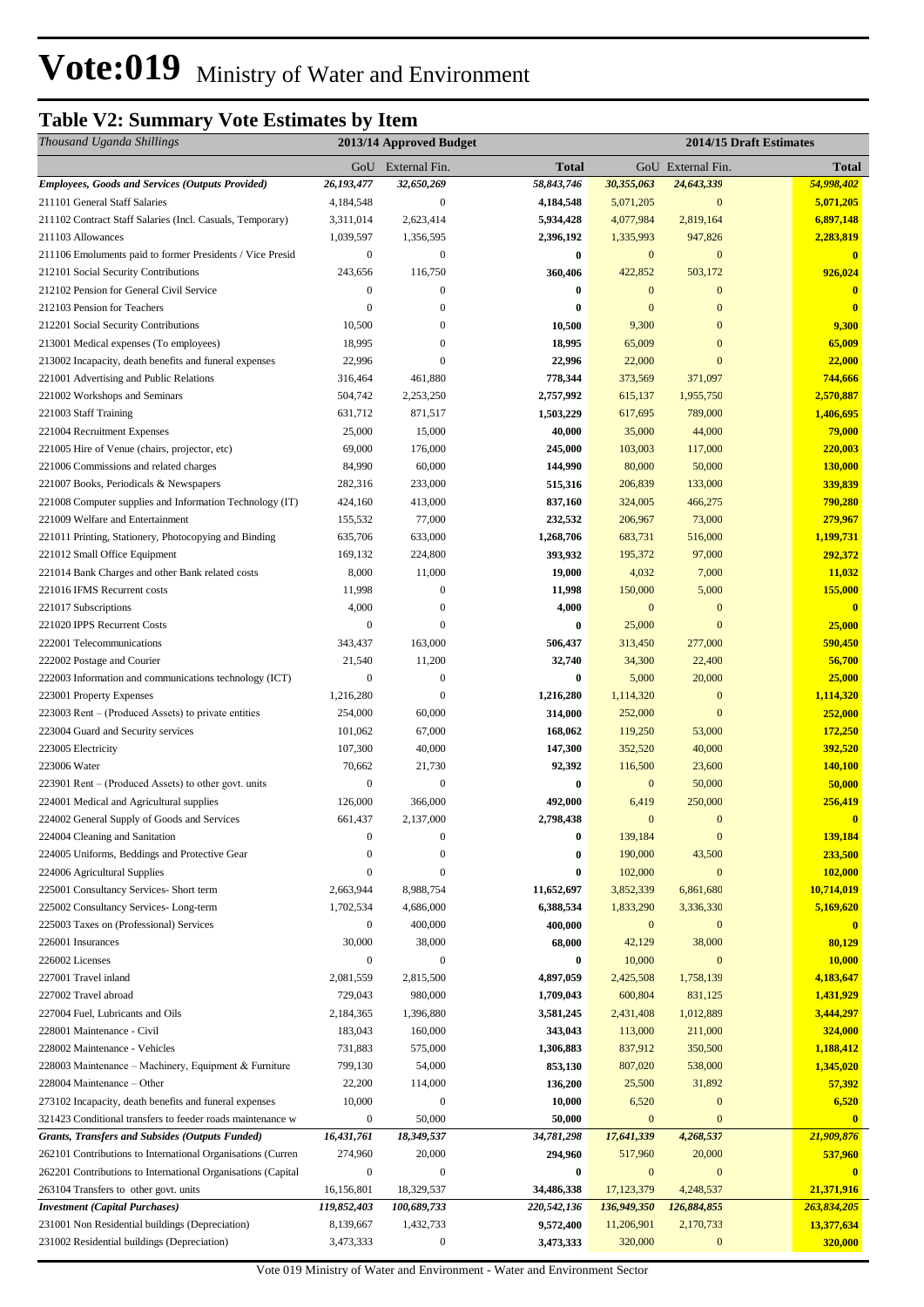# **Table V2: Summary Vote Estimates by Item**

| Thousand Uganda Shillings                                 |             | 2013/14 Approved Budget |               |              |               | 2014/15 Draft Estimates |              |
|-----------------------------------------------------------|-------------|-------------------------|---------------|--------------|---------------|-------------------------|--------------|
|                                                           | GoU         | External Fin.           | <b>Total</b>  | GoU          | External Fin. |                         | <b>Total</b> |
| 231004 Transport equipment                                | 2,225,930   | 780,000                 | 3,005,930     | 600,000      | 354,930       |                         | 954,930      |
| 231005 Machinery and equipment                            | 8,159,100   | 5,304,000               | 13,463,100    | 10,269,102   | 5,673,947     |                         | 15,943,049   |
| 231006 Furniture and fittings (Depreciation)              | 319,000     | 455,000                 | 774,000       | 238,000      | 400,000       |                         | 638,000      |
| 231007 Other Fixed Assets (Depreciation)                  | 81,287,237  | 80,338,000              | 161, 625, 237 | 98,413,282   | 106,274,244   |                         | 204,687,526  |
| 281501 Environment Impact Assessment for Capital Works    | $\Omega$    | 170,000                 | 170,000       | $\mathbf{0}$ | 250,000       |                         | 250,000      |
| 281502 Feasibility Studies for Capital Works              | 66,000      | 450,000                 | 516,000       | 653,320      | $\Omega$      |                         | 653,320      |
| 281503 Engineering and Design Studies & Plans for capital | 2,216,000   | 2,240,000               | 4,456,000     | 801,000      | 1,691,000     |                         | 2,492,000    |
| 281504 Monitoring, Supervision & Appraisal of capital wor | 440,000     | 640,000                 | 1,080,000     | 510,000      | 230,000       |                         | 740,000      |
| 311101 Land                                               | 950,000     | $\Omega$                | 950,000       | 1,170,000    | $\Omega$      |                         | 1,170,000    |
| 312104 Other Structures                                   | 0           | $\Omega$                | $\mathbf{0}$  | 7,186,088    | 1,040,000     |                         | 8,226,088    |
| 312204 Taxes on Machinery, Furniture & Vehicles           | 0           | $\Omega$                | $\mathbf{0}$  | 3,531,657    | $\Omega$      |                         | 3,531,657    |
| 312206 Gross Tax                                          | 11,900,000  | $\Omega$                | 11,900,000    | $\mathbf{0}$ | $\Omega$      |                         |              |
| 312301 Cultivated Assets                                  | 656,136     | 8,800,000               | 9,456,136     | 2,050,000    | 8,800,000     |                         | 10,850,000   |
| 312302 Intangible Fixed Assets                            | 20,000      | 80,000                  | 100,000       | $\mathbf{0}$ | $\mathbf{0}$  |                         | $\mathbf{0}$ |
| <b>Grand Total Vote 019</b>                               | 162,477,642 | 151,689,539             | 314, 167, 181 | 184,945,752  | 155,796,731   |                         | 340,742,483  |
| <b>Total Excluding Taxes and Arrears</b>                  | 150,577,642 | 151,689,539             | 302,267,181   | 181,414,095  | 155,796,731   |                         | 337,210,826  |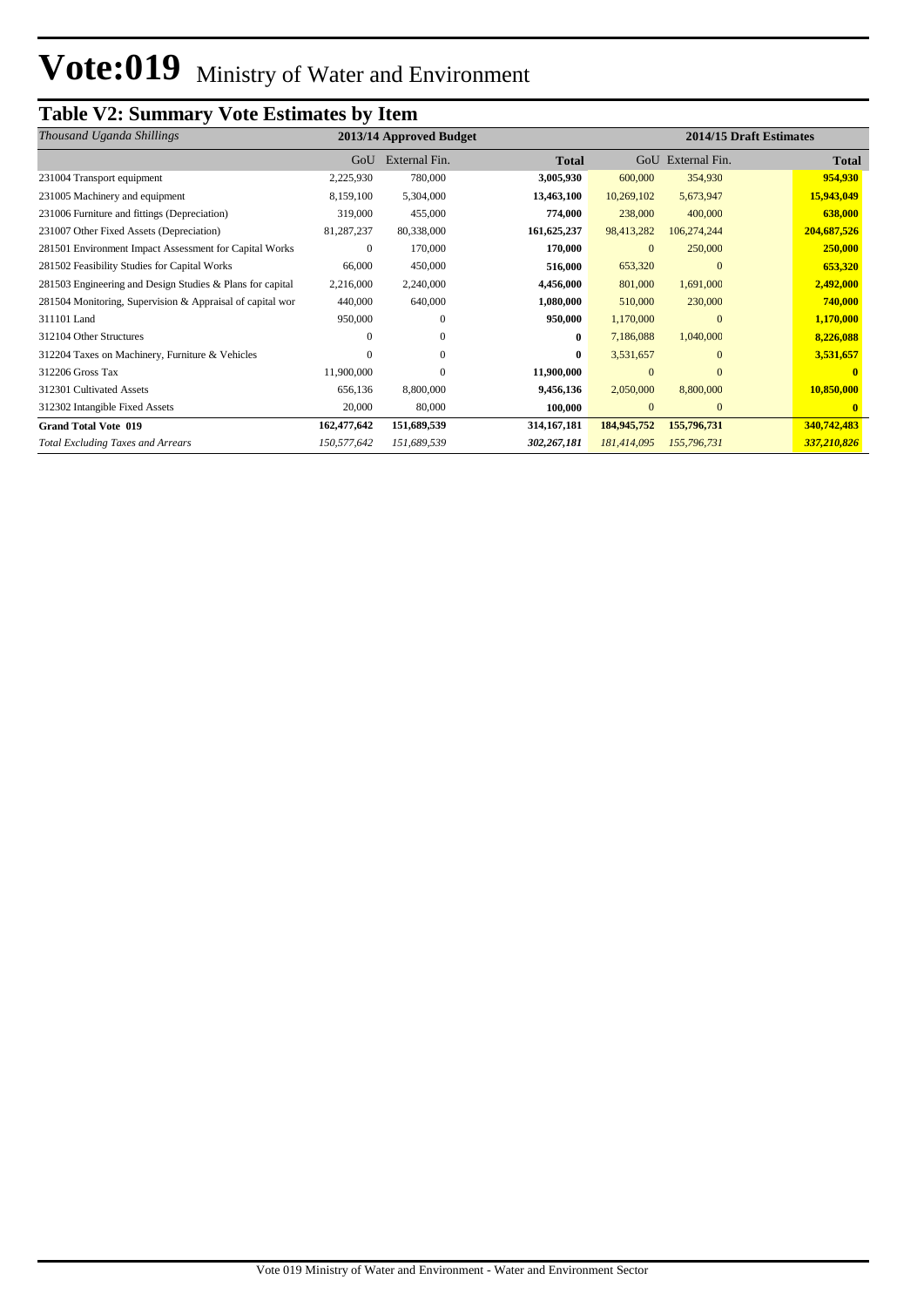## *Vote Function 0901 Rural Water Supply and Sanitation*

### *Recurrent Budget Estimates*

### **Programme 05 Rural Water Supply and Sanitation**

| Thousand Uganda Shillings                                                               |                       | 2013/14 Approved Budget |              |                       | 2014/15 Draft Estimates |                         |
|-----------------------------------------------------------------------------------------|-----------------------|-------------------------|--------------|-----------------------|-------------------------|-------------------------|
| <b>Outputs Provided</b>                                                                 | Wage                  | Non-Wage                | <b>Total</b> | Wage                  | Non Wage                | <b>Total</b>            |
| Output:090101 Back up support for $O \& M$ of Rural Water                               |                       |                         |              |                       |                         |                         |
| 211101 General Staff Salaries                                                           | 428,000               | $\boldsymbol{0}$        | 428,000      | 131,463               | $\mathbf{0}$            | 131,463                 |
| 211103 Allowances                                                                       | $\boldsymbol{0}$      | 12,000                  | 12,000       | $\mathbf{0}$          | 12,000                  | 12,000                  |
| 221011 Printing, Stationery, Photocopying and                                           | $\boldsymbol{0}$      | 1,197                   | 1,197        | $\mathbf{0}$          | 1,510                   | 1,510                   |
| 227004 Fuel, Lubricants and Oils                                                        | $\boldsymbol{0}$      | 794                     | 794          | $\mathbf{0}$          | $\mathbf{0}$            | $\overline{0}$          |
| Total Cost of Output 090101:                                                            | 428,000               | 13,991                  | 441,991      | 131,463               | 13,510                  | 144,974                 |
| Output:090102 Administration and Management services                                    |                       |                         |              |                       |                         |                         |
| 211101 General Staff Salaries                                                           | $\boldsymbol{0}$      | $\boldsymbol{0}$        | $\bf{0}$     | 100,000               | $\boldsymbol{0}$        | 100,000                 |
| 221002 Workshops and Seminars                                                           | $\boldsymbol{0}$      | 650                     | 650          | $\mathbf{0}$          | 1,010                   | 1,010                   |
| 221008 Computer supplies and Information Tec                                            | $\mathbf{0}$          | 2,000                   | 2,000        | $\mathbf{0}$          | 2,000                   | 2,000                   |
| 221012 Small Office Equipment                                                           | $\boldsymbol{0}$      | 5,000                   | 5,000        | $\mathbf{0}$          | 5,000                   | 5,000                   |
| 222001 Telecommunications                                                               | $\mathbf{0}$          | 4,600                   | 4,600        | $\mathbf{0}$          | 4,600                   | 4,600                   |
| 227004 Fuel, Lubricants and Oils                                                        | $\overline{0}$        | 4,390                   | 4,390        | $\mathbf{0}$          | 4,390                   | 4,390                   |
| Total Cost of Output 090102:                                                            | $\boldsymbol{\theta}$ | 16,640                  | 16,640       | 100,000               | 17,000                  | 117,000                 |
| Output:090103 Promotion of sanitation and hygiene education                             |                       |                         |              |                       |                         |                         |
| 211101 General Staff Salaries                                                           | $\boldsymbol{0}$      | $\theta$                | $\bf{0}$     | 50,000                | $\mathbf{0}$            | 50,000                  |
| 211103 Allowances                                                                       | $\boldsymbol{0}$      | 9,000                   | 9,000        | $\boldsymbol{0}$      | 9,000                   | 9,000                   |
| 221003 Staff Training                                                                   | $\boldsymbol{0}$      | 9,000                   | 9,000        | $\mathbf{0}$          | $\mathbf{0}$            | $\overline{\mathbf{0}}$ |
| 223005 Electricity                                                                      | $\mathbf{0}$          | $\theta$                | $\bf{0}$     | $\mathbf{0}$          | 9,000                   | 9,000                   |
| 227004 Fuel, Lubricants and Oils                                                        | $\boldsymbol{0}$      | 2,995                   | 2,995        | $\mathbf{0}$          | 3,000                   | 3,000                   |
| 228002 Maintenance - Vehicles                                                           | $\overline{0}$        | 4,000                   | 4,000        | $\mathbf{0}$          | 4,000                   | 4,000                   |
| Total Cost of Output 090103:                                                            | 0                     | 24,995                  | 24,995       | 50,000                | 25,000                  | 75,000                  |
| Output:090104 Research and development of appropriate water and sanitation technologies |                       |                         |              |                       |                         |                         |
| 211101 General Staff Salaries                                                           | $\mathbf{0}$          | $\theta$                | $\bf{0}$     | 100,000               | $\mathbf{0}$            | 100,000                 |
| 211103 Allowances                                                                       | $\mathbf{0}$          | 5,890                   | 5,890        | $\boldsymbol{0}$      | 5,890                   | 5,890                   |
| 221003 Staff Training                                                                   | $\boldsymbol{0}$      | 5,000                   | 5,000        | $\mathbf{0}$          | 5,000                   | 5,000                   |
| 221011 Printing, Stationery, Photocopying and                                           | $\boldsymbol{0}$      | 15,000                  | 15,000       | $\mathbf{0}$          | 15,110                  | 15,110                  |
| 225001 Consultancy Services- Short term                                                 | $\mathbf{0}$          | 25,000                  | 25,000       | $\boldsymbol{0}$      | 25,000                  | 25,000                  |
| Total Cost of Output 090104:                                                            | 0                     | 50,890                  | 50,890       | 100,000               | 51,000                  | 151,000                 |
| Output:090105 Monitoring and capacity building of LGs, NGOs and CBOs                    |                       |                         |              |                       |                         |                         |
| 221011 Printing, Stationery, Photocopying and                                           | $\boldsymbol{0}$      | $\boldsymbol{0}$        | $\bf{0}$     | $\mathbf{0}$          | 5,000                   | 5,000                   |
| 222001 Telecommunications                                                               | $\mathbf{0}$          | 3,000                   | 3,000        | $\mathbf{0}$          | 3,000                   | 3,000                   |
| 224002 General Supply of Goods and Services                                             | $\mathbf{0}$          | 4,995                   | 4,995        | $\mathbf{0}$          | $\mathbf{0}$            | $\mathbf{0}$            |
| 227001 Travel inland                                                                    | $\boldsymbol{0}$      | 10,000                  | 10,000       | $\mathbf{0}$          | 10,000                  | 10,000                  |
| 227004 Fuel, Lubricants and Oils                                                        | $\boldsymbol{0}$      | 6,000                   | 6,000        | $\mathbf{0}$          | 6,000                   | 6,000                   |
| Total Cost of Output 090105:                                                            | 0                     | 23,995                  | 23,995       | $\boldsymbol{\theta}$ | 24,000                  | 24,000                  |
| <b>Total Cost of Outputs Provided</b>                                                   | 428,000               | 130,510                 | 558,510      | 381,463               | 130,510                 | 511,974                 |
| <b>Total Programme 05</b>                                                               | 428,000               | 130,510                 | 558,510      | 381,463               | 130,510                 | 511,974                 |
| <b>Total Excluding Arrears</b>                                                          | 428,000               | 130,510                 | 558,510      | 381,463               | 130,510                 | 511,974                 |

*Development Budget Estimates*

#### **Project 0158 School & Community Water-IDPs**

| Thousand Uganda Shillings                                 | 2014/15 Draft Estimates<br>2013/14 Approved Budget |               |              |        |                       |              |
|-----------------------------------------------------------|----------------------------------------------------|---------------|--------------|--------|-----------------------|--------------|
| <b>Outputs Provided</b>                                   | GoU                                                | External Fin. | <b>Total</b> | GoU    | External Fin.         | <b>Total</b> |
| Output:090101 Back up support for $O \& M$ of Rural Water |                                                    |               |              |        |                       |              |
| 211102 Contract Staff Salaries (Incl. Casuals, T.         | 30,769                                             | $\Omega$      | 30,769       | 30,769 | $\mathbf{0}$          | 30,769       |
| 211103 Allowances                                         | 20,000                                             | $\Omega$      | 20,000       | 10,000 | $\mathbf{0}$          | 10,000       |
| 221011 Printing, Stationery, Photocopying and             | $\mathbf{0}$                                       | $\mathbf{0}$  | $\bf{0}$     | 10,000 | $\mathbf{0}$          | 10,000       |
| 225001 Consultancy Services- Short term                   | $\mathbf{0}$                                       | $\mathbf{0}$  | $\bf{0}$     | 3,000  | $\mathbf{0}$          | 3,000        |
| 227001 Travel inland                                      | 4.000                                              | $\mathbf{0}$  | 4.000        | 4.000  | $\mathbf{0}$          | 4.000        |
| 227004 Fuel. Lubricants and Oils                          | 27,253                                             | $\mathbf{0}$  | 27,253       | 28,231 | $\mathbf{0}$          | 28,231       |
| 228002 Maintenance - Vehicles                             | 6.000                                              | $\mathbf{0}$  | 6.000        | 2.000  | $\mathbf{0}$          | 2,000        |
| Total Cost of Output 090101:                              | 88,022                                             | 0             | 88,022       | 88,000 | $\boldsymbol{\theta}$ | 88,000       |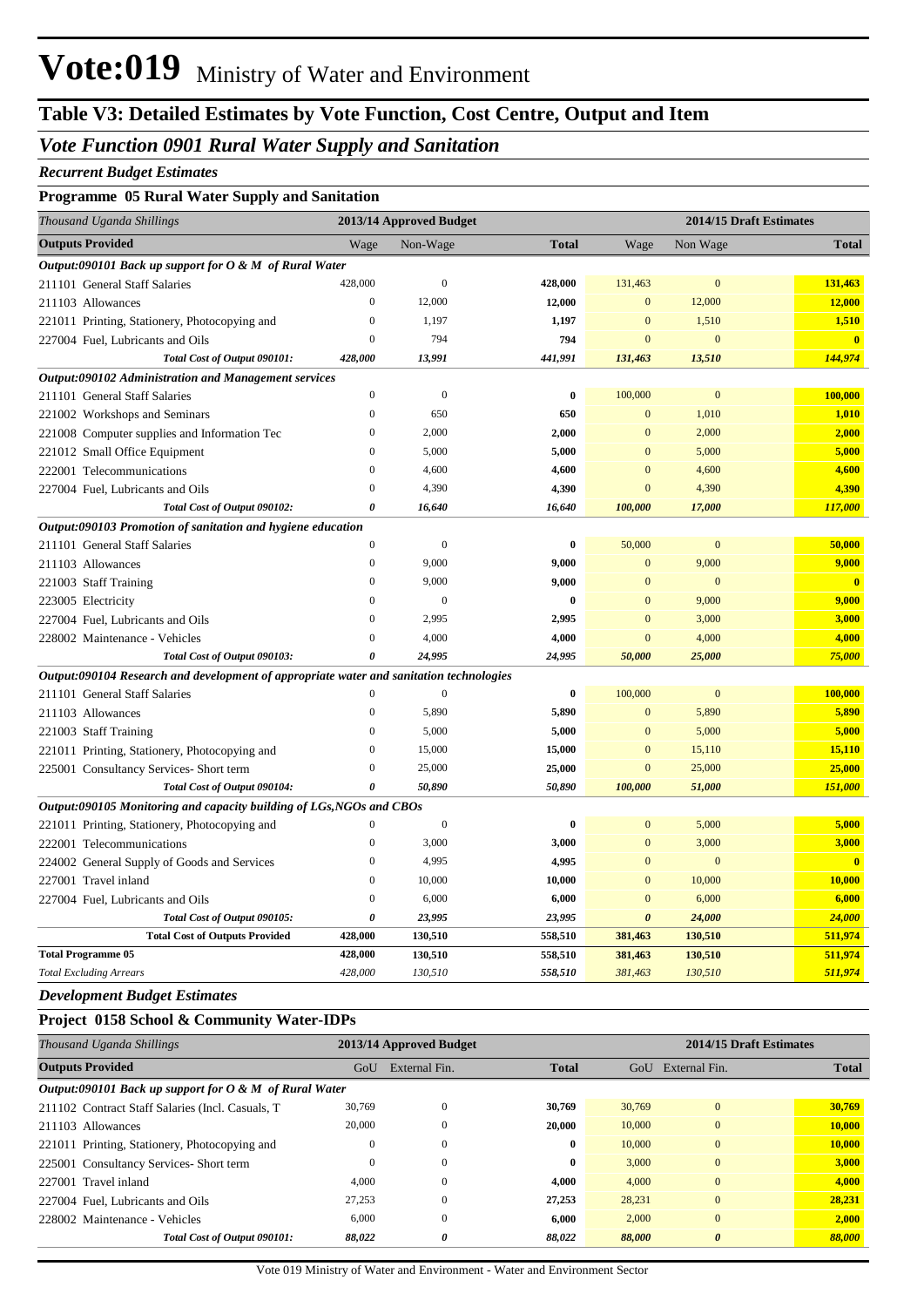# **Table V3: Detailed Estimates by Vote Function, Cost Centre, Output and Item**

## *Vote Function 0901 Rural Water Supply and Sanitation*

**Project 0158 School & Community Water-IDPs**

| Thousand Uganda Shillings                                                                                                                                                                                                   |                           | 2013/14 Approved Budget |                       |                  | 2014/15 Draft Estimates |                                    |                         |
|-----------------------------------------------------------------------------------------------------------------------------------------------------------------------------------------------------------------------------|---------------------------|-------------------------|-----------------------|------------------|-------------------------|------------------------------------|-------------------------|
| <b>Outputs Provided</b>                                                                                                                                                                                                     |                           | GoU External Fin.       | <b>Total</b>          |                  | GoU External Fin.       |                                    | <b>Total</b>            |
| Output:090103 Promotion of sanitation and hygiene education                                                                                                                                                                 |                           |                         |                       |                  |                         |                                    |                         |
| 211102 Contract Staff Salaries (Incl. Casuals, T                                                                                                                                                                            | 30,769                    | $\boldsymbol{0}$        | 30,769                | 30,769           | $\mathbf{0}$            |                                    | 30,769                  |
| 211103 Allowances                                                                                                                                                                                                           | 10,000                    | $\mathbf{0}$            | 10,000                | 10,000           | $\mathbf{0}$            |                                    | 10,000                  |
| 212101 Social Security Contributions                                                                                                                                                                                        | 3,281                     | $\mathbf{0}$            | 3,281                 | 3,281            | $\mathbf{0}$            |                                    | 3,281                   |
| 221011 Printing, Stationery, Photocopying and                                                                                                                                                                               | $\mathbf{0}$              | $\Omega$                | $\bf{0}$              | 5,000            | $\mathbf{0}$            |                                    | 5,000                   |
| 224002 General Supply of Goods and Services                                                                                                                                                                                 | 7,001                     | $\mathbf{0}$            | 7,001                 | $\boldsymbol{0}$ | $\Omega$                |                                    | $\overline{\mathbf{0}}$ |
| 225001 Consultancy Services- Short term                                                                                                                                                                                     | $\boldsymbol{0}$          | $\Omega$                | $\bf{0}$              | 7,000            | $\Omega$                |                                    | 7,000                   |
| 227001 Travel inland                                                                                                                                                                                                        | 10,535                    | $\Omega$                | 10,535                | 3,950            | $\Omega$                |                                    | 3,950                   |
| 227004 Fuel, Lubricants and Oils                                                                                                                                                                                            | 20,000                    | $\Omega$                | 20,000                | 22,000           | $\theta$                |                                    | 22,000                  |
| Total Cost of Output 090103:                                                                                                                                                                                                | 81,586                    | 0                       | 81,586                | 82,000           | 0                       |                                    | 82,000                  |
| Output:090104 Research and development of appropriate water and sanitation technologies                                                                                                                                     |                           |                         |                       |                  |                         |                                    |                         |
| 211102 Contract Staff Salaries (Incl. Casuals, T                                                                                                                                                                            | 30,769                    | $\mathbf{0}$            | 30,769                | 30,769           | $\mathbf{0}$            |                                    | 30,769                  |
| 211103 Allowances                                                                                                                                                                                                           | 20,000                    | $\mathbf{0}$            | 20,000                | 10,000           | $\theta$                |                                    | 10,000                  |
| 212101 Social Security Contributions                                                                                                                                                                                        | 2,388                     | $\mathbf{0}$            | 2,388                 | 2,338            | $\Omega$                |                                    | 2,338                   |
| 221011 Printing, Stationery, Photocopying and                                                                                                                                                                               | $\mathbf{0}$              | $\mathbf{0}$            | $\bf{0}$              | 10,000           | $\Omega$                |                                    | 10,000                  |
| 225001 Consultancy Services- Short term                                                                                                                                                                                     | $\mathbf{0}$              | $\mathbf{0}$            | $\mathbf 0$           | 5,000            | $\Omega$                |                                    | 5,000                   |
| 227002 Travel abroad                                                                                                                                                                                                        | 11,924                    | $\mathbf{0}$            | 11,924                | 6,893            | $\Omega$                |                                    | 6,893                   |
| 227004 Fuel, Lubricants and Oils                                                                                                                                                                                            | 30,000                    | $\mathbf{0}$            | 30,000                | 30,000           | $\theta$                |                                    | 30,000                  |
| Total Cost of Output 090104:                                                                                                                                                                                                | 95,081                    | 0                       | 95,081                | 95,000           | $\theta$                |                                    | 95,000                  |
| Output:090105 Monitoring and capacity building of LGs, NGOs and CBOs                                                                                                                                                        |                           |                         |                       |                  |                         |                                    |                         |
| 211102 Contract Staff Salaries (Incl. Casuals, T                                                                                                                                                                            | 30,769                    | $\mathbf{0}$            | 30,769                | 30,769           | $\mathbf{0}$            |                                    | 30,769                  |
| 211103 Allowances                                                                                                                                                                                                           | 20,000                    | $\mathbf{0}$            | 20,000                | 20,000           | $\theta$                |                                    | 20,000                  |
| 221011 Printing, Stationery, Photocopying and                                                                                                                                                                               | $\mathbf{0}$              | $\mathbf{0}$            | $\bf{0}$              | 10,000           | $\Omega$                |                                    | 10,000                  |
| 225001 Consultancy Services- Short term                                                                                                                                                                                     | $\overline{0}$            | $\mathbf{0}$            | $\mathbf{0}$          | 5,000            | $\Omega$                |                                    | 5,000                   |
| 227001 Travel inland                                                                                                                                                                                                        | 22,924                    | $\Omega$                | 22,924                | 7,231            | $\Omega$                |                                    | 7,231                   |
| 227004 Fuel, Lubricants and Oils                                                                                                                                                                                            | 30,000                    | $\mathbf{0}$            | 30,000                | 30,000           | $\theta$                |                                    | 30,000                  |
| 228002 Maintenance - Vehicles                                                                                                                                                                                               | 5,000                     | $\mathbf{0}$            | 5,000                 | 5,000            | $\Omega$                |                                    | 5,000                   |
| Total Cost of Output 090105:                                                                                                                                                                                                | 108,693                   | 0                       | 108,693               | 108,000          | $\theta$                |                                    | 108,000                 |
| <b>Total Cost of Outputs Provided</b>                                                                                                                                                                                       | 373,382                   | $\bf{0}$                | 373,382               | 373,000          | $\mathbf{0}$            |                                    | 373,000                 |
| <b>Outputs Funded</b>                                                                                                                                                                                                       |                           | GoU External Fin.       | <b>Total</b>          |                  | GoU External Fin.       |                                    | <b>Total</b>            |
| Output:090151 Alwi Dry water corridor                                                                                                                                                                                       |                           |                         |                       |                  |                         |                                    |                         |
| 263104 Transfers to other govt. units                                                                                                                                                                                       | 8,000,000                 | $\mathbf{0}$            | 8,000,000             | 9,750,000        | $\mathbf{0}$            | 9,750,000                          |                         |
| vr Nyarodho water piped system in Alwi dry corridor                                                                                                                                                                         | $\boldsymbol{\mathit{0}}$ | $\theta$                |                       |                  |                         |                                    |                         |
|                                                                                                                                                                                                                             |                           |                         | $\boldsymbol{\theta}$ | 9,750,000        | $\boldsymbol{\theta}$   | $\boldsymbol{\theta}$<br>9,750,000 |                         |
| Total Cost of Output 090151:                                                                                                                                                                                                | 8,000,000                 | 0                       | 8,000,000             | 9,750,000        | $\boldsymbol{\theta}$   | 9,750,000                          |                         |
|                                                                                                                                                                                                                             |                           |                         |                       |                  |                         |                                    |                         |
|                                                                                                                                                                                                                             | 600,000                   | $\mathbf{0}$            | 600,000               | 600,000          | $\mathbf{0}$            |                                    | 600,000                 |
|                                                                                                                                                                                                                             | $\theta$                  | $\theta$                | 0                     | 600,000          | $\overline{0}$          | 600,000<br>$\boldsymbol{\theta}$   |                         |
| Total Cost of Output 090152:                                                                                                                                                                                                | 600,000                   | 0                       | 600,000               | 600,000          | $\boldsymbol{\theta}$   |                                    | 600,000                 |
| Output:090152 Kahama Gravity Water Scheme<br>263104 Transfers to other govt. units<br>d design and source protection of Kahama Phase II.<br><b>Total Cost of Outputs Funded</b>                                             | 8,600,000                 | $\bf{0}$                | 8,600,000             | 10,350,000       | $\bf{0}$                | 10,350,000                         |                         |
| <b>Capital Purchases</b>                                                                                                                                                                                                    |                           | GoU External Fin.       | <b>Total</b>          |                  | GoU External Fin.       |                                    | <b>Total</b>            |
| Output:090171 Acquisition of Land by Government                                                                                                                                                                             |                           |                         |                       |                  |                         |                                    |                         |
|                                                                                                                                                                                                                             | 200,000                   | $\boldsymbol{0}$        | 200,000               | 200,000          | $\mathbf{0}$            |                                    | 200,000                 |
|                                                                                                                                                                                                                             | 100,000                   | $\boldsymbol{0}$        | 100,000               | $\mathbf{0}$     | $\mathbf{0}$            |                                    | $\mathbf{0}$            |
| Total Cost of Output 090171:                                                                                                                                                                                                | 300,000                   | 0                       | 300,000               | 200,000          | 0                       |                                    | 200,000                 |
|                                                                                                                                                                                                                             |                           |                         |                       |                  |                         |                                    |                         |
|                                                                                                                                                                                                                             | 1,809,618                 | $\boldsymbol{0}$        | 1,809,618             | 5,060,000        | $\mathbf{0}$            | 5,060,000                          |                         |
|                                                                                                                                                                                                                             | $\boldsymbol{0}$          | $\boldsymbol{0}$        | $\bf{0}$              | 500,000          | $\boldsymbol{0}$        |                                    | 500,000                 |
| Total Cost of Output 090180:                                                                                                                                                                                                | 1,809,618                 | 0                       | 1,809,618             | 5,560,000        | $\boldsymbol{\theta}$   | 5,560,000                          |                         |
| <b>Total Cost of Capital Purchases</b>                                                                                                                                                                                      | 2,109,618                 | $\bf{0}$                | 2,109,618             | 5,760,000        | $\bf{0}$                | 5,760,000                          |                         |
| 311101 Land<br>312206 Gross Tax<br>Output:090180 Construction of Piped Water Supply Systems (Rural)<br>231007 Other Fixed Assets (Depreciation)<br>312204 Taxes on Machinery, Furniture & Vehi<br><b>Total Project 0158</b> | 11,083,000                | $\bf{0}$                | 11,083,000            | 16,483,000       | $\bf{0}$                | 16,483,000                         |                         |
| <b>Total Excluding Taxes and Arrears</b>                                                                                                                                                                                    | 10,983,000                | 0                       | 10,983,000            | 15,983,000       | $\boldsymbol{\theta}$   | 15,983,000                         |                         |
| <b>Project 0163 Support to RWS Project</b>                                                                                                                                                                                  |                           |                         |                       |                  |                         |                                    |                         |
| Thousand Uganda Shillings                                                                                                                                                                                                   |                           | 2013/14 Approved Budget |                       |                  | 2014/15 Draft Estimates |                                    |                         |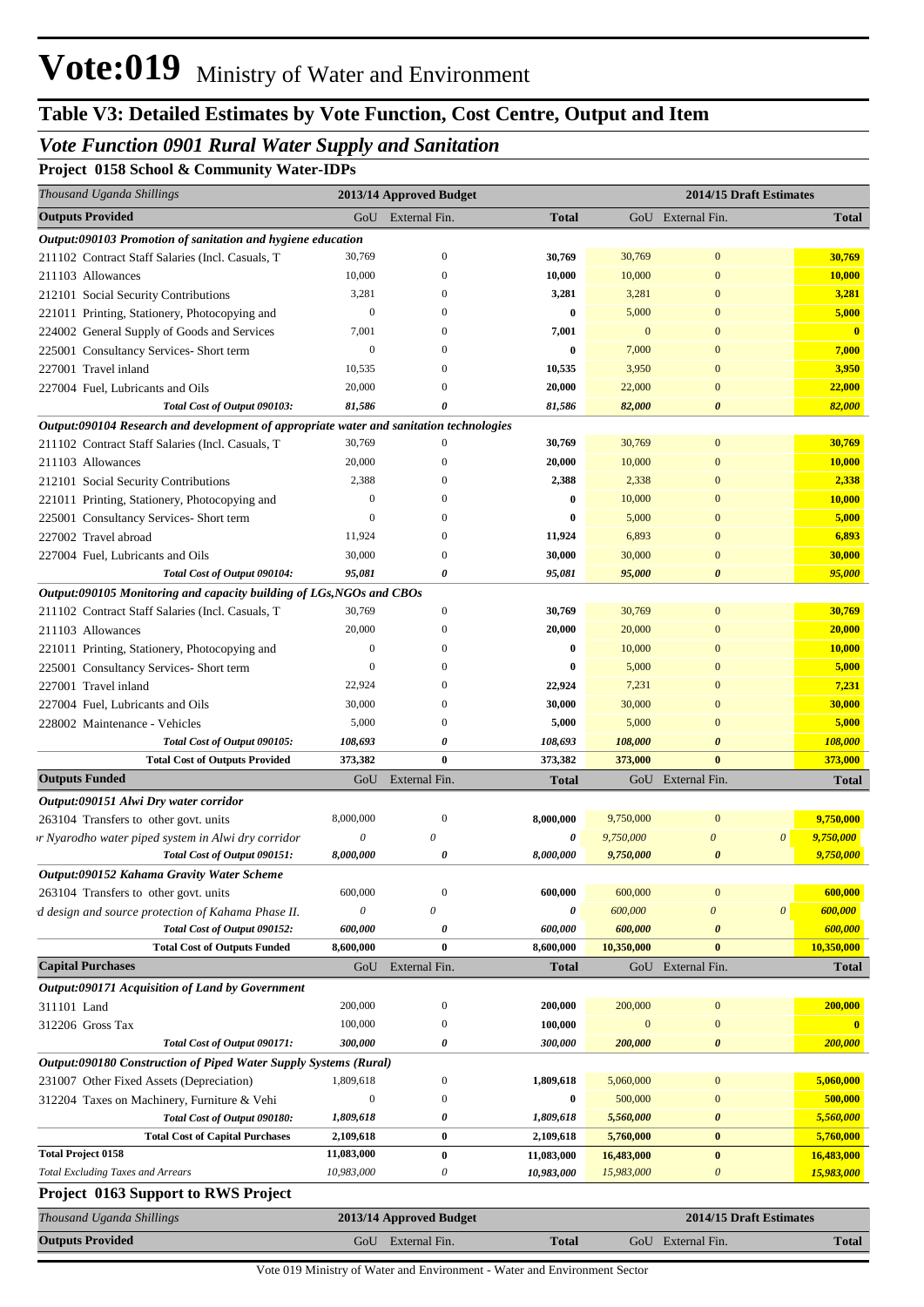# **Table V3: Detailed Estimates by Vote Function, Cost Centre, Output and Item**

## *Vote Function 0901 Rural Water Supply and Sanitation*

**Project 0163 Support to RWS Project**

| Thousand Uganda Shillings                                                                   |                  | 2013/14 Approved Budget          |              |              | 2014/15 Draft Estimates |                                    |
|---------------------------------------------------------------------------------------------|------------------|----------------------------------|--------------|--------------|-------------------------|------------------------------------|
| <b>Outputs Provided</b>                                                                     |                  | GoU External Fin.                | <b>Total</b> |              | GoU External Fin.       | <b>Total</b>                       |
| Output:090101 Back up support for $O \& M$ of Rural Water                                   |                  |                                  |              |              |                         |                                    |
| 211102 Contract Staff Salaries (Incl. Casuals, T                                            | 48,029           | 360,000                          | 408,029      | 64,039       | $\mathbf{0}$            | 64,039                             |
| 211103 Allowances                                                                           | 4,420            | $\mathbf{0}$                     | 4,420        | 4,420        | $\mathbf{0}$            | 4,420                              |
| 212101 Social Security Contributions                                                        | $\boldsymbol{0}$ | $\Omega$                         | 0            | $\mathbf{0}$ | 360,000                 | 360,000                            |
| 221001 Advertising and Public Relations                                                     | 8,000            | $\Omega$                         | 8,000        | 8,000        | $\mathbf{0}$            | 8,000                              |
| 221002 Workshops and Seminars                                                               | 20,000           | $\Omega$                         | 20,000       | 20,000       | $\mathbf{0}$            | 20,000                             |
| 221003 Staff Training                                                                       | 7,000            | $\Omega$                         | 7,000        | 7,000        | $\mathbf{0}$            | 7,000                              |
| 221007 Books, Periodicals & Newspapers                                                      | 10,000           | $\Omega$                         | 10,000       | 10,000       | $\mathbf{0}$            | 10,000                             |
| 221008 Computer supplies and Information Tec                                                | $\boldsymbol{0}$ | $\Omega$                         | $\bf{0}$     | 10,000       | $\mathbf{0}$            | 10,000                             |
| 221011 Printing, Stationery, Photocopying and                                               | $\mathbf{0}$     | $\Omega$                         | 0            | 10,000       | $\mathbf{0}$            | 10,000                             |
| 222001 Telecommunications                                                                   | 10,000           | $\Omega$                         | 10,000       | 10,000       | $\mathbf{0}$            | 10,000                             |
| 224004 Cleaning and Sanitation                                                              | $\mathbf{0}$     | $\Omega$                         | 0            | 20,000       | $\mathbf{0}$            | 20,000                             |
| 225001 Consultancy Services- Short term                                                     | 162,000          | $\boldsymbol{0}$                 | 162,000      | 162,000      | $\mathbf{0}$            | 162,000                            |
| 225002 Consultancy Services-Long-term                                                       | 923,551          | $\mathbf{0}$                     | 923,551      | 887,541      | $\mathbf{0}$            | 887,541                            |
| 227001 Travel inland                                                                        | 50,000           | 56,000                           | 106,000      | 50,000       | 56,000                  | 106,000                            |
| 227004 Fuel, Lubricants and Oils                                                            | 100,000          | 50,000                           | 150,000      | 100,000      | 60,000                  | 160,000                            |
| 228002 Maintenance - Vehicles                                                               | 20,000           | $\mathbf{0}$                     | 20,000       | $\mathbf{0}$ | $\mathbf{0}$            | $\bf{0}$                           |
| Total Cost of Output 090101:                                                                | 1,363,000        | 466,000                          | 1,829,000    | 1,363,000    | 476,000                 | 1,839,000                          |
| Output:090102 Administration and Management services                                        | 48,029           | $\mathbf{0}$                     | 48,029       |              | $\mathbf{0}$            | 64,039                             |
| 211102 Contract Staff Salaries (Incl. Casuals, T                                            |                  |                                  |              | 64,039       |                         |                                    |
| 211103 Allowances                                                                           | 10,352           | $\boldsymbol{0}$                 | 10,352       | 10,352       | $\mathbf{0}$            | 10,352                             |
| 212101 Social Security Contributions                                                        | 3,643            | $\boldsymbol{0}$                 | 3,643        | 3,643        | $\mathbf{0}$            | 3,643                              |
| 221002 Workshops and Seminars                                                               | 60,000           | 500                              | 60,500       | 23,600       | 500                     | 24,100                             |
| 221003 Staff Training                                                                       | 7,835            | $\boldsymbol{0}$<br>$\Omega$     | 7,835        | 7,835        | $\mathbf{0}$            | 7,835                              |
| 221007 Books, Periodicals & Newspapers                                                      | $\boldsymbol{0}$ | $\mathbf{0}$                     | $\bf{0}$     | 5,000        | $\mathbf{0}$            | 5,000                              |
| 221008 Computer supplies and Information Tec                                                | $\boldsymbol{0}$ |                                  | 0            | 10,000       | $\mathbf{0}$            | 10,000                             |
| 221011 Printing, Stationery, Photocopying and                                               | $\mathbf{0}$     | $\boldsymbol{0}$<br>$\mathbf{0}$ | 0            | 10,000       | $\mathbf{0}$            | 10,000                             |
| 227001 Travel inland                                                                        | 49,528           |                                  | 49,528       | 39,528       | $\mathbf{0}$            | 39,528                             |
| 227004 Fuel, Lubricants and Oils                                                            | 60,003           | 2,500                            | 62,503       | 65,003       | 2,500                   | 67,503                             |
| Total Cost of Output 090102:<br>Output:090103 Promotion of sanitation and hygiene education | 239,390          | 3,000                            | 242,390      | 239,000      | 3,000                   | 242,000                            |
| 211102 Contract Staff Salaries (Incl. Casuals, T                                            | 48,029           | $\boldsymbol{0}$                 | 48,029       | 56,034       | $\mathbf{0}$            | 56,034                             |
| 211103 Allowances                                                                           | 6,000            | 0                                | 6,000        | 6,000        | $\mathbf{0}$            | 6,000                              |
| 227001 Travel inland                                                                        | 14,000           | 0                                | 14,000       | 5,966        | $\mathbf{0}$            | 5,966                              |
|                                                                                             | 60,000           | $\Omega$                         | 60,000       | 60,000       | $\Omega$                | 60,000                             |
| 227004 Fuel, Lubricants and Oils<br>Total Cost of Output 090103:                            | 128,029          | 0                                | 128,029      | 128,000      | 0                       | 128,000                            |
| Output:090105 Monitoring and capacity building of LGs, NGOs and CBOs                        |                  |                                  |              |              |                         |                                    |
| 211102 Contract Staff Salaries (Incl. Casuals, T                                            | 48,029           | $\boldsymbol{0}$                 | 48,029       | 56,034       | $\mathbf{0}$            | 56,034                             |
| 211103 Allowances                                                                           | 14,976           | 0                                | 14,976       | 14,976       | $\mathbf{0}$            | 14,976                             |
| 227001 Travel inland                                                                        | 15,000           | 0                                | 15,000       | 6,990        | $\mathbf{0}$            | 6,990                              |
| 227004 Fuel, Lubricants and Oils                                                            | 18,000           | $\Omega$                         | 18,000       | 18,000       | $\mathbf{0}$            | <b>18,000</b>                      |
| Total Cost of Output 090105:                                                                | 96,005           | 0                                | 96,005       | 96,000       | $\boldsymbol{\theta}$   | 96,000                             |
| <b>Total Cost of Outputs Provided</b>                                                       | 1,826,423        | 469,000                          | 2,295,423    | 1,826,000    | 479,000                 | 2,305,000                          |
| <b>Outputs Funded</b>                                                                       | GoU              | External Fin.                    | <b>Total</b> |              | GoU External Fin.       | <b>Total</b>                       |
| Output:090153 Kanyampanga Gravity Water Scheme                                              |                  |                                  |              |              |                         |                                    |
| 263104 Transfers to other govt. units                                                       | 5,000,000        | $\boldsymbol{0}$                 | 5,000,000    | 5,000,000    | $\boldsymbol{0}$        | 5,000,000                          |
| o/w Construction works for Kanyampanga GFS.                                                 | $\mathcal O$     | 0                                | 0            | 5,000,000    | $\boldsymbol{\theta}$   | 5,000,000<br>$\boldsymbol{\theta}$ |
| Total Cost of Output 090153:                                                                | 5,000,000        | 0                                | 5,000,000    | 5,000,000    | $\boldsymbol{\theta}$   | 5,000,000                          |
| <b>Total Cost of Outputs Funded</b>                                                         | 5,000,000        | $\bf{0}$                         | 5,000,000    | 5,000,000    | $\bf{0}$                | 5,000,000                          |
| <b>Capital Purchases</b>                                                                    | GoU              | External Fin.                    | Total        |              | GoU External Fin.       | <b>Total</b>                       |
| Output:090171 Acquisition of Land by Government                                             |                  |                                  |              |              |                         |                                    |
| 311101 Land                                                                                 | 200,000          | $\boldsymbol{0}$                 | 200,000      | 200,000      | $\boldsymbol{0}$        | 200,000                            |
| 312206 Gross Tax                                                                            | 300,000          | 0                                | 300,000      | $\mathbf{0}$ | $\mathbf{0}$            | $\bf{0}$                           |
| Total Cost of Output 090171:                                                                | 500,000          | 0                                | 500,000      | 200,000      | 0                       | 200,000                            |
| <b>Output:090175 Purchase of Motor Vehicles and Other Transport Equipment</b>               |                  |                                  |              |              |                         |                                    |

Vote 019 Ministry of Water and Environment - Water and Environment Sector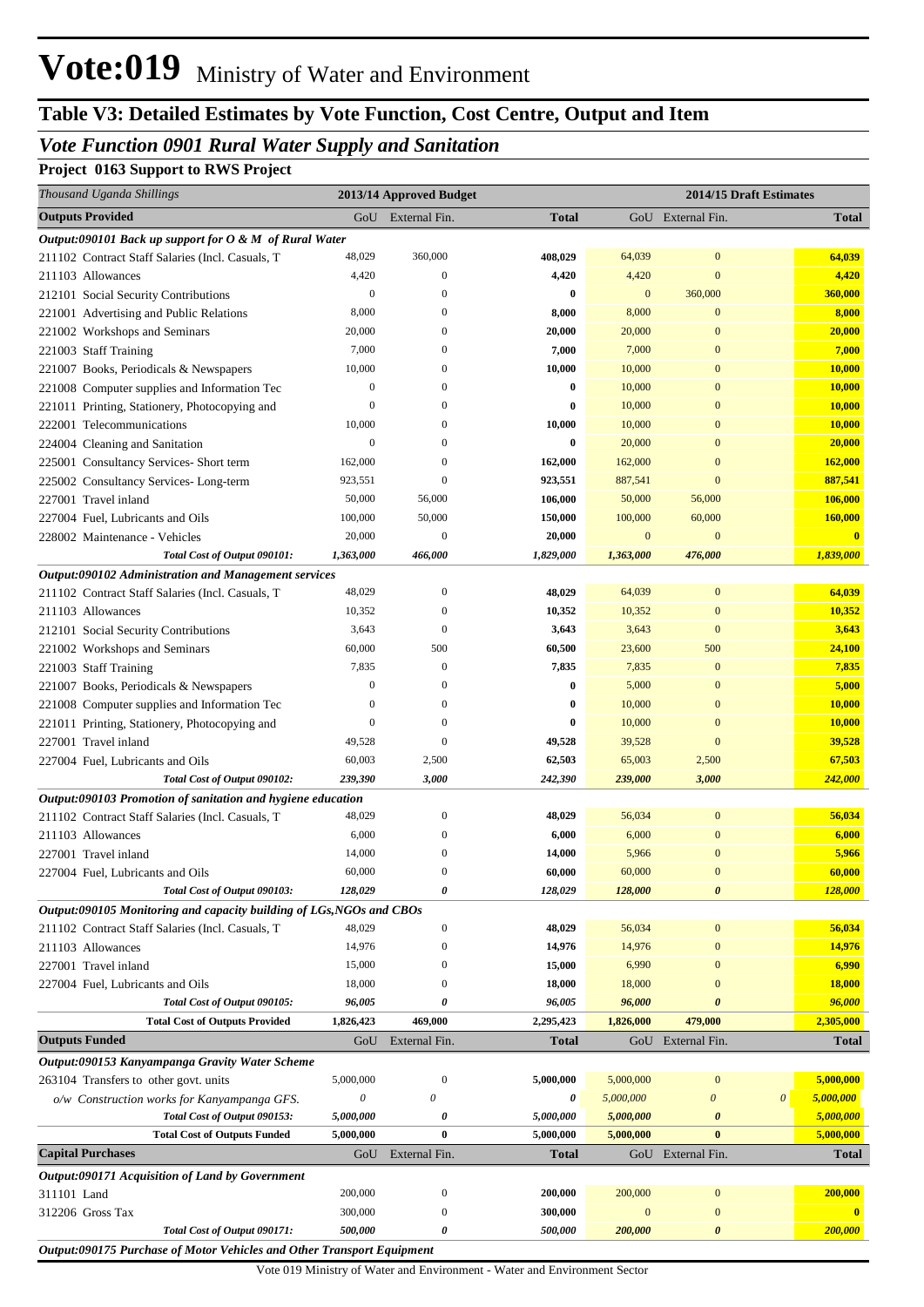## *Vote Function 0901 Rural Water Supply and Sanitation*

## **Project 0163 Support to RWS Project**

| Thousand Uganda Shillings                                        |              | 2013/14 Approved Budget |              | 2014/15 Draft Estimates |                       |                       |  |  |  |  |
|------------------------------------------------------------------|--------------|-------------------------|--------------|-------------------------|-----------------------|-----------------------|--|--|--|--|
| <b>Capital Purchases</b>                                         | GoU          | External Fin.           | <b>Total</b> | GoU                     | External Fin.         | <b>Total</b>          |  |  |  |  |
| 231004 Transport equipment                                       | 960,000      | $\mathbf{0}$            | 960,000      | $\Omega$                | $\Omega$              |                       |  |  |  |  |
| Total Cost of Output 090175:                                     | 960,000      | 0                       | 960,000      | $\boldsymbol{\theta}$   | $\theta$              | $\boldsymbol{\theta}$ |  |  |  |  |
| Output:090180 Construction of Piped Water Supply Systems (Rural) |              |                         |              |                         |                       |                       |  |  |  |  |
| 231007 Other Fixed Assets (Depreciation)                         | 5,271,489    | 2,976,000               | 8,247,489    | 11,831,912              | 3,081,000             | 14,912,912            |  |  |  |  |
| 281503 Engineering and Design Studies & Plan                     | 600,000      | $\Omega$                | 600,000      | $\Omega$                | $\mathbf{0}$          |                       |  |  |  |  |
| 312204 Taxes on Machinery, Furniture & Vehi                      | $\mathbf{0}$ | $\Omega$                | $\mathbf{0}$ | 500,000                 | $\Omega$              | 500,000               |  |  |  |  |
| Total Cost of Output 090180:                                     | 5,871,489    | 2,976,000               | 8,847,489    | 12,331,912              | 3,081,000             | 15,412,912            |  |  |  |  |
| <b>Output:090181 Construction of Point Water Sources</b>         |              |                         |              |                         |                       |                       |  |  |  |  |
| 231007 Other Fixed Assets (Depreciation)                         | 1,079,088    | 115,000                 | 1,194,088    | $\Omega$                | $\Omega$              |                       |  |  |  |  |
| 312104 Other Structures                                          | 0            | $\Omega$                | 0            | 7,079,088               | $\mathbf{0}$          | 7,079,088             |  |  |  |  |
| Total Cost of Output 090181:                                     | 1,079,088    | 115,000                 | 1,194,088    | 7,079,088               | $\boldsymbol{\theta}$ | 7,079,088             |  |  |  |  |
| <b>Total Cost of Capital Purchases</b>                           | 8,410,577    | 3,091,000               | 11,501,577   | 19,611,000              | 3,081,000             | 22,692,000            |  |  |  |  |
| <b>Total Project 0163</b>                                        | 15,237,000   | 3,560,000               | 18,797,000   | 26,437,000              | 3,560,000             | 29,997,000            |  |  |  |  |
| <b>Total Excluding Taxes and Arrears</b>                         | 14,937,000   | 3,560,000               | 18,497,000   | 25,937,000              | 3,560,000             | 29,497,000            |  |  |  |  |

#### **Project 1191 Provision of Improved Water Sources for Returned IDPs-Acholi Sub Reg**

| Thousand Uganda Shillings                                            |                  | 2013/14 Approved Budget |              | 2014/15 Draft Estimates |                       |                         |
|----------------------------------------------------------------------|------------------|-------------------------|--------------|-------------------------|-----------------------|-------------------------|
| <b>Outputs Provided</b>                                              |                  | GoU External Fin.       | <b>Total</b> |                         | GoU External Fin.     | <b>Total</b>            |
| Output:090101 Back up support for $O \& M$ of Rural Water            |                  |                         |              |                         |                       |                         |
| 211102 Contract Staff Salaries (Incl. Casuals, T                     | 12,740           | $\overline{0}$          | 12,740       | 12,740                  | $\mathbf{0}$          | 12,740                  |
| 211103 Allowances                                                    | 8,000            | $\overline{0}$          | 8,000        | 8,000                   | $\mathbf{0}$          | 8,000                   |
| 212101 Social Security Contributions                                 | $\mathbf{0}$     | $\Omega$                | $\bf{0}$     | 10,000                  | $\mathbf{0}$          | 10,000                  |
| 221002 Workshops and Seminars                                        | 10,000           | 0                       | 10,000       | 10,000                  | $\overline{0}$        | 10,000                  |
| 221011 Printing, Stationery, Photocopying and                        | $\boldsymbol{0}$ | $\Omega$                | $\bf{0}$     | 15,000                  | $\mathbf{0}$          | 15,000                  |
| 224002 General Supply of Goods and Services                          | 14,260           | $\Omega$                | 14,260       | $\mathbf{0}$            | $\mathbf{0}$          | $\overline{\mathbf{0}}$ |
| 225001 Consultancy Services- Short term                              | 60,000           | $\Omega$                | 60,000       | 32,260                  | $\mathbf{0}$          | 32,260                  |
| 227001 Travel inland                                                 | 16,000           | $\mathbf{0}$            | 16,000       | 16,000                  | $\overline{0}$        | 16,000                  |
| 227004 Fuel, Lubricants and Oils                                     | 13,000           | $\overline{0}$          | 13,000       | 18,000                  | $\overline{0}$        | 18,000                  |
| Total Cost of Output 090101:                                         | 134,000          | 0                       | 134,000      | 122,000                 | $\boldsymbol{\theta}$ | 122,000                 |
| Output:090103 Promotion of sanitation and hygiene education          |                  |                         |              |                         |                       |                         |
| 211102 Contract Staff Salaries (Incl. Casuals, T                     | 12,740           | $\mathbf{0}$            | 12,740       | 12,740                  | $\mathbf{0}$          | 12,740                  |
| 211103 Allowances                                                    | 8,000            | $\overline{0}$          | 8,000        | 8,000                   | $\mathbf{0}$          | 8,000                   |
| 212101 Social Security Contributions                                 | 6,000            | $\mathbf{0}$            | 6,000        | 6,000                   | $\mathbf{0}$          | 6,000                   |
| 221002 Workshops and Seminars                                        | 15,260           | 0                       | 15,260       | 10,260                  | $\mathbf{0}$          | 10,260                  |
| 221011 Printing, Stationery, Photocopying and                        | $\overline{0}$   | $\Omega$                | $\bf{0}$     | 5,000                   | $\overline{0}$        | 5,000                   |
| 227001 Travel inland                                                 | 9,000            | $\Omega$                | 9,000        | 9,000                   | $\overline{0}$        | 9,000                   |
| 227004 Fuel, Lubricants and Oils                                     | 5,000            | $\overline{0}$          | 5,000        | 10,000                  | $\mathbf{0}$          | 10,000                  |
| Total Cost of Output 090103:                                         | 56,000           | 0                       | 56,000       | 61,000                  | $\boldsymbol{\theta}$ | 61,000                  |
| Output:090105 Monitoring and capacity building of LGs, NGOs and CBOs |                  |                         |              |                         |                       |                         |
| 211102 Contract Staff Salaries (Incl. Casuals, T                     | 12,740           | $\mathbf{0}$            | 12,740       | 12,740                  | $\mathbf{0}$          | 12,740                  |
| 211103 Allowances                                                    | 7,000            | $\mathbf{0}$            | 7,000        | 7,000                   | $\mathbf{0}$          | 7,000                   |
| 227001 Travel inland                                                 | 23,260           | 0                       | 23,260       | 23,260                  | $\mathbf{0}$          | 23,260                  |
| 227004 Fuel, Lubricants and Oils                                     | 10,000           | 0                       | 10,000       | 17,000                  | $\mathbf{0}$          | 17,000                  |
| 228002 Maintenance - Vehicles                                        | 7,000            | $\Omega$                | 7,000        | 7,000                   | $\overline{0}$        | 7,000                   |
| Total Cost of Output 090105:                                         | 60,000           | 0                       | 60,000       | 67,000                  | $\boldsymbol{\theta}$ | 67,000                  |
| <b>Total Cost of Outputs Provided</b>                                | 250,000          | $\bf{0}$                | 250,000      | 250,000                 | $\mathbf{0}$          | 250,000                 |
| <b>Capital Purchases</b>                                             | GoU              | External Fin.           | <b>Total</b> |                         | GoU External Fin.     | <b>Total</b>            |
| Output:090171 Acquisition of Land by Government                      |                  |                         |              |                         |                       |                         |
| 312206 Gross Tax                                                     | 100,000          | $\boldsymbol{0}$        | 100,000      | $\overline{0}$          | $\overline{0}$        | $\overline{\mathbf{0}}$ |
| Total Cost of Output 090171:                                         | 100,000          | 0                       | 100,000      | $\boldsymbol{\theta}$   | $\boldsymbol{\theta}$ | $\boldsymbol{\theta}$   |
| Output:090180 Construction of Piped Water Supply Systems (Rural)     |                  |                         |              |                         |                       |                         |
| 231007 Other Fixed Assets (Depreciation)                             | 264,000          | $\boldsymbol{0}$        | 264,000      | 200,000                 | 15,434,267            | 15,634,267              |
| Total Cost of Output 090180:                                         | 264,000          | 0                       | 264,000      | 200,000                 | 15,434,267            | 15,634,267              |
| <b>Output:090181 Construction of Point Water Sources</b>             |                  |                         |              |                         |                       |                         |
| 231007 Other Fixed Assets (Depreciation)                             | $\boldsymbol{0}$ | $\boldsymbol{0}$        | $\bf{0}$     | $\mathbf{0}$            | 10,565,733            | 10,565,733              |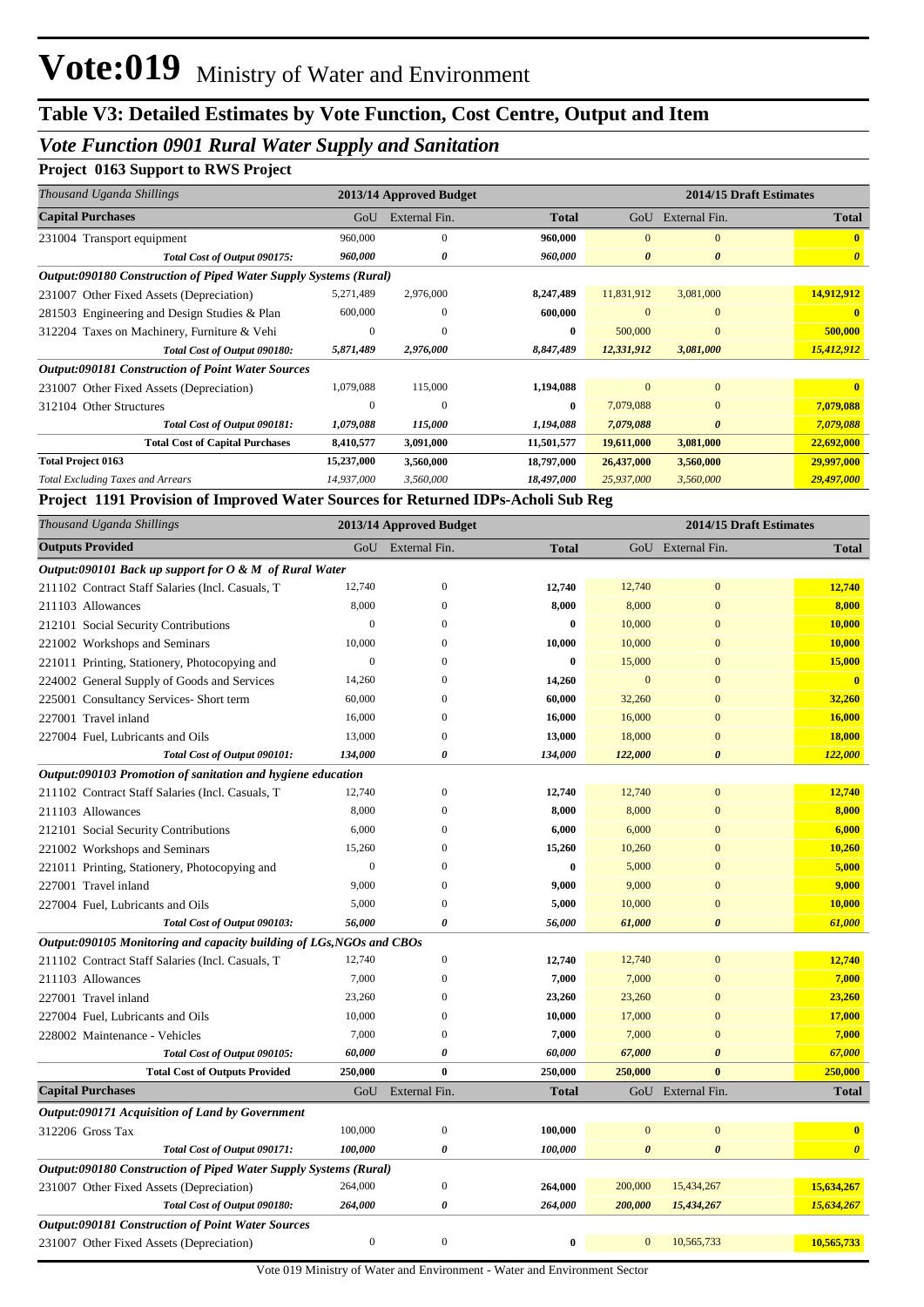## *Vote Function 0901 Rural Water Supply and Sanitation*

### **Project 1191 Provision of Improved Water Sources for Returned IDPs-Acholi Sub Reg**

| Thousand Uganda Shillings                                          |            | 2013/14 Approved Budget |              |            | 2014/15 Draft Estimates |              |  |  |  |
|--------------------------------------------------------------------|------------|-------------------------|--------------|------------|-------------------------|--------------|--|--|--|
| <b>Capital Purchases</b>                                           | GoU        | External Fin.           | <b>Total</b> | GoU        | External Fin.           | <b>Total</b> |  |  |  |
| 312204 Taxes on Machinery, Furniture & Vehi                        | $\Omega$   | $\Omega$                | 0            | 500,000    | $\Omega$                | 500,000      |  |  |  |
| Total Cost of Output 090181:                                       | 0          | 0                       | 0            | 500,000    | 10,565,733              | 11,065,733   |  |  |  |
| <b>Output:090182 Construction of Sanitation Facilities (Rural)</b> |            |                         |              |            |                         |              |  |  |  |
| 231007 Other Fixed Assets (Depreciation)                           | 60,000     | $\mathbf{0}$            | 60,000       | $\Omega$   | $\overline{0}$          | 0            |  |  |  |
| 312104 Other Structures                                            | $\bf{0}$   | $\mathbf{0}$            | 0            | 60,000     | $\overline{0}$          | 60,000       |  |  |  |
| Total Cost of Output 090182:                                       | 60,000     | 0                       | 60,000       | 60,000     | $\boldsymbol{\theta}$   | 60,000       |  |  |  |
| <b>Total Cost of Capital Purchases</b>                             | 424,000    | $\bf{0}$                | 424,000      | 760,000    | 26,000,000              | 26,760,000   |  |  |  |
| <b>Total Project 1191</b>                                          | 674,000    | $\mathbf{0}$            | 674,000      | 1,010,000  | 26,000,000              | 27,010,000   |  |  |  |
| <b>Total Excluding Taxes and Arrears</b>                           | 574,000    | 0                       | 574,000      | 510,000    | 26,000,000              | 26,510,000   |  |  |  |
| Thousand Uganda Shillings                                          |            | 2013/14 Approved Budget |              |            | 2014/15 Draft Estimates |              |  |  |  |
|                                                                    |            | GoU External Fin.       | Total        | GoU        | External Fin.           | <b>Total</b> |  |  |  |
| <b>Total Vote Function 01</b>                                      | 27,552,510 | 3,560,000               | 31,112,510   | 44,441,974 | 29,560,00               | 74,001,974   |  |  |  |
| <b>Total Excluding Taxes and Arrears</b>                           | 27,052,510 | 3,560,000               | 30,612,510   | 42,941,974 | 29,560,00               | 72,501,974   |  |  |  |
|                                                                    |            |                         |              |            |                         |              |  |  |  |

### *Vote Function 0902 Urban Water Supply and Sanitation*

*Recurrent Budget Estimates*

### **Programme 04 Urban Water Supply & Sewerage**

| Thousand Uganda Shillings                           |              | 2013/14 Approved Budget |              | 2014/15 Draft Estimates |                |                         |
|-----------------------------------------------------|--------------|-------------------------|--------------|-------------------------|----------------|-------------------------|
| <b>Outputs Provided</b>                             | Wage         | Non-Wage                | <b>Total</b> | Wage                    | Non Wage       | <b>Total</b>            |
| Output:090201 Administration and Management Support |              |                         |              |                         |                |                         |
| 211101 General Staff Salaries                       | 281,656      | $\overline{0}$          | 281,656      | 289,007                 | $\mathbf{0}$   | 289,007                 |
| 211103 Allowances                                   | $\mathbf{0}$ | 17,720                  | 17,720       | $\mathbf{0}$            | 17,000         | 17,000                  |
| 213002 Incapacity, death benefits and funeral e     | $\mathbf{0}$ | 1,000                   | 1,000        | $\mathbf{0}$            | $\overline{0}$ | $\overline{\mathbf{0}}$ |
| 221001 Advertising and Public Relations             | $\mathbf{0}$ | 4,100                   | 4,100        | $\mathbf{0}$            | 4,100          | 4,100                   |
| <b>Staff Training</b><br>221003                     | 0            | 4,000                   | 4.000        | $\mathbf{0}$            | 4,000          | 4,000                   |
| 221007 Books, Periodicals & Newspapers              | 0            | 4,000                   | 4,000        | $\mathbf{0}$            | 4,000          | 4,000                   |
| 221011 Printing, Stationery, Photocopying and       | $\mathbf{0}$ | 27,000                  | 27,000       | $\mathbf{0}$            | 7,000          | 7,000                   |
| 223005 Electricity                                  | $\mathbf{0}$ | $\mathbf{0}$            | 0            | $\overline{0}$          | 10,000         | 10,000                  |
| 223006 Water                                        | $\mathbf{0}$ | 4,000                   | 4,000        | $\mathbf{0}$            | 14,000         | 14,000                  |
| Travel inland<br>227001                             | $\mathbf{0}$ | $\mathbf{0}$            | 0            | $\mathbf{0}$            | 4,000          | 4,000                   |
| 227004 Fuel, Lubricants and Oils                    | $\mathbf{0}$ | 40,486                  | 40,486       | $\mathbf{0}$            | 40,000         | 40,000                  |
| 228002 Maintenance - Vehicles                       | $\mathbf{0}$ | 17,693                  | 17,693       | $\mathbf{0}$            | 15,900         | 15,900                  |
| Total Cost of Output 090201:                        | 281,656      | 120,000                 | 401,656      | 289,007                 | 120,000        | 409,007                 |
| <b>Total Cost of Outputs Provided</b>               | 281,656      | 120,000                 | 401,656      | 289,007                 | 120,000        | 409,007                 |
| <b>Total Programme 04</b>                           | 281,656      | 120,000                 | 401,656      | 289,007                 | 120,000        | 409,007                 |
| <b>Total Excluding Arrears</b>                      | 281,656      | 120,000                 | 401,656      | 289,007                 | 120,000        | 409,007                 |

#### *Development Budget Estimates*

#### **Project 0124 Energy for Rural Transformation**

| Thousand Uganda Shillings                                                                            | 2013/14 Approved Budget |               |              |                | 2014/15 Draft Estimates |              |  |
|------------------------------------------------------------------------------------------------------|-------------------------|---------------|--------------|----------------|-------------------------|--------------|--|
| <b>Outputs Provided</b>                                                                              | GoU                     | External Fin. | <b>Total</b> | GoU            | External Fin.           | <b>Total</b> |  |
| Output:090206 Monitoring, Supervision, Capacity building for Urban Authorities and Private Operators |                         |               |              |                |                         |              |  |
| 211103 Allowances                                                                                    | 2,000                   | $\Omega$      | 2,000        | $\overline{0}$ | $\mathbf{0}$            | $\bf{0}$     |  |
| 221002 Workshops and Seminars                                                                        | 2,000                   | $\theta$      | 2,000        | $\mathbf{0}$   | $\mathbf{0}$            | $\bf{0}$     |  |
| 221008 Computer supplies and Information Tec                                                         | 9,588                   | $\Omega$      | 9,588        | $\Omega$       | $\mathbf{0}$            | $\mathbf{0}$ |  |
| 225001 Consultancy Services-Short term                                                               | 20,000                  | $\theta$      | 20,000       | $\Omega$       | $\mathbf{0}$            | $\mathbf{0}$ |  |
| 227001 Travel inland                                                                                 | 8,022                   | $\Omega$      | 8,022        | 24,000         | $\mathbf{0}$            | 24,000       |  |
| 227004 Fuel, Lubricants and Oils                                                                     | 13,492                  | $\Omega$      | 13,492       | 30,000         | $\overline{0}$          | 30,000       |  |
| 228002 Maintenance - Vehicles                                                                        | 4,900                   | $\Omega$      | 4,900        | $\mathbf{0}$   | $\mathbf{0}$            | $\mathbf{0}$ |  |
| Total Cost of Output 090206:                                                                         | 60,002                  | 0             | 60,002       | 54,000         | $\boldsymbol{\theta}$   | 54,000       |  |
| <b>Total Cost of Outputs Provided</b>                                                                | 60,002                  | $\mathbf{0}$  | 60,002       | 54,000         | $\mathbf{0}$            | 54,000       |  |
| <b>Capital Purchases</b>                                                                             | GoU                     | External Fin. | <b>Total</b> | GoU            | External Fin.           | <b>Total</b> |  |
| <i>Output:090281 Energy installation for pumped water supply schemes</i>                             |                         |               |              |                |                         |              |  |
| 231005 Machinery and equipment                                                                       | 135,100                 | 2,000,000     | 2,135,100    | 81,102         | 2,290,947               | 2,372,049    |  |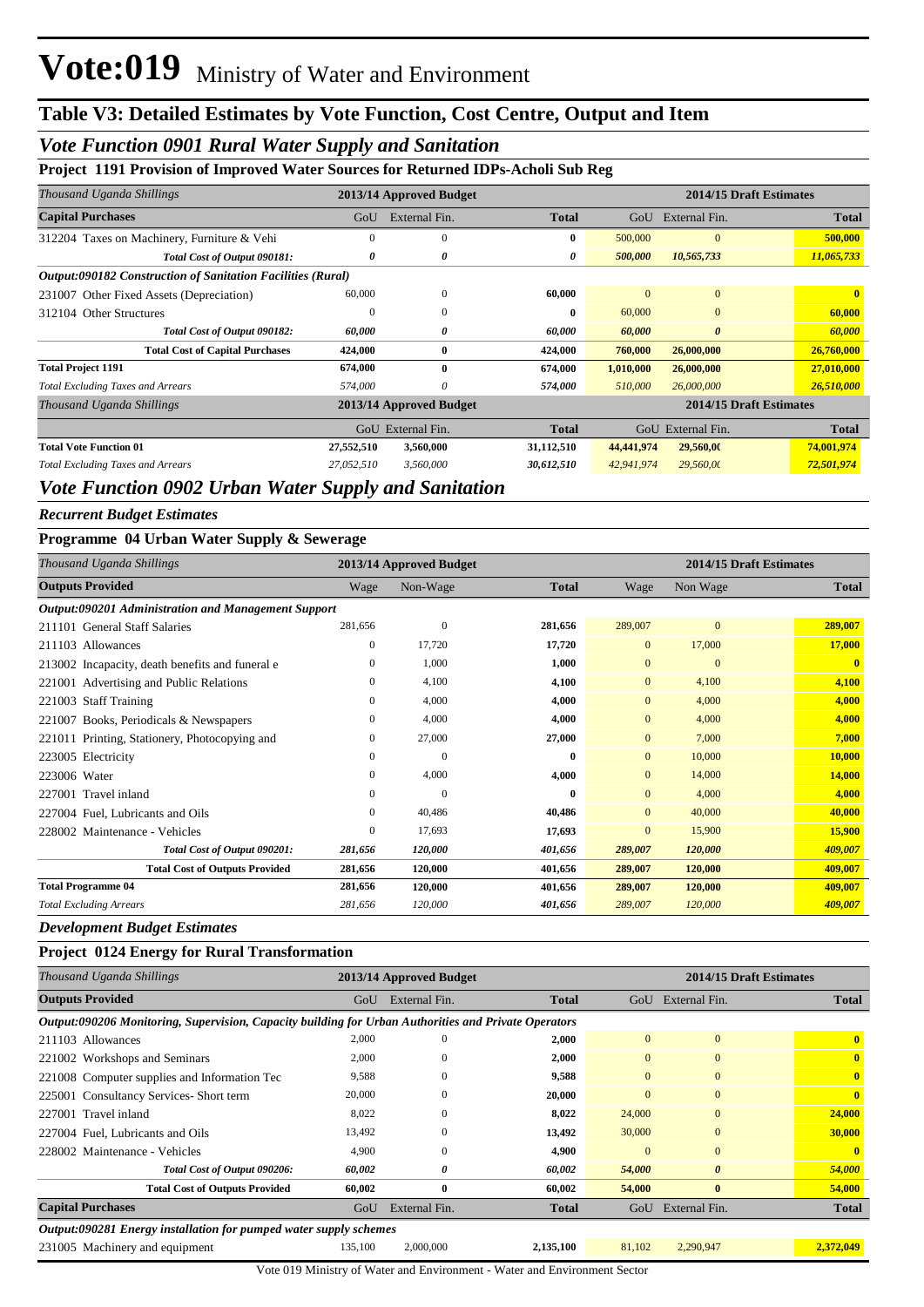## *Vote Function 0902 Urban Water Supply and Sanitation*

|  | <b>Project 0124 Energy for Rural Transformation</b> |  |
|--|-----------------------------------------------------|--|
|--|-----------------------------------------------------|--|

| Thousand Uganda Shillings                    |          | 2013/14 Approved Budget |              | 2014/15 Draft Estimates |               |              |  |
|----------------------------------------------|----------|-------------------------|--------------|-------------------------|---------------|--------------|--|
| <b>Capital Purchases</b>                     | GoU      | External Fin.           | <b>Total</b> | GoU                     | External Fin. | <b>Total</b> |  |
| 281504 Monitoring, Supervision & Appraisal o | $\Omega$ | 0                       | 0            | 60,000                  | $\Omega$      | 60,000       |  |
| 312204 Taxes on Machinery, Furniture & Vehi  | $\Omega$ | $\theta$                | $\mathbf{0}$ | 231,657                 | $\Omega$      | 231,657      |  |
| Total Cost of Output 090281:                 | 135,100  | 2,000,000               | 2,135,100    | 372,759                 | 2,290,947     | 2,663,706    |  |
| <b>Total Cost of Capital Purchases</b>       | 135.100  | 2,000,000               | 2,135,100    | 372,759                 | 2,290,947     | 2,663,706    |  |
| <b>Total Project 0124</b>                    | 195,102  | 2,000,000               | 2,195,102    | 426,759                 | 2,290,947     | 2,717,706    |  |
| <b>Total Excluding Taxes and Arrears</b>     | 195,102  | 2,000,000               | 2,195,102    | 195,102                 | 2,290,947     | 2,486,049    |  |

#### **Project 0164 Support to small town WSP**

| Thousand Uganda Shillings                                                                            |                  | 2013/14 Approved Budget |                  |                  | 2014/15 Draft Estimates |                         |
|------------------------------------------------------------------------------------------------------|------------------|-------------------------|------------------|------------------|-------------------------|-------------------------|
| <b>Outputs Provided</b>                                                                              |                  | GoU External Fin.       | <b>Total</b>     |                  | GoU External Fin.       | <b>Total</b>            |
| Output:090201 Administration and Management Support                                                  |                  |                         |                  |                  |                         |                         |
| 211102 Contract Staff Salaries (Incl. Casuals, T                                                     | 63,659           | $\boldsymbol{0}$        | 63,659           | 63,883           | $\mathbf{0}$            | 63,883                  |
| 211103 Allowances                                                                                    | 4,000            | $\mathbf{0}$            | 4,000            | 4,000            | $\mathbf{0}$            | 4,000                   |
| 212101 Social Security Contributions                                                                 | 6,300            | $\mathbf{0}$            | 6,300            | $\mathbf{0}$     | $\mathbf{0}$            | $\mathbf{0}$            |
| 212201 Social Security Contributions                                                                 | $\boldsymbol{0}$ | $\mathbf{0}$            | $\bf{0}$         | 6,300            | $\mathbf{0}$            | 6,300                   |
| 221003 Staff Training                                                                                | 4,041            | $\mathbf{0}$            | 4,041            | 4,041            | $\mathbf{0}$            | 4,041                   |
| Total Cost of Output 090201:                                                                         | 78,000           | 0                       | 78,000           | 78,224           | $\boldsymbol{\theta}$   | 78,224                  |
| Output:090202 Policies, Plans, standards and regulations developed                                   |                  |                         |                  |                  |                         |                         |
| 211103 Allowances                                                                                    | 5,000            | $\boldsymbol{0}$        | 5,000            | 5,000            | $\mathbf{0}$            | 5,000                   |
| 221003 Staff Training                                                                                | 5,000            | $\boldsymbol{0}$        | 5,000            | 5,000            | $\mathbf{0}$            | 5,000                   |
| 225001 Consultancy Services- Short term                                                              | 5,000            | $\mathbf{0}$            | 5,000            | 13,000           | $\mathbf{0}$            | <b>13,000</b>           |
| 225002 Consultancy Services-Long-term                                                                | $\boldsymbol{0}$ | $\mathbf{0}$            | $\bf{0}$         | 35,713           | $\mathbf{0}$            | 35,713                  |
| 227001 Travel inland                                                                                 | 4,287            | $\mathbf{0}$            | 4,287            | 4,287            | $\mathbf{0}$            | 4,287                   |
| 227004 Fuel, Lubricants and Oils                                                                     | 3,000            | $\mathbf{0}$            | 3,000            | 3,000            | $\mathbf{0}$            | 3,000                   |
| 228002 Maintenance - Vehicles                                                                        | $\boldsymbol{0}$ | $\mathbf{0}$            | $\bf{0}$         | 2,000            | $\mathbf{0}$            | 2,000                   |
| Total Cost of Output 090202:                                                                         | 22,287           | 0                       | 22,287           | 68,000           | $\boldsymbol{\theta}$   | 68,000                  |
| Output:090204 Backup support for Operation and Maintainance                                          |                  |                         |                  |                  |                         |                         |
| 211103 Allowances                                                                                    | 10,000           | 10,000                  | 20,000           | 10,000           | $\mathbf{0}$            | 10,000                  |
| 221001 Advertising and Public Relations                                                              | 20,000           | $\boldsymbol{0}$        | 20,000           | 20,000           | $\mathbf{0}$            | 20,000                  |
| 221002 Workshops and Seminars                                                                        | 0                | 92,000                  | 92,000           | $\mathbf{0}$     | $\mathbf{0}$            | $\mathbf{0}$            |
| 221003 Staff Training                                                                                | $\boldsymbol{0}$ | $\mathbf{0}$            | $\bf{0}$         | $\mathbf{0}$     | $\mathbf{0}$            | $\mathbf{0}$            |
| 225001 Consultancy Services- Short term                                                              | $\boldsymbol{0}$ | 98,000                  | 98,000           | 20,000           | $\mathbf{0}$            | 20,000                  |
| 225002 Consultancy Services-Long-term                                                                | 0                | $\mathbf{0}$            | $\bf{0}$         | 64,436           | $\mathbf{0}$            | 64,436                  |
| 227001 Travel inland                                                                                 | 20,000           | $\mathbf{0}$            | 20,000           | 20,000           | $\mathbf{0}$            | 20,000                  |
| 227004 Fuel, Lubricants and Oils                                                                     | 25,782           | $\mathbf{0}$            | 25,782           | 25,782           | $\mathbf{0}$            | 25,782                  |
| 228003 Maintenance - Machinery, Equipment                                                            | 0                | $\mathbf{0}$            | $\bf{0}$         | 39,782           | $\mathbf{0}$            | 39,782                  |
| Total Cost of Output 090204:                                                                         | 75,782           | 200,000                 | 275,782          | 200,000          | $\boldsymbol{\theta}$   | 200,000                 |
| Output:090205 Improved sanitation services and hygiene                                               |                  |                         |                  |                  |                         |                         |
| 211103 Allowances                                                                                    | 5,000            | $\boldsymbol{0}$        | 5,000            | 5,000            | $\mathbf{0}$            | 5,000                   |
| 221001 Advertising and Public Relations                                                              | 5,200            | $\mathbf{0}$            | 5,200            | 4,200            | $\mathbf{0}$            | 4,200                   |
| 221002 Workshops and Seminars                                                                        | 11,066           | $\mathbf{0}$            | 11,066           | 10,066           | $\mathbf{0}$            | 10,066                  |
| 221003 Staff Training                                                                                | 4,230            | $\mathbf{0}$            | 4,230            | 4,230            | $\mathbf{0}$            | 4,230                   |
| 221011 Printing, Stationery, Photocopying and                                                        | 14,000           | $\mathbf{0}$            | 14,000           | 3,504            | $\mathbf{0}$            | 3,504                   |
| 224002 General Supply of Goods and Services                                                          | 1,407            | $\boldsymbol{0}$        | 1,407            | $\mathbf{0}$     | $\mathbf{0}$            | $\mathbf{0}$            |
| 225001 Consultancy Services- Short term                                                              | 5,000            | $\boldsymbol{0}$        | 5,000            | 5,000            | $\mathbf{0}$            | 5,000                   |
| 228002 Maintenance - Vehicles                                                                        | 10,000           | $\boldsymbol{0}$        | 10,000           | 8,000            | $\boldsymbol{0}$        | 8,000                   |
| Total Cost of Output 090205:                                                                         | 55,903           | 0                       | 55,903           | 40,000           | $\boldsymbol{\theta}$   | 40,000                  |
| Output:090206 Monitoring, Supervision, Capacity building for Urban Authorities and Private Operators |                  |                         |                  |                  |                         |                         |
| 211103 Allowances                                                                                    | 5,000            | $\mathbf{0}$            | 5,000            | 10,000           | $\bf{0}$                | 10,000                  |
| 212103 Pension for Teachers                                                                          | $\boldsymbol{0}$ | $\mathbf{0}$            | $\boldsymbol{0}$ | $\boldsymbol{0}$ | $\boldsymbol{0}$        | $\overline{\mathbf{0}}$ |
| 221002 Workshops and Seminars                                                                        | $\boldsymbol{0}$ | $\boldsymbol{0}$        | $\bf{0}$         | 26,748           | $\boldsymbol{0}$        | 26,748                  |
| 221007 Books, Periodicals & Newspapers                                                               | 7,252            | $\mathbf{0}$            | 7,252            | 7,252            | $\mathbf{0}$            | 7,252                   |
| 221008 Computer supplies and Information Tec                                                         | $\boldsymbol{0}$ | 15,000                  | 15,000           | $\boldsymbol{0}$ | $\mathbf{0}$            | $\mathbf{0}$            |
| 222001 Telecommunications                                                                            | 7,000            | $\boldsymbol{0}$        | 7,000            | 7,000            | $\bf{0}$                | 7,000                   |
| 224002 General Supply of Goods and Services                                                          | $\boldsymbol{0}$ | 5,000                   | 5,000            | $\boldsymbol{0}$ | $\boldsymbol{0}$        | $\bullet$               |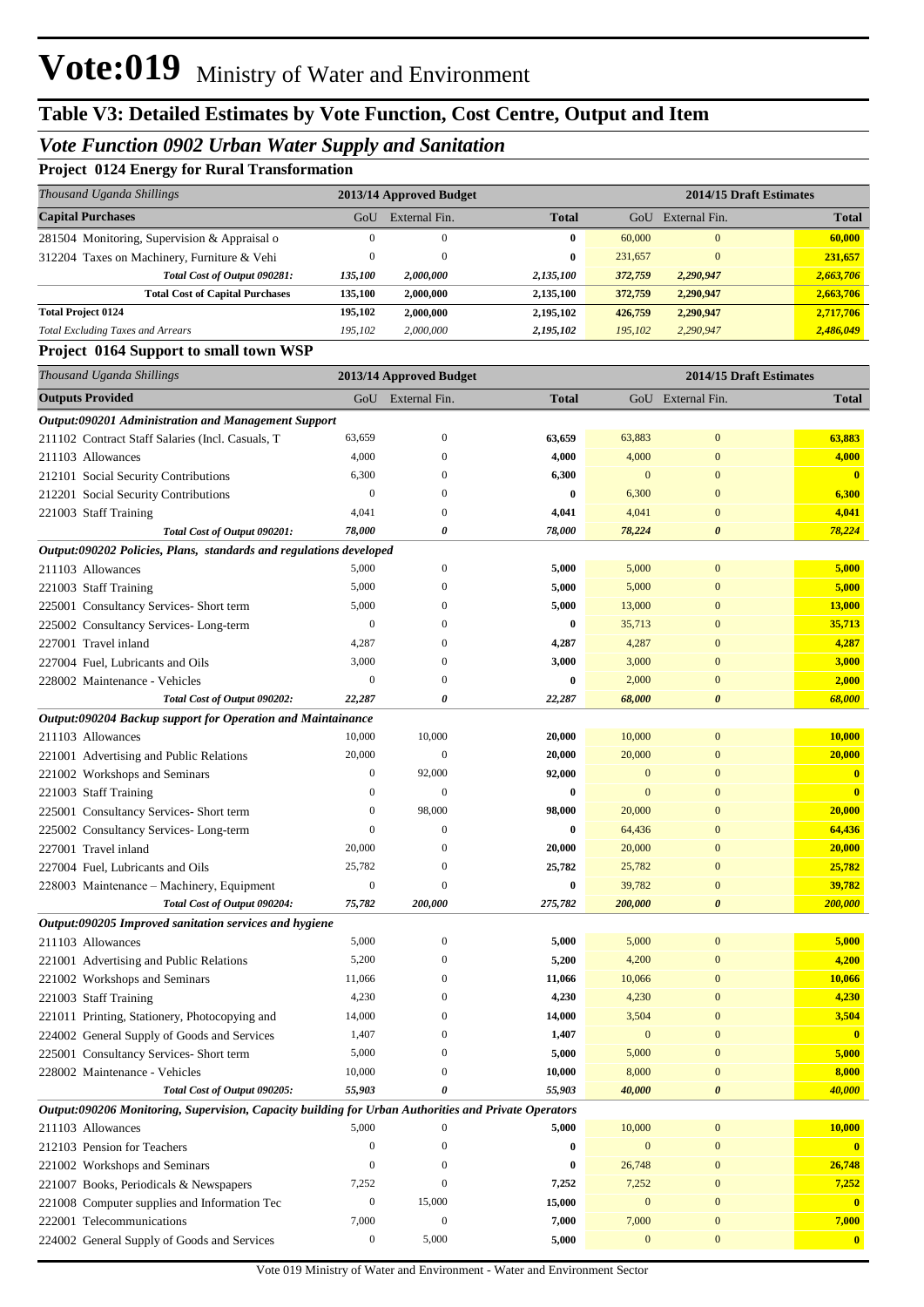# **Table V3: Detailed Estimates by Vote Function, Cost Centre, Output and Item**

## *Vote Function 0902 Urban Water Supply and Sanitation*

### **Project 0164 Support to small town WSP**

| Thousand Uganda Shillings                                               |              | 2013/14 Approved Budget |              | 2014/15 Draft Estimates |                       |              |
|-------------------------------------------------------------------------|--------------|-------------------------|--------------|-------------------------|-----------------------|--------------|
| <b>Outputs Provided</b>                                                 |              | GoU External Fin.       | <b>Total</b> |                         | GoU External Fin.     | <b>Total</b> |
| 225002 Consultancy Services-Long-term                                   | $\mathbf{0}$ | 10,000                  | 10,000       | $\Omega$                | $\Omega$              | $\mathbf{0}$ |
| 227001 Travel inland                                                    | 39,000       | $\Omega$                | 39,000       | 42,000                  | $\theta$              | 42,000       |
| 227004 Fuel, Lubricants and Oils                                        | $\mathbf{0}$ | 0                       | 0            | 15,000                  | $\mathbf{0}$          | 15,000       |
| 228002 Maintenance - Vehicles                                           | $\mathbf{0}$ | 30,000                  | 30,000       | 12,000                  | $\Omega$              | 12,000       |
| Total Cost of Output 090206:                                            | 58,252       | 60,000                  | 118,252      | 120,000                 | $\boldsymbol{\theta}$ | 120,000      |
| <b>Total Cost of Outputs Provided</b>                                   | 290,224      | 260,000                 | 550,224      | 506,224                 | $\bf{0}$              | 506,224      |
| <b>Capital Purchases</b>                                                | GoU          | External Fin.           | <b>Total</b> |                         | GoU External Fin.     | <b>Total</b> |
| Output:090276 Purchase of Office and ICT Equipment, including Software  |              |                         |              |                         |                       |              |
| 231005 Machinery and equipment                                          | 20,000       | $\theta$                | 20,000       | 16,000                  | $\mathbf{0}$          | 16,000       |
| Total Cost of Output 090276:                                            | 20,000       | 0                       | 20,000       | 16,000                  | $\boldsymbol{\theta}$ | 16,000       |
| Output:090277 Purchase of Specialised Machinery & Equipment             |              |                         |              |                         |                       |              |
| 231005 Machinery and equipment                                          | 730,000      | $\Omega$                | 730,000      | 658,000                 | 200,000               | 858,000      |
| Total Cost of Output 090277:                                            | 730,000      | 0                       | 730,000      | 658,000                 | 200,000               | 858,000      |
| Output:090278 Purchase of Office and Residential Furniture and Fittings |              |                         |              |                         |                       |              |
| 231006 Furniture and fittings (Depreciation)                            | $\Omega$     | $\mathbf{0}$            | $\bf{0}$     | 40,000                  | $\overline{0}$        | 40,000       |
| 312206 Gross Tax                                                        | 120,000      | $\Omega$                | 120,000      |                         | $\Omega$              |              |
| Total Cost of Output 090278:                                            | 120,000      | 0                       | 120,000      | 40,000                  | $\boldsymbol{\theta}$ | 40,000       |
| Output:090280 Construction of Piped Water Supply Systems (Urban)        |              |                         |              |                         |                       |              |
| 231007 Other Fixed Assets (Depreciation)                                | 2,100,000    | 970,000                 | 3,070,000    | 2,500,000               | 920,000               | 3,420,000    |
| Total Cost of Output 090280:                                            | 2,100,000    | 970,000                 | 3,070,000    | 2,500,000               | 920,000               | 3,420,000    |
| Output:090281 Energy installation for pumped water supply schemes       |              |                         |              |                         |                       |              |
| 231007 Other Fixed Assets (Depreciation)                                | 360,000      | $\Omega$                | 360,000      | 280,000                 | 100,000               | 380,000      |
| Total Cost of Output 090281:                                            | 360,000      | $\theta$                | 360,000      | 280,000                 | 100,000               | 380,000      |
| Output:090282 Construction of Sanitation Facilities (Urban)             |              |                         |              |                         |                       |              |
| 231007 Other Fixed Assets (Depreciation)                                | 40,000       | $\Omega$                | 40,000       | 40,000                  | 10,000                | 50,000       |
| Total Cost of Output 090282:                                            | 40,000       | 0                       | 40,000       | 40,000                  | 10,000                | 50,000       |
| <b>Total Cost of Capital Purchases</b>                                  | 3,370,000    | 970,000                 | 4,340,000    | 3,534,000               | 1,230,000             | 4,764,000    |
| <b>Total Project 0164</b>                                               | 3,660,224    | 1,230,000               | 4,890,224    | 4,040,224               | 1,230,000             | 5,270,224    |
| <b>Total Excluding Taxes and Arrears</b>                                | 3,540,224    | 1,230,000               | 4,770,224    | 4,040,224               | 1,230,000             | 5,270,224    |

#### **Project 0168 Urban Water Reform**

| Thousand Uganda Shillings                                          | 2013/14 Approved Budget<br>2014/15 Draft Estimates |               |              |                |                   |                         |
|--------------------------------------------------------------------|----------------------------------------------------|---------------|--------------|----------------|-------------------|-------------------------|
| <b>Outputs Provided</b>                                            | GoU                                                | External Fin. | <b>Total</b> |                | GoU External Fin. | <b>Total</b>            |
| Output:090202 Policies, Plans, standards and regulations developed |                                                    |               |              |                |                   |                         |
| 211102 Contract Staff Salaries (Incl. Casuals, T                   | 0                                                  | $\Omega$      | $\bf{0}$     | 75,000         | $\mathbf{0}$      | 75,000                  |
| 211103 Allowances                                                  | 0                                                  | 0             | $\bf{0}$     | 10,000         | $\Omega$          | 10,000                  |
| 212101 Social Security Contributions                               |                                                    | $\Omega$      | $\bf{0}$     | 13,252         | $\Omega$          | 13,252                  |
| 221001 Advertising and Public Relations                            |                                                    | 0             | $\bf{0}$     | 8,000          | $\Omega$          | 8,000                   |
| 221002 Workshops and Seminars                                      |                                                    | ∩             | $\bf{0}$     | 15,000         | 200,000           | 215,000                 |
| 221003 Staff Training                                              | $\Omega$                                           | 0             | 0            | 10,000         | $\mathbf{0}$      | 10,000                  |
| 221008 Computer supplies and Information Tec                       | $^{(1)}$                                           | 0             | 0            | $\Omega$       | 20,000            | 20,000                  |
| 221009 Welfare and Entertainment                                   | $\Omega$                                           | $\Omega$      | $\bf{0}$     | 3,000          | $\mathbf{0}$      | 3,000                   |
| 221011 Printing, Stationery, Photocopying and                      | 0                                                  | 0             | $\bf{0}$     | 20,000         | $\Omega$          | 20,000                  |
| 223005 Electricity                                                 | 0                                                  | 0             | $\bf{0}$     | 1,000          | $\Omega$          | 1,000                   |
| 223006 Water                                                       | $^{(1)}$                                           |               | 0            | 1,000          | $\Omega$          | 1,000                   |
| 225001 Consultancy Services- Short term                            | 0                                                  | 0             | $\bf{0}$     | 105,000        | $\Omega$          | 105,000                 |
| 225002 Consultancy Services-Long-term                              | 0                                                  | 0             | $\bf{0}$     | $\mathbf{0}$   | 452,000           | 452,000                 |
| 227001 Travel inland                                               | 0                                                  | 0             | $\bf{0}$     | 10,000         | $\mathbf{0}$      | 10,000                  |
| 227004 Fuel, Lubricants and Oils                                   | 0                                                  | 0             | $\bf{0}$     | 20,000         | $\Omega$          | 20,000                  |
| Total Cost of Output 090202:                                       | 0                                                  | 0             | 0            | 291,252        | 672,000           | 963,252                 |
| Output:090205 Improved sanitation services and hygiene             |                                                    |               |              |                |                   |                         |
| 211102 Contract Staff Salaries (Incl. Casuals, T                   | 25,000                                             | $\Omega$      | 25,000       | $\overline{0}$ | $\mathbf{0}$      | $\mathbf{0}$            |
| 211103 Allowances                                                  | $\Omega$                                           | 0             | $\bf{0}$     |                | $\mathbf{0}$      | $\mathbf{0}$            |
| 221003 Staff Training                                              | 5,000                                              | 0             | 5,000        | $\Omega$       | $\mathbf{0}$      | $\mathbf{0}$            |
| 221011 Printing, Stationery, Photocopying and                      | 7,949                                              | $\mathbf{0}$  | 7,949        |                | $\mathbf{0}$      | $\overline{\mathbf{0}}$ |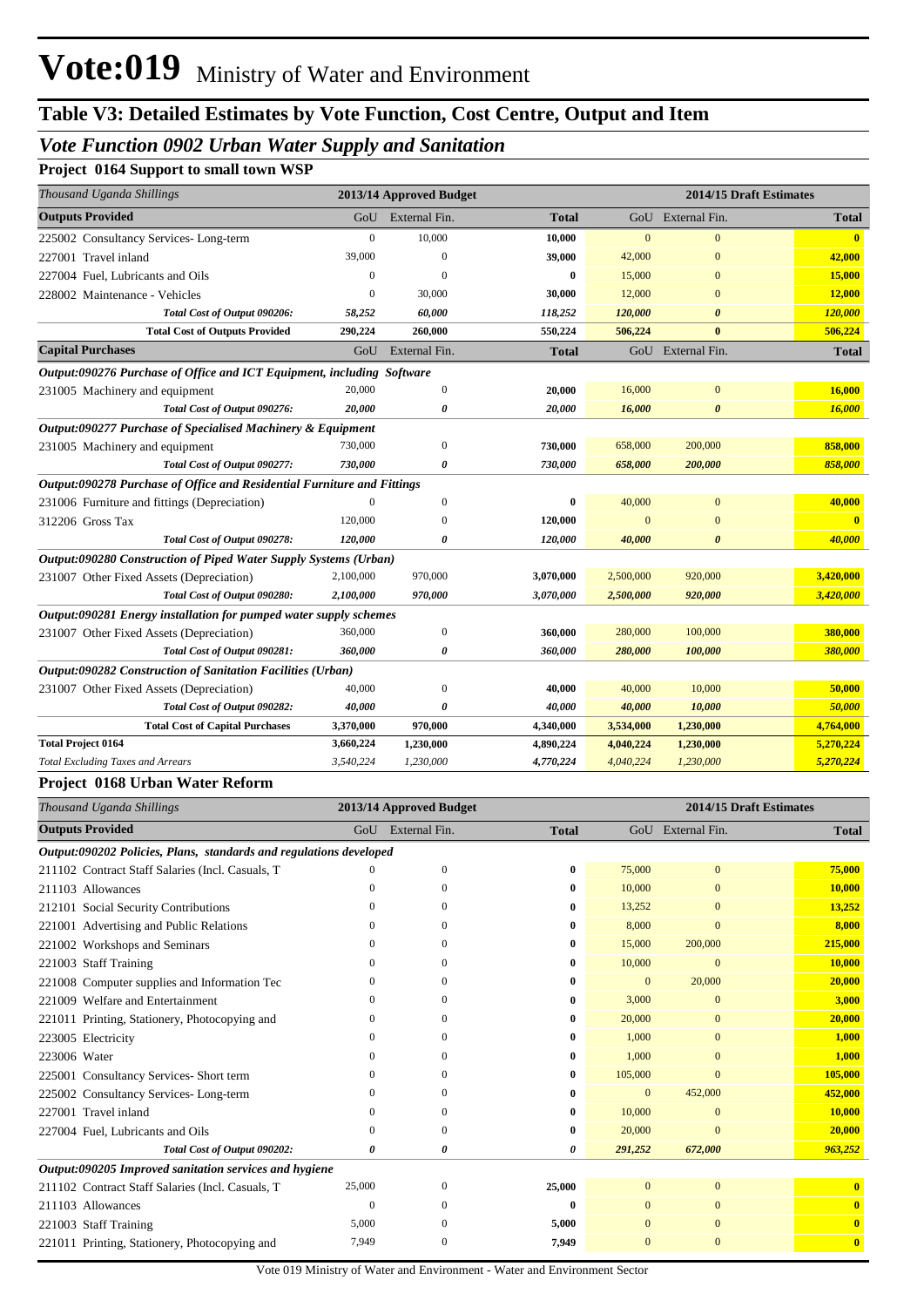# **Table V3: Detailed Estimates by Vote Function, Cost Centre, Output and Item**

### *Vote Function 0902 Urban Water Supply and Sanitation*

### **Project 0168 Urban Water Reform**

| Thousand Uganda Shillings                                                                            |                  | 2013/14 Approved Budget |                    |                        | 2014/15 Draft Estimates          |                         |
|------------------------------------------------------------------------------------------------------|------------------|-------------------------|--------------------|------------------------|----------------------------------|-------------------------|
| <b>Outputs Provided</b>                                                                              | GoU              | External Fin.           | <b>Total</b>       |                        | GoU External Fin.                | <b>Total</b>            |
| 225001 Consultancy Services- Short term                                                              | 178,000          | $\boldsymbol{0}$        | 178,000            | $\mathbf{0}$           | $\mathbf{0}$                     | $\mathbf{0}$            |
| 227001 Travel inland                                                                                 | 36,395           | $\mathbf{0}$            | 36,395             | $\mathbf{0}$           | $\mathbf{0}$                     | $\bf{0}$                |
| 227004 Fuel, Lubricants and Oils                                                                     | 23,907           | $\theta$                | 23,907             | $\mathbf{0}$           | $\mathbf{0}$                     | $\bullet$               |
|                                                                                                      | 15,000           | 0                       | 15,000             | $\overline{0}$         | $\mathbf{0}$                     | $\mathbf{0}$            |
| 228002 Maintenance - Vehicles<br>Total Cost of Output 090205:                                        | 291,252          | 0                       | 291,252            | $\boldsymbol{\theta}$  | $\boldsymbol{\theta}$            | $\boldsymbol{\theta}$   |
| Output:090206 Monitoring, Supervision, Capacity building for Urban Authorities and Private Operators |                  |                         |                    |                        |                                  |                         |
| 211102 Contract Staff Salaries (Incl. Casuals, T                                                     | 25,000           | $\boldsymbol{0}$        | 25,000             | 10,000                 | $\bf{0}$                         | 10,000                  |
| 211103 Allowances                                                                                    | 15,000           | $\mathbf{0}$            | 15,000             | 15,000                 | $\mathbf{0}$                     | 15,000                  |
| 212101 Social Security Contributions                                                                 | $\boldsymbol{0}$ | $\mathbf{0}$            | $\bf{0}$           | 2,500                  | $\mathbf{0}$                     | 2,500                   |
| 221001 Advertising and Public Relations                                                              | 16,000           | $\theta$                | 16,000             | 5,000                  | $\mathbf{0}$                     | 5,000                   |
| 221002 Workshops and Seminars                                                                        | 15,090           | 40,000                  | 55,090             | 15,000                 | 50,000                           | 65,000                  |
|                                                                                                      | 10,000           | 55,000                  |                    | 20,000                 | 20,000                           | 40,000                  |
| 221003 Staff Training                                                                                | $\boldsymbol{0}$ | $\mathbf{0}$            | 65,000<br>$\bf{0}$ | 5,000                  | $\boldsymbol{0}$                 | 5,000                   |
| 221004 Recruitment Expenses                                                                          | 10,797           | 18,000                  | 28,797             |                        |                                  | 15,000                  |
| 221007 Books, Periodicals & Newspapers                                                               |                  |                         |                    | 15,000<br>$\mathbf{0}$ | $\boldsymbol{0}$<br>$\mathbf{0}$ | $\bf{0}$                |
| 221008 Computer supplies and Information Tec                                                         | $\boldsymbol{0}$ | 15,000                  | 15,000             |                        |                                  |                         |
| 221009 Welfare and Entertainment                                                                     | $\boldsymbol{0}$ | 5,000                   | 5,000              | $\mathbf{0}$           | $\mathbf{0}$                     | $\bf{0}$                |
| 221011 Printing, Stationery, Photocopying and                                                        | 15,000           | 25,000                  | 40,000             | 15,000                 | $\mathbf{0}$                     | 15,000                  |
| 221012 Small Office Equipment                                                                        | $\boldsymbol{0}$ | 15,000                  | 15,000             | 5,000                  | $\mathbf{0}$                     | 5,000                   |
| 222001 Telecommunications                                                                            | $\boldsymbol{0}$ | 20,000                  | 20,000             | 10,000                 | $\mathbf{0}$                     | 10,000                  |
| 223004 Guard and Security services                                                                   | $\boldsymbol{0}$ | 2,000                   | 2,000              | $\mathbf{0}$           | $\mathbf{0}$                     | $\bf{0}$                |
| 224002 General Supply of Goods and Services                                                          | 40,338           | 240,000                 | 280,338            | $\mathbf{0}$           | $\mathbf{0}$                     | $\bf{0}$                |
| 225001 Consultancy Services- Short term                                                              | 50,000           | 550,000                 | 600,000            | 150,000                | 200,000                          | 350,000                 |
| 225002 Consultancy Services-Long-term                                                                | $\boldsymbol{0}$ | 175,000                 | 175,000            | $\mathbf{0}$           | 543,000                          | 543,000                 |
| 227001 Travel inland                                                                                 | 25,000           | 245,000                 | 270,000            | 20,000                 | $\mathbf{0}$                     | 20,000                  |
| 227004 Fuel, Lubricants and Oils                                                                     | 30,600           | 40,000                  | 70,600             | 45,325                 | $\mathbf{0}$                     | 45,325                  |
| 228001 Maintenance - Civil                                                                           | 35,000           | $\mathbf{0}$            | 35,000             | $\mathbf{0}$           | $\mathbf{0}$                     | $\overline{\mathbf{0}}$ |
| 228002 Maintenance - Vehicles                                                                        | $\boldsymbol{0}$ | 40,000                  | 40,000             | 20,000                 | $\mathbf{0}$                     | 20,000                  |
| Total Cost of Output 090206:                                                                         | 287,825          | 1,485,000               | 1,772,825          | 352,825                | 813,000                          | 1,165,825               |
| <b>Total Cost of Outputs Provided</b>                                                                | 579,077          | 1,485,000               | 2,064,077          | 644,077                | 1,485,000                        | 2,129,077               |
| <b>Capital Purchases</b>                                                                             | GoU              | External Fin.           | <b>Total</b>       |                        | GoU External Fin.                | <b>Total</b>            |
| Output:090278 Purchase of Office and Residential Furniture and Fittings                              |                  |                         |                    |                        |                                  |                         |
| 231006 Furniture and fittings (Depreciation)                                                         | 65,000           | $\boldsymbol{0}$        | 65,000             | $\mathbf{0}$           | $\mathbf{0}$                     | $\overline{\mathbf{0}}$ |
| 312206 Gross Tax                                                                                     | 160,000          | $\boldsymbol{0}$        | 160,000            | $\mathbf{0}$           | $\mathbf{0}$                     | $\mathbf{0}$            |
| Total Cost of Output 090278:                                                                         | 225,000          | 0                       | 225,000            | $\boldsymbol{\theta}$  | $\boldsymbol{\theta}$            | $\boldsymbol{\theta}$   |
| <b>Total Cost of Capital Purchases</b>                                                               | 225,000          | $\boldsymbol{0}$        | 225,000            | $\pmb{0}$              | $\boldsymbol{0}$                 | $\mathbf{0}$            |
| <b>Total Project 0168</b>                                                                            | 804,077          | 1,485,000               | 2,289,077          | 644,077                | 1,485,000                        | 2,129,077               |
| <b>Total Excluding Taxes and Arrears</b>                                                             | 644,077          | 1,485,000               | 2,129,077          | 644,077                | 1,485,000                        | 2,129,077               |
| <b>Project 1074 Water and Sanitation Development Facility-North</b>                                  |                  |                         |                    |                        |                                  |                         |
| Thousand Uganda Shillings                                                                            |                  | 2013/14 Approved Budget |                    |                        | 2014/15 Draft Estimates          |                         |
| <b>Outputs Provided</b>                                                                              | GoU              | External Fin.           | <b>Total</b>       |                        | GoU External Fin.                | <b>Total</b>            |
| Output:090201 Administration and Management Support                                                  |                  |                         |                    |                        |                                  |                         |
| 211102 Contract Staff Salaries (Incl. Casuals, T                                                     | 50,000           | 372,581                 | 422,581            | 36,000                 | 721,000                          | 757,000                 |
| 211103 Allowances                                                                                    | 40,218           | 5,419                   | 45,637             | $\boldsymbol{0}$       | $\bf{0}$                         | $\mathbf{0}$            |
| 212101 Social Security Contributions                                                                 | 15,000           | $\mathbf{0}$            | 15,000             | 3,600                  | 72,100                           | 75,700                  |
| 212201 Social Security Contributions                                                                 | $\boldsymbol{0}$ | $\mathbf{0}$            | $\bf{0}$           | $\boldsymbol{0}$       | $\boldsymbol{0}$                 | $\bf{0}$                |
| 213002 Incapacity, death benefits and funeral e                                                      | $\boldsymbol{0}$ | $\mathbf{0}$            | $\bf{0}$           | 5,000                  | $\mathbf{0}$                     | 5,000                   |
| 221001 Advertising and Public Relations                                                              | $\boldsymbol{0}$ | $\boldsymbol{0}$        | $\bf{0}$           | 15,000                 | 23,900                           | 38,900                  |
| 221002 Workshops and Seminars                                                                        | $\boldsymbol{0}$ | 350,000                 | 350,000            | $\mathbf{0}$           | 10,000                           | 10,000                  |

221003 Staff Training 0 0 **0** 10,200 50,000 **60,200** 221004 Recruitment Expenses 0 0 **0** 0 15,000 **15,000** 221007 Books, Periodicals & Newspapers 0 0 **0** 0 5,000 **5,000** 221008 Computer supplies and Information Tec 25,000 0 **25,000** 0 80,000 **80,000** 221009 Welfare and Entertainment 0 0 **0** 13,200 5,000 **18,200**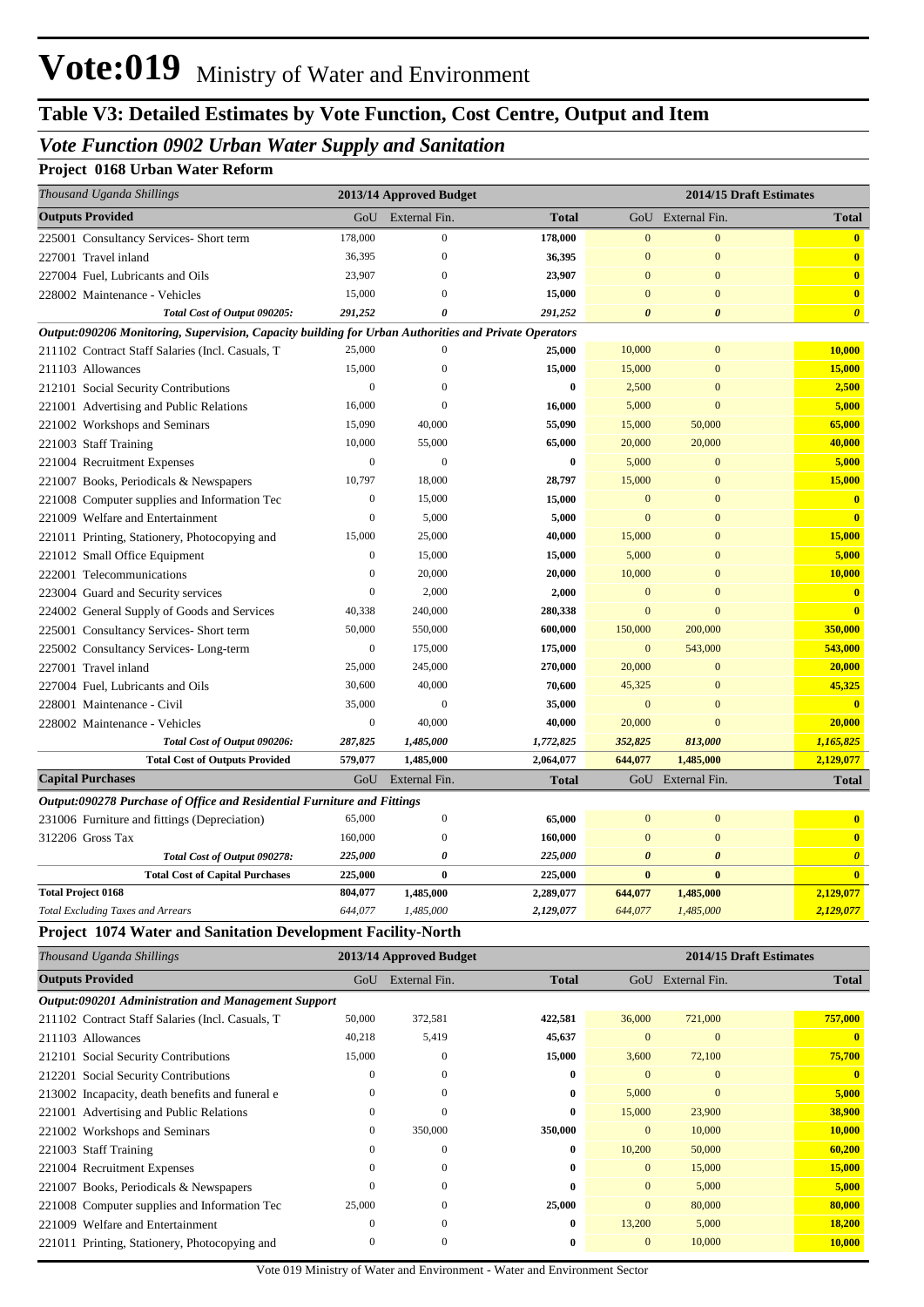# **Table V3: Detailed Estimates by Vote Function, Cost Centre, Output and Item**

## *Vote Function 0902 Urban Water Supply and Sanitation*

**Project 1074 Water and Sanitation Development Facility-North**

| <b>Outputs Provided</b><br>External Fin.<br>GoU External Fin.<br>GoU<br><b>Total</b><br><b>Total</b><br>$\boldsymbol{0}$<br>$\mathbf{0}$<br>$\boldsymbol{0}$<br>$\bf{0}$<br>6,000<br>6,000<br>221012 Small Office Equipment<br>5,000<br>$\Omega$<br>$\Omega$<br>$\mathbf{0}$<br>5,000<br>221016 IFMS Recurrent costs<br>0<br>12,000<br>$\mathbf{0}$<br>$\mathbf{0}$<br>12,000<br>222001 Telecommunications<br>$\Omega$<br>0<br>2,000<br>$\Omega$<br>$\mathbf{0}$<br>2,000<br>222002 Postage and Courier<br>$\Omega$<br>0<br>20,000<br>$\Omega$<br>$\mathbf{0}$<br>20,000<br>223005 Electricity<br>$\Omega$<br>0<br>10,000<br>10,000<br>223006 Water<br>$\mathbf{0}$<br>0<br>$\mathbf{0}$<br>$\Omega$<br>$\mathbf{0}$<br>$\mathbf{0}$<br>224002 General Supply of Goods and Services<br>$\mathbf{0}$<br>$\Omega$<br>0<br>$\Omega$<br>$\mathbf{0}$<br>$\boldsymbol{0}$<br>350,000<br>350,000<br>$\mathbf{0}$<br>225001 Consultancy Services- Short term<br>$\overline{0}$<br>227001 Travel inland<br>16,741<br>16,741<br>107,079<br>$\boldsymbol{0}$<br>60,079<br>47,000<br>$\mathbf{0}$<br>47,000<br>14,000<br>61,000<br>227002 Travel abroad<br>$\mathbf{0}$<br>0<br>10,000<br>18,000<br>28,000<br>227004 Fuel, Lubricants and Oils<br>$\Omega$<br>$\mathbf{0}$<br>0<br>$\mathbf{0}$<br>15,000<br>15,000<br>228002 Maintenance - Vehicles<br>$\mathbf{0}$<br>0<br>$\Omega$<br>$\boldsymbol{0}$<br>45,000<br>45,000<br>228003 Maintenance - Machinery, Equipment<br>$\Omega$<br>0<br>$\mathbf{0}$<br>1,386,079<br>Total Cost of Output 090201:<br>146,959<br>1,078,000<br>1,224,959<br>200,079<br>1,186,000<br>Output:090202 Policies, Plans, standards and regulations developed<br>110,000<br>250,000<br>$\mathbf{0}$<br>$\boldsymbol{0}$<br>225001 Consultancy Services- Short term<br>360,000<br>$\mathbf{0}$<br>Total Cost of Output 090202:<br>110,000<br>250,000<br>360,000<br>$\boldsymbol{\theta}$<br>$\boldsymbol{\theta}$<br>$\boldsymbol{\theta}$<br>Output:090204 Backup support for Operation and Maintainance<br>$\mathbf{0}$<br>$\mathbf{0}$<br>$\overline{\mathbf{0}}$<br>211102 Contract Staff Salaries (Incl. Casuals, T<br>0<br>177,419<br>177,419<br>211103 Allowances<br>67,742<br>67,742<br>$\mathbf{0}$<br>$\mathbf{0}$<br>$\overline{\mathbf{0}}$<br>$\mathbf{0}$<br>5,000<br>$\mathbf{0}$<br>$\mathbf{0}$<br>0<br>35,000<br>40,000<br>221002 Workshops and Seminars<br>$\boldsymbol{0}$<br>12,000<br>$\Omega$<br>12,000<br>24,000<br>221011 Printing, Stationery, Photocopying and<br>0<br>62,000<br>64,839<br>$\boldsymbol{0}$<br>50,000<br>126,839<br>50,000<br>225001 Consultancy Services- Short term<br>$\boldsymbol{0}$<br>$\mathbf{0}$<br>226,000<br>227001 Travel inland<br>$\bf{0}$<br>63,000<br>163,000<br>100,000<br>18,000<br>18,000<br>$\boldsymbol{0}$<br>36,000<br>227004 Fuel, Lubricants and Oils<br>100,000<br>$\boldsymbol{0}$<br>26,000<br>$\boldsymbol{0}$<br>$\boldsymbol{0}$<br>26,000<br>228002 Maintenance - Vehicles<br>0<br>$\mathbf{0}$<br>396,000<br>448,000<br>$\Omega$<br>52,000<br>0<br>228003 Maintenance – Machinery, Equipment<br>850,000<br>Total Cost of Output 090204:<br>62,000<br>410,000<br>472,000<br>150,000<br>700,000<br>Output:090205 Improved sanitation services and hygiene<br>$\boldsymbol{0}$<br>20,000<br>$\mathbf{0}$<br>$\mathbf{0}$<br>$\overline{\mathbf{0}}$<br>211103 Allowances<br>20,000<br>43,000<br>$\mathbf{0}$<br>$\boldsymbol{0}$<br>43,000<br>$\mathbf{0}$<br>$\overline{0}$<br>212101 Social Security Contributions<br>$\boldsymbol{0}$<br>$\boldsymbol{0}$<br>18,000<br>24,000<br>42,000<br>221001 Advertising and Public Relations<br>0<br>42,500<br>10,120<br>10,120<br>221002 Workshops and Seminars<br>$\Omega$<br>10,000<br>32,500<br>$\mathbf{0}$<br>$\boldsymbol{0}$<br>20,000<br>20,000<br>$\mathbf{0}$<br>$\mathbf{0}$<br>221003 Staff Training<br>53,000<br>20,000<br>33,000<br>221011 Printing, Stationery, Photocopying and<br>$\Omega$<br>$\Omega$<br>$\mathbf{0}$<br>73,500<br>$\mathbf{0}$<br>$\mathbf{0}$<br>$\bf{0}$<br>43,500<br>224005 Uniforms, Beddings and Protective Gea<br>30,000<br>296,375<br>23,000<br>23,000<br>30,000<br>266,375<br>225001 Consultancy Services- Short term<br>$\mathbf{0}$<br>70,000<br>20,000<br>50,000<br>227001 Travel inland<br>$\mathbf{0}$<br>$\mathbf{0}$<br>0<br>12,125<br>$\boldsymbol{0}$<br>12,125<br>227002 Travel abroad<br>$\mathbf{0}$<br>$\mathbf{0}$<br>0<br>36,000<br>12,000<br>24,000<br>227004 Fuel, Lubricants and Oils<br>$\mathbf{0}$<br>$\Omega$<br>0<br>24,500<br>10,000<br>14,500<br>228002 Maintenance - Vehicles<br>$\mathbf{0}$<br>$\mathbf{0}$<br>0<br>650,000<br>Total Cost of Output 090205:<br>83,000<br>150,000<br>500,000<br>33,120<br>116,120<br>Output:090206 Monitoring, Supervision, Capacity building for Urban Authorities and Private Operators<br>265,000<br>10,000<br>221002 Workshops and Seminars<br>$\Omega$<br>10,000<br>50,000<br>215,000<br>183,000<br>$\boldsymbol{0}$<br>$\overline{0}$<br>183,000<br>225001 Consultancy Services- Short term<br>0<br>$\mathbf{0}$<br>117,000<br>227001 Travel inland<br>10,000<br>30,000<br>40,000<br>77,000<br>40,000<br>25,000<br>30,000<br>30,000<br>20,000<br>5,000<br>227004 Fuel, Lubricants and Oils<br>0<br>590,000<br>20,000<br>60,000<br>80,000<br>330,000<br>260,000<br>Total Cost of Output 090206:<br><b>Total Cost of Outputs Provided</b><br>372,079<br>1,881,000<br>2,253,079<br>830,079<br>2,646,000<br>3,476,079<br><b>Capital Purchases</b><br>External Fin.<br>GoU<br><b>Total</b><br>GoU External Fin.<br><b>Total</b><br><b>Output:090271 Acquisition of Land by Government</b><br>90,000<br>$\boldsymbol{0}$<br>$\boldsymbol{0}$<br>0<br>90,000<br>$\boldsymbol{0}$<br>311101 Land<br>0<br>0<br>90,000<br>0<br>90,000<br>$\pmb{\theta}$<br>Total Cost of Output 090271:<br>Output:090272 Government Buildings and Administrative Infrastructure | Thousand Uganda Shillings | 2013/14 Approved Budget |  | 2014/15 Draft Estimates |
|--------------------------------------------------------------------------------------------------------------------------------------------------------------------------------------------------------------------------------------------------------------------------------------------------------------------------------------------------------------------------------------------------------------------------------------------------------------------------------------------------------------------------------------------------------------------------------------------------------------------------------------------------------------------------------------------------------------------------------------------------------------------------------------------------------------------------------------------------------------------------------------------------------------------------------------------------------------------------------------------------------------------------------------------------------------------------------------------------------------------------------------------------------------------------------------------------------------------------------------------------------------------------------------------------------------------------------------------------------------------------------------------------------------------------------------------------------------------------------------------------------------------------------------------------------------------------------------------------------------------------------------------------------------------------------------------------------------------------------------------------------------------------------------------------------------------------------------------------------------------------------------------------------------------------------------------------------------------------------------------------------------------------------------------------------------------------------------------------------------------------------------------------------------------------------------------------------------------------------------------------------------------------------------------------------------------------------------------------------------------------------------------------------------------------------------------------------------------------------------------------------------------------------------------------------------------------------------------------------------------------------------------------------------------------------------------------------------------------------------------------------------------------------------------------------------------------------------------------------------------------------------------------------------------------------------------------------------------------------------------------------------------------------------------------------------------------------------------------------------------------------------------------------------------------------------------------------------------------------------------------------------------------------------------------------------------------------------------------------------------------------------------------------------------------------------------------------------------------------------------------------------------------------------------------------------------------------------------------------------------------------------------------------------------------------------------------------------------------------------------------------------------------------------------------------------------------------------------------------------------------------------------------------------------------------------------------------------------------------------------------------------------------------------------------------------------------------------------------------------------------------------------------------------------------------------------------------------------------------------------------------------------------------------------------------------------------------------------------------------------------------------------------------------------------------------------------------------------------------------------------------------------------------------------------------------------------------------------------------------------------------------------------------------------------------------------------------------------------------------------------------------------------------------------------------------------------------------------------------------------------------------------------------------------------------------------------------------------------------------------------------------------------------------------------------------------------------------------------------------------------------------------------------------------------------------------------------------------------------------------------------------------------------------------------------------------------------------------------------------------------------------------------------------------------------------------------------------------------------------------------------------------------------------------------------------------------------------------------------------------------------------------------------------------------------------------------------------------------------------------------------------------------------------------------------------------------------------------------------------------------------------------------------|---------------------------|-------------------------|--|-------------------------|
|                                                                                                                                                                                                                                                                                                                                                                                                                                                                                                                                                                                                                                                                                                                                                                                                                                                                                                                                                                                                                                                                                                                                                                                                                                                                                                                                                                                                                                                                                                                                                                                                                                                                                                                                                                                                                                                                                                                                                                                                                                                                                                                                                                                                                                                                                                                                                                                                                                                                                                                                                                                                                                                                                                                                                                                                                                                                                                                                                                                                                                                                                                                                                                                                                                                                                                                                                                                                                                                                                                                                                                                                                                                                                                                                                                                                                                                                                                                                                                                                                                                                                                                                                                                                                                                                                                                                                                                                                                                                                                                                                                                                                                                                                                                                                                                                                                                                                                                                                                                                                                                                                                                                                                                                                                                                                                                                                                                                                                                                                                                                                                                                                                                                                                                                                                                                                                                                                                        |                           |                         |  |                         |
|                                                                                                                                                                                                                                                                                                                                                                                                                                                                                                                                                                                                                                                                                                                                                                                                                                                                                                                                                                                                                                                                                                                                                                                                                                                                                                                                                                                                                                                                                                                                                                                                                                                                                                                                                                                                                                                                                                                                                                                                                                                                                                                                                                                                                                                                                                                                                                                                                                                                                                                                                                                                                                                                                                                                                                                                                                                                                                                                                                                                                                                                                                                                                                                                                                                                                                                                                                                                                                                                                                                                                                                                                                                                                                                                                                                                                                                                                                                                                                                                                                                                                                                                                                                                                                                                                                                                                                                                                                                                                                                                                                                                                                                                                                                                                                                                                                                                                                                                                                                                                                                                                                                                                                                                                                                                                                                                                                                                                                                                                                                                                                                                                                                                                                                                                                                                                                                                                                        |                           |                         |  |                         |
|                                                                                                                                                                                                                                                                                                                                                                                                                                                                                                                                                                                                                                                                                                                                                                                                                                                                                                                                                                                                                                                                                                                                                                                                                                                                                                                                                                                                                                                                                                                                                                                                                                                                                                                                                                                                                                                                                                                                                                                                                                                                                                                                                                                                                                                                                                                                                                                                                                                                                                                                                                                                                                                                                                                                                                                                                                                                                                                                                                                                                                                                                                                                                                                                                                                                                                                                                                                                                                                                                                                                                                                                                                                                                                                                                                                                                                                                                                                                                                                                                                                                                                                                                                                                                                                                                                                                                                                                                                                                                                                                                                                                                                                                                                                                                                                                                                                                                                                                                                                                                                                                                                                                                                                                                                                                                                                                                                                                                                                                                                                                                                                                                                                                                                                                                                                                                                                                                                        |                           |                         |  |                         |
|                                                                                                                                                                                                                                                                                                                                                                                                                                                                                                                                                                                                                                                                                                                                                                                                                                                                                                                                                                                                                                                                                                                                                                                                                                                                                                                                                                                                                                                                                                                                                                                                                                                                                                                                                                                                                                                                                                                                                                                                                                                                                                                                                                                                                                                                                                                                                                                                                                                                                                                                                                                                                                                                                                                                                                                                                                                                                                                                                                                                                                                                                                                                                                                                                                                                                                                                                                                                                                                                                                                                                                                                                                                                                                                                                                                                                                                                                                                                                                                                                                                                                                                                                                                                                                                                                                                                                                                                                                                                                                                                                                                                                                                                                                                                                                                                                                                                                                                                                                                                                                                                                                                                                                                                                                                                                                                                                                                                                                                                                                                                                                                                                                                                                                                                                                                                                                                                                                        |                           |                         |  |                         |
|                                                                                                                                                                                                                                                                                                                                                                                                                                                                                                                                                                                                                                                                                                                                                                                                                                                                                                                                                                                                                                                                                                                                                                                                                                                                                                                                                                                                                                                                                                                                                                                                                                                                                                                                                                                                                                                                                                                                                                                                                                                                                                                                                                                                                                                                                                                                                                                                                                                                                                                                                                                                                                                                                                                                                                                                                                                                                                                                                                                                                                                                                                                                                                                                                                                                                                                                                                                                                                                                                                                                                                                                                                                                                                                                                                                                                                                                                                                                                                                                                                                                                                                                                                                                                                                                                                                                                                                                                                                                                                                                                                                                                                                                                                                                                                                                                                                                                                                                                                                                                                                                                                                                                                                                                                                                                                                                                                                                                                                                                                                                                                                                                                                                                                                                                                                                                                                                                                        |                           |                         |  |                         |
|                                                                                                                                                                                                                                                                                                                                                                                                                                                                                                                                                                                                                                                                                                                                                                                                                                                                                                                                                                                                                                                                                                                                                                                                                                                                                                                                                                                                                                                                                                                                                                                                                                                                                                                                                                                                                                                                                                                                                                                                                                                                                                                                                                                                                                                                                                                                                                                                                                                                                                                                                                                                                                                                                                                                                                                                                                                                                                                                                                                                                                                                                                                                                                                                                                                                                                                                                                                                                                                                                                                                                                                                                                                                                                                                                                                                                                                                                                                                                                                                                                                                                                                                                                                                                                                                                                                                                                                                                                                                                                                                                                                                                                                                                                                                                                                                                                                                                                                                                                                                                                                                                                                                                                                                                                                                                                                                                                                                                                                                                                                                                                                                                                                                                                                                                                                                                                                                                                        |                           |                         |  |                         |
|                                                                                                                                                                                                                                                                                                                                                                                                                                                                                                                                                                                                                                                                                                                                                                                                                                                                                                                                                                                                                                                                                                                                                                                                                                                                                                                                                                                                                                                                                                                                                                                                                                                                                                                                                                                                                                                                                                                                                                                                                                                                                                                                                                                                                                                                                                                                                                                                                                                                                                                                                                                                                                                                                                                                                                                                                                                                                                                                                                                                                                                                                                                                                                                                                                                                                                                                                                                                                                                                                                                                                                                                                                                                                                                                                                                                                                                                                                                                                                                                                                                                                                                                                                                                                                                                                                                                                                                                                                                                                                                                                                                                                                                                                                                                                                                                                                                                                                                                                                                                                                                                                                                                                                                                                                                                                                                                                                                                                                                                                                                                                                                                                                                                                                                                                                                                                                                                                                        |                           |                         |  |                         |
|                                                                                                                                                                                                                                                                                                                                                                                                                                                                                                                                                                                                                                                                                                                                                                                                                                                                                                                                                                                                                                                                                                                                                                                                                                                                                                                                                                                                                                                                                                                                                                                                                                                                                                                                                                                                                                                                                                                                                                                                                                                                                                                                                                                                                                                                                                                                                                                                                                                                                                                                                                                                                                                                                                                                                                                                                                                                                                                                                                                                                                                                                                                                                                                                                                                                                                                                                                                                                                                                                                                                                                                                                                                                                                                                                                                                                                                                                                                                                                                                                                                                                                                                                                                                                                                                                                                                                                                                                                                                                                                                                                                                                                                                                                                                                                                                                                                                                                                                                                                                                                                                                                                                                                                                                                                                                                                                                                                                                                                                                                                                                                                                                                                                                                                                                                                                                                                                                                        |                           |                         |  |                         |
|                                                                                                                                                                                                                                                                                                                                                                                                                                                                                                                                                                                                                                                                                                                                                                                                                                                                                                                                                                                                                                                                                                                                                                                                                                                                                                                                                                                                                                                                                                                                                                                                                                                                                                                                                                                                                                                                                                                                                                                                                                                                                                                                                                                                                                                                                                                                                                                                                                                                                                                                                                                                                                                                                                                                                                                                                                                                                                                                                                                                                                                                                                                                                                                                                                                                                                                                                                                                                                                                                                                                                                                                                                                                                                                                                                                                                                                                                                                                                                                                                                                                                                                                                                                                                                                                                                                                                                                                                                                                                                                                                                                                                                                                                                                                                                                                                                                                                                                                                                                                                                                                                                                                                                                                                                                                                                                                                                                                                                                                                                                                                                                                                                                                                                                                                                                                                                                                                                        |                           |                         |  |                         |
|                                                                                                                                                                                                                                                                                                                                                                                                                                                                                                                                                                                                                                                                                                                                                                                                                                                                                                                                                                                                                                                                                                                                                                                                                                                                                                                                                                                                                                                                                                                                                                                                                                                                                                                                                                                                                                                                                                                                                                                                                                                                                                                                                                                                                                                                                                                                                                                                                                                                                                                                                                                                                                                                                                                                                                                                                                                                                                                                                                                                                                                                                                                                                                                                                                                                                                                                                                                                                                                                                                                                                                                                                                                                                                                                                                                                                                                                                                                                                                                                                                                                                                                                                                                                                                                                                                                                                                                                                                                                                                                                                                                                                                                                                                                                                                                                                                                                                                                                                                                                                                                                                                                                                                                                                                                                                                                                                                                                                                                                                                                                                                                                                                                                                                                                                                                                                                                                                                        |                           |                         |  |                         |
|                                                                                                                                                                                                                                                                                                                                                                                                                                                                                                                                                                                                                                                                                                                                                                                                                                                                                                                                                                                                                                                                                                                                                                                                                                                                                                                                                                                                                                                                                                                                                                                                                                                                                                                                                                                                                                                                                                                                                                                                                                                                                                                                                                                                                                                                                                                                                                                                                                                                                                                                                                                                                                                                                                                                                                                                                                                                                                                                                                                                                                                                                                                                                                                                                                                                                                                                                                                                                                                                                                                                                                                                                                                                                                                                                                                                                                                                                                                                                                                                                                                                                                                                                                                                                                                                                                                                                                                                                                                                                                                                                                                                                                                                                                                                                                                                                                                                                                                                                                                                                                                                                                                                                                                                                                                                                                                                                                                                                                                                                                                                                                                                                                                                                                                                                                                                                                                                                                        |                           |                         |  |                         |
|                                                                                                                                                                                                                                                                                                                                                                                                                                                                                                                                                                                                                                                                                                                                                                                                                                                                                                                                                                                                                                                                                                                                                                                                                                                                                                                                                                                                                                                                                                                                                                                                                                                                                                                                                                                                                                                                                                                                                                                                                                                                                                                                                                                                                                                                                                                                                                                                                                                                                                                                                                                                                                                                                                                                                                                                                                                                                                                                                                                                                                                                                                                                                                                                                                                                                                                                                                                                                                                                                                                                                                                                                                                                                                                                                                                                                                                                                                                                                                                                                                                                                                                                                                                                                                                                                                                                                                                                                                                                                                                                                                                                                                                                                                                                                                                                                                                                                                                                                                                                                                                                                                                                                                                                                                                                                                                                                                                                                                                                                                                                                                                                                                                                                                                                                                                                                                                                                                        |                           |                         |  |                         |
|                                                                                                                                                                                                                                                                                                                                                                                                                                                                                                                                                                                                                                                                                                                                                                                                                                                                                                                                                                                                                                                                                                                                                                                                                                                                                                                                                                                                                                                                                                                                                                                                                                                                                                                                                                                                                                                                                                                                                                                                                                                                                                                                                                                                                                                                                                                                                                                                                                                                                                                                                                                                                                                                                                                                                                                                                                                                                                                                                                                                                                                                                                                                                                                                                                                                                                                                                                                                                                                                                                                                                                                                                                                                                                                                                                                                                                                                                                                                                                                                                                                                                                                                                                                                                                                                                                                                                                                                                                                                                                                                                                                                                                                                                                                                                                                                                                                                                                                                                                                                                                                                                                                                                                                                                                                                                                                                                                                                                                                                                                                                                                                                                                                                                                                                                                                                                                                                                                        |                           |                         |  |                         |
|                                                                                                                                                                                                                                                                                                                                                                                                                                                                                                                                                                                                                                                                                                                                                                                                                                                                                                                                                                                                                                                                                                                                                                                                                                                                                                                                                                                                                                                                                                                                                                                                                                                                                                                                                                                                                                                                                                                                                                                                                                                                                                                                                                                                                                                                                                                                                                                                                                                                                                                                                                                                                                                                                                                                                                                                                                                                                                                                                                                                                                                                                                                                                                                                                                                                                                                                                                                                                                                                                                                                                                                                                                                                                                                                                                                                                                                                                                                                                                                                                                                                                                                                                                                                                                                                                                                                                                                                                                                                                                                                                                                                                                                                                                                                                                                                                                                                                                                                                                                                                                                                                                                                                                                                                                                                                                                                                                                                                                                                                                                                                                                                                                                                                                                                                                                                                                                                                                        |                           |                         |  |                         |
|                                                                                                                                                                                                                                                                                                                                                                                                                                                                                                                                                                                                                                                                                                                                                                                                                                                                                                                                                                                                                                                                                                                                                                                                                                                                                                                                                                                                                                                                                                                                                                                                                                                                                                                                                                                                                                                                                                                                                                                                                                                                                                                                                                                                                                                                                                                                                                                                                                                                                                                                                                                                                                                                                                                                                                                                                                                                                                                                                                                                                                                                                                                                                                                                                                                                                                                                                                                                                                                                                                                                                                                                                                                                                                                                                                                                                                                                                                                                                                                                                                                                                                                                                                                                                                                                                                                                                                                                                                                                                                                                                                                                                                                                                                                                                                                                                                                                                                                                                                                                                                                                                                                                                                                                                                                                                                                                                                                                                                                                                                                                                                                                                                                                                                                                                                                                                                                                                                        |                           |                         |  |                         |
|                                                                                                                                                                                                                                                                                                                                                                                                                                                                                                                                                                                                                                                                                                                                                                                                                                                                                                                                                                                                                                                                                                                                                                                                                                                                                                                                                                                                                                                                                                                                                                                                                                                                                                                                                                                                                                                                                                                                                                                                                                                                                                                                                                                                                                                                                                                                                                                                                                                                                                                                                                                                                                                                                                                                                                                                                                                                                                                                                                                                                                                                                                                                                                                                                                                                                                                                                                                                                                                                                                                                                                                                                                                                                                                                                                                                                                                                                                                                                                                                                                                                                                                                                                                                                                                                                                                                                                                                                                                                                                                                                                                                                                                                                                                                                                                                                                                                                                                                                                                                                                                                                                                                                                                                                                                                                                                                                                                                                                                                                                                                                                                                                                                                                                                                                                                                                                                                                                        |                           |                         |  |                         |
|                                                                                                                                                                                                                                                                                                                                                                                                                                                                                                                                                                                                                                                                                                                                                                                                                                                                                                                                                                                                                                                                                                                                                                                                                                                                                                                                                                                                                                                                                                                                                                                                                                                                                                                                                                                                                                                                                                                                                                                                                                                                                                                                                                                                                                                                                                                                                                                                                                                                                                                                                                                                                                                                                                                                                                                                                                                                                                                                                                                                                                                                                                                                                                                                                                                                                                                                                                                                                                                                                                                                                                                                                                                                                                                                                                                                                                                                                                                                                                                                                                                                                                                                                                                                                                                                                                                                                                                                                                                                                                                                                                                                                                                                                                                                                                                                                                                                                                                                                                                                                                                                                                                                                                                                                                                                                                                                                                                                                                                                                                                                                                                                                                                                                                                                                                                                                                                                                                        |                           |                         |  |                         |
|                                                                                                                                                                                                                                                                                                                                                                                                                                                                                                                                                                                                                                                                                                                                                                                                                                                                                                                                                                                                                                                                                                                                                                                                                                                                                                                                                                                                                                                                                                                                                                                                                                                                                                                                                                                                                                                                                                                                                                                                                                                                                                                                                                                                                                                                                                                                                                                                                                                                                                                                                                                                                                                                                                                                                                                                                                                                                                                                                                                                                                                                                                                                                                                                                                                                                                                                                                                                                                                                                                                                                                                                                                                                                                                                                                                                                                                                                                                                                                                                                                                                                                                                                                                                                                                                                                                                                                                                                                                                                                                                                                                                                                                                                                                                                                                                                                                                                                                                                                                                                                                                                                                                                                                                                                                                                                                                                                                                                                                                                                                                                                                                                                                                                                                                                                                                                                                                                                        |                           |                         |  |                         |
|                                                                                                                                                                                                                                                                                                                                                                                                                                                                                                                                                                                                                                                                                                                                                                                                                                                                                                                                                                                                                                                                                                                                                                                                                                                                                                                                                                                                                                                                                                                                                                                                                                                                                                                                                                                                                                                                                                                                                                                                                                                                                                                                                                                                                                                                                                                                                                                                                                                                                                                                                                                                                                                                                                                                                                                                                                                                                                                                                                                                                                                                                                                                                                                                                                                                                                                                                                                                                                                                                                                                                                                                                                                                                                                                                                                                                                                                                                                                                                                                                                                                                                                                                                                                                                                                                                                                                                                                                                                                                                                                                                                                                                                                                                                                                                                                                                                                                                                                                                                                                                                                                                                                                                                                                                                                                                                                                                                                                                                                                                                                                                                                                                                                                                                                                                                                                                                                                                        |                           |                         |  |                         |
|                                                                                                                                                                                                                                                                                                                                                                                                                                                                                                                                                                                                                                                                                                                                                                                                                                                                                                                                                                                                                                                                                                                                                                                                                                                                                                                                                                                                                                                                                                                                                                                                                                                                                                                                                                                                                                                                                                                                                                                                                                                                                                                                                                                                                                                                                                                                                                                                                                                                                                                                                                                                                                                                                                                                                                                                                                                                                                                                                                                                                                                                                                                                                                                                                                                                                                                                                                                                                                                                                                                                                                                                                                                                                                                                                                                                                                                                                                                                                                                                                                                                                                                                                                                                                                                                                                                                                                                                                                                                                                                                                                                                                                                                                                                                                                                                                                                                                                                                                                                                                                                                                                                                                                                                                                                                                                                                                                                                                                                                                                                                                                                                                                                                                                                                                                                                                                                                                                        |                           |                         |  |                         |
|                                                                                                                                                                                                                                                                                                                                                                                                                                                                                                                                                                                                                                                                                                                                                                                                                                                                                                                                                                                                                                                                                                                                                                                                                                                                                                                                                                                                                                                                                                                                                                                                                                                                                                                                                                                                                                                                                                                                                                                                                                                                                                                                                                                                                                                                                                                                                                                                                                                                                                                                                                                                                                                                                                                                                                                                                                                                                                                                                                                                                                                                                                                                                                                                                                                                                                                                                                                                                                                                                                                                                                                                                                                                                                                                                                                                                                                                                                                                                                                                                                                                                                                                                                                                                                                                                                                                                                                                                                                                                                                                                                                                                                                                                                                                                                                                                                                                                                                                                                                                                                                                                                                                                                                                                                                                                                                                                                                                                                                                                                                                                                                                                                                                                                                                                                                                                                                                                                        |                           |                         |  |                         |
|                                                                                                                                                                                                                                                                                                                                                                                                                                                                                                                                                                                                                                                                                                                                                                                                                                                                                                                                                                                                                                                                                                                                                                                                                                                                                                                                                                                                                                                                                                                                                                                                                                                                                                                                                                                                                                                                                                                                                                                                                                                                                                                                                                                                                                                                                                                                                                                                                                                                                                                                                                                                                                                                                                                                                                                                                                                                                                                                                                                                                                                                                                                                                                                                                                                                                                                                                                                                                                                                                                                                                                                                                                                                                                                                                                                                                                                                                                                                                                                                                                                                                                                                                                                                                                                                                                                                                                                                                                                                                                                                                                                                                                                                                                                                                                                                                                                                                                                                                                                                                                                                                                                                                                                                                                                                                                                                                                                                                                                                                                                                                                                                                                                                                                                                                                                                                                                                                                        |                           |                         |  |                         |
|                                                                                                                                                                                                                                                                                                                                                                                                                                                                                                                                                                                                                                                                                                                                                                                                                                                                                                                                                                                                                                                                                                                                                                                                                                                                                                                                                                                                                                                                                                                                                                                                                                                                                                                                                                                                                                                                                                                                                                                                                                                                                                                                                                                                                                                                                                                                                                                                                                                                                                                                                                                                                                                                                                                                                                                                                                                                                                                                                                                                                                                                                                                                                                                                                                                                                                                                                                                                                                                                                                                                                                                                                                                                                                                                                                                                                                                                                                                                                                                                                                                                                                                                                                                                                                                                                                                                                                                                                                                                                                                                                                                                                                                                                                                                                                                                                                                                                                                                                                                                                                                                                                                                                                                                                                                                                                                                                                                                                                                                                                                                                                                                                                                                                                                                                                                                                                                                                                        |                           |                         |  |                         |
|                                                                                                                                                                                                                                                                                                                                                                                                                                                                                                                                                                                                                                                                                                                                                                                                                                                                                                                                                                                                                                                                                                                                                                                                                                                                                                                                                                                                                                                                                                                                                                                                                                                                                                                                                                                                                                                                                                                                                                                                                                                                                                                                                                                                                                                                                                                                                                                                                                                                                                                                                                                                                                                                                                                                                                                                                                                                                                                                                                                                                                                                                                                                                                                                                                                                                                                                                                                                                                                                                                                                                                                                                                                                                                                                                                                                                                                                                                                                                                                                                                                                                                                                                                                                                                                                                                                                                                                                                                                                                                                                                                                                                                                                                                                                                                                                                                                                                                                                                                                                                                                                                                                                                                                                                                                                                                                                                                                                                                                                                                                                                                                                                                                                                                                                                                                                                                                                                                        |                           |                         |  |                         |
|                                                                                                                                                                                                                                                                                                                                                                                                                                                                                                                                                                                                                                                                                                                                                                                                                                                                                                                                                                                                                                                                                                                                                                                                                                                                                                                                                                                                                                                                                                                                                                                                                                                                                                                                                                                                                                                                                                                                                                                                                                                                                                                                                                                                                                                                                                                                                                                                                                                                                                                                                                                                                                                                                                                                                                                                                                                                                                                                                                                                                                                                                                                                                                                                                                                                                                                                                                                                                                                                                                                                                                                                                                                                                                                                                                                                                                                                                                                                                                                                                                                                                                                                                                                                                                                                                                                                                                                                                                                                                                                                                                                                                                                                                                                                                                                                                                                                                                                                                                                                                                                                                                                                                                                                                                                                                                                                                                                                                                                                                                                                                                                                                                                                                                                                                                                                                                                                                                        |                           |                         |  |                         |
|                                                                                                                                                                                                                                                                                                                                                                                                                                                                                                                                                                                                                                                                                                                                                                                                                                                                                                                                                                                                                                                                                                                                                                                                                                                                                                                                                                                                                                                                                                                                                                                                                                                                                                                                                                                                                                                                                                                                                                                                                                                                                                                                                                                                                                                                                                                                                                                                                                                                                                                                                                                                                                                                                                                                                                                                                                                                                                                                                                                                                                                                                                                                                                                                                                                                                                                                                                                                                                                                                                                                                                                                                                                                                                                                                                                                                                                                                                                                                                                                                                                                                                                                                                                                                                                                                                                                                                                                                                                                                                                                                                                                                                                                                                                                                                                                                                                                                                                                                                                                                                                                                                                                                                                                                                                                                                                                                                                                                                                                                                                                                                                                                                                                                                                                                                                                                                                                                                        |                           |                         |  |                         |
|                                                                                                                                                                                                                                                                                                                                                                                                                                                                                                                                                                                                                                                                                                                                                                                                                                                                                                                                                                                                                                                                                                                                                                                                                                                                                                                                                                                                                                                                                                                                                                                                                                                                                                                                                                                                                                                                                                                                                                                                                                                                                                                                                                                                                                                                                                                                                                                                                                                                                                                                                                                                                                                                                                                                                                                                                                                                                                                                                                                                                                                                                                                                                                                                                                                                                                                                                                                                                                                                                                                                                                                                                                                                                                                                                                                                                                                                                                                                                                                                                                                                                                                                                                                                                                                                                                                                                                                                                                                                                                                                                                                                                                                                                                                                                                                                                                                                                                                                                                                                                                                                                                                                                                                                                                                                                                                                                                                                                                                                                                                                                                                                                                                                                                                                                                                                                                                                                                        |                           |                         |  |                         |
|                                                                                                                                                                                                                                                                                                                                                                                                                                                                                                                                                                                                                                                                                                                                                                                                                                                                                                                                                                                                                                                                                                                                                                                                                                                                                                                                                                                                                                                                                                                                                                                                                                                                                                                                                                                                                                                                                                                                                                                                                                                                                                                                                                                                                                                                                                                                                                                                                                                                                                                                                                                                                                                                                                                                                                                                                                                                                                                                                                                                                                                                                                                                                                                                                                                                                                                                                                                                                                                                                                                                                                                                                                                                                                                                                                                                                                                                                                                                                                                                                                                                                                                                                                                                                                                                                                                                                                                                                                                                                                                                                                                                                                                                                                                                                                                                                                                                                                                                                                                                                                                                                                                                                                                                                                                                                                                                                                                                                                                                                                                                                                                                                                                                                                                                                                                                                                                                                                        |                           |                         |  |                         |
|                                                                                                                                                                                                                                                                                                                                                                                                                                                                                                                                                                                                                                                                                                                                                                                                                                                                                                                                                                                                                                                                                                                                                                                                                                                                                                                                                                                                                                                                                                                                                                                                                                                                                                                                                                                                                                                                                                                                                                                                                                                                                                                                                                                                                                                                                                                                                                                                                                                                                                                                                                                                                                                                                                                                                                                                                                                                                                                                                                                                                                                                                                                                                                                                                                                                                                                                                                                                                                                                                                                                                                                                                                                                                                                                                                                                                                                                                                                                                                                                                                                                                                                                                                                                                                                                                                                                                                                                                                                                                                                                                                                                                                                                                                                                                                                                                                                                                                                                                                                                                                                                                                                                                                                                                                                                                                                                                                                                                                                                                                                                                                                                                                                                                                                                                                                                                                                                                                        |                           |                         |  |                         |
|                                                                                                                                                                                                                                                                                                                                                                                                                                                                                                                                                                                                                                                                                                                                                                                                                                                                                                                                                                                                                                                                                                                                                                                                                                                                                                                                                                                                                                                                                                                                                                                                                                                                                                                                                                                                                                                                                                                                                                                                                                                                                                                                                                                                                                                                                                                                                                                                                                                                                                                                                                                                                                                                                                                                                                                                                                                                                                                                                                                                                                                                                                                                                                                                                                                                                                                                                                                                                                                                                                                                                                                                                                                                                                                                                                                                                                                                                                                                                                                                                                                                                                                                                                                                                                                                                                                                                                                                                                                                                                                                                                                                                                                                                                                                                                                                                                                                                                                                                                                                                                                                                                                                                                                                                                                                                                                                                                                                                                                                                                                                                                                                                                                                                                                                                                                                                                                                                                        |                           |                         |  |                         |
|                                                                                                                                                                                                                                                                                                                                                                                                                                                                                                                                                                                                                                                                                                                                                                                                                                                                                                                                                                                                                                                                                                                                                                                                                                                                                                                                                                                                                                                                                                                                                                                                                                                                                                                                                                                                                                                                                                                                                                                                                                                                                                                                                                                                                                                                                                                                                                                                                                                                                                                                                                                                                                                                                                                                                                                                                                                                                                                                                                                                                                                                                                                                                                                                                                                                                                                                                                                                                                                                                                                                                                                                                                                                                                                                                                                                                                                                                                                                                                                                                                                                                                                                                                                                                                                                                                                                                                                                                                                                                                                                                                                                                                                                                                                                                                                                                                                                                                                                                                                                                                                                                                                                                                                                                                                                                                                                                                                                                                                                                                                                                                                                                                                                                                                                                                                                                                                                                                        |                           |                         |  |                         |
|                                                                                                                                                                                                                                                                                                                                                                                                                                                                                                                                                                                                                                                                                                                                                                                                                                                                                                                                                                                                                                                                                                                                                                                                                                                                                                                                                                                                                                                                                                                                                                                                                                                                                                                                                                                                                                                                                                                                                                                                                                                                                                                                                                                                                                                                                                                                                                                                                                                                                                                                                                                                                                                                                                                                                                                                                                                                                                                                                                                                                                                                                                                                                                                                                                                                                                                                                                                                                                                                                                                                                                                                                                                                                                                                                                                                                                                                                                                                                                                                                                                                                                                                                                                                                                                                                                                                                                                                                                                                                                                                                                                                                                                                                                                                                                                                                                                                                                                                                                                                                                                                                                                                                                                                                                                                                                                                                                                                                                                                                                                                                                                                                                                                                                                                                                                                                                                                                                        |                           |                         |  |                         |
|                                                                                                                                                                                                                                                                                                                                                                                                                                                                                                                                                                                                                                                                                                                                                                                                                                                                                                                                                                                                                                                                                                                                                                                                                                                                                                                                                                                                                                                                                                                                                                                                                                                                                                                                                                                                                                                                                                                                                                                                                                                                                                                                                                                                                                                                                                                                                                                                                                                                                                                                                                                                                                                                                                                                                                                                                                                                                                                                                                                                                                                                                                                                                                                                                                                                                                                                                                                                                                                                                                                                                                                                                                                                                                                                                                                                                                                                                                                                                                                                                                                                                                                                                                                                                                                                                                                                                                                                                                                                                                                                                                                                                                                                                                                                                                                                                                                                                                                                                                                                                                                                                                                                                                                                                                                                                                                                                                                                                                                                                                                                                                                                                                                                                                                                                                                                                                                                                                        |                           |                         |  |                         |
|                                                                                                                                                                                                                                                                                                                                                                                                                                                                                                                                                                                                                                                                                                                                                                                                                                                                                                                                                                                                                                                                                                                                                                                                                                                                                                                                                                                                                                                                                                                                                                                                                                                                                                                                                                                                                                                                                                                                                                                                                                                                                                                                                                                                                                                                                                                                                                                                                                                                                                                                                                                                                                                                                                                                                                                                                                                                                                                                                                                                                                                                                                                                                                                                                                                                                                                                                                                                                                                                                                                                                                                                                                                                                                                                                                                                                                                                                                                                                                                                                                                                                                                                                                                                                                                                                                                                                                                                                                                                                                                                                                                                                                                                                                                                                                                                                                                                                                                                                                                                                                                                                                                                                                                                                                                                                                                                                                                                                                                                                                                                                                                                                                                                                                                                                                                                                                                                                                        |                           |                         |  |                         |
|                                                                                                                                                                                                                                                                                                                                                                                                                                                                                                                                                                                                                                                                                                                                                                                                                                                                                                                                                                                                                                                                                                                                                                                                                                                                                                                                                                                                                                                                                                                                                                                                                                                                                                                                                                                                                                                                                                                                                                                                                                                                                                                                                                                                                                                                                                                                                                                                                                                                                                                                                                                                                                                                                                                                                                                                                                                                                                                                                                                                                                                                                                                                                                                                                                                                                                                                                                                                                                                                                                                                                                                                                                                                                                                                                                                                                                                                                                                                                                                                                                                                                                                                                                                                                                                                                                                                                                                                                                                                                                                                                                                                                                                                                                                                                                                                                                                                                                                                                                                                                                                                                                                                                                                                                                                                                                                                                                                                                                                                                                                                                                                                                                                                                                                                                                                                                                                                                                        |                           |                         |  |                         |
|                                                                                                                                                                                                                                                                                                                                                                                                                                                                                                                                                                                                                                                                                                                                                                                                                                                                                                                                                                                                                                                                                                                                                                                                                                                                                                                                                                                                                                                                                                                                                                                                                                                                                                                                                                                                                                                                                                                                                                                                                                                                                                                                                                                                                                                                                                                                                                                                                                                                                                                                                                                                                                                                                                                                                                                                                                                                                                                                                                                                                                                                                                                                                                                                                                                                                                                                                                                                                                                                                                                                                                                                                                                                                                                                                                                                                                                                                                                                                                                                                                                                                                                                                                                                                                                                                                                                                                                                                                                                                                                                                                                                                                                                                                                                                                                                                                                                                                                                                                                                                                                                                                                                                                                                                                                                                                                                                                                                                                                                                                                                                                                                                                                                                                                                                                                                                                                                                                        |                           |                         |  |                         |
|                                                                                                                                                                                                                                                                                                                                                                                                                                                                                                                                                                                                                                                                                                                                                                                                                                                                                                                                                                                                                                                                                                                                                                                                                                                                                                                                                                                                                                                                                                                                                                                                                                                                                                                                                                                                                                                                                                                                                                                                                                                                                                                                                                                                                                                                                                                                                                                                                                                                                                                                                                                                                                                                                                                                                                                                                                                                                                                                                                                                                                                                                                                                                                                                                                                                                                                                                                                                                                                                                                                                                                                                                                                                                                                                                                                                                                                                                                                                                                                                                                                                                                                                                                                                                                                                                                                                                                                                                                                                                                                                                                                                                                                                                                                                                                                                                                                                                                                                                                                                                                                                                                                                                                                                                                                                                                                                                                                                                                                                                                                                                                                                                                                                                                                                                                                                                                                                                                        |                           |                         |  |                         |
|                                                                                                                                                                                                                                                                                                                                                                                                                                                                                                                                                                                                                                                                                                                                                                                                                                                                                                                                                                                                                                                                                                                                                                                                                                                                                                                                                                                                                                                                                                                                                                                                                                                                                                                                                                                                                                                                                                                                                                                                                                                                                                                                                                                                                                                                                                                                                                                                                                                                                                                                                                                                                                                                                                                                                                                                                                                                                                                                                                                                                                                                                                                                                                                                                                                                                                                                                                                                                                                                                                                                                                                                                                                                                                                                                                                                                                                                                                                                                                                                                                                                                                                                                                                                                                                                                                                                                                                                                                                                                                                                                                                                                                                                                                                                                                                                                                                                                                                                                                                                                                                                                                                                                                                                                                                                                                                                                                                                                                                                                                                                                                                                                                                                                                                                                                                                                                                                                                        |                           |                         |  |                         |
|                                                                                                                                                                                                                                                                                                                                                                                                                                                                                                                                                                                                                                                                                                                                                                                                                                                                                                                                                                                                                                                                                                                                                                                                                                                                                                                                                                                                                                                                                                                                                                                                                                                                                                                                                                                                                                                                                                                                                                                                                                                                                                                                                                                                                                                                                                                                                                                                                                                                                                                                                                                                                                                                                                                                                                                                                                                                                                                                                                                                                                                                                                                                                                                                                                                                                                                                                                                                                                                                                                                                                                                                                                                                                                                                                                                                                                                                                                                                                                                                                                                                                                                                                                                                                                                                                                                                                                                                                                                                                                                                                                                                                                                                                                                                                                                                                                                                                                                                                                                                                                                                                                                                                                                                                                                                                                                                                                                                                                                                                                                                                                                                                                                                                                                                                                                                                                                                                                        |                           |                         |  |                         |
|                                                                                                                                                                                                                                                                                                                                                                                                                                                                                                                                                                                                                                                                                                                                                                                                                                                                                                                                                                                                                                                                                                                                                                                                                                                                                                                                                                                                                                                                                                                                                                                                                                                                                                                                                                                                                                                                                                                                                                                                                                                                                                                                                                                                                                                                                                                                                                                                                                                                                                                                                                                                                                                                                                                                                                                                                                                                                                                                                                                                                                                                                                                                                                                                                                                                                                                                                                                                                                                                                                                                                                                                                                                                                                                                                                                                                                                                                                                                                                                                                                                                                                                                                                                                                                                                                                                                                                                                                                                                                                                                                                                                                                                                                                                                                                                                                                                                                                                                                                                                                                                                                                                                                                                                                                                                                                                                                                                                                                                                                                                                                                                                                                                                                                                                                                                                                                                                                                        |                           |                         |  |                         |
|                                                                                                                                                                                                                                                                                                                                                                                                                                                                                                                                                                                                                                                                                                                                                                                                                                                                                                                                                                                                                                                                                                                                                                                                                                                                                                                                                                                                                                                                                                                                                                                                                                                                                                                                                                                                                                                                                                                                                                                                                                                                                                                                                                                                                                                                                                                                                                                                                                                                                                                                                                                                                                                                                                                                                                                                                                                                                                                                                                                                                                                                                                                                                                                                                                                                                                                                                                                                                                                                                                                                                                                                                                                                                                                                                                                                                                                                                                                                                                                                                                                                                                                                                                                                                                                                                                                                                                                                                                                                                                                                                                                                                                                                                                                                                                                                                                                                                                                                                                                                                                                                                                                                                                                                                                                                                                                                                                                                                                                                                                                                                                                                                                                                                                                                                                                                                                                                                                        |                           |                         |  |                         |
|                                                                                                                                                                                                                                                                                                                                                                                                                                                                                                                                                                                                                                                                                                                                                                                                                                                                                                                                                                                                                                                                                                                                                                                                                                                                                                                                                                                                                                                                                                                                                                                                                                                                                                                                                                                                                                                                                                                                                                                                                                                                                                                                                                                                                                                                                                                                                                                                                                                                                                                                                                                                                                                                                                                                                                                                                                                                                                                                                                                                                                                                                                                                                                                                                                                                                                                                                                                                                                                                                                                                                                                                                                                                                                                                                                                                                                                                                                                                                                                                                                                                                                                                                                                                                                                                                                                                                                                                                                                                                                                                                                                                                                                                                                                                                                                                                                                                                                                                                                                                                                                                                                                                                                                                                                                                                                                                                                                                                                                                                                                                                                                                                                                                                                                                                                                                                                                                                                        |                           |                         |  |                         |
|                                                                                                                                                                                                                                                                                                                                                                                                                                                                                                                                                                                                                                                                                                                                                                                                                                                                                                                                                                                                                                                                                                                                                                                                                                                                                                                                                                                                                                                                                                                                                                                                                                                                                                                                                                                                                                                                                                                                                                                                                                                                                                                                                                                                                                                                                                                                                                                                                                                                                                                                                                                                                                                                                                                                                                                                                                                                                                                                                                                                                                                                                                                                                                                                                                                                                                                                                                                                                                                                                                                                                                                                                                                                                                                                                                                                                                                                                                                                                                                                                                                                                                                                                                                                                                                                                                                                                                                                                                                                                                                                                                                                                                                                                                                                                                                                                                                                                                                                                                                                                                                                                                                                                                                                                                                                                                                                                                                                                                                                                                                                                                                                                                                                                                                                                                                                                                                                                                        |                           |                         |  |                         |
|                                                                                                                                                                                                                                                                                                                                                                                                                                                                                                                                                                                                                                                                                                                                                                                                                                                                                                                                                                                                                                                                                                                                                                                                                                                                                                                                                                                                                                                                                                                                                                                                                                                                                                                                                                                                                                                                                                                                                                                                                                                                                                                                                                                                                                                                                                                                                                                                                                                                                                                                                                                                                                                                                                                                                                                                                                                                                                                                                                                                                                                                                                                                                                                                                                                                                                                                                                                                                                                                                                                                                                                                                                                                                                                                                                                                                                                                                                                                                                                                                                                                                                                                                                                                                                                                                                                                                                                                                                                                                                                                                                                                                                                                                                                                                                                                                                                                                                                                                                                                                                                                                                                                                                                                                                                                                                                                                                                                                                                                                                                                                                                                                                                                                                                                                                                                                                                                                                        |                           |                         |  |                         |
|                                                                                                                                                                                                                                                                                                                                                                                                                                                                                                                                                                                                                                                                                                                                                                                                                                                                                                                                                                                                                                                                                                                                                                                                                                                                                                                                                                                                                                                                                                                                                                                                                                                                                                                                                                                                                                                                                                                                                                                                                                                                                                                                                                                                                                                                                                                                                                                                                                                                                                                                                                                                                                                                                                                                                                                                                                                                                                                                                                                                                                                                                                                                                                                                                                                                                                                                                                                                                                                                                                                                                                                                                                                                                                                                                                                                                                                                                                                                                                                                                                                                                                                                                                                                                                                                                                                                                                                                                                                                                                                                                                                                                                                                                                                                                                                                                                                                                                                                                                                                                                                                                                                                                                                                                                                                                                                                                                                                                                                                                                                                                                                                                                                                                                                                                                                                                                                                                                        |                           |                         |  |                         |
|                                                                                                                                                                                                                                                                                                                                                                                                                                                                                                                                                                                                                                                                                                                                                                                                                                                                                                                                                                                                                                                                                                                                                                                                                                                                                                                                                                                                                                                                                                                                                                                                                                                                                                                                                                                                                                                                                                                                                                                                                                                                                                                                                                                                                                                                                                                                                                                                                                                                                                                                                                                                                                                                                                                                                                                                                                                                                                                                                                                                                                                                                                                                                                                                                                                                                                                                                                                                                                                                                                                                                                                                                                                                                                                                                                                                                                                                                                                                                                                                                                                                                                                                                                                                                                                                                                                                                                                                                                                                                                                                                                                                                                                                                                                                                                                                                                                                                                                                                                                                                                                                                                                                                                                                                                                                                                                                                                                                                                                                                                                                                                                                                                                                                                                                                                                                                                                                                                        |                           |                         |  |                         |
|                                                                                                                                                                                                                                                                                                                                                                                                                                                                                                                                                                                                                                                                                                                                                                                                                                                                                                                                                                                                                                                                                                                                                                                                                                                                                                                                                                                                                                                                                                                                                                                                                                                                                                                                                                                                                                                                                                                                                                                                                                                                                                                                                                                                                                                                                                                                                                                                                                                                                                                                                                                                                                                                                                                                                                                                                                                                                                                                                                                                                                                                                                                                                                                                                                                                                                                                                                                                                                                                                                                                                                                                                                                                                                                                                                                                                                                                                                                                                                                                                                                                                                                                                                                                                                                                                                                                                                                                                                                                                                                                                                                                                                                                                                                                                                                                                                                                                                                                                                                                                                                                                                                                                                                                                                                                                                                                                                                                                                                                                                                                                                                                                                                                                                                                                                                                                                                                                                        |                           |                         |  |                         |
|                                                                                                                                                                                                                                                                                                                                                                                                                                                                                                                                                                                                                                                                                                                                                                                                                                                                                                                                                                                                                                                                                                                                                                                                                                                                                                                                                                                                                                                                                                                                                                                                                                                                                                                                                                                                                                                                                                                                                                                                                                                                                                                                                                                                                                                                                                                                                                                                                                                                                                                                                                                                                                                                                                                                                                                                                                                                                                                                                                                                                                                                                                                                                                                                                                                                                                                                                                                                                                                                                                                                                                                                                                                                                                                                                                                                                                                                                                                                                                                                                                                                                                                                                                                                                                                                                                                                                                                                                                                                                                                                                                                                                                                                                                                                                                                                                                                                                                                                                                                                                                                                                                                                                                                                                                                                                                                                                                                                                                                                                                                                                                                                                                                                                                                                                                                                                                                                                                        |                           |                         |  |                         |
|                                                                                                                                                                                                                                                                                                                                                                                                                                                                                                                                                                                                                                                                                                                                                                                                                                                                                                                                                                                                                                                                                                                                                                                                                                                                                                                                                                                                                                                                                                                                                                                                                                                                                                                                                                                                                                                                                                                                                                                                                                                                                                                                                                                                                                                                                                                                                                                                                                                                                                                                                                                                                                                                                                                                                                                                                                                                                                                                                                                                                                                                                                                                                                                                                                                                                                                                                                                                                                                                                                                                                                                                                                                                                                                                                                                                                                                                                                                                                                                                                                                                                                                                                                                                                                                                                                                                                                                                                                                                                                                                                                                                                                                                                                                                                                                                                                                                                                                                                                                                                                                                                                                                                                                                                                                                                                                                                                                                                                                                                                                                                                                                                                                                                                                                                                                                                                                                                                        |                           |                         |  |                         |
|                                                                                                                                                                                                                                                                                                                                                                                                                                                                                                                                                                                                                                                                                                                                                                                                                                                                                                                                                                                                                                                                                                                                                                                                                                                                                                                                                                                                                                                                                                                                                                                                                                                                                                                                                                                                                                                                                                                                                                                                                                                                                                                                                                                                                                                                                                                                                                                                                                                                                                                                                                                                                                                                                                                                                                                                                                                                                                                                                                                                                                                                                                                                                                                                                                                                                                                                                                                                                                                                                                                                                                                                                                                                                                                                                                                                                                                                                                                                                                                                                                                                                                                                                                                                                                                                                                                                                                                                                                                                                                                                                                                                                                                                                                                                                                                                                                                                                                                                                                                                                                                                                                                                                                                                                                                                                                                                                                                                                                                                                                                                                                                                                                                                                                                                                                                                                                                                                                        |                           |                         |  |                         |
|                                                                                                                                                                                                                                                                                                                                                                                                                                                                                                                                                                                                                                                                                                                                                                                                                                                                                                                                                                                                                                                                                                                                                                                                                                                                                                                                                                                                                                                                                                                                                                                                                                                                                                                                                                                                                                                                                                                                                                                                                                                                                                                                                                                                                                                                                                                                                                                                                                                                                                                                                                                                                                                                                                                                                                                                                                                                                                                                                                                                                                                                                                                                                                                                                                                                                                                                                                                                                                                                                                                                                                                                                                                                                                                                                                                                                                                                                                                                                                                                                                                                                                                                                                                                                                                                                                                                                                                                                                                                                                                                                                                                                                                                                                                                                                                                                                                                                                                                                                                                                                                                                                                                                                                                                                                                                                                                                                                                                                                                                                                                                                                                                                                                                                                                                                                                                                                                                                        |                           |                         |  |                         |
|                                                                                                                                                                                                                                                                                                                                                                                                                                                                                                                                                                                                                                                                                                                                                                                                                                                                                                                                                                                                                                                                                                                                                                                                                                                                                                                                                                                                                                                                                                                                                                                                                                                                                                                                                                                                                                                                                                                                                                                                                                                                                                                                                                                                                                                                                                                                                                                                                                                                                                                                                                                                                                                                                                                                                                                                                                                                                                                                                                                                                                                                                                                                                                                                                                                                                                                                                                                                                                                                                                                                                                                                                                                                                                                                                                                                                                                                                                                                                                                                                                                                                                                                                                                                                                                                                                                                                                                                                                                                                                                                                                                                                                                                                                                                                                                                                                                                                                                                                                                                                                                                                                                                                                                                                                                                                                                                                                                                                                                                                                                                                                                                                                                                                                                                                                                                                                                                                                        |                           |                         |  |                         |
|                                                                                                                                                                                                                                                                                                                                                                                                                                                                                                                                                                                                                                                                                                                                                                                                                                                                                                                                                                                                                                                                                                                                                                                                                                                                                                                                                                                                                                                                                                                                                                                                                                                                                                                                                                                                                                                                                                                                                                                                                                                                                                                                                                                                                                                                                                                                                                                                                                                                                                                                                                                                                                                                                                                                                                                                                                                                                                                                                                                                                                                                                                                                                                                                                                                                                                                                                                                                                                                                                                                                                                                                                                                                                                                                                                                                                                                                                                                                                                                                                                                                                                                                                                                                                                                                                                                                                                                                                                                                                                                                                                                                                                                                                                                                                                                                                                                                                                                                                                                                                                                                                                                                                                                                                                                                                                                                                                                                                                                                                                                                                                                                                                                                                                                                                                                                                                                                                                        |                           |                         |  |                         |
|                                                                                                                                                                                                                                                                                                                                                                                                                                                                                                                                                                                                                                                                                                                                                                                                                                                                                                                                                                                                                                                                                                                                                                                                                                                                                                                                                                                                                                                                                                                                                                                                                                                                                                                                                                                                                                                                                                                                                                                                                                                                                                                                                                                                                                                                                                                                                                                                                                                                                                                                                                                                                                                                                                                                                                                                                                                                                                                                                                                                                                                                                                                                                                                                                                                                                                                                                                                                                                                                                                                                                                                                                                                                                                                                                                                                                                                                                                                                                                                                                                                                                                                                                                                                                                                                                                                                                                                                                                                                                                                                                                                                                                                                                                                                                                                                                                                                                                                                                                                                                                                                                                                                                                                                                                                                                                                                                                                                                                                                                                                                                                                                                                                                                                                                                                                                                                                                                                        |                           |                         |  |                         |
| 231001 Non Residential buildings (Depreciatio<br>$\boldsymbol{0}$<br>530,000<br>$\bf{0}$<br>530,000<br>0<br>0                                                                                                                                                                                                                                                                                                                                                                                                                                                                                                                                                                                                                                                                                                                                                                                                                                                                                                                                                                                                                                                                                                                                                                                                                                                                                                                                                                                                                                                                                                                                                                                                                                                                                                                                                                                                                                                                                                                                                                                                                                                                                                                                                                                                                                                                                                                                                                                                                                                                                                                                                                                                                                                                                                                                                                                                                                                                                                                                                                                                                                                                                                                                                                                                                                                                                                                                                                                                                                                                                                                                                                                                                                                                                                                                                                                                                                                                                                                                                                                                                                                                                                                                                                                                                                                                                                                                                                                                                                                                                                                                                                                                                                                                                                                                                                                                                                                                                                                                                                                                                                                                                                                                                                                                                                                                                                                                                                                                                                                                                                                                                                                                                                                                                                                                                                                          |                           |                         |  |                         |

Vote 019 Ministry of Water and Environment - Water and Environment Sector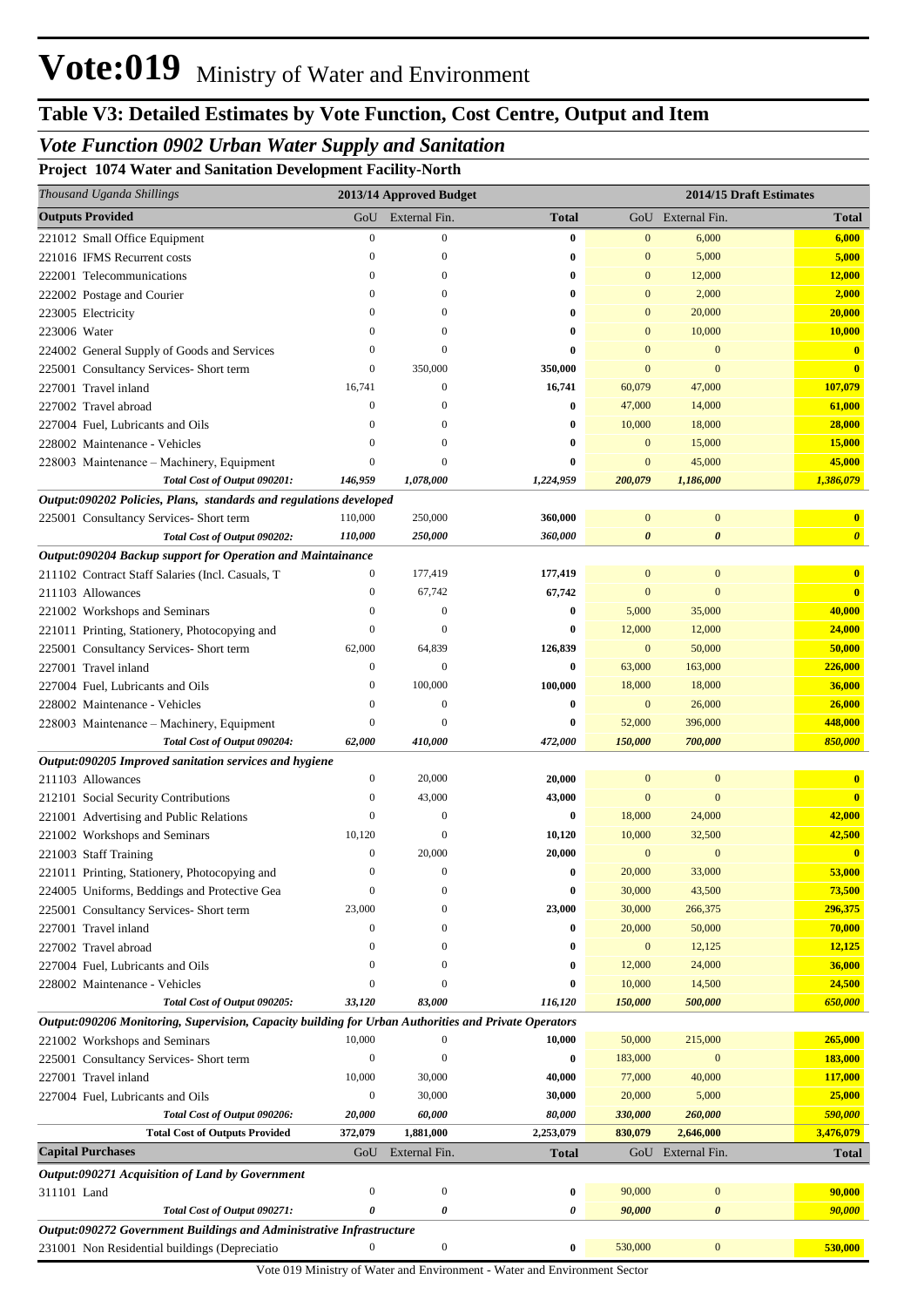## *Vote Function 0902 Urban Water Supply and Sanitation*

**Project 1074 Water and Sanitation Development Facility-North**

| Thousand Uganda Shillings                                                     |                  | 2013/14 Approved Budget | 2014/15 Draft Estimates |                       |                       |                         |
|-------------------------------------------------------------------------------|------------------|-------------------------|-------------------------|-----------------------|-----------------------|-------------------------|
| <b>Capital Purchases</b>                                                      | GoU              | External Fin.           | <b>Total</b>            |                       | GoU External Fin.     | <b>Total</b>            |
| 231007 Other Fixed Assets (Depreciation)                                      | 400,000          | $\mathbf{0}$            | 400,000                 | $\mathbf{0}$          | $\boldsymbol{0}$      | $\overline{\mathbf{0}}$ |
| Total Cost of Output 090272:                                                  | 400,000          | $\boldsymbol{\theta}$   | 400,000                 | 530,000               | $\boldsymbol{\theta}$ | 530,000                 |
| <b>Output:090275 Purchase of Motor Vehicles and Other Transport Equipment</b> |                  |                         |                         |                       |                       |                         |
| 231004 Transport equipment                                                    | 60,000           | 250,000                 | 310,000                 | $\mathbf{0}$          | $\mathbf{0}$          | $\bf{0}$                |
| Total Cost of Output 090275:                                                  | 60,000           | 250,000                 | 310,000                 | $\boldsymbol{\theta}$ | $\boldsymbol{\theta}$ | $\boldsymbol{\theta}$   |
| Output:090276 Purchase of Office and ICT Equipment, including Software        |                  |                         |                         |                       |                       |                         |
| 231005 Machinery and equipment                                                | 69,000           | $\mathbf{0}$            | 69,000                  | 70,000                | $\mathbf{0}$          | 70,000                  |
| Total Cost of Output 090276:                                                  | 69,000           | $\theta$                | 69,000                  | 70,000                | $\boldsymbol{\theta}$ | 70,000                  |
| Output:090277 Purchase of Specialised Machinery & Equipment                   |                  |                         |                         |                       |                       |                         |
| 231005 Machinery and equipment                                                | 50,000           | 350,000                 | 400,000                 | $\Omega$              | $\overline{0}$        | $\overline{\mathbf{0}}$ |
| 312206 Gross Tax                                                              | 110,000          | $\Omega$                | 110,000                 | $\overline{0}$        | $\mathbf{0}$          | $\mathbf{0}$            |
| Total Cost of Output 090277:                                                  | 160,000          | 350,000                 | 510,000                 | $\boldsymbol{\theta}$ | $\boldsymbol{\theta}$ | $\boldsymbol{\theta}$   |
| Output:090278 Purchase of Office and Residential Furniture and Fittings       |                  |                         |                         |                       |                       |                         |
| 231006 Furniture and fittings (Depreciation)                                  | 30,000           | 45,000                  | 75,000                  | $\overline{0}$        | 150,000               | 150,000                 |
| Total Cost of Output 090278:                                                  | 30,000           | 45,000                  | 75,000                  | $\boldsymbol{\theta}$ | 150,000               | 150,000                 |
| Output:090279 Acquisition of Other Capital Assets                             |                  |                         |                         |                       |                       |                         |
| 312302 Intangible Fixed Assets                                                | 20,000           | 80,000                  | 100,000                 | $\mathbf{0}$          | $\mathbf{0}$          | $\mathbf{0}$            |
| Total Cost of Output 090279:                                                  | 20,000           | 80,000                  | 100,000                 | $\boldsymbol{\theta}$ | $\boldsymbol{\theta}$ | $\boldsymbol{\theta}$   |
| Output:090280 Construction of Piped Water Supply Systems (Urban)              |                  |                         |                         |                       |                       |                         |
| 231007 Other Fixed Assets (Depreciation)                                      | 302,000          | 5,364,000               | 5,666,000               | $\mathbf{0}$          | 10,464,000            | 10,464,000              |
| 281501 Environment Impact Assessment for Ca                                   | $\boldsymbol{0}$ | $\overline{0}$          | $\bf{0}$                | $\mathbf{0}$          | 250,000               | 250,000                 |
| 281503 Engineering and Design Studies & Plan                                  | $\boldsymbol{0}$ | $\Omega$                | $\bf{0}$                | $\mathbf{0}$          | 560,000               | 560,000                 |
| 281504 Monitoring, Supervision & Appraisal o                                  | $\mathbf{0}$     | $\Omega$                | $\bf{0}$                | $\mathbf{0}$          | 100,000               | 100,000                 |
| Total Cost of Output 090280:                                                  | 302,000          | 5,364,000               | 5,666,000               | $\theta$              | 11,374,000            | 11,374,000              |
| Output:090281 Energy installation for pumped water supply schemes             |                  |                         |                         |                       |                       |                         |
| 231007 Other Fixed Assets (Depreciation)                                      | 40,000           | 80,000                  | 120,000                 | $\mathbf{0}$          | $\mathbf{0}$          | $\mathbf{0}$            |
| 281504 Monitoring, Supervision & Appraisal o                                  | $\boldsymbol{0}$ | $\overline{0}$          | $\bf{0}$                | $\mathbf{0}$          | 30,000                | 30,000                  |
| 312104 Other Structures                                                       | $\overline{0}$   | $\Omega$                | 0                       | 30,000                | 320,000               | 350,000                 |
| Total Cost of Output 090281:                                                  | 40,000           | 80,000                  | 120,000                 | 30,000                | 350,000               | 380,000                 |
| <b>Output:090282 Construction of Sanitation Facilities (Urban)</b>            |                  |                         |                         |                       |                       |                         |
| 231007 Other Fixed Assets (Depreciation)                                      | 224,000          | 500,000                 | 724,000                 | $\mathbf{0}$          | $\boldsymbol{0}$      | $\mathbf{0}$            |
| 281503 Engineering and Design Studies & Plan                                  | $\boldsymbol{0}$ | $\overline{0}$          | $\bf{0}$                | $\mathbf{0}$          | 200,000               | 200,000                 |
| 281504 Monitoring, Supervision & Appraisal o                                  | $\Omega$         | $\Omega$                | 0                       | $\mathbf{0}$          | 100,000               | 100,000                 |
| 312104 Other Structures                                                       | $\mathbf{0}$     | $\Omega$                | 0                       | 17,000                | 720,000               | 737,000                 |
| Total Cost of Output 090282:                                                  | 224,000          | 500,000                 | 724,000                 | 17,000                | 1,020,000             | 1,037,000               |
| <b>Total Cost of Capital Purchases</b>                                        | 1,305,000        | 6,669,000               | 7,974,000               | 737,000               | 12,894,000            | 13,631,000              |
| <b>Total Project 1074</b>                                                     | 1,677,079        | 8,550,000               | 10,227,079              | 1,567,079             | 15,540,000            | 17,107,079              |
| <b>Total Excluding Taxes and Arrears</b>                                      | 1,567,079        | 8,550,000               | 10,117,079              | 1,567,079             | 15,540,000            | 17,107,079              |

#### **Project 1075 Water and Sanitation Development Facility - East**

| Thousand Uganda Shillings                           | 2014/15 Draft Estimates<br>2013/14 Approved Budget |               |              |              |               |              |
|-----------------------------------------------------|----------------------------------------------------|---------------|--------------|--------------|---------------|--------------|
| <b>Outputs Provided</b>                             | GoU                                                | External Fin. | <b>Total</b> | GoU          | External Fin. | <b>Total</b> |
| Output:090201 Administration and Management Support |                                                    |               |              |              |               |              |
| 211102 Contract Staff Salaries (Incl. Casuals, T    | 19,333                                             | 30,750        | 50,083       | 62,504       | 83,550        | 146,054      |
| 211103 Allowances                                   | 7,429                                              | 24,250        | 31,679       | 17,429       | 14,250        | 31,679       |
| 212101 Social Security Contributions                | 6,000                                              | 6,000         | 12,000       | 14,000       | $\mathbf{0}$  | 14,000       |
| 221001 Advertising and Public Relations             | 1,238                                              | 3,000         | 4,238        | 1,105        | 3,000         | 4,105        |
| 221008 Computer supplies and Information Tec        | 4,000                                              | 8,000         | 12,000       | 4,000        | 8,000         | 12,000       |
| 221011 Printing, Stationery, Photocopying and       | 7,344                                              | 8,000         | 15,344       | 7,344        | 8,000         | 15,344       |
| 221014 Bank Charges and other Bank related c        | 1,000                                              | 1,000         | 2,000        | 1,000        | 1,000         | 2,000        |
| 222001 Telecommunications                           | 6,000                                              | 8,000         | 14,000       | 6,000        | 8,000         | 14,000       |
| 223004 Guard and Security services                  | 6,000                                              | 9,000         | 15,000       | 6,000        | 9,000         | 15,000       |
| 223005 Electricity                                  | 5,000                                              | 5,000         | 10,000       | 5,000        | 5,000         | 10,000       |
| 223006 Water                                        | 2,000                                              | 2,000         | 4,000        | 2,000        | 2,000         | 4,000        |
| 224002 General Supply of Goods and Services         | 3,793                                              | 4,000         | 7,793        | $\mathbf{0}$ | $\mathbf{0}$  | $\mathbf{0}$ |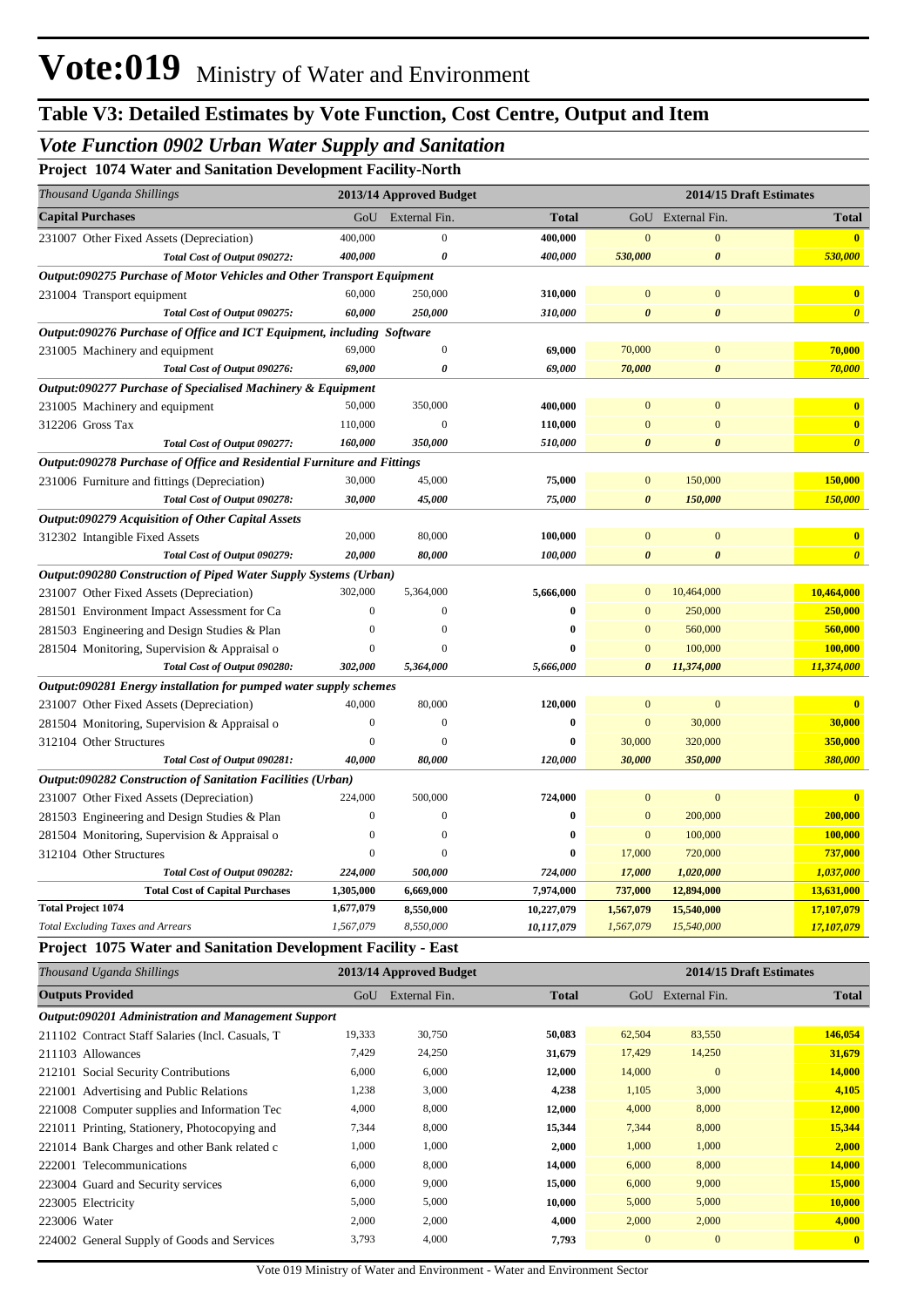## *Vote Function 0902 Urban Water Supply and Sanitation*

**Project 1075 Water and Sanitation Development Facility - East**

| Thousand Uganda Shillings                                                                            |                  | 2013/14 Approved Budget |                  |                  | 2014/15 Draft Estimates |                         |
|------------------------------------------------------------------------------------------------------|------------------|-------------------------|------------------|------------------|-------------------------|-------------------------|
| <b>Outputs Provided</b>                                                                              | GoU              | External Fin.           | <b>Total</b>     |                  | GoU External Fin.       | <b>Total</b>            |
| 227001 Travel inland                                                                                 | 3,546            | $\mathbf{0}$            | 3,546            | 3,546            | $\mathbf{0}$            | 3,546                   |
| 227004 Fuel, Lubricants and Oils                                                                     | 4,771            | 4,000                   | 8,771            | 7,771            | 8,000                   | 15,771                  |
| 228002 Maintenance - Vehicles                                                                        | 12,000           | 7,000                   | 19,000           | 12,000           | 7,000                   | <b>19,000</b>           |
| Total Cost of Output 090201:                                                                         | 89,454           | 120,000                 | 209,454          | 149,699          | 156,800                 | 306,499                 |
| Output:090202 Policies, Plans, standards and regulations developed                                   |                  |                         |                  |                  |                         |                         |
| 211102 Contract Staff Salaries (Incl. Casuals, T                                                     | 9,667            | 41,000                  | 50,667           | 57,207           | 82,800                  | 140,007                 |
| 212101 Social Security Contributions                                                                 | 2,333            | 4,000                   | 6,333            | 13,091           | $\mathbf{0}$            | 13,091                  |
| 221001 Advertising and Public Relations                                                              | $\boldsymbol{0}$ | 4,000                   | 4,000            | $\mathbf{0}$     | 4,000                   | 4,000                   |
| 221002 Workshops and Seminars                                                                        | $\mathbf{0}$     | 14,000                  | 14,000           | $\mathbf{0}$     | 14,000                  | 14,000                  |
| 221003 Staff Training                                                                                | $\boldsymbol{0}$ | 3,000                   | 3,000            | $\mathbf{0}$     | 9,000                   | 9,000                   |
| 227001 Travel inland                                                                                 | 10,000           | 10,000                  | 20,000           | 10,000           | 10,000                  | 20,000                  |
| 227004 Fuel, Lubricants and Oils                                                                     | 2,000            | 4,000                   | 6,000            | 2,000            | 4,000                   | 6,000                   |
| Total Cost of Output 090202:                                                                         | 24,000           | 80,000                  | 104,000          | 82,298           | 123,800                 | 206,098                 |
| Output:090204 Backup support for Operation and Maintainance                                          |                  |                         |                  |                  |                         |                         |
| 211102 Contract Staff Salaries (Incl. Casuals, T                                                     | 29,000           | 51,250                  | 80,250           | 57,207           | 82,800                  | 140,007                 |
| 211103 Allowances                                                                                    | 3,143            | $\boldsymbol{0}$        | 3,143            | 10,000           | $\mathbf{0}$            | 10,000                  |
| 212101 Social Security Contributions                                                                 | 4,000            | 4,000                   | 8,000            | 14,000           | $\mathbf{0}$            | <b>14,000</b>           |
| 221002 Workshops and Seminars                                                                        | $\boldsymbol{0}$ | 11,750                  | 11,750           | $\mathbf{0}$     | 11,750                  | 11,750                  |
| 221003 Staff Training                                                                                | $\mathbf{0}$     | $\boldsymbol{0}$        | 0                | $\mathbf{0}$     | 9,000                   | 9,000                   |
| 224002 General Supply of Goods and Services                                                          | 2,000            | $\Omega$                | 2,000            | $\mathbf{0}$     | $\mathbf{0}$            | $\mathbf{0}$            |
| 227001 Travel inland                                                                                 | 8,000            | 8,000                   | 16,000           | 8,000            | 8,000                   | 16,000                  |
| 227004 Fuel, Lubricants and Oils                                                                     | 10,000           | 3,000                   | 13,000           | 10,000           | 3,000                   | 13,000                  |
| 228002 Maintenance - Vehicles                                                                        | 3,857            | 2,000                   | 5,857            | 3,850            | 2,000                   | 5,850                   |
| Total Cost of Output 090204:                                                                         | 60,000           | 80,000                  | 140,000          | 103,057          | 116,550                 | 219,607                 |
| Output:090205 Improved sanitation services and hygiene                                               |                  |                         |                  |                  |                         |                         |
| 211102 Contract Staff Salaries (Incl. Casuals, T                                                     | 38,667<br>13,857 | 30,750<br>10,000        | 69,417           | 57,207           | 82,800<br>10,000        | 140,007                 |
| 211103 Allowances                                                                                    | 4,000            | 6,000                   | 23,857<br>10,000 | 13,857<br>14,000 | $\mathbf{0}$            | 23,857<br>14,000        |
| 212101 Social Security Contributions<br>221001 Advertising and Public Relations                      | 4,000            | 4,000                   | 8,000            | 4,000            | 4,000                   | 8,000                   |
| 221002 Workshops and Seminars                                                                        | 5,860            | 50,000                  | 55,860           | 5,860            | 50,000                  | 55,860                  |
| 221003 Staff Training                                                                                | $\boldsymbol{0}$ | $\boldsymbol{0}$        | 0                | $\boldsymbol{0}$ | $\mathbf{0}$            | $\mathbf{0}$            |
| 221007 Books, Periodicals & Newspapers                                                               | $\mathbf{0}$     | $\Omega$                | 0                | $\Omega$         | $\mathbf{0}$            | $\overline{\mathbf{0}}$ |
| 221011 Printing, Stationery, Photocopying and                                                        | $\mathbf{0}$     | 4,000                   | 4,000            | $\mathbf{0}$     | 21,000                  | 21,000                  |
| 225001 Consultancy Services- Short term                                                              | $\boldsymbol{0}$ | 33,250                  | 33,250           | $\mathbf{0}$     | $\mathbf{0}$            | $\overline{\mathbf{0}}$ |
| 227001 Travel inland                                                                                 | 14,000           | 24,000                  | 38,000           | 14,000           | 33,250                  | 47,250                  |
| 227004 Fuel, Lubricants and Oils                                                                     | 20,000           | 10,000                  | 30,000           | 20,000           | 24,000                  | 44,000                  |
| 228002 Maintenance - Vehicles                                                                        | 8,000            | 8,000                   | 16,000           | 7,993            | 10,000                  | 17,993                  |
| Total Cost of Output 090205:                                                                         | 108,384          | 180,000                 | 288,384          | 136,917          | 235,050                 | 371,967                 |
| Output:090206 Monitoring, Supervision, Capacity building for Urban Authorities and Private Operators |                  |                         |                  |                  |                         |                         |
| 211102 Contract Staff Salaries (Incl. Casuals, T                                                     | 19,333           | 51,250                  | 70,583           | 57,207           | 82,800                  | 140,007                 |
| 211103 Allowances                                                                                    | 667              | $\overline{0}$          | 667              | $\mathbf{0}$     | $\mathbf{0}$            | $\mathbf{0}$            |
| 212101 Social Security Contributions                                                                 | 4,000            | 4,750                   | 8,750            | 14,000           | $\mathbf{0}$            | 14,000                  |
| 221002 Workshops and Seminars                                                                        | $\boldsymbol{0}$ | 12,000                  | 12,000           | $\boldsymbol{0}$ | 12,000                  | 12,000                  |
| 227001 Travel inland                                                                                 | 11,000           | 8,000                   | 19,000           | 11,667           | 8,000                   | 19,667                  |
| 227004 Fuel, Lubricants and Oils                                                                     | 20,000           | 4,000                   | 24,000           | 22,000           | 4,000                   | 26,000                  |
| 228002 Maintenance - Vehicles                                                                        | 5,000            | $\Omega$                | 5,000            | 4,993            | $\mathbf{0}$            | 4,993                   |
| Total Cost of Output 090206:                                                                         | 60,000           | 80,000                  | 140,000          | 109,867          | 106,800                 | 216,667                 |
| <b>Total Cost of Outputs Provided</b>                                                                | 341,838          | 540,000                 | 881,838          | 581,838          | 739,000                 | 1,320,838               |
| <b>Capital Purchases</b>                                                                             | GoU              | External Fin.           | <b>Total</b>     |                  | GoU External Fin.       | <b>Total</b>            |
| Output:090272 Government Buildings and Administrative Infrastructure                                 |                  |                         |                  |                  |                         |                         |
| 231001 Non Residential buildings (Depreciatio                                                        | 300,000          | $\boldsymbol{0}$        | 300,000          | $\boldsymbol{0}$ | $\boldsymbol{0}$        |                         |
| 231002 Residential buildings (Depreciation)                                                          | $\boldsymbol{0}$ | $\mathbf{0}$            | $\bf{0}$         | 300,000          | $\boldsymbol{0}$        | 300,000                 |
| Total Cost of Output 090272:                                                                         | 300,000          | 0                       | 300,000          | 300,000          | $\pmb{\theta}$          | 300,000                 |
| <b>Output:090275 Purchase of Motor Vehicles and Other Transport Equipment</b>                        |                  |                         |                  |                  |                         |                         |
| 231004 Transport equipment                                                                           | 0                | 300,000                 | 300,000          | $\bf{0}$         | $\boldsymbol{0}$        | $\bullet$               |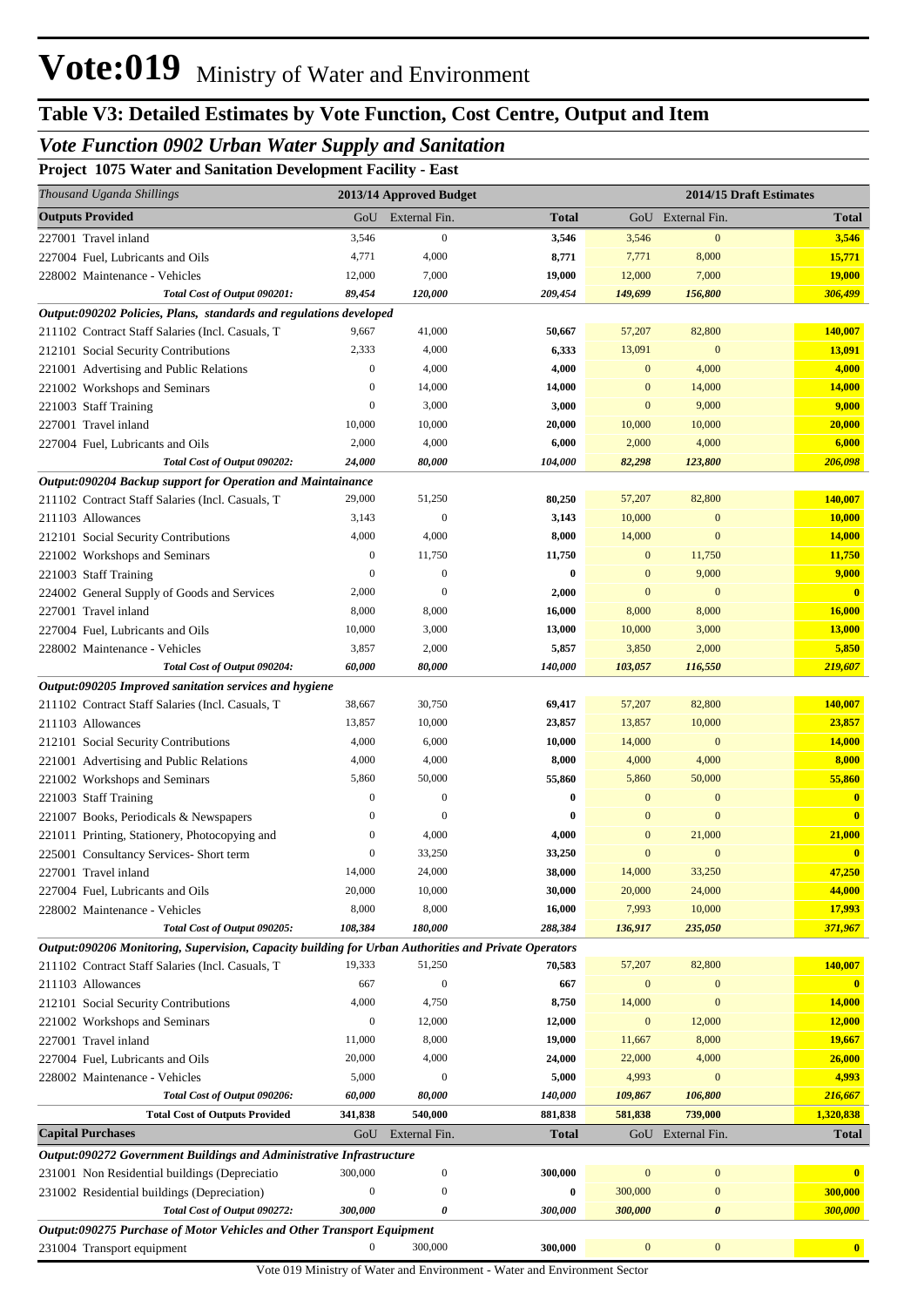## *Vote Function 0902 Urban Water Supply and Sanitation*

**Project 1075 Water and Sanitation Development Facility - East**

| Thousand Uganda Shillings                                               |           | 2013/14 Approved Budget |              |                       |                       | 2014/15 Draft Estimates |
|-------------------------------------------------------------------------|-----------|-------------------------|--------------|-----------------------|-----------------------|-------------------------|
| <b>Capital Purchases</b>                                                | GoU       | External Fin.           | <b>Total</b> |                       | GoU External Fin.     | <b>Total</b>            |
| Total Cost of Output 090275:                                            | 0         | 300,000                 | 300,000      | $\boldsymbol{\theta}$ | $\boldsymbol{\theta}$ | $\boldsymbol{\theta}$   |
| Output:090276 Purchase of Office and ICT Equipment, including Software  |           |                         |              |                       |                       |                         |
| 231005 Machinery and equipment                                          | 20,000    | 40,000                  | 60,000       | $\overline{0}$        | 40,000                | 40,000                  |
| Total Cost of Output 090276:                                            | 20,000    | 40,000                  | 60,000       | $\theta$              | 40,000                | 40,000                  |
| Output:090277 Purchase of Specialised Machinery & Equipment             |           |                         |              |                       |                       |                         |
| 231005 Machinery and equipment                                          | 110,000   | 650,000                 | 760,000      | 80,000                | 650,000               | 730,000                 |
| 312206 Gross Tax                                                        | 120,000   | $\Omega$                | 120,000      | $\Omega$              | $\Omega$              |                         |
| Total Cost of Output 090277:                                            | 230,000   | 650,000                 | 880,000      | 80,000                | 650,000               | 730,000                 |
| Output:090278 Purchase of Office and Residential Furniture and Fittings |           |                         |              |                       |                       |                         |
| 231006 Furniture and fittings (Depreciation)                            | 15,000    | 40,000                  | 55,000       | 15,000                | 40,000                | 55,000                  |
| Total Cost of Output 090278:                                            | 15,000    | 40,000                  | 55,000       | 15,000                | 40,000                | 55,000                  |
| Output:090280 Construction of Piped Water Supply Systems (Urban)        |           |                         |              |                       |                       |                         |
| 231007 Other Fixed Assets (Depreciation)                                | 635,000   | 6,000,000               | 6,635,000    | 300,000               | 6,000,000             | 6,300,000               |
| 281503 Engineering and Design Studies & Plan                            | 66,000    | 930,000                 | 996,000      | 101,000               | 931,000               | 1,032,000               |
| Total Cost of Output 090280:                                            | 701,000   | 6,930,000               | 7,631,000    | 401,000               | 6,931,000             | 7,332,000               |
| Output:090281 Energy installation for pumped water supply schemes       |           |                         |              |                       |                       |                         |
| 231005 Machinery and equipment                                          | 0         | 400,000                 | 400,000      | $\Omega$              | 400,000               | 400,000                 |
| Total Cost of Output 090281:                                            | 0         | 400,000                 | 400,000      | 0                     | 400,000               | 400,000                 |
| <b>Output:090282 Construction of Sanitation Facilities (Urban)</b>      |           |                         |              |                       |                       |                         |
| 231007 Other Fixed Assets (Depreciation)                                | 190,000   | 250,000                 | 440,000      | 100,000               | 350,000               | 450,000                 |
| Total Cost of Output 090282:                                            | 190,000   | 250,000                 | 440,000      | 100,000               | 350,000               | 450,000                 |
| <b>Total Cost of Capital Purchases</b>                                  | 1,456,000 | 8,610,000               | 10,066,000   | 896,000               | 8,411,000             | 9,307,000               |
| <b>Total Project 1075</b>                                               | 1,797,838 | 9,150,000               | 10,947,838   | 1,477,838             | 9,150,000             | 10,627,838              |
| <b>Total Excluding Taxes and Arrears</b>                                | 1,677,838 | 9,150,000               | 10,827,838   | 1,477,838             | 9,150,000             | 10,627,838              |

#### **Project 1130 WSDF central**

| Thousand Uganda Shillings                                          |                  | 2013/14 Approved Budget |              | 2014/15 Draft Estimates |                   |                         |
|--------------------------------------------------------------------|------------------|-------------------------|--------------|-------------------------|-------------------|-------------------------|
| <b>Outputs Provided</b>                                            | GoU              | External Fin.           | <b>Total</b> |                         | GoU External Fin. | <b>Total</b>            |
| Output:090201 Administration and Management Support                |                  |                         |              |                         |                   |                         |
| 211102 Contract Staff Salaries (Incl. Casuals, T                   | 72,000           | $\mathbf{0}$            | 72,000       | 540,000                 | $\overline{0}$    | 540,000                 |
| 211103 Allowances                                                  | 10,000           | 10,000                  | 20,000       | $\bf{0}$                | 120,000           | 120,000                 |
| 212101 Social Security Contributions                               | $\boldsymbol{0}$ | $\overline{0}$          | $\bf{0}$     | 56,000                  | $\overline{0}$    | 56,000                  |
| 221001 Advertising and Public Relations                            | 2,000            | 20,000                  | 22,000       | 10,000                  | $\overline{0}$    | 10,000                  |
| 221002 Workshops and Seminars                                      | $\mathbf{0}$     | 20,000                  | 20,000       | 10,000                  | $\overline{0}$    | 10,000                  |
| 221003 Staff Training                                              | 10,000           | 40,000                  | 50,000       | 10,000                  | $\mathbf{0}$      | 10,000                  |
| 221004 Recruitment Expenses                                        | 5,000            | $\overline{0}$          | 5,000        | $\overline{0}$          | $\overline{0}$    | $\mathbf{0}$            |
| 221007 Books, Periodicals & Newspapers                             | 3,223            | $\Omega$                | 3,223        | 2,000                   | $\overline{0}$    | 2,000                   |
| 221008 Computer supplies and Information Tec                       | 6,000            | 6,000                   | 12,000       | 16,000                  | $\mathbf{0}$      | 16,000                  |
| 221011 Printing, Stationery, Photocopying and                      | 7,344            | 20,000                  | 27,344       | 8,000                   | $\overline{0}$    | 8,000                   |
| 221012 Small Office Equipment                                      | $\mathbf{0}$     | $\theta$                | $\bf{0}$     | 8,000                   | $\overline{0}$    | 8,000                   |
| 221014 Bank Charges and other Bank related c                       | 2,000            | 4,000                   | 6,000        | 2.032                   | $\overline{0}$    | 2,032                   |
| 222001 Telecommunications                                          | 4,000            | $\theta$                | 4,000        | 10,000                  | $\overline{0}$    | 10,000                  |
| 223005 Electricity                                                 | 2,000            | $\Omega$                | 2,000        | 5,000                   | $\overline{0}$    | 5,000                   |
| 223006 Water                                                       | 1,000            | $\Omega$                | 1,000        | 3,000                   | $\overline{0}$    | 3,000                   |
| 224002 General Supply of Goods and Services                        | 4,000            | 10,000                  | 14,000       | $\overline{0}$          | $\overline{0}$    | $\overline{\mathbf{0}}$ |
| 227001 Travel inland                                               | $\mathbf{0}$     | 10,000                  | 10,000       | $\overline{0}$          | $\overline{0}$    | $\mathbf{0}$            |
| 227004 Fuel, Lubricants and Oils                                   | 8,995            | 10,000                  | 18,995       | 10,000                  | $\overline{0}$    | 10,000                  |
| 228002 Maintenance - Vehicles                                      | 10,000           | $\theta$                | 10,000       | 10,000                  | $\overline{0}$    | 10,000                  |
| Total Cost of Output 090201:                                       | 147,561          | 150,000                 | 297,561      | 700,032                 | 120,000           | 820,032                 |
| Output:090202 Policies, Plans, standards and regulations developed |                  |                         |              |                         |                   |                         |
| 211102 Contract Staff Salaries (Incl. Casuals, T                   | 60,000           | $\mathbf{0}$            | 60,000       | $\overline{0}$          | $\overline{0}$    | $\mathbf{0}$            |
| 211103 Allowances                                                  | $\mathbf{0}$     | 30,000                  | 30,000       | 15,000                  | 20,000            | 35,000                  |
| 221001 Advertising and Public Relations                            | $\mathbf{0}$     | 5,000                   | 5,000        | 0                       | $\overline{0}$    | $\mathbf{0}$            |
| 221002 Workshops and Seminars                                      | $\mathbf{0}$     | 55,000                  | 55,000       | $\bf{0}$                | 180,000           | 180,000                 |
| 221003 Staff Training                                              | $\mathbf{0}$     | 5,000                   | 5,000        | $\overline{0}$          | $\overline{0}$    | $\overline{\mathbf{0}}$ |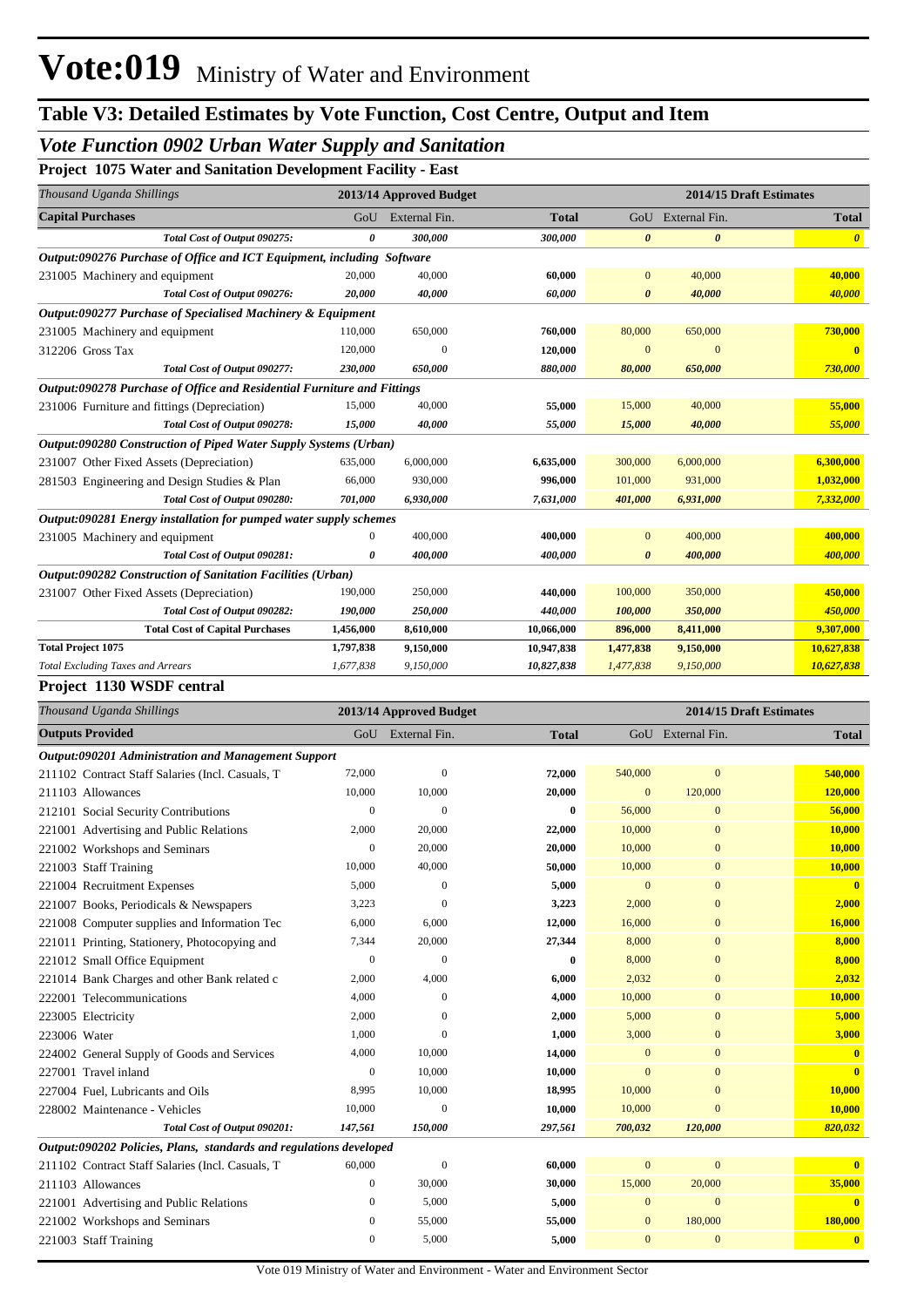# **Table V3: Detailed Estimates by Vote Function, Cost Centre, Output and Item**

## *Vote Function 0902 Urban Water Supply and Sanitation*

## **Project 1130 WSDF central**

| Thousand Uganda Shillings                                                                            |                  | 2013/14 Approved Budget |              |                  |                       | 2014/15 Draft Estimates |
|------------------------------------------------------------------------------------------------------|------------------|-------------------------|--------------|------------------|-----------------------|-------------------------|
| <b>Outputs Provided</b>                                                                              |                  | GoU External Fin.       | <b>Total</b> |                  | GoU External Fin.     | <b>Total</b>            |
| 221011 Printing, Stationery, Photocopying and                                                        | $\boldsymbol{0}$ | 10,000                  | 10,000       | $\mathbf{0}$     | $\mathbf{0}$          | $\mathbf{0}$            |
| 227001 Travel inland                                                                                 | $\mathbf{0}$     | 25,000                  | 25,000       | $\mathbf{0}$     | $\mathbf{0}$          | $\bf{0}$                |
| 227004 Fuel, Lubricants and Oils                                                                     | $\mathbf{0}$     | 15,000                  | 15,000       | $\mathbf{0}$     | $\mathbf{0}$          | $\bf{0}$                |
| 228002 Maintenance - Vehicles                                                                        | $\boldsymbol{0}$ | 5,000                   | 5,000        | $\mathbf{0}$     | $\mathbf{0}$          | $\overline{\mathbf{0}}$ |
| Total Cost of Output 090202:                                                                         | 60,000           | 150,000                 | 210,000      | 15,000           | 200,000               | 215,000                 |
| Output:090204 Backup support for Operation and Maintainance                                          |                  |                         |              |                  |                       |                         |
| 211102 Contract Staff Salaries (Incl. Casuals, T                                                     | 96,000           | $\mathbf{0}$            | 96,000       | $\mathbf{0}$     | $\boldsymbol{0}$      |                         |
| 211103 Allowances                                                                                    | 4,000            | 60,000                  | 64,000       | 10,000           | 20,000                | 30,000                  |
| 212102 Pension for General Civil Service                                                             | $\boldsymbol{0}$ | $\boldsymbol{0}$        | 0            | $\mathbf{0}$     | $\mathbf{0}$          | $\mathbf{0}$            |
| 221001 Advertising and Public Relations                                                              | $\mathbf{0}$     | 10,000                  | 10,000       | $\mathbf{0}$     | $\mathbf{0}$          | $\overline{\mathbf{0}}$ |
| 221002 Workshops and Seminars                                                                        | $\mathbf{0}$     | 40,000                  | 40,000       | $\mathbf{0}$     | 120,000               | 120,000                 |
| 221005 Hire of Venue (chairs, projector, etc)                                                        | $\mathbf{0}$     | 20,000                  | 20,000       | 5,000            | 15,000                | 20,000                  |
| 221011 Printing, Stationery, Photocopying and                                                        | $\mathbf{0}$     | 20,000                  | 20,000       | 5,000            | 5,000                 | 10,000                  |
| 227001 Travel inland                                                                                 | $\mathbf{0}$     | 30,000                  | 30,000       | 20,000           | 20,000                | 40,000                  |
| 227004 Fuel, Lubricants and Oils                                                                     | $\mathbf{0}$     | 20,000                  | 20,000       | 10,000           | 20,000                | 30,000                  |
| Total Cost of Output 090204:                                                                         | 100,000          | 200,000                 | 300,000      | 50,000           | 200,000               | 250,000                 |
| Output:090205 Improved sanitation services and hygiene                                               |                  |                         |              |                  |                       |                         |
| 211102 Contract Staff Salaries (Incl. Casuals, T                                                     | 96,000           | $\mathbf{0}$            | 96,000       | $\mathbf{0}$     | $\boldsymbol{0}$      | $\mathbf{0}$            |
| 211103 Allowances                                                                                    | $\boldsymbol{0}$ | 16,000                  | 16,000       | 10,000           | 30,000                | 40,000                  |
| 221001 Advertising and Public Relations                                                              | $\mathbf{0}$     | 20,000                  | 20,000       | $\mathbf{0}$     | $\mathbf{0}$          | $\overline{\mathbf{0}}$ |
| 221002 Workshops and Seminars                                                                        | $\mathbf{0}$     | 60,000                  | 60,000       | $\mathbf{0}$     | 160,000               | <b>160,000</b>          |
| 221005 Hire of Venue (chairs, projector, etc)                                                        | $\mathbf{0}$     | 5,000                   | 5,000        | 5,000            | 5,000                 | 10,000                  |
| 221011 Printing, Stationery, Photocopying and                                                        | $\mathbf{0}$     | 65,000                  | 65,000       | 10,000           | 50,000                | 60,000                  |
| 224002 General Supply of Goods and Services                                                          | 0                | 30,000                  | 30,000       | $\mathbf{0}$     | $\mathbf{0}$          | $\bf{0}$                |
| 225001 Consultancy Services- Short term                                                              | $\boldsymbol{0}$ | 120,000                 | 120,000      | $\mathbf{0}$     | $\mathbf{0}$          | $\overline{\mathbf{0}}$ |
| 227001 Travel inland                                                                                 | 9,370            | 30,000                  | 39,370       | 20,000           | 45,000                | 65,000                  |
| 227004 Fuel, Lubricants and Oils                                                                     | $\boldsymbol{0}$ | 15,000                  | 15,000       | 5,000            | 10,000                | 15,000                  |
| 228002 Maintenance - Vehicles                                                                        | $\mathbf{0}$     | 9,000                   | 9,000        | $\mathbf{0}$     | $\mathbf{0}$          | $\overline{\mathbf{0}}$ |
| Total Cost of Output 090205:                                                                         | 105,370          | 370,000                 | 475,370      | 50,000           | 300,000               | 350,000                 |
| Output:090206 Monitoring, Supervision, Capacity building for Urban Authorities and Private Operators |                  |                         |              |                  |                       |                         |
| 211102 Contract Staff Salaries (Incl. Casuals, T                                                     | 96,000           | $\mathbf{0}$            | 96,000       | $\mathbf{0}$     | $\boldsymbol{0}$      | $\mathbf{0}$            |
| 211103 Allowances                                                                                    | $\boldsymbol{0}$ | 20,000                  | 20,000       | 110,000          | 30,000                | 140,000                 |
| 221001 Advertising and Public Relations                                                              | $\mathbf{0}$     | 12,000                  | 12,000       | $\mathbf{0}$     | $\mathbf{0}$          | $\overline{\mathbf{0}}$ |
| 221002 Workshops and Seminars                                                                        | $\mathbf{0}$     | 35,000                  | 35,000       | 10,000           | 150,000               | 160,000                 |
| 221003 Staff Training                                                                                | 0                | 25,000                  | 25,000       | $\mathbf{0}$     | $\mathbf{0}$          | $\overline{\mathbf{0}}$ |
| 221005 Hire of Venue (chairs, projector, etc)                                                        | $\boldsymbol{0}$ | 20,000                  | 20,000       | 5,000            | 5,000                 | 10,000                  |
| 221008 Computer supplies and Information Tec                                                         | $\mathbf{0}$     | 20,000                  | 20,000       | $\mathbf{0}$     | $\mathbf{0}$          | $\mathbf{0}$            |
| 221011 Printing, Stationery, Photocopying and                                                        | $\mathbf{0}$     | 25,000                  | 25,000       | 5,000            | 5,000                 | 10,000                  |
| 224002 General Supply of Goods and Services                                                          | 0                | 23,000                  | 23,000       | $\mathbf{0}$     | $\boldsymbol{0}$      | $\overline{\mathbf{0}}$ |
| 225001 Consultancy Services- Short term                                                              | $\boldsymbol{0}$ | 250,000                 | 250,000      | $\mathbf{0}$     | 80,000                | 80,000                  |
| 227001 Travel inland                                                                                 | 4,000            | $\mathbf{0}$            | 4,000        | 130,000          | 20,000                | 150,000                 |
| 227004 Fuel, Lubricants and Oils                                                                     | $\mathbf{0}$     | $\mathbf{0}$            | 0            | 10,000           | 10,000                | 20,000                  |
| 228002 Maintenance - Vehicles                                                                        | $\mathbf{0}$     | 10,000                  | 10,000       | 10,000           | $\mathbf{0}$          | 10,000                  |
| 321423 Conditional transfers to feeder roads m                                                       | $\boldsymbol{0}$ | 50,000                  | 50,000       | $\mathbf{0}$     | $\mathbf{0}$          | $\mathbf{0}$            |
| Total Cost of Output 090206:                                                                         | 100,000          | 490,000                 | 590,000      | 280,000          | 300,000               | 580,000                 |
| <b>Total Cost of Outputs Provided</b>                                                                | 512,932          | 1,360,000               | 1,872,932    | 1,095,032        | 1,120,000             | 2,215,032               |
| <b>Capital Purchases</b>                                                                             | GoU              | External Fin.           | <b>Total</b> | GoU              | External Fin.         | <b>Total</b>            |
| Output:090272 Government Buildings and Administrative Infrastructure                                 |                  |                         |              |                  |                       |                         |
| 231001 Non Residential buildings (Depreciatio                                                        | 600,000          | $\boldsymbol{0}$        | 600,000      | $\boldsymbol{0}$ | $\boldsymbol{0}$      |                         |
| 281504 Monitoring, Supervision & Appraisal o                                                         | 100,000          | $\boldsymbol{0}$        | 100,000      | 150,000          | $\boldsymbol{0}$      | 150,000                 |
| Total Cost of Output 090272:                                                                         | 700,000          | 0                       | 700,000      | 150,000          | $\boldsymbol{\theta}$ | 150,000                 |
| Output:090275 Purchase of Motor Vehicles and Other Transport Equipment                               |                  |                         |              |                  |                       |                         |
| 231004 Transport equipment                                                                           | $\mathbf{0}$     | 110,000                 | 110,000      | $\mathbf{0}$     | 70,000                | 70,000                  |
| Total Cost of Output 090275:                                                                         | 0                | 110,000                 | 110,000      | 0                | 70,000                | 70,000                  |
| Output:090276 Purchase of Office and ICT Equipment, including Software                               |                  |                         |              |                  |                       |                         |

Vote 019 Ministry of Water and Environment - Water and Environment Sector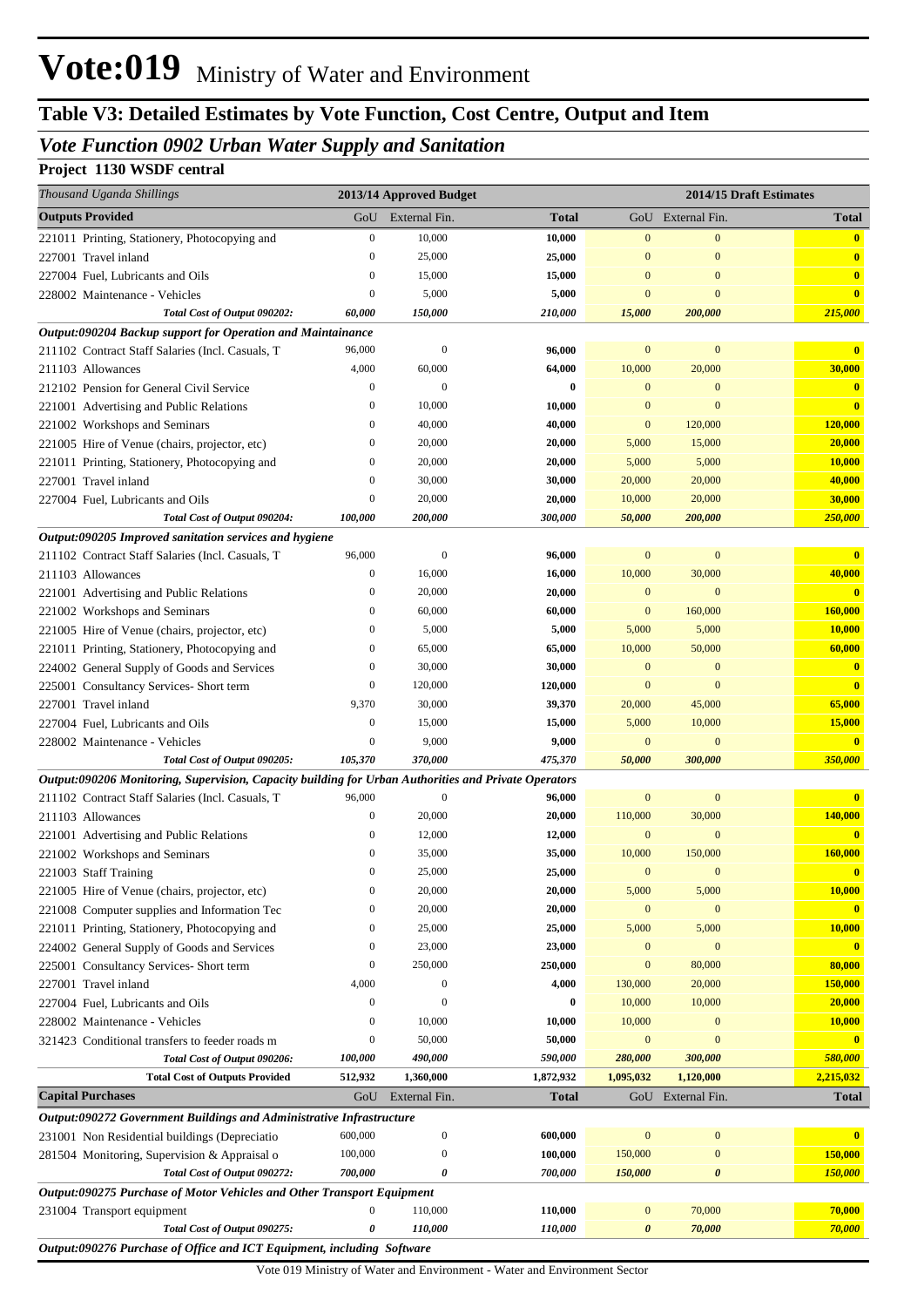## *Vote Function 0902 Urban Water Supply and Sanitation*

### **Project 1130 WSDF central**

| Thousand Uganda Shillings                                                                    |                  | 2013/14 Approved Budget |              |                       |                       | 2014/15 Draft Estimates |
|----------------------------------------------------------------------------------------------|------------------|-------------------------|--------------|-----------------------|-----------------------|-------------------------|
| <b>Capital Purchases</b>                                                                     | GoU              | External Fin.           | <b>Total</b> |                       | GoU External Fin.     | <b>Total</b>            |
| 231005 Machinery and equipment                                                               | $\boldsymbol{0}$ | 80,000                  | 80,000       | 20,000                | 40,000                | 60,000                  |
| Total Cost of Output 090276:                                                                 | 0                | 80,000                  | 80,000       | 20,000                | 40,000                | 60,000                  |
| Output:090277 Purchase of Specialised Machinery & Equipment                                  |                  |                         |              |                       |                       |                         |
| 231005 Machinery and equipment                                                               | $\boldsymbol{0}$ | 260,000                 | 260,000      | 30,000                | 250,000               | 280,000                 |
| 281503 Engineering and Design Studies & Plan                                                 | 30,000           | 40,000                  | 70,000       | $\mathbf{0}$          | $\mathbf{0}$          | $\mathbf{0}$            |
| 281504 Monitoring, Supervision & Appraisal o                                                 | $\boldsymbol{0}$ | 40,000                  | 40,000       | $\mathbf{0}$          | $\mathbf{0}$          | $\overline{\mathbf{0}}$ |
| Total Cost of Output 090277:                                                                 | 30,000           | 340,000                 | 370,000      | 30,000                | 250,000               | 280,000                 |
| Output:090278 Purchase of Office and Residential Furniture and Fittings                      |                  |                         |              |                       |                       |                         |
| 231006 Furniture and fittings (Depreciation)                                                 | 10,000           | 20,000                  | 30,000       | 20,000                | 20,000                | 40,000                  |
| Total Cost of Output 090278:                                                                 | 10,000           | 20,000                  | 30,000       | 20,000                | 20,000                | 40,000                  |
| Output:090280 Construction of Piped Water Supply Systems (Urban)                             |                  |                         |              |                       |                       |                         |
| 231007 Other Fixed Assets (Depreciation)                                                     | 1,317,000        | 8,880,000               | 10,197,000   | 2,800,900             | 11,000,000            | 13,800,900              |
| 281501 Environment Impact Assessment for Ca                                                  | $\boldsymbol{0}$ | 120,000                 | 120,000      | $\mathbf{0}$          | $\mathbf{0}$          | $\bf{0}$                |
| 281502 Feasibility Studies for Capital Works                                                 | 66,000           | 400,000                 | 466,000      | $\mathbf{0}$          | $\mathbf{0}$          | $\mathbf{0}$            |
| 281503 Engineering and Design Studies & Plan                                                 | 20,000           | 750,000                 | 770,000      | $\mathbf{0}$          | $\mathbf{0}$          | $\mathbf{0}$            |
| 281504 Monitoring, Supervision & Appraisal o                                                 | 20,000           | $\boldsymbol{0}$        | 20,000       | $\mathbf{0}$          | $\mathbf{0}$          | $\mathbf{0}$            |
| 312206 Gross Tax                                                                             | 1,300,000        | $\sqrt{ }$              | 1,300,000    | $\mathbf{0}$          | $\mathbf{0}$          | $\bf{0}$                |
| Total Cost of Output 090280:                                                                 | 2,723,000        | 10,150,000              | 12,873,000   | 2,800,900             | 11,000,000            | 13,800,900              |
| Output:090281 Energy installation for pumped water supply schemes                            |                  |                         |              |                       |                       |                         |
| 231007 Other Fixed Assets (Depreciation)                                                     | 120,000          | 1,250,000               | 1,370,000    | 200,000               | 1,600,000             | 1,800,000               |
| 281501 Environment Impact Assessment for Ca                                                  | $\boldsymbol{0}$ | 50,000                  | 50,000       | $\mathbf{0}$          | $\mathbf{0}$          | $\bf{0}$                |
| 281503 Engineering and Design Studies & Plan                                                 | $\boldsymbol{0}$ | 400,000                 | 400,000      | $\mathbf{0}$          | $\mathbf{0}$          | $\mathbf{0}$            |
| 281504 Monitoring, Supervision & Appraisal o                                                 | 20,000           | 400,000                 | 420,000      | $\mathbf{0}$          | $\mathbf{0}$          | $\overline{\mathbf{0}}$ |
| Total Cost of Output 090281:                                                                 | 140,000          | 2,100,000               | 2,240,000    | 200,000               | 1,600,000             | 1,800,000               |
| Output:090282 Construction of Sanitation Facilities (Urban)                                  | $\boldsymbol{0}$ | 1,050,000               | 1,050,000    | $\mathbf{0}$          | 1,480,000             | 1,480,000               |
| 231007 Other Fixed Assets (Depreciation)                                                     | $\boldsymbol{0}$ | 50,000                  | 50,000       | $\mathbf{0}$          | $\mathbf{0}$          | $\overline{\mathbf{0}}$ |
| 281502 Feasibility Studies for Capital Works                                                 | $\boldsymbol{0}$ | 120,000                 | 120,000      | $\mathbf{0}$          | $\mathbf{0}$          | $\bf{0}$                |
| 281503 Engineering and Design Studies & Plan<br>281504 Monitoring, Supervision & Appraisal o | $\boldsymbol{0}$ | 200,000                 | 200,000      | $\mathbf{0}$          | $\mathbf{0}$          | $\bf{0}$                |
| Total Cost of Output 090282:                                                                 | 0                | 1,420,000               | 1,420,000    | $\boldsymbol{\theta}$ | 1,480,000             | 1,480,000               |
| <b>Total Cost of Capital Purchases</b>                                                       | 3,603,000        | 14,220,000              | 17,823,000   | 3,220,900             | 14,460,000            | 17,680,900              |
| <b>Total Project 1130</b>                                                                    | 4,115,932        | 15,580,000              | 19,695,932   | 4,315,932             | 15,580,000            | 19,895,932              |
| <b>Total Excluding Taxes and Arrears</b>                                                     | 2,815,932        | 15,580,000              | 18,395,932   | 4,315,932             | 15,580,000            | 19,895,932              |
| Project 1188 Protection of Lake Victoria-Kampala Sanitation Program                          |                  |                         |              |                       |                       |                         |
| Thousand Uganda Shillings                                                                    |                  | 2013/14 Approved Budget |              |                       |                       | 2014/15 Draft Estimates |
| <b>Capital Purchases</b>                                                                     | GoU              | External Fin.           | <b>Total</b> |                       | GoU External Fin.     | <b>Total</b>            |
| Output:090277 Purchase of Specialised Machinery & Equipment                                  |                  |                         |              |                       |                       |                         |
| 231005 Machinery and equipment                                                               | 1,900,000        | $\boldsymbol{0}$        | 1,900,000    | $\boldsymbol{0}$      | $\bf{0}$              | $\mathbf{0}$            |
| 312206 Gross Tax                                                                             | 3,000,000        | $\boldsymbol{0}$        | 3,000,000    | $\mathbf{0}$          | $\boldsymbol{0}$      | $\bullet$               |
| Total Cost of Output 090277:                                                                 | 4,900,000        | 0                       | 4,900,000    | $\boldsymbol{\theta}$ | $\boldsymbol{\theta}$ | $\boldsymbol{\theta}$   |
| Output:090280 Construction of Piped Water Supply Systems (Urban)                             |                  |                         |              |                       |                       |                         |
| 231007 Other Fixed Assets (Depreciation)                                                     | $\theta$         | $\mathbf{0}$            | $\bf{0}$     | $\boldsymbol{0}$      | $\boldsymbol{0}$      | $\mathbf{0}$            |
| Total Cost of Output 090280:                                                                 | $\pmb{\theta}$   | 0                       | 0            | $\boldsymbol{\theta}$ | $\boldsymbol{\theta}$ | $\boldsymbol{\theta}$   |
| Output:090282 Construction of Sanitation Facilities (Urban)                                  |                  |                         |              |                       |                       |                         |
| 231007 Other Fixed Assets (Depreciation)                                                     | 30,019,434       | 21,699,000              | 51,718,434   | 26,429,434            | 12,584,000            | 39,013,434              |
| Total Cost of Output 090282:                                                                 | 30,019,434       | 21,699,000              | 51,718,434   | 26,429,434            | 12,584,000            | 39,013,434              |
| <b>Total Cost of Capital Purchases</b>                                                       | 34,919,434       | 21,699,000              | 56,618,434   | 26,429,434            | 12,584,000            | 39,013,434              |
| <b>Total Project 1188</b>                                                                    | 34,919,434       | 21,699,000              | 56,618,434   | 26,429,434            | 12,584,000            | 39,013,434              |
| <b>Total Excluding Taxes and Arrears</b>                                                     | 31,919,434       | 21,699,000              | 53,618,434   | 26,429,434            | 12,584,000            | 39,013,434              |
| Project 1192 Lake Victoria Water and Sanitation (LVWATSAN)Phase II Project                   |                  |                         |              |                       |                       |                         |
| Thousand Uganda Shillings                                                                    |                  | 2013/14 Approved Budget |              |                       |                       | 2014/15 Draft Estimates |
| <b>Outputs Provided</b>                                                                      |                  | GoU External Fin.       | <b>Total</b> |                       | GoU External Fin.     | <b>Total</b>            |
|                                                                                              |                  |                         |              |                       |                       |                         |

*Output:090201 Administration and Management Support*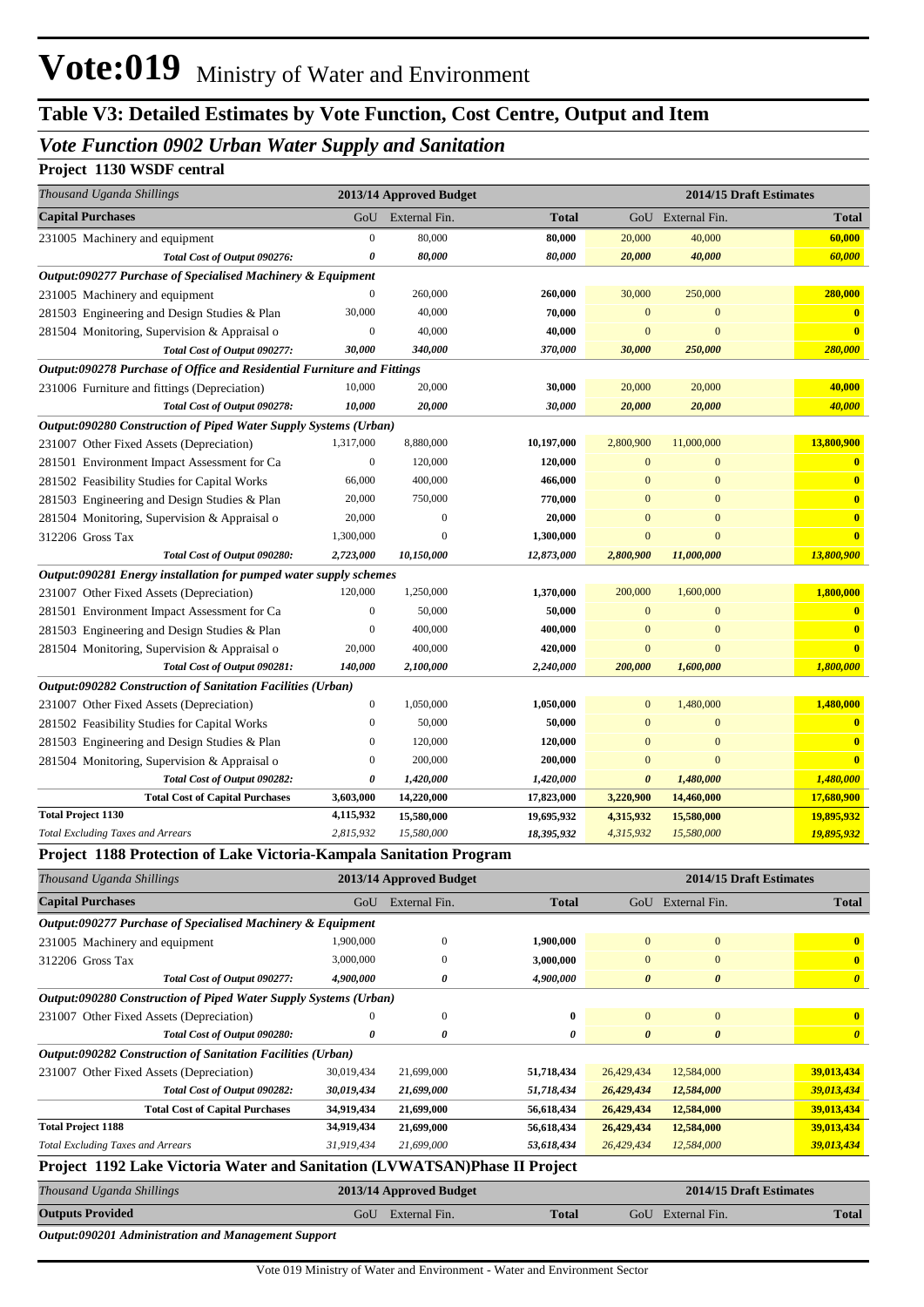# **Table V3: Detailed Estimates by Vote Function, Cost Centre, Output and Item**

# *Vote Function 0902 Urban Water Supply and Sanitation*

## **Project 1192 Lake Victoria Water and Sanitation (LVWATSAN)Phase II Project**

| Thousand Uganda Shillings                                                                            |                  | 2013/14 Approved Budget |              |                  | 2014/15 Draft Estimates |                       |  |
|------------------------------------------------------------------------------------------------------|------------------|-------------------------|--------------|------------------|-------------------------|-----------------------|--|
| <b>Outputs Provided</b>                                                                              | GoU              | External Fin.           | <b>Total</b> |                  | GoU External Fin.       | <b>Total</b>          |  |
| 211102 Contract Staff Salaries (Incl. Casuals, T                                                     | $\boldsymbol{0}$ | $\boldsymbol{0}$        | $\bf{0}$     | 12,960           | $\mathbf{0}$            | 12,960                |  |
| 211103 Allowances                                                                                    | 15,000           | 42,000                  | 57,000       | $\mathbf{0}$     | 42,000                  | 42,000                |  |
| 221002 Workshops and Seminars                                                                        | 3,353            | $\theta$                | 3,353        | $\mathbf{0}$     | $\mathbf{0}$            | $\mathbf{0}$          |  |
| 221003 Staff Training                                                                                | $\boldsymbol{0}$ | $\theta$                | $\bf{0}$     | $\mathbf{0}$     | 5,000                   | 5,000                 |  |
| 221008 Computer supplies and Information Tec                                                         | $\mathbf{0}$     | 100,000                 | 100,000      | $\bf{0}$         | 68,500                  | 68,500                |  |
| 221011 Printing, Stationery, Photocopying and                                                        | $\bf{0}$         | 10,000                  | 10,000       | 2,873            | 14,500                  | 17,373                |  |
| 225001 Consultancy Services- Short term                                                              | $\bf{0}$         | 30,000                  | 30,000       | $\mathbf{0}$     | 50,000                  | 50,000                |  |
| 227001 Travel inland                                                                                 | $\boldsymbol{0}$ | 14,000                  | 14,000       | 11,413           | 20,000                  | 31,413                |  |
| 227004 Fuel, Lubricants and Oils                                                                     | $\mathbf{0}$     | $\mathbf{0}$            | $\bf{0}$     | 9,240            | $\boldsymbol{0}$        | 9,240                 |  |
| 228002 Maintenance - Vehicles                                                                        | $\boldsymbol{0}$ | 14,000                  | 14,000       | 2,640            | 15,000                  | 17,640                |  |
| Total Cost of Output 090201:                                                                         | 18,353           | 210,000                 | 228,353      | 39,126           | 215,000                 | 254,126               |  |
| Output:090205 Improved sanitation services and hygiene                                               |                  |                         |              |                  |                         |                       |  |
| 211102 Contract Staff Salaries (Incl. Casuals, T                                                     | $\boldsymbol{0}$ | $\mathbf{0}$            | $\bf{0}$     | 4,320            | $\boldsymbol{0}$        | 4,320                 |  |
| 211103 Allowances                                                                                    | $\boldsymbol{0}$ | 5,000                   | 5,000        | 5,000            | 36,500                  | 41,500                |  |
| 212101 Social Security Contributions                                                                 | $\boldsymbol{0}$ | $\mathbf{0}$            | 0            | 7,200            | $\mathbf{0}$            | 7,200                 |  |
| 221001 Advertising and Public Relations                                                              | $\boldsymbol{0}$ | 5,000                   | 5,000        | $\bf{0}$         | 5,000                   | 5,000                 |  |
| 221011 Printing, Stationery, Photocopying and                                                        | 9,180            | $\mathbf{0}$            | 9,180        | 3,000            | $\mathbf{0}$            | 3,000                 |  |
| 225001 Consultancy Services- Short term                                                              | 35,000           | 30,000                  | 65,000       | $\bf{0}$         | 3,500                   | 3,500                 |  |
| 227001 Travel inland                                                                                 | $\boldsymbol{0}$ | 10,000                  | 10,000       | 14,440           | $\mathbf{0}$            | 14,440                |  |
| 227004 Fuel, Lubricants and Oils                                                                     | $\mathbf{0}$     | $\mathbf{0}$            | 0            | 18,480           | $\mathbf{0}$            | 18,480                |  |
| 228002 Maintenance - Vehicles                                                                        | $\overline{0}$   | $\theta$                | $\bf{0}$     | 4,200            | $\overline{0}$          | 4,200                 |  |
| Total Cost of Output 090205:                                                                         | 44,180           | 50,000                  | 94,180       | 56,640           | 45,000                  | 101,640               |  |
| Output:090206 Monitoring, Supervision, Capacity building for Urban Authorities and Private Operators |                  |                         |              |                  |                         |                       |  |
| 211102 Contract Staff Salaries (Incl. Casuals, T                                                     | 11,000           | 100,000                 | 111,000      | 4,320            | 55,000                  | 59,320                |  |
| 211103 Allowances                                                                                    | $\boldsymbol{0}$ | 12,000                  | 12,000       | $\mathbf{0}$     | 25,000                  | 25,000                |  |
| 212101 Social Security Contributions                                                                 | 500              | $\boldsymbol{0}$        | 500          | 500              | $\boldsymbol{0}$        | 500                   |  |
| 221001 Advertising and Public Relations                                                              | $\boldsymbol{0}$ | 5,000                   | 5,000        | $\bf{0}$         | 10,000                  | 10,000                |  |
| 221002 Workshops and Seminars                                                                        | $\mathbf{0}$     | $\boldsymbol{0}$        | $\bf{0}$     | $\mathbf{0}$     | 10,000                  | 10,000                |  |
| 221003 Staff Training                                                                                | $\boldsymbol{0}$ | 5,000                   | 5,000        | $\mathbf{0}$     | 10,000                  | 10,000                |  |
| 221007 Books, Periodicals & Newspapers                                                               | $\bf{0}$         | 2,000                   | 2,000        | $\bf{0}$         | 10,000                  | 10,000                |  |
| 225001 Consultancy Services- Short term                                                              | $\bf{0}$         | 12,000                  | 12,000       | 46,780           | 30,000                  | 76,780                |  |
| 227001 Travel inland                                                                                 | $\boldsymbol{0}$ | 20,000                  | 20,000       | $\mathbf{0}$     | 6,000                   | 6,000                 |  |
| 227004 Fuel, Lubricants and Oils                                                                     | $\boldsymbol{0}$ | 21,000                  | 21,000       | $\bf{0}$         | 21,000                  | 21,000                |  |
| Total Cost of Output 090206:                                                                         | 11,500           | 177,000                 | 188,500      | 51,600           | 177,000                 | 228,600               |  |
| <b>Total Cost of Outputs Provided</b>                                                                | 74,033           | 437,000                 | 511,033      | 147,366          | 437,000                 | 584,366               |  |
| <b>Capital Purchases</b>                                                                             | GoU              | External Fin.           | <b>Total</b> |                  | GoU External Fin.       | Total                 |  |
| Output:090271 Acquisition of Land by Government                                                      |                  |                         |              |                  |                         |                       |  |
| 312206 Gross Tax                                                                                     | 500,000          | $\boldsymbol{0}$        | 500,000      | $\boldsymbol{0}$ | $\boldsymbol{0}$        | $\mathbf{0}$          |  |
| Total Cost of Output 090271:                                                                         | 500,000          | 0                       | 500,000      | 0                | $\pmb{\theta}$          | $\boldsymbol{\theta}$ |  |
| Output:090277 Purchase of Specialised Machinery & Equipment                                          |                  |                         |              |                  |                         |                       |  |
| 231005 Machinery and equipment                                                                       | 10,000           | 200,000                 | 210,000      | $\boldsymbol{0}$ | 200,000                 | 200,000               |  |
| 312204 Taxes on Machinery, Furniture & Vehi                                                          | $\boldsymbol{0}$ | $\boldsymbol{0}$        | $\bf{0}$     | 500,000          | $\boldsymbol{0}$        | 500,000               |  |
| Total Cost of Output 090277:                                                                         | 10,000           | 200,000                 | 210,000      | 500,000          | 200,000                 | 700,000               |  |
| Output:090280 Construction of Piped Water Supply Systems (Urban)                                     |                  |                         |              |                  |                         |                       |  |
| 231007 Other Fixed Assets (Depreciation)                                                             | 218,500          | 584,000                 | 802,500      | 3,298,900        | 584,000                 | 3,882,900             |  |
| Total Cost of Output 090280:                                                                         | 218,500          | 584,000                 | 802,500      | 3,298,900        | 584,000                 | 3,882,900             |  |
| <b>Output:090282 Construction of Sanitation Facilities (Urban)</b>                                   |                  |                         |              |                  |                         |                       |  |
| 231007 Other Fixed Assets (Depreciation)                                                             | 50,000           | 150,000                 | 200,000      | 406,268          | 150,000                 | 556,268               |  |
| Total Cost of Output 090282:                                                                         | 50,000           | 150,000                 | 200,000      | 406,268          | 150,000                 | 556,268               |  |
| <b>Total Cost of Capital Purchases</b>                                                               | 778,500          | 934,000                 | 1,712,500    | 4,205,168        | 934,000                 | 5,139,168             |  |
| <b>Total Project 1192</b>                                                                            | 852,533          | 1,371,000               | 2,223,533    | 4,352,533        | 1,371,000               | 5,723,533             |  |
| <b>Total Excluding Taxes and Arrears</b>                                                             | 352,533          | 1,371,000               | 1,723,533    | 3,852,533        | 1,371,000               | 5,223,533             |  |
| Project 1193 Kampala Water Lake Victoria Water and Sanitation Project                                |                  |                         |              |                  |                         |                       |  |
| Thousand Uganda Shillings<br>2013/14 Approved Budget<br>2014/15 Draft Estimates                      |                  |                         |              |                  |                         |                       |  |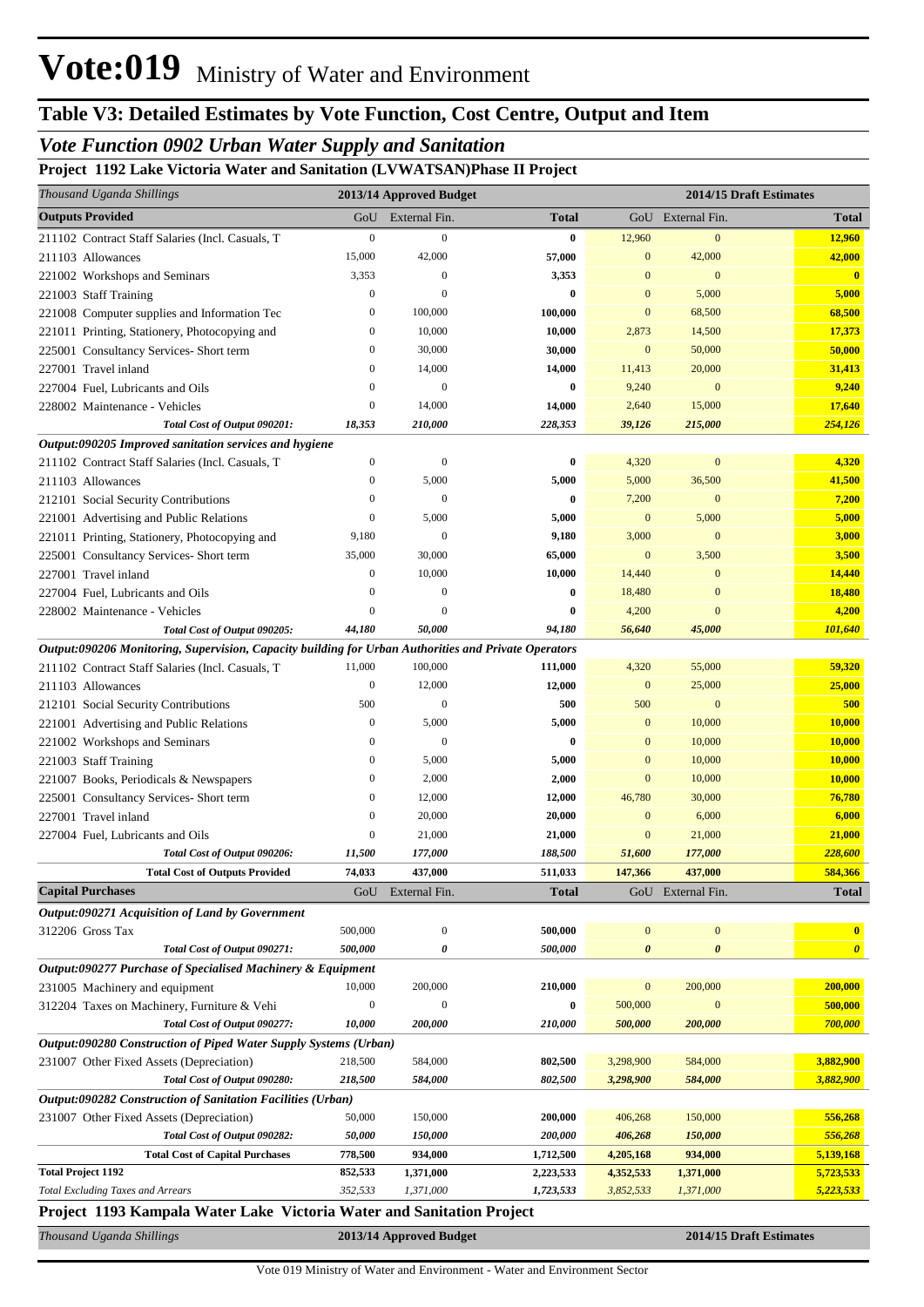# *Vote Function 0902 Urban Water Supply and Sanitation*

## **Project 1193 Kampala Water Lake Victoria Water and Sanitation Project**

| гтојсес 1199 гланијана театег тако у тесотна театег ани баницатон гтојесе<br>Thousand Uganda Shillings |                  |                         |                        |                       | 2014/15 Draft Estimates |                                   |
|--------------------------------------------------------------------------------------------------------|------------------|-------------------------|------------------------|-----------------------|-------------------------|-----------------------------------|
|                                                                                                        |                  | 2013/14 Approved Budget |                        |                       |                         |                                   |
| <b>Capital Purchases</b>                                                                               | GoU              | External Fin.           | <b>Total</b>           |                       | GoU External Fin.       | <b>Total</b>                      |
| Output:090271 Acquisition of Land by Government                                                        | 1,800,000        | $\mathbf{0}$            |                        | $\mathbf{0}$          | $\boldsymbol{0}$        |                                   |
| 312206 Gross Tax<br>Total Cost of Output 090271:                                                       | 1,800,000        | 0                       | 1,800,000<br>1,800,000 | $\boldsymbol{\theta}$ | $\boldsymbol{\theta}$   | $\bf{0}$<br>$\boldsymbol{\theta}$ |
| Output:090280 Construction of Piped Water Supply Systems (Urban)                                       |                  |                         |                        |                       |                         |                                   |
| 231007 Other Fixed Assets (Depreciation)                                                               |                  | $\Omega$                | 0                      | 7,374,000             | 10,525,244              | 17,899,244                        |
| Total Cost of Output 090280:                                                                           | 0                | 0                       | 0                      | 7,374,000             | 10,525,244              | 17,899,244                        |
| Output:090282 Construction of Sanitation Facilities (Urban)                                            |                  |                         |                        |                       |                         |                                   |
| 231007 Other Fixed Assets (Depreciation)                                                               | 9,374,000        | 20,743,000              | 30,117,000             | $\mathbf{0}$          | $\mathbf{0}$            | $\bf{0}$                          |
| Total Cost of Output 090282:                                                                           | 9,374,000        | 20,743,000              | 30,117,000             | $\boldsymbol{\theta}$ | 0                       | $\boldsymbol{\theta}$             |
| <b>Total Cost of Capital Purchases</b>                                                                 | 11,174,000       | 20,743,000              | 31,917,000             | 7,374,000             | 10,525,244              | 17,899,244                        |
| <b>Total Project 1193</b>                                                                              | 11,174,000       | 20,743,000              | 31,917,000             | 7,374,000             | 10,525,244              | 17,899,244                        |
| <b>Total Excluding Taxes and Arrears</b>                                                               | 9,374,000        | 20,743,000              | 30,117,000             | 7,374,000             | 10,525,244              | 17,899,244                        |
| Project 1231b Water Management and Development Project                                                 |                  |                         |                        |                       |                         |                                   |
| Thousand Uganda Shillings                                                                              |                  | 2013/14 Approved Budget |                        |                       | 2014/15 Draft Estimates |                                   |
| <b>Capital Purchases</b>                                                                               |                  | GoU External Fin.       | <b>Total</b>           |                       | GoU External Fin.       | <b>Total</b>                      |
| Output:090280 Construction of Piped Water Supply Systems (Urban)                                       |                  |                         |                        |                       |                         |                                   |
| 231007 Other Fixed Assets (Depreciation)                                                               | $\Omega$         | $\boldsymbol{0}$        | 0                      | 629,782               | $\boldsymbol{0}$        | 629,782                           |
| Total Cost of Output 090280:                                                                           | 0                | 0                       | 0                      | 629,782               | 0                       | 629,782                           |
| Output:090282 Construction of Sanitation Facilities (Urban)                                            |                  |                         |                        |                       |                         |                                   |
| 231007 Other Fixed Assets (Depreciation)                                                               | 1,229,782        | 3,290,000               | 4,519,782              | $\mathbf{0}$          | 3,290,000               | 3,290,000                         |
| Total Cost of Output 090282:                                                                           | 1,229,782        | 3,290,000               | 4,519,782              | $\boldsymbol{\theta}$ | 3,290,000               | 3,290,000                         |
| <b>Total Cost of Capital Purchases</b>                                                                 | 1,229,782        | 3,290,000               | 4,519,782              | 629,782               | 3,290,000               | 3,919,782                         |
| <b>Total Project 1231b</b>                                                                             | 1,229,782        | 3,290,000               | 4,519,782              | 629,782               | 3,290,000               | 3,919,782                         |
| <b>Total Excluding Taxes and Arrears</b>                                                               | 1,229,782        | 3,290,000               | 4,519,782              | 629,782               | 3,290,000               | 3,919,782                         |
| Project 1231c Water Management and Development Project II                                              |                  |                         |                        |                       |                         |                                   |
|                                                                                                        |                  |                         |                        |                       |                         |                                   |
| Thousand Uganda Shillings                                                                              |                  | 2013/14 Approved Budget |                        |                       | 2014/15 Draft Estimates |                                   |
| <b>Outputs Provided</b>                                                                                | GoU              | External Fin.           | <b>Total</b>           |                       | GoU External Fin.       | <b>Total</b>                      |
| Output:090205 Improved sanitation services and hygiene                                                 |                  |                         |                        |                       |                         |                                   |
| 221011 Printing, Stationery, Photocopying and                                                          | $\boldsymbol{0}$ | $\mathbf{0}$            | 0                      | 6,000                 | $\bf{0}$                | 6,000                             |
| 227001 Travel inland                                                                                   | $\Omega$         | 0                       | 0                      | 12,500                | $\bf{0}$                | 12,500                            |
| 227004 Fuel, Lubricants and Oils                                                                       |                  | $\Omega$                | 0                      | 1,500                 | $\bf{0}$                | 1,500                             |
| Total Cost of Output 090205:                                                                           | $\theta$         |                         | 0                      | 20,000                | 0                       | 20,000                            |
| Output:090206 Monitoring, Supervision, Capacity building for Urban Authorities and Private Operators   |                  |                         |                        |                       |                         |                                   |
| 211102 Contract Staff Salaries (Incl. Casuals, T                                                       | $\mathbf{0}$     | $\Omega$                | $\bf{0}$               | 25,000                | $\boldsymbol{0}$        | 25,000                            |
| 211103 Allowances                                                                                      | $\Omega$         | 0                       | 0                      | 5,000                 | $\bf{0}$                | 5,000                             |
| 221001 Advertising and Public Relations                                                                | $\Omega$         | $\Omega$                | 0                      | 10,000                | $\bf{0}$                | 10,000                            |
| 225002 Consultancy Services-Long-term                                                                  | $\mathbf{0}$     | $\Omega$                | 0                      | 220,000               | $\bf{0}$                | <b>220,000</b>                    |
| 227001 Travel inland                                                                                   | $\Omega$         | $\Omega$                | 0                      | 40,000                | $\bf{0}$                | 40,000                            |
| 227002 Travel abroad                                                                                   | $\Omega$         | $\Omega$                | 0                      | 10,000                | $\bf{0}$                | 10,000                            |
| 227004 Fuel, Lubricants and Oils                                                                       | $\mathbf{0}$     | $\Omega$                | 0                      | 135,000               | $\bf{0}$                | 135,000                           |
|                                                                                                        | $\mathbf{0}$     | 0                       | 0                      | 5,000                 | $\bf{0}$                | 5,000                             |
| 228002 Maintenance - Vehicles<br>Total Cost of Output 090206:                                          | 0                | 0                       | 0                      | 450,000               | 0                       | 450,000                           |
| <b>Total Cost of Outputs Provided</b>                                                                  | $\bf{0}$         | $\bf{0}$                | 0                      | 470,000               | $\bf{0}$                | 470,000                           |
| <b>Capital Purchases</b>                                                                               | GoU              | External Fin.           | <b>Total</b>           |                       | GoU External Fin.       | <b>Total</b>                      |
| Output:090271 Acquisition of Land by Government                                                        |                  |                         |                        |                       |                         |                                   |
| 311101 Land                                                                                            | $\boldsymbol{0}$ | $\boldsymbol{0}$        | $\bf{0}$               | 130,000               | $\boldsymbol{0}$        | 130,000                           |
| Total Cost of Output 090271:                                                                           | 0                | 0                       | 0                      | 130,000               | 0                       | <b>130,000</b>                    |
| Output:090280 Construction of Piped Water Supply Systems (Urban)                                       |                  |                         |                        |                       |                         |                                   |
| 231007 Other Fixed Assets (Depreciation)                                                               | 200,000          | 1,200,000               | 1,400,000              | $\mathbf{0}$          | 1,200,000               | 1,200,000                         |
| Total Cost of Output 090280:                                                                           | 200,000          | 1,200,000               | 1,400,000              | $\boldsymbol{\theta}$ | 1,200,000               | 1,200,000                         |
| <b>Total Cost of Capital Purchases</b>                                                                 | 200,000          | 1,200,000               | 1,400,000              | 130,000               | 1,200,000               | 1,330,000                         |
| <b>Total Project 1231c</b>                                                                             | 200,000          | 1,200,000               | 1,400,000              | 600,000               | 1,200,000               | 1,800,000                         |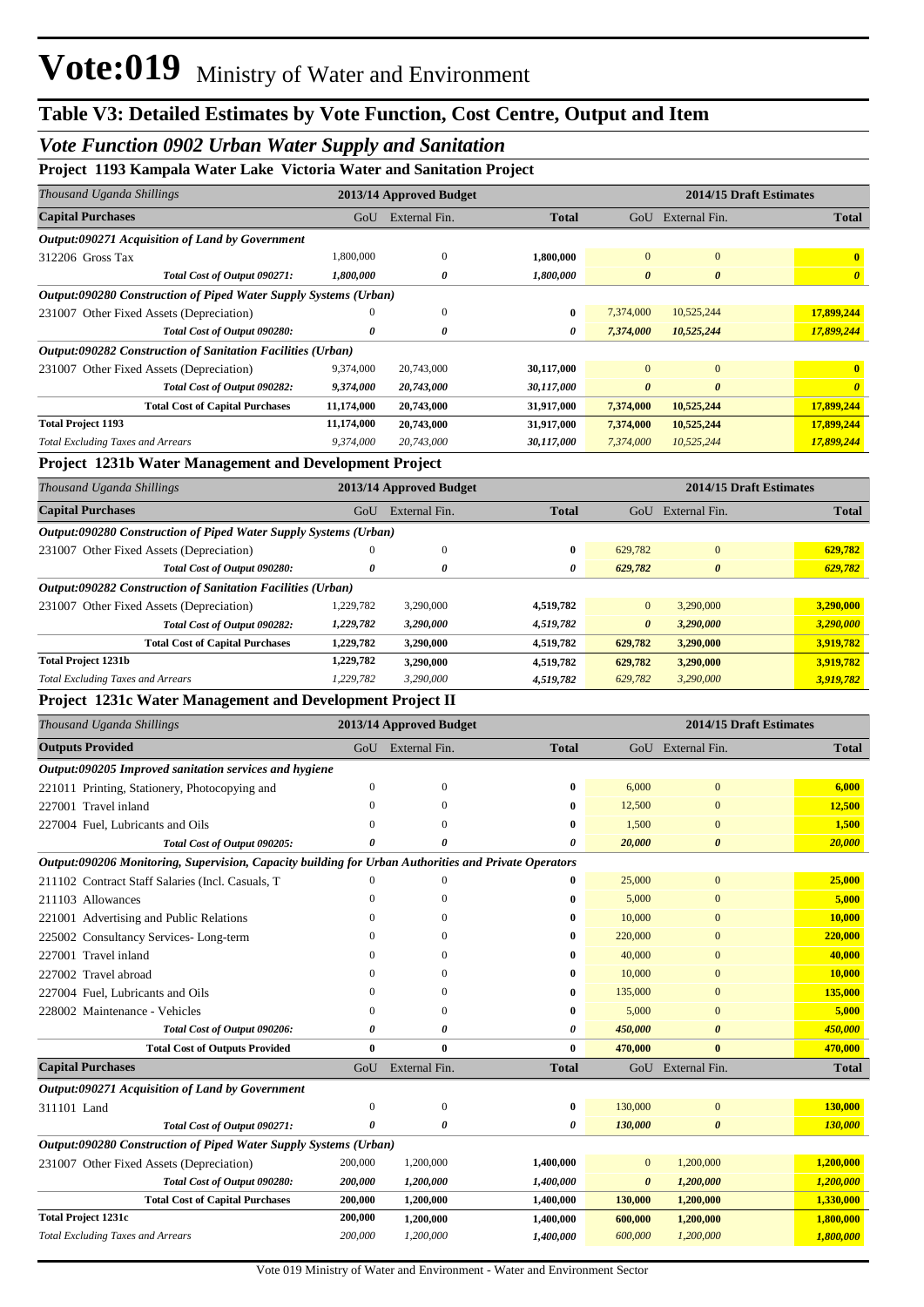# **Table V3: Detailed Estimates by Vote Function, Cost Centre, Output and Item**

# *Vote Function 0902 Urban Water Supply and Sanitation*

**Project 1283 Water and Sanitation Development Facility-South Western**

| Thousand Uganda Shillings                                          |                  | 2013/14 Approved Budget |              |                  | 2014/15 Draft Estimates |                                  |
|--------------------------------------------------------------------|------------------|-------------------------|--------------|------------------|-------------------------|----------------------------------|
| <b>Outputs Provided</b>                                            |                  | GoU External Fin.       | <b>Total</b> |                  | GoU External Fin.       | <b>Total</b>                     |
| Output:090201 Administration and Management Support                |                  |                         |              |                  |                         |                                  |
| 211102 Contract Staff Salaries (Incl. Casuals, T                   | 29,143           | 262,286                 | 291,429      | 53,684           | 357,895                 | 411,579                          |
| 211103 Allowances                                                  | 12,423           | 62,714                  | 75,138       | 10,000           | 61,000                  | 71,000                           |
| 212101 Social Security Contributions                               | 3,000            | $\mathbf{0}$            | 3,000        | 2,000            | $\bf{0}$                | 2,000                            |
| 221001 Advertising and Public Relations                            | 1,000            | 32,000                  | 33,000       | 2,000            | 35,000                  | 37,000                           |
| 221002 Workshops and Seminars                                      | 5,000            | 45,000                  | 50,000       | 8,000            | 24,000                  | 32,000                           |
| 221003 Staff Training                                              | 2,000            | 20,000                  | 22,000       | 4,000            | 24,000                  | 28,000                           |
| 221004 Recruitment Expenses                                        | $\mathbf{0}$     | 5,000                   | 5,000        | $\mathbf{0}$     | 14,000                  | 14,000                           |
| 221005 Hire of Venue (chairs, projector, etc)                      | 1,000            | 6,000                   | 7,000        | 2,000            | 6,000                   | 8,000                            |
| 221006 Commissions and related charges                             | 5,000            | 60,000                  | 65,000       | 5,000            | 50,000                  | 55,000                           |
| 221007 Books, Periodicals & Newspapers                             | $\mathbf{0}$     | 1,000                   | 1,000        | 861              | 1,000                   | 1,861                            |
| 221008 Computer supplies and Information Tec                       | $\boldsymbol{0}$ | $\mathbf{0}$            | 0            | $\mathbf{0}$     | 775                     | 775                              |
| 221011 Printing, Stationery, Photocopying and                      | 1,000            | 20,000                  | 21,000       | 2,000            | 22,000                  | 24,000                           |
| 221012 Small Office Equipment                                      | 1,000            | 3,000                   | 4,000        | 2,000            | 6,000                   | 8,000                            |
| 221014 Bank Charges and other Bank related c                       | 1,000            | 6,000                   | 7,000        | 1,000            | 6,000                   | 7,000                            |
| 222001 Telecommunications                                          | 1,000            | 6,000                   | 7,000        | $\mathbf{0}$     | $\mathbf{0}$            | $\bf{0}$                         |
| 222002 Postage and Courier                                         | 100              | 400                     | 500          | 100              | 400                     | 500                              |
| 223004 Guard and Security services                                 | 2,000            | 4,000                   | 6,000        | 2,000            | 4,000                   | 6,000                            |
| 223005 Electricity                                                 | 1,000            | 5,000                   | 6,000        | 1,000            | 5,000                   | 6,000                            |
| 223006 Water                                                       | 400              | 1,600                   | 2,000        | 400              | 1,600<br>$\mathbf{0}$   | 2,000<br>$\overline{\mathbf{0}}$ |
| 224002 General Supply of Goods and Services                        | 500<br>10,000    | 6,000<br>50,000         | 6,500        | $\mathbf{0}$     |                         |                                  |
| 225001 Consultancy Services- Short term                            | $\boldsymbol{0}$ | $\boldsymbol{0}$        | 60,000       | 10,000           | 30,000<br>90,330        | 40,000                           |
| 225002 Consultancy Services-Long-term                              | 5,000            | 35,000                  | 0<br>40,000  | 263,955<br>5,000 | 35,000                  | 354,285<br>40,000                |
| 226001 Insurances                                                  | 18,590           | 45,000                  | 63,590       | 22,000           | 50,000                  | 72,000                           |
| 227001 Travel inland<br>227002 Travel abroad                       | 1,485            | 10,000                  | 11,485       | 2,000            | 10,000                  | 12,000                           |
| 227004 Fuel, Lubricants and Oils                                   | 5,978            | 80,000                  | 85,978       | 6,000            | 80,000                  | 86,000                           |
| 228002 Maintenance - Vehicles                                      | 5,000            | 30,000                  | 35,000       | 5,000            | 30,000                  | 35,000                           |
| 228003 Maintenance - Machinery, Equipment                          | 500              | 2,000                   | 2,500        | 500              | 2,000                   | 2,500                            |
| 228004 Maintenance - Other                                         | 500              | 2,000                   | 2,500        | 500              | 2,000                   | 2,500                            |
| Total Cost of Output 090201:                                       | 113,620          | 800,000                 | 913,620      | 411,000          | 948,000                 | 1,359,000                        |
| Output:090202 Policies, Plans, standards and regulations developed |                  |                         |              |                  |                         |                                  |
| 211102 Contract Staff Salaries (Incl. Casuals, T                   | 6,857            | 61,714                  | 68,571       | 15,789           | 105,263                 | 121,053                          |
| 211103 Allowances                                                  | 10,000           | 3,286                   | 13,286       | 15,000           | 5,000                   | 20,000                           |
| 212101 Social Security Contributions                               | 3,143            | 0                       | 3,143        | 944              | $\bf{0}$                | 944                              |
| 221001 Advertising and Public Relations                            | $\boldsymbol{0}$ | 1,000                   | 1,000        | 1,000            | 2,000                   | 3,000                            |
| 221002 Workshops and Seminars                                      | 2,377            | $\mathbf{0}$            | 2,377        | 4,000            | $\bf{0}$                | 4,000                            |
| 221003 Staff Training                                              | $\boldsymbol{0}$ | 3,000                   | 3,000        | $\boldsymbol{0}$ | 6,000                   | 6,000                            |
| 221005 Hire of Venue (chairs, projector, etc)                      | 1,000            | 1,000                   | 2,000        | 1,000            | 3,000                   | 4,000                            |
| 221011 Printing, Stationery, Photocopying and                      | 2,000            | $\boldsymbol{0}$        | 2,000        | 3,000            | $\boldsymbol{0}$        | 3,000                            |
| 225001 Consultancy Services- Short term                            | $\boldsymbol{0}$ | $\mathbf{0}$            | 0            | 3,655            | 250,848                 | 254,503                          |
| 227001 Travel inland                                               | 17,000           | 20,000                  | 37,000       | 20,000           | 10,889                  | 30,889                           |
| 227004 Fuel, Lubricants and Oils                                   | 5,000            | 10,000                  | 15,000       | 9,611            | 10,000                  | 19,611                           |
| Total Cost of Output 090202:                                       | 47,377           | 100,000                 | 147,377      | 74,000           | 393,000                 | 467,000                          |
| Output:090204 Backup support for Operation and Maintainance        |                  |                         |              |                  |                         |                                  |
| 211102 Contract Staff Salaries (Incl. Casuals, T                   | 6,857            | 61,714                  | 68,571       | 15,789           | 105,263                 | 121,053                          |
| 211103 Allowances                                                  | 5,000            | 40,000                  | 45,000       | 8,000            | 50,000                  | 58,000                           |
| 212101 Social Security Contributions                               | 3,143            | 18,286                  | 21,429       | 3,000            | 18,000                  | 21,000                           |
| 221001 Advertising and Public Relations                            | 2,000            | 2,000                   | 4,000        | 2,000            | 2,000                   | 4,000                            |
| 221002 Workshops and Seminars                                      | $\boldsymbol{0}$ | 40,000                  | 40,000       | $\boldsymbol{0}$ | 40,000                  | 40,000                           |
| 221003 Staff Training                                              | $\boldsymbol{0}$ | 20,000                  | 20,000       | $\boldsymbol{0}$ | 25,000                  | 25,000                           |
| 221005 Hire of Venue (chairs, projector, etc)                      | 1,000            | 2,000                   | 3,000        | 1,000            | 2,000                   | 3,000                            |
| 221011 Printing, Stationery, Photocopying and                      | 2,000            | 20,000                  | 22,000       | 2,000            | 20,000                  | 22,000                           |
| 224004 Cleaning and Sanitation                                     | $\boldsymbol{0}$ | $\mathbf{0}$            | 0            | 13,655           | $\boldsymbol{0}$        | 13,655                           |
| 225001 Consultancy Services- Short term                            | 5,000            | 20,000                  | 25,000       | 5,000            | 307,848                 | 312,848                          |

Vote 019 Ministry of Water and Environment - Water and Environment Sector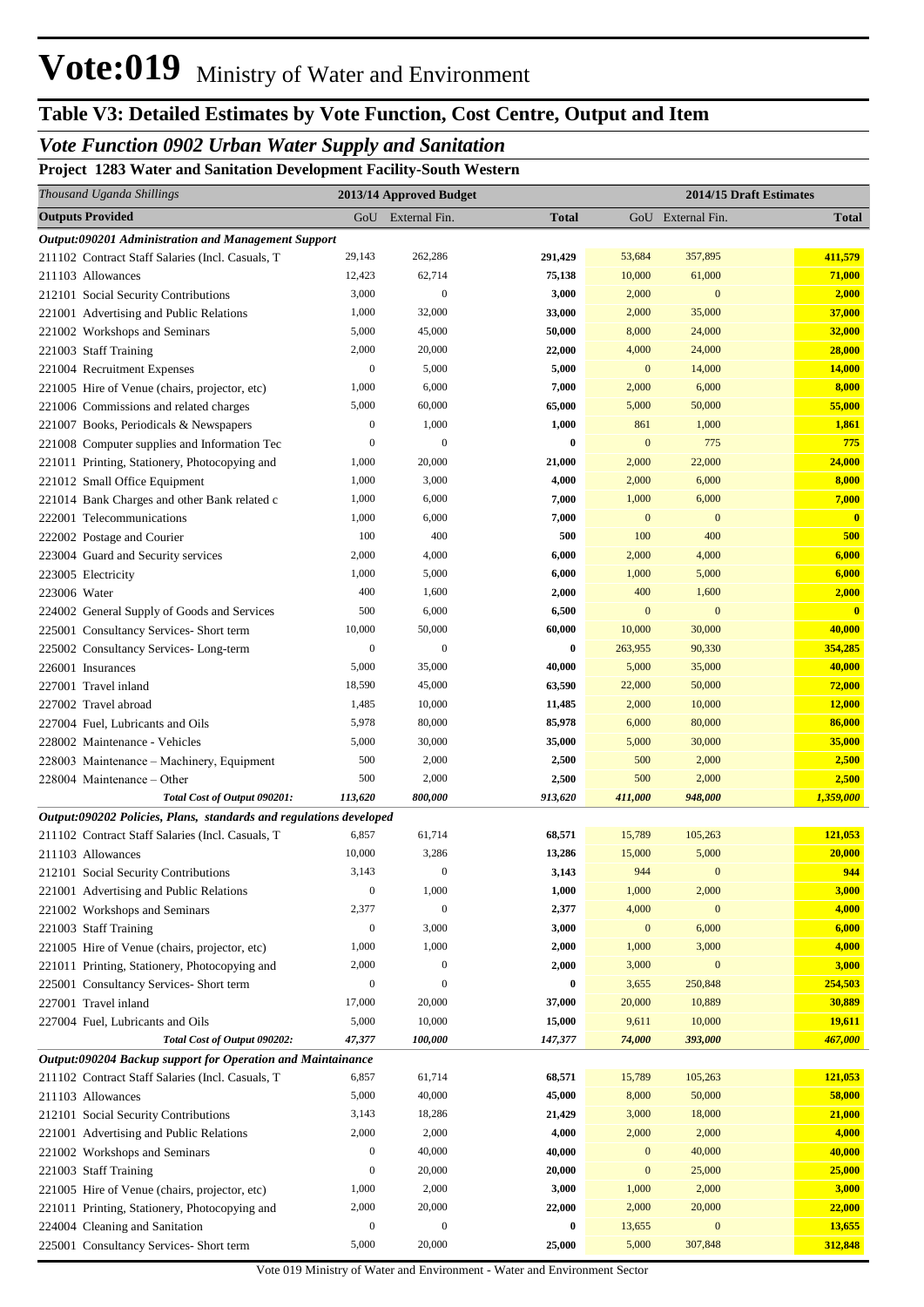## *Vote Function 0902 Urban Water Supply and Sanitation*

**Project 1283 Water and Sanitation Development Facility-South Western**

| Thousand Uganda Shillings                                                                            |                  | 2013/14 Approved Budget |                  |                  | 2014/15 Draft Estimates    |                              |
|------------------------------------------------------------------------------------------------------|------------------|-------------------------|------------------|------------------|----------------------------|------------------------------|
| <b>Outputs Provided</b>                                                                              | GoU              | External Fin.           | <b>Total</b>     |                  | GoU External Fin.          | <b>Total</b>                 |
| 225002 Consultancy Services-Long-term                                                                | $\boldsymbol{0}$ | 30,000                  | 30,000           | $\mathbf{0}$     | 50,000                     | 50,000                       |
| 226001 Insurances                                                                                    | 1,000            | 1,000                   | 2,000            | 1,000            | 1,000                      | 2,000                        |
| 227001 Travel inland                                                                                 | 5,000            | 50,000                  | 55,000           | 10,000           | 50,000                     | 60,000                       |
| 227004 Fuel, Lubricants and Oils                                                                     | 10,000           | 30,000                  | 40,000           | 10,000           | 18,889                     | 28,889                       |
| 228002 Maintenance - Vehicles                                                                        | 4,000            | 5,000                   | 9,000            | 4,556            | $\mathbf{0}$               | 4,556                        |
| Total Cost of Output 090204:                                                                         | 45,000           | 340,000                 | 385,000          | 76,000           | 690,000                    | 766,000                      |
| Output:090205 Improved sanitation services and hygiene                                               |                  |                         |                  |                  |                            |                              |
| 211102 Contract Staff Salaries (Incl. Casuals, T                                                     | 6,857            | 61,714                  | 68,571           | 12,632           | 84,211                     | 96,842                       |
| 211103 Allowances                                                                                    | 5,000            | 10,000                  | 15,000           | 10,000           | $\mathbf{0}$               | 10,000                       |
| 212101 Social Security Contributions                                                                 | 3,143            | 13,286                  | 16,429           | 10,813           | 10,398                     | 21,211                       |
| 221001 Advertising and Public Relations                                                              | $\boldsymbol{0}$ | 2,000                   | 2,000            | $\mathbf{0}$     | 2,000                      | 2,000                        |
| 221002 Workshops and Seminars                                                                        | $\boldsymbol{0}$ | 10,000                  | 10,000           | $\bf{0}$         | $\mathbf{0}$               | $\overline{\mathbf{0}}$      |
| 221003 Staff Training                                                                                | 1,000            | 2,000                   | 3,000            | 1,000            | 20,000                     | 21,000                       |
| 221005 Hire of Venue (chairs, projector, etc)                                                        | 500              | 1,000                   | 1,500            | 2,000            | 4,000                      | 6,000                        |
| 221007 Books, Periodicals & Newspapers                                                               | $\boldsymbol{0}$ | 500                     | 500              | 500              | 1,000                      | 1,500                        |
| 221011 Printing, Stationery, Photocopying and                                                        | 1,262            | 10,000                  | 11,262           | 2,056            | 500                        | 2,556                        |
| 221012 Small Office Equipment                                                                        | $\boldsymbol{0}$ | 500                     | 500              | 2,000            | 10,000                     | 12,000                       |
| 224002 General Supply of Goods and Services                                                          | 741              | 1,000                   | 1,741            | $\mathbf{0}$     | $\mathbf{0}$               | $\mathbf{0}$                 |
| 225001 Consultancy Services- Short term                                                              | 5,000            | 5,000                   | 10,000           | 5,000            | 10,000                     | 15,000                       |
| 225002 Consultancy Services-Long-term                                                                | $\boldsymbol{0}$ | 5,000                   | 5,000            | $\mathbf{0}$     | 10,000                     | 10,000                       |
| 226001 Insurances                                                                                    | 1,000            | 1,000                   | 2,000            | 1,000            | 1,000                      | 2,000                        |
| 227001 Travel inland                                                                                 | 7,000            | 35,000                  | 42,000           | 8,000            | 10,000                     | <b>18,000</b>                |
| 227002 Travel abroad                                                                                 | 2,000            | $\mathbf{0}$            | 2,000            | 2,000            | $\mathbf{0}$               | 2,000                        |
| 227004 Fuel, Lubricants and Oils                                                                     | 10,000           | 35,000                  | 45,000           | 10,000           | 35,000                     | 45,000                       |
| 228002 Maintenance - Vehicles                                                                        | 5,000            | 5,000                   | 10,000           | $\mathbf{0}$     | $\mathbf{0}$               | $\mathbf{0}$                 |
| 228003 Maintenance - Machinery, Equipment                                                            | $\boldsymbol{0}$ | 1,000                   | 1,000            | 5,000            | 5,000                      | 10,000                       |
| 228004 Maintenance – Other                                                                           | 500              | 1,000                   | 1,500            | $\mathbf{0}$     | 4,892                      | 4,892                        |
| Total Cost of Output 090205:                                                                         | 49,003           | 200,000                 | 249,003          | 72,000           | 208,000                    | 280,000                      |
| Output:090206 Monitoring, Supervision, Capacity building for Urban Authorities and Private Operators |                  |                         |                  |                  |                            |                              |
| 211102 Contract Staff Salaries (Incl. Casuals, T                                                     | 10,286           | 92,571                  | 102,857          | 22,105           | 147,368                    | 169,474                      |
| 211103 Allowances                                                                                    | 4,714            | 15,000                  | 19,714           | 4,423            | 632                        | 5,054                        |
| 212101 Social Security Contributions                                                                 | $\boldsymbol{0}$ | 17,429                  | 17,429           | $\bf{0}$         | 16,000                     | 16,000                       |
| 221001 Advertising and Public Relations                                                              | $\boldsymbol{0}$ | 2,000                   | 2,000            | $\bf{0}$         | 3,000                      | 3,000                        |
| 221002 Workshops and Seminars                                                                        | $\boldsymbol{0}$ | 5,000                   | 5,000            | $\mathbf{0}$     | 10,000                     | 10,000                       |
| 221003 Staff Training                                                                                | $1,\!000$        | 5,000                   | 6,000            | $\mathbf{0}$     | $\mathbf{0}$               |                              |
| 221005 Hire of Venue (chairs, projector, etc)                                                        | 500              | 1,000                   | 1,500            | 2,000            | 8,000                      | 10,000                       |
| 221007 Books, Periodicals & Newspapers                                                               | $\boldsymbol{0}$ | 500                     | 500              | 500              | 1,000                      | 1,500                        |
| 221011 Printing, Stationery, Photocopying and                                                        | 2,000            | 10,000                  | 12,000           | 2,000            | 10,000                     | 12,000                       |
| 221012 Small Office Equipment                                                                        | $\boldsymbol{0}$ | 500                     | 500              | $\bf{0}$         | 1,000                      | 1,000                        |
| 222001 Telecommunications                                                                            | 1,000            | 2,000                   | 3,000            | 1,000            | 2,000                      | 3,000                        |
| 224002 General Supply of Goods and Services                                                          | 1,000            | 1,000                   | 2,000            | $\boldsymbol{0}$ | $\boldsymbol{0}$           | $\mathbf{0}$                 |
| 225001 Consultancy Services- Short term                                                              | 2,500            | 5,000                   | 7,500            | 2,500            | 10,000                     | 12,500                       |
| 225002 Consultancy Services-Long-term                                                                | $\boldsymbol{0}$ | 5,000                   | 5,000            | $\boldsymbol{0}$ | 5,000                      | 5,000                        |
| 226001 Insurances                                                                                    | 1,000<br>5,000   | 1,000<br>30,000         | 2,000<br>35,000  | 1,000            | 1,000                      | 2,000<br>43,000              |
| 227001 Travel inland                                                                                 |                  | $\boldsymbol{0}$        |                  | 8,000            | 35,000<br>$\boldsymbol{0}$ |                              |
| 227002 Travel abroad                                                                                 | 1,000            |                         | 1,000            | 1,000            |                            | 1,000<br>15,000              |
| 227004 Fuel, Lubricants and Oils                                                                     | 5,000<br>2,500   | 40,000<br>5,000         | 45,000<br>7,500  | 5,000<br>2,472   | 10,000<br>$\mathbf{0}$     | 2,472                        |
| 228002 Maintenance - Vehicles                                                                        | $\boldsymbol{0}$ | 1,000                   |                  | $\bf{0}$         | $\mathbf{0}$               |                              |
| 228003 Maintenance - Machinery, Equipment                                                            | 500              | 1,000                   | 1,000            | $\bf{0}$         | $\mathbf{0}$               | $\mathbf{0}$<br>$\mathbf{0}$ |
| 228004 Maintenance – Other<br>Total Cost of Output 090206:                                           | 38,000           | 240,000                 | 1,500<br>278,000 | 52,000           | 260,000                    | 312,000                      |
| <b>Total Cost of Outputs Provided</b>                                                                | <b>293,000</b>   | 1,680,000               | 1,973,000        | 685,000          | 2,499,000                  | 3,184,000                    |
| <b>Capital Purchases</b>                                                                             | GoU              | External Fin.           | Total            |                  | GoU External Fin.          | <b>Total</b>                 |
|                                                                                                      |                  |                         |                  |                  |                            |                              |
| Output:090271 Acquisition of Land by Government<br>311101 Land                                       | 50,000           | $\boldsymbol{0}$        | 50,000           | 50,000           | $\boldsymbol{0}$           | 50,000                       |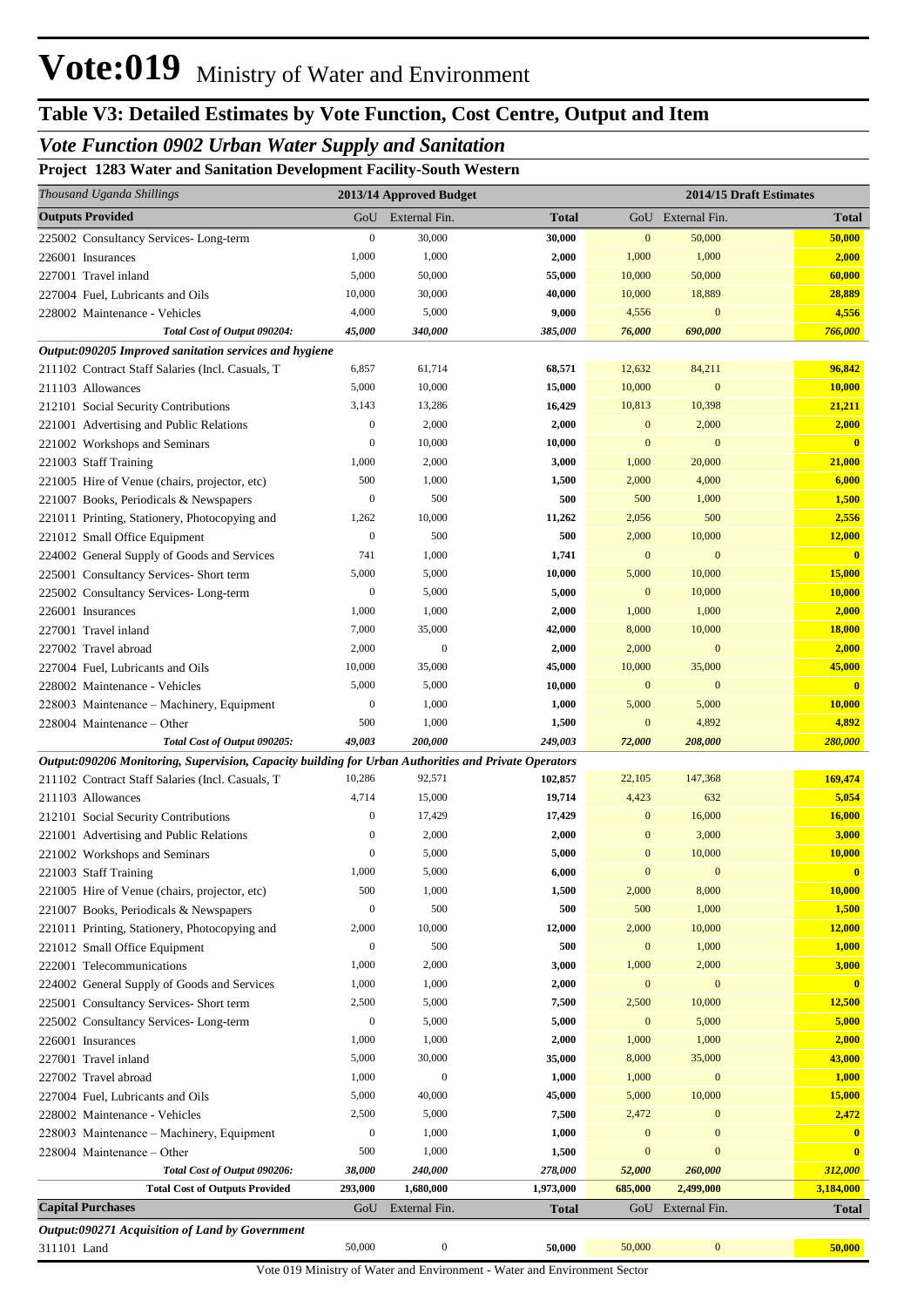## *Vote Function 0902 Urban Water Supply and Sanitation*

## **Project 1283 Water and Sanitation Development Facility-South Western**

| Thousand Uganda Shillings                                               |                  | 2013/14 Approved Budget |              |              | 2014/15 Draft Estimates |                         |
|-------------------------------------------------------------------------|------------------|-------------------------|--------------|--------------|-------------------------|-------------------------|
| <b>Capital Purchases</b>                                                | GoU              | External Fin.           | <b>Total</b> |              | GoU External Fin.       | <b>Total</b>            |
| Total Cost of Output 090271:                                            | 50,000           | 0                       | 50,000       | 50,000       | $\boldsymbol{\theta}$   | 50,000                  |
| Output:090272 Government Buildings and Administrative Infrastructure    |                  |                         |              |              |                         |                         |
| 231001 Non Residential buildings (Depreciatio                           | $\boldsymbol{0}$ | 900,000                 | 900,000      | 100,000      | 438,000                 | 538,000                 |
| Total Cost of Output 090272:                                            | 0                | 900,000                 | 900,000      | 100,000      | 438,000                 | 538,000                 |
| Output:090275 Purchase of Motor Vehicles and Other Transport Equipment  |                  |                         |              |              |                         |                         |
| 231004 Transport equipment                                              | 27,000           | 120,000                 | 147,000      | 30,000       | 45,000                  | 75,000                  |
| Total Cost of Output 090275:                                            | 27,000           | 120,000                 | 147,000      | 30,000       | 45,000                  | 75,000                  |
| Output:090276 Purchase of Office and ICT Equipment, including Software  |                  |                         |              |              |                         |                         |
| 231005 Machinery and equipment                                          | 38,000           | 31,000                  | 69,000       | 40,000       | 310,000                 | 350,000                 |
| Total Cost of Output 090276:                                            | 38,000           | 31,000                  | 69,000       | 40,000       | 310,000                 | 350,000                 |
|                                                                         |                  |                         |              |              |                         |                         |
| Output:090277 Purchase of Specialised Machinery & Equipment             |                  | 293,000                 |              |              |                         | 393,000                 |
| 231005 Machinery and equipment                                          | 110,000          |                         | 403,000      | 100,000      | 293,000                 | $\overline{\mathbf{0}}$ |
| 312206 Gross Tax                                                        | 100,000          | $\mathbf{0}$            | 100,000      | $\mathbf{0}$ | $\mathbf{0}$            |                         |
| Total Cost of Output 090277:                                            | 210,000          | 293,000                 | 503,000      | 100,000      | 293,000                 | 393,000                 |
| Output:090278 Purchase of Office and Residential Furniture and Fittings |                  |                         |              |              |                         |                         |
| 231006 Furniture and fittings (Depreciation)                            | 96,000           | 300,000                 | 396,000      | 25,000       | 40,000                  | 65,000                  |
| Total Cost of Output 090278:                                            | 96,000           | 300,000                 | 396,000      | 25,000       | 40,000                  | 65,000                  |
| Output:090280 Construction of Piped Water Supply Systems (Urban)        |                  |                         |              |              |                         |                         |
| 231007 Other Fixed Assets (Depreciation)                                | 440,000          | 2,105,000               | 2,545,000    | 84,000       | 13,696,000              | 13,780,000              |
| Total Cost of Output 090280:                                            | 440,000          | 2,105,000               | 2,545,000    | 84,000       | 13,696,000              | 13,780,000              |
| Output:090281 Energy installation for pumped water supply schemes       |                  |                         |              |              |                         |                         |
| 231007 Other Fixed Assets (Depreciation)                                | 100,000          | 2,061,000               | 2,161,000    | 100,000      | 2,000,000               | 2,100,000               |
| Total Cost of Output 090281:                                            | 100,000          | 2,061,000               | 2,161,000    | 100,000      | 2,000,000               | 2,100,000               |
| Output:090282 Construction of Sanitation Facilities (Urban)             |                  |                         |              |              |                         |                         |
| 231007 Other Fixed Assets (Depreciation)                                | 200,000          | 1,071,000               | 1,271,000    | 140,000      | 1,240,000               | 1,380,000               |
| Total Cost of Output 090282:                                            | 200,000          | 1,071,000               | 1,271,000    | 140,000      | 1,240,000               | 1,380,000               |
| <b>Total Cost of Capital Purchases</b>                                  | 1,161,000        | 6,881,000               | 8,042,000    | 669,000      | 18,062,000              | 18,731,000              |
| <b>Total Project 1283</b>                                               | 1,454,000        | 8,561,000               | 10,015,000   | 1,354,000    | 20,561,000              | 21,915,000              |
| <b>Total Excluding Taxes and Arrears</b>                                | 1,354,000        | 8,561,000               | 9,915,000    | 1,354,000    | 20,561,000              | 21,915,000              |
| Project 1303 Investment Subsidy to NWSC                                 |                  |                         |              |              |                         |                         |
| Thousand Uganda Shillings                                               |                  | 2013/14 Approved Budget |              |              | 2014/15 Draft Estimates |                         |
| <b>Capital Purchases</b>                                                | GoU              | External Fin.           | <b>Total</b> |              | GoU External Fin.       | <b>Total</b>            |
| Output:090277 Purchase of Specialised Machinery & Equipment             |                  |                         |              |              |                         |                         |
| 231005 Machinery and equipment                                          | $\mathbf{0}$     | $\boldsymbol{0}$        | 0            | 1,000,000    | $\mathbf{0}$            | 1,000,000               |
| Total Cost of Output 090277:                                            | 0                | 0                       | 0            | 1,000,000    | $\pmb{\theta}$          | 1,000,000               |
| Output:090280 Construction of Piped Water Supply Systems (Urban)        |                  |                         |              |              |                         |                         |
|                                                                         | $\boldsymbol{0}$ | $\boldsymbol{0}$        | $\bf{0}$     | 2,000,000    | $\boldsymbol{0}$        | 2,000,000               |
| 231007 Other Fixed Assets (Depreciation)                                |                  |                         |              |              |                         |                         |
| Total Cost of Output 090280:                                            | 0                | 0                       | 0            | 2,000,000    | 0                       | 2,000,000               |
| <b>Total Cost of Capital Purchases</b>                                  | $\bf{0}$         | $\bf{0}$                | 0            | 3,000,000    | $\bf{0}$                | 3,000,000               |
| <b>Total Project 1303</b>                                               | 0                | $\bf{0}$                | 0            | 3,000,000    | $\bf{0}$                | 3,000,000               |
| <b>Total Excluding Taxes and Arrears</b>                                | $\theta$         | 0                       | 0            | 3,000,000    | $\boldsymbol{\theta}$   | 3,000,000               |
| Thousand Uganda Shillings                                               |                  | 2013/14 Approved Budget |              |              | 2014/15 Draft Estimates |                         |
|                                                                         |                  | GoU External Fin.       | Total        |              | GoU External Fin.       | <b>Total</b>            |
| <b>Total Vote Function 02</b>                                           | 62,481,656       | 94,859,000              | 157,340,656  | 56,620,664   | 94,807,19               | 151,427,855             |
| <b>Total Excluding Taxes and Arrears</b>                                | 55,271,656       | 94,859,000              | 150,130,656  | 55,889,007   | 94,807,19               | 150,696,198             |
| <b>Vote Function 0903 Water for Production</b>                          |                  |                         |              |              |                         |                         |
|                                                                         |                  |                         |              |              |                         |                         |

*Recurrent Budget Estimates*

| <b>Programme 13 Water for Production</b>            |         |                         |              |         |                         |              |
|-----------------------------------------------------|---------|-------------------------|--------------|---------|-------------------------|--------------|
| Thousand Uganda Shillings                           |         | 2013/14 Approved Budget |              |         | 2014/15 Draft Estimates |              |
| <b>Outputs Provided</b>                             | Wage    | Non-Wage                | <b>Total</b> | Wage    | Non Wage                | <b>Total</b> |
| Output:090302 Administration and Management Support |         |                         |              |         |                         |              |
| 211101 General Staff Salaries                       | 278,000 |                         | 278.000      | 248,999 |                         | 248,999      |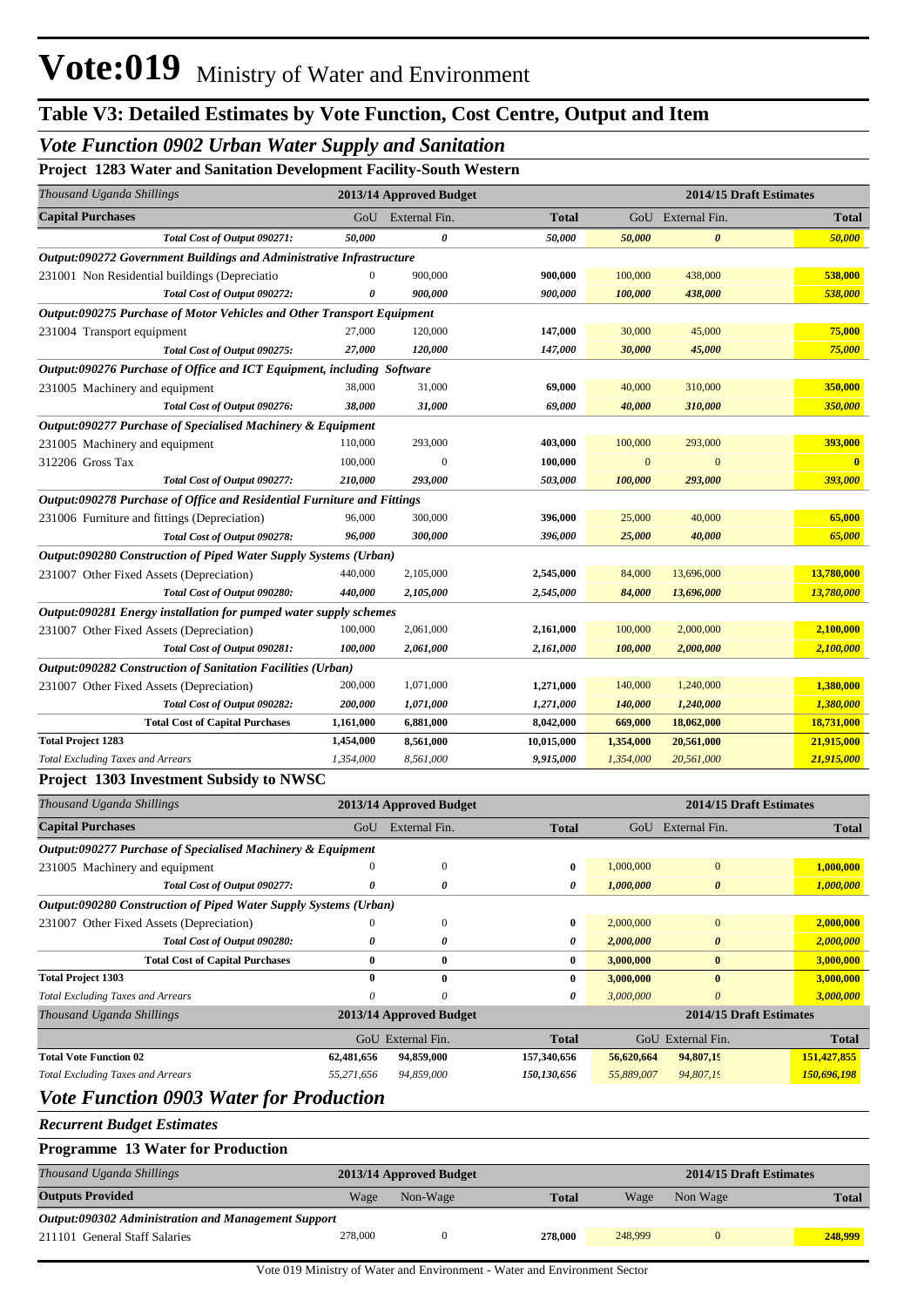# **Table V3: Detailed Estimates by Vote Function, Cost Centre, Output and Item**

## *Vote Function 0903 Water for Production*

### **Programme 13 Water for Production**

| Thousand Uganda Shillings                     |              | 2013/14 Approved Budget |              |                | 2014/15 Draft Estimates |              |  |
|-----------------------------------------------|--------------|-------------------------|--------------|----------------|-------------------------|--------------|--|
| <b>Outputs Provided</b>                       | Wage         | Non-Wage                | <b>Total</b> | Wage           | Non Wage                | <b>Total</b> |  |
| 211103 Allowances                             | $\mathbf{0}$ | 12,000                  | 12,000       | $\overline{0}$ | 12,000                  | 12,000       |  |
| 221001 Advertising and Public Relations       | $\mathbf{0}$ | 2,000                   | 2,000        | $\overline{0}$ | 2,000                   | 2,000        |  |
| 221011 Printing, Stationery, Photocopying and | $\mathbf{0}$ | 18,000                  | 18,000       | $\overline{0}$ | 18,000                  | 18,000       |  |
| 221012 Small Office Equipment                 | $\mathbf{0}$ | 10,000                  | 10,000       | $\overline{0}$ | 10,000                  | 10,000       |  |
| 223005 Electricity                            | $\mathbf{0}$ | $\mathbf{0}$            | $\mathbf{0}$ | $\overline{0}$ | 13,520                  | 13,520       |  |
| 227004 Fuel, Lubricants and Oils              | $\mathbf{0}$ | 15,520                  | 15,520       | $\overline{0}$ | 15,000                  | 15,000       |  |
| 228002 Maintenance - Vehicles                 | $\mathbf{0}$ | 13,000                  | 13,000       | $\overline{0}$ | $\mathbf{0}$            |              |  |
| Total Cost of Output 090302:                  | 278,000      | 70,520                  | 348,520      | 248,999        | 70,520                  | 319,519      |  |
| <b>Total Cost of Outputs Provided</b>         | 278,000      | 70,520                  | 348,520      | 248,999        | 70,520                  | 319,519      |  |
| <b>Total Programme 13</b>                     | 278,000      | 70,520                  | 348,520      | 248,999        | 70,520                  | 319,519      |  |
| <b>Total Excluding Arrears</b>                | 278,000      | 70,520                  | 348,520      | 248,999        | 70,520                  | 319,519      |  |

#### *Development Budget Estimates*

### **Project 0169 Water for Production**

|              | Thousand Uganda Shillings                                                     |                  | 2013/14 Approved Budget |                  |              | 2014/15 Draft Estimates |              |
|--------------|-------------------------------------------------------------------------------|------------------|-------------------------|------------------|--------------|-------------------------|--------------|
|              | <b>Outputs Provided</b>                                                       | GoU              | External Fin.           | <b>Total</b>     |              | GoU External Fin.       | <b>Total</b> |
|              | Output:090301 Supervision and monitoring of WfP activities                    |                  |                         |                  |              |                         |              |
|              | 211102 Contract Staff Salaries (Incl. Casuals, T                              | 141,685          | $\boldsymbol{0}$        | 141,685          | 131,565      | $\mathbf{0}$            | 131,565      |
|              | 211103 Allowances                                                             | 10,732           | $\mathbf{0}$            | 10,732           | 10,732       | $\mathbf{0}$            | 10,732       |
|              | 212101 Social Security Contributions                                          | 10,746           | $\mathbf{0}$            | 10,746           | 13,156       | $\bf{0}$                | 13,156       |
|              | 221001 Advertising and Public Relations                                       | 10,000           | $\overline{0}$          | 10,000           | 25,313       | $\overline{0}$          | 25,313       |
|              | 221003 Staff Training                                                         | $\boldsymbol{0}$ | $\overline{0}$          | $\bf{0}$         | 10,746       | $\mathbf{0}$            | 10,746       |
|              | 221006 Commissions and related charges                                        | 10,000           | $\Omega$                | 10,000           | 10,000       | $\mathbf{0}$            | 10,000       |
|              | 221007 Books, Periodicals & Newspapers                                        | 4,058            | $\Omega$                | 4,058            | 4,058        | $\overline{0}$          | 4,058        |
|              | 221008 Computer supplies and Information Tec                                  | 10,000           | $\mathbf{0}$            | 10,000           | 10,000       | $\mathbf{0}$            | 10,000       |
|              | 221009 Welfare and Entertainment                                              | 8,000            | $\Omega$                | 8,000            | 8,000        | $\mathbf{0}$            | 8,000        |
|              | 221011 Printing, Stationery, Photocopying and                                 | 4,258            | $\mathbf{0}$            | 4,258            | 14,258       | $\mathbf{0}$            | 14,258       |
|              | 221012 Small Office Equipment                                                 | 10,000           | $\Omega$                | 10,000           | 5,000        | $\mathbf{0}$            | 5,000        |
|              | 222001 Telecommunications                                                     | 6,000            | $\overline{0}$          | 6,000            | 7,000        | $\overline{0}$          | 7,000        |
|              | 223004 Guard and Security services                                            | 28,000           | $\Omega$                | 28,000           | 33,000       | $\overline{0}$          | 33,000       |
|              | 223005 Electricity                                                            | $\mathbf{0}$     | $\overline{0}$          | $\bf{0}$         | 25,000       | $\bf{0}$                | 25,000       |
|              | 224005 Uniforms, Beddings and Protective Gea                                  | $\mathbf{0}$     | $\mathbf{0}$            | $\boldsymbol{0}$ | 50,000       | $\boldsymbol{0}$        | 50,000       |
|              | 227001 Travel inland                                                          | 198,456          | $\overline{0}$          | 198,456          | 121,930      | $\mathbf{0}$            | 121,930      |
|              | 227004 Fuel, Lubricants and Oils                                              | 90,112           | $\mathbf{0}$            | 90,112           | 85,000       | $\mathbf{0}$            | 85,000       |
|              | 228002 Maintenance - Vehicles                                                 | 70,000           | $\overline{0}$          | 70,000           | 60,000       | $\bf{0}$                | 60,000       |
|              | 228003 Maintenance – Machinery, Equipment                                     | 81,000           | $\mathbf{0}$            | 81,000           | 30,857       | $\mathbf{0}$            | 30,857       |
|              | 228004 Maintenance – Other                                                    | 14,700           | $\boldsymbol{0}$        | 14,700           | 10,000       | $\mathbf{0}$            | 10,000       |
|              | Total Cost of Output 090301:                                                  | 707,746          | $\theta$                | 707,746          | 665,614      | $\boldsymbol{\theta}$   | 665,614      |
|              | Output:090306 Suatainable Water for Production management systems established |                  |                         |                  |              |                         |              |
|              | 211102 Contract Staff Salaries (Incl. Casuals, T                              | 121,444          | $\mathbf{0}$            | 121,444          | 131,565      | $\bf{0}$                | 131,565      |
|              | 211103 Allowances                                                             | 34,279           | $\boldsymbol{0}$        | 34,279           | 35,000       | $\mathbf{0}$            | 35,000       |
|              | 212101 Social Security Contributions                                          | 10,332           | $\overline{0}$          | 10,332           | 10,500       | $\mathbf{0}$            | 10,500       |
|              | 221002 Workshops and Seminars                                                 | 16,766           | $\overline{0}$          | 16,766           | 15,000       | $\mathbf{0}$            | 15,000       |
|              | 221003 Staff Training                                                         | $\boldsymbol{0}$ | $\overline{0}$          | $\bf{0}$         | 25,000       | $\bf{0}$                | 25,000       |
|              | 221007 Books, Periodicals & Newspapers                                        | 4,000            | $\overline{0}$          | 4,000            | 4,000        | $\overline{0}$          | 4,000        |
|              | 221008 Computer supplies and Information Tec                                  | 20,000           | 0                       | 20,000           | 20,000       | $\bf{0}$                | 20,000       |
|              | 221009 Welfare and Entertainment                                              | 5,000            | $\Omega$                | 5,000            | 4,000        | $\overline{0}$          | 4,000        |
|              | 221011 Printing, Stationery, Photocopying and                                 | 40,000           | $\mathbf{0}$            | 40,000           | 20,000       | $\overline{0}$          | 20,000       |
|              | 221012 Small Office Equipment                                                 | 5,000            | $\mathbf{0}$            | 5,000            | 3,000        | $\mathbf{0}$            | 3,000        |
|              | 222001 Telecommunications                                                     | 6,000            | $\boldsymbol{0}$        | 6,000            | 6,000        | $\mathbf{0}$            | 6,000        |
|              | 223004 Guard and Security services                                            | 15,000           | $\Omega$                | 15,000           | 10,000       | $\mathbf{0}$            | 10,000       |
| 223006 Water |                                                                               | $\boldsymbol{0}$ | $\mathbf{0}$            | $\bf{0}$         | 20,000       | $\mathbf{0}$            | 20,000       |
|              | 224002 General Supply of Goods and Services                                   | 44,820           | $\mathbf{0}$            | 44,820           | $\mathbf{0}$ | $\mathbf{0}$            | $\mathbf{0}$ |
|              | 224005 Uniforms, Beddings and Protective Gea                                  | $\boldsymbol{0}$ | $\mathbf{0}$            | $\bf{0}$         | 50,000       | $\mathbf{0}$            | 50,000       |
|              | 225001 Consultancy Services- Short term                                       | 191,880          | $\boldsymbol{0}$        | 191,880          | 284,322      | $\mathbf{0}$            | 284,322      |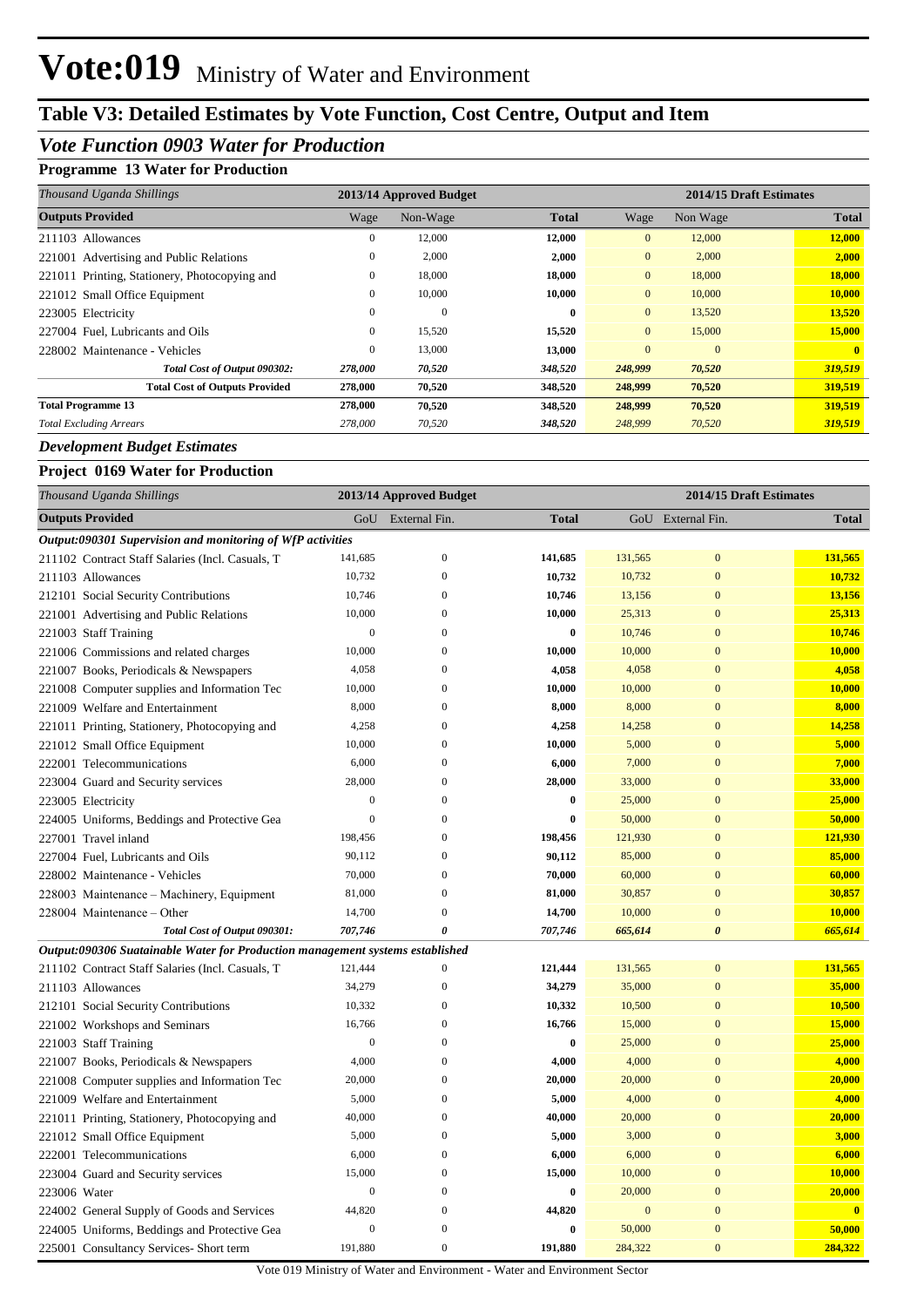# **Table V3: Detailed Estimates by Vote Function, Cost Centre, Output and Item**

## *Vote Function 0903 Water for Production*

## **Project 0169 Water for Production**

| Thousand Uganda Shillings                                               |                  | 2013/14 Approved Budget |              | 2014/15 Draft Estimates |                         |              |  |  |  |  |
|-------------------------------------------------------------------------|------------------|-------------------------|--------------|-------------------------|-------------------------|--------------|--|--|--|--|
| <b>Outputs Provided</b>                                                 | GoU              | External Fin.           | Total        |                         | GoU External Fin.       | <b>Total</b> |  |  |  |  |
| 225002 Consultancy Services-Long-term                                   | $\boldsymbol{0}$ | $\boldsymbol{0}$        | 0            | 30,000                  | $\bf{0}$                | 30,000       |  |  |  |  |
| 227001 Travel inland                                                    | 49,965           | $\Omega$                | 49,965       | 30,000                  | $\overline{0}$          | 30,000       |  |  |  |  |
| 227004 Fuel, Lubricants and Oils                                        | 160,000          | $\left($                | 160,000      | 115,000                 | $\bf{0}$                | 115,000      |  |  |  |  |
| 228001 Maintenance - Civil                                              | $\mathbf{0}$     | $\Omega$                | 0            | 10,000                  | $\overline{0}$          | 10,000       |  |  |  |  |
| 228002 Maintenance - Vehicles                                           | 60,000           | $\Omega$                | 60,000       | 30,000                  | $\overline{0}$          | 30,000       |  |  |  |  |
| 228003 Maintenance - Machinery, Equipment                               | 198,900          | $\Omega$                | 198,900      | 130,000                 | $\overline{0}$          | 130,000      |  |  |  |  |
| 228004 Maintenance – Other                                              | 6,000            | $\Omega$                | 6,000        | 6,000                   | $\overline{0}$          | 6,000        |  |  |  |  |
| Total Cost of Output 090306:                                            | 989,386          | 0                       | 989,386      | 989,386                 | 0                       | 989,386      |  |  |  |  |
| <b>Total Cost of Outputs Provided</b>                                   | 1,697,133        | $\bf{0}$                | 1,697,133    | 1,655,000               | $\bf{0}$                | 1,655,000    |  |  |  |  |
| <b>Capital Purchases</b>                                                | GoU              | External Fin.           | <b>Total</b> |                         | GoU External Fin.       | <b>Total</b> |  |  |  |  |
| Output:090371 Acquisition of Land by Government                         |                  |                         |              |                         |                         |              |  |  |  |  |
| 311101 Land                                                             | 400,000          | $\boldsymbol{0}$        | 400,000      | 400,000                 | $\bf{0}$                | 400,000      |  |  |  |  |
| Total Cost of Output 090371:                                            | 400,000          | 0                       | 400,000      | 400,000                 | 0                       | 400,000      |  |  |  |  |
| Output:090376 Purchase of Office and ICT Equipment, including Software  |                  |                         |              |                         |                         |              |  |  |  |  |
| 231005 Machinery and equipment                                          | 30,000           | $\boldsymbol{0}$        | 30,000       | 30,000                  | $\boldsymbol{0}$        | 30,000       |  |  |  |  |
| Total Cost of Output 090376:                                            | 30,000           | 0                       | 30,000       | 30,000                  | 0                       | 30,000       |  |  |  |  |
| Output:090377 Purchase of Specialised Machinery & Equipment             |                  |                         |              |                         |                         |              |  |  |  |  |
| 231005 Machinery and equipment                                          | 4,000,000        | $\mathbf{0}$            | 4,000,000    | 6,550,000               | $\bf{0}$                | 6,550,000    |  |  |  |  |
| 312204 Taxes on Machinery, Furniture & Vehi                             | $\boldsymbol{0}$ | $\mathbf{0}$            | 0            | 500,000                 | $\bf{0}$                | 500,000      |  |  |  |  |
| 312206 Gross Tax                                                        | 300,000          | $\mathbf{0}$            | 300,000      | $\mathbf{0}$            | $\bf{0}$                | $\bf{0}$     |  |  |  |  |
| Total Cost of Output 090377:                                            | 4,300,000        | 0                       | 4,300,000    | 7,050,000               | $\boldsymbol{\theta}$   | 7,050,000    |  |  |  |  |
| Output:090378 Purchase of Office and Residential Furniture and Fittings |                  |                         |              |                         |                         |              |  |  |  |  |
| 231006 Furniture and fittings (Depreciation)                            | 30,000           | $\boldsymbol{0}$        | 30,000       | 20,000                  | $\bf{0}$                | 20,000       |  |  |  |  |
| Total Cost of Output 090378:                                            | 30,000           | 0                       | 30,000       | 20,000                  | 0                       | 20,000       |  |  |  |  |
| Output:090380 Construction of Bulk Water Supply Schemes                 |                  |                         |              |                         |                         |              |  |  |  |  |
| 231007 Other Fixed Assets (Depreciation)                                | 2,200,000        | $\boldsymbol{0}$        | 2,200,000    | 5,000,000               | $\bf{0}$                | 5,000,000    |  |  |  |  |
| 281503 Engineering and Design Studies & Plan                            | 800,000          | $\mathbf{0}$            | 800,000      | $\mathbf{0}$            | $\bf{0}$                | $\mathbf{0}$ |  |  |  |  |
| Total Cost of Output 090380:                                            | 3,000,000        | 0                       | 3,000,000    | 5,000,000               | 0                       | 5,000,000    |  |  |  |  |
| <b>Output:090381 Construction of Water Surface Reservoirs</b>           |                  |                         |              |                         |                         |              |  |  |  |  |
| 231007 Other Fixed Assets (Depreciation)                                | 9,544,600        | $\mathbf{0}$            | 9,544,600    | 16,341,680              | $\bf{0}$                | 16,341,680   |  |  |  |  |
| 281502 Feasibility Studies for Capital Works                            | $\boldsymbol{0}$ | $\Omega$                | 0            | 653,320                 | $\bf{0}$                | 653,320      |  |  |  |  |
| 281503 Engineering and Design Studies & Plan                            | 700,000          | $\mathbf{0}$            | 700,000      | 700,000                 | $\bf{0}$                | 700,000      |  |  |  |  |
| 281504 Monitoring, Supervision & Appraisal o                            | 300,000          | $\mathbf{0}$            | 300,000      | 300,000                 | $\bf{0}$                | 300,000      |  |  |  |  |
| Total Cost of Output 090381:                                            | 10,544,600       | 0                       | 10,544,600   | 17,995,000              | 0                       | 17,995,000   |  |  |  |  |
| <b>Total Cost of Capital Purchases</b>                                  | 18,304,600       | $\bf{0}$                | 18,304,600   | 30,495,000              | $\pmb{0}$               | 30,495,000   |  |  |  |  |
| <b>Total Project 0169</b>                                               | 20,001,733       | $\bf{0}$                | 20,001,733   | 32,150,000              | $\bf{0}$                | 32,150,000   |  |  |  |  |
| <b>Total Excluding Taxes and Arrears</b>                                | 19,701,733       | $\theta$                | 19,701,733   | 31,650,000              | $\theta$                | 31,650,000   |  |  |  |  |
| Thousand Uganda Shillings                                               |                  | 2013/14 Approved Budget |              |                         | 2014/15 Draft Estimates |              |  |  |  |  |
|                                                                         |                  | GoU External Fin.       | <b>Total</b> |                         | GoU External Fin.       | Total        |  |  |  |  |
| <b>Total Vote Function 03</b>                                           | 20,350,253       | $\bf{0}$                | 20,350,253   | 32,469,519              |                         | 32,469,519   |  |  |  |  |
| <b>Total Excluding Taxes and Arrears</b>                                | 20,050,253       | 0                       | 20,050,253   | 31,969,519              |                         | 31,969,519   |  |  |  |  |

# *Vote Function 0904 Water Resources Management*

*Recurrent Budget Estimates*

#### **Programme 10 Water Resources M & A**

| Thousand Uganda Shillings                           |              | 2013/14 Approved Budget |              |          | 2014/15 Draft Estimates |              |  |  |  |
|-----------------------------------------------------|--------------|-------------------------|--------------|----------|-------------------------|--------------|--|--|--|
| <b>Outputs Provided</b>                             | Wage         | Non-Wage                | <b>Total</b> | Wage     | Non Wage                | <b>Total</b> |  |  |  |
| Output:090401 Administration and Management support |              |                         |              |          |                         |              |  |  |  |
| 211101 General Staff Salaries                       | 434,442      | $\sqrt{ }$              | 434,442      | 369,481  | $\mathbf{0}$            | 369,481      |  |  |  |
| 211103 Allowances                                   |              | $\Omega$                | $\bf{0}$     | $\Omega$ | 1.728                   | 1,728        |  |  |  |
| 224002 General Supply of Goods and Services         |              | 1.728                   | 1,728        | $\Omega$ | $\Omega$                | $\mathbf{0}$ |  |  |  |
| 227001 Travel inland                                | $\mathbf{0}$ | 2.630                   | 2,630        | $\Omega$ | 2.630                   | 2,630        |  |  |  |
| 227004 Fuel, Lubricants and Oils                    |              | 4.496                   | 4.496        | $\Omega$ | 4.156                   | 4,156        |  |  |  |
| Total Cost of Output 090401:                        | 434,442      | 8,854                   | 443,296      | 369,481  | 8,514                   | 377,995      |  |  |  |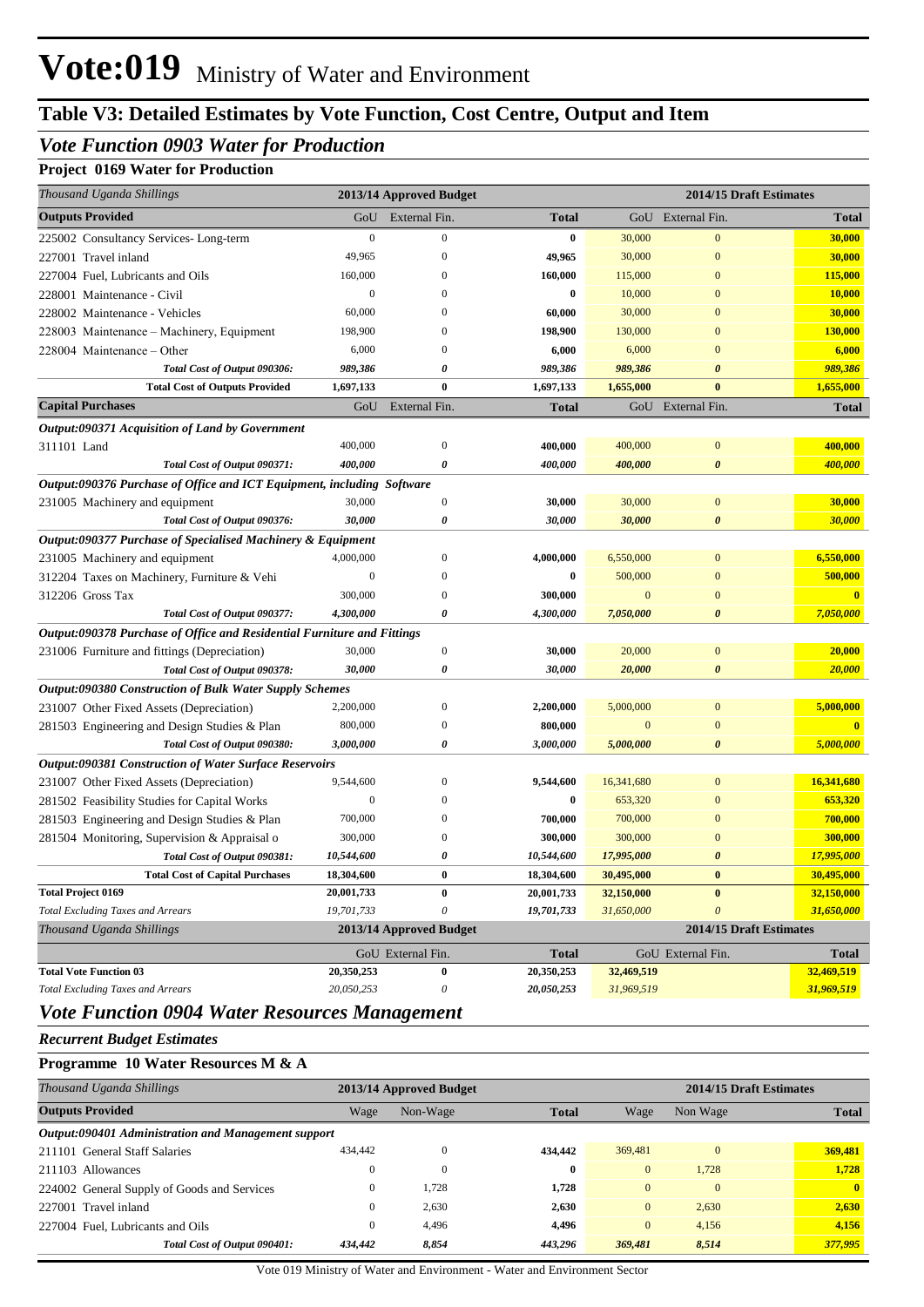# **Table V3: Detailed Estimates by Vote Function, Cost Centre, Output and Item**

# *Vote Function 0904 Water Resources Management*

## **Programme 10 Water Resources M & A**

| Thousand Uganda Shillings                                                   | 2013/14 Approved Budget |          |              |                       | 2014/15 Draft Estimates |              |  |
|-----------------------------------------------------------------------------|-------------------------|----------|--------------|-----------------------|-------------------------|--------------|--|
| <b>Outputs Provided</b>                                                     | Wage                    | Non-Wage | <b>Total</b> | Wage                  | Non Wage                | <b>Total</b> |  |
| Output:090402 Uganda's interests in tranboundary water resources secured    |                         |          |              |                       |                         |              |  |
| 211103 Allowances                                                           | $\Omega$                | $\Omega$ | 0            | $\Omega$              | 1,305                   | 1,305        |  |
| 222001 Telecommunications                                                   | $\Omega$                | 1,304    | 1,304        | $\mathbf{0}$          | $\mathbf{0}$            | $\mathbf{0}$ |  |
| 227001 Travel inland                                                        | $\Omega$                | 4,698    | 4,698        | $\mathbf{0}$          | 4,000                   | 4,000        |  |
| 227004 Fuel, Lubricants and Oils                                            | $\Omega$                | 5,998    | 5,998        | $\mathbf{0}$          | 6,695                   | 6,695        |  |
| Total Cost of Output 090402:                                                | 0                       | 12,000   | 12,000       | 0                     | 12,000                  | 12,000       |  |
| Output:090403 Water resources availability regularly monitored and assessed |                         |          |              |                       |                         |              |  |
| 211103 Allowances                                                           |                         | $\Omega$ | 0            | $\overline{0}$        | 1,000                   | 1,000        |  |
| 221007 Books, Periodicals & Newspapers                                      | $\Omega$                | $\Omega$ | 0            | $\Omega$              | 3,000                   | 3,000        |  |
| 221009 Welfare and Entertainment                                            | $\Omega$                | 3,509    | 3,509        | $\Omega$              | $\mathbf{0}$            | $\mathbf{0}$ |  |
| 221011 Printing, Stationery, Photocopying and                               | 0                       | 3,056    | 3,056        | $\Omega$              | $\Omega$                | $\mathbf{0}$ |  |
| 221014 Bank Charges and other Bank related c                                | 0                       | $\Omega$ | 0            | $\Omega$              | $\Omega$                | $\mathbf{0}$ |  |
| 222001 Telecommunications                                                   | $\mathbf{0}$            | 3,100    | 3,100        | $\mathbf{0}$          | $\Omega$                | $\mathbf{0}$ |  |
| 223005 Electricity                                                          | $\Omega$                | $\Omega$ | 0            | $\mathbf{0}$          | 4,000                   | 4,000        |  |
| Travel inland<br>227001                                                     | $\mathbf{0}$            | 5,000    | 5,000        | $\mathbf{0}$          | $\Omega$                | $\mathbf{0}$ |  |
| 227004 Fuel, Lubricants and Oils                                            | 0                       | 2,996    | 2,996        | $\overline{0}$        | 12,000                  | 12,000       |  |
| 228002 Maintenance - Vehicles                                               | 0                       | 2,000    | 2,000        | $\mathbf{0}$          | $\mathbf{0}$            | $\mathbf{0}$ |  |
| Total Cost of Output 090403:                                                | 0                       | 19,661   | 19,661       | $\boldsymbol{\theta}$ | 20,000                  | 20,000       |  |
| <b>Total Cost of Outputs Provided</b>                                       | 434,442                 | 40,514   | 474,957      | 369,481               | 40,514                  | 409,995      |  |
| <b>Total Programme 10</b>                                                   | 434,442                 | 40,514   | 474,957      | 369,481               | 40,514                  | 409,995      |  |
| <b>Total Excluding Arrears</b>                                              | 434,442                 | 40,514   | 474,957      | 369,481               | 40,514                  | 409,995      |  |

### **Programme 11 Water Resources Regulation**

| Thousand Uganda Shillings                                                   |                  | 2013/14 Approved Budget |                       |                       | 2014/15 Draft Estimates |                         |
|-----------------------------------------------------------------------------|------------------|-------------------------|-----------------------|-----------------------|-------------------------|-------------------------|
| <b>Outputs Provided</b>                                                     | Wage             | Non-Wage                | <b>Total</b>          | Wage                  | Non Wage                | <b>Total</b>            |
| Output:090401 Administration and Management support                         |                  |                         |                       |                       |                         |                         |
| 211101 General Staff Salaries                                               | 262,614          | $\overline{0}$          | 262,614               | 236,994               | $\mathbf{0}$            | 236,994                 |
| 211103 Allowances                                                           | $\boldsymbol{0}$ | 3,000                   | 3,000                 | $\mathbf{0}$          | 3,000                   | 3,000                   |
| 221007 Books, Periodicals & Newspapers                                      | $\mathbf{0}$     | 800                     | 800                   | $\mathbf{0}$          | 1,000                   | 1,000                   |
| 221009 Welfare and Entertainment                                            | $\Omega$         | 2,450                   | 2,450                 | $\Omega$              | 2,000                   | 2,000                   |
| 222001 Telecommunications                                                   | $\theta$         | 1,000                   | 1,000                 | $\Omega$              | 1,000                   | 1,000                   |
| 222002 Postage and Courier                                                  | $\mathbf{0}$     | 1,240                   | 1,240                 | $\mathbf{0}$          | 1,200                   | 1,200                   |
| 223005 Electricity                                                          | $\overline{0}$   | 800                     | 800                   | $\Omega$              | 1,000                   | 1,000                   |
| 223006 Water                                                                | 0                | 400                     | 400                   | $\mathbf{0}$          | 1,000                   | 1,000                   |
| 227001 Travel inland                                                        | 0                | 2,599                   | 2,599                 | $\mathbf{0}$          | 2,268                   | 2,268                   |
| 227004 Fuel, Lubricants and Oils                                            | $\Omega$         | 3,000                   | 3,000                 | $\Omega$              | 2,489                   | 2,489                   |
| Total Cost of Output 090401:                                                | 262,614          | 15,289                  | 277,903               | 236,994               | 14,957                  | 251,951                 |
| Output:090403 Water resources availability regularly monitored and assessed |                  |                         |                       |                       |                         |                         |
| 211103 Allowances                                                           | $\Omega$         | $\overline{0}$          | $\bf{0}$              | $\mathbf{0}$          | $\mathbf{0}$            | $\overline{\mathbf{0}}$ |
| Total Cost of Output 090403:                                                | 0                | $\boldsymbol{\theta}$   | $\boldsymbol{\theta}$ | $\boldsymbol{\theta}$ | $\boldsymbol{\theta}$   | $\boldsymbol{\theta}$   |
| Output:090405 Water resources rationally planned, allocated and regulated   |                  |                         |                       |                       |                         |                         |
| 221009 Welfare and Entertainment                                            | 0                | 1,559                   | 1,559                 | $\overline{0}$        | 2,000                   | 2,000                   |
| 221011 Printing, Stationery, Photocopying and                               | $\Omega$         | 6,298                   | 6,298                 | $\mathbf{0}$          | 6,000                   | 6,000                   |
| 227001 Travel inland                                                        | $\Omega$         | 2,440                   | 2,440                 | $\Omega$              | 3,000                   | 3,000                   |
| 227002 Travel abroad                                                        | $\Omega$         | 2,700                   | 2,700                 | $\Omega$              | 2,000                   | 2,000                   |
| 227004 Fuel, Lubricants and Oils                                            | $\overline{0}$   | 12,115                  | 12,115                | $\mathbf{0}$          | 12,000                  | 12,000                  |
| 228002 Maintenance - Vehicles                                               | $\overline{0}$   | 3,643                   | 3,643                 | $\mathbf{0}$          | 3,755                   | 3,755                   |
| Total Cost of Output 090405:                                                | 0                | 28,755                  | 28,755                | $\boldsymbol{\theta}$ | 28,755                  | 28,755                  |
| <b>Total Cost of Outputs Provided</b>                                       | 262,614          | 44,044                  | 306,658               | 236,994               | 43,712                  | 280,706                 |
| <b>Outputs Funded</b>                                                       | Wage             | Non-Wage                | <b>Total</b>          | Wage                  | Non Wage                | <b>Total</b>            |
| Output:090451 Degraded watersheds restored and conserved                    |                  |                         |                       |                       |                         |                         |
| 263104 Transfers to other govt. units                                       | $\boldsymbol{0}$ | 563,000                 | 563,000               | $\mathbf{0}$          | $\mathbf{0}$            | $\mathbf{0}$            |
| Total Cost of Output 090451:                                                | 0                | 563,000                 | 563,000               | $\boldsymbol{\theta}$ | $\boldsymbol{\theta}$   | $\boldsymbol{\theta}$   |
| <b>Total Cost of Outputs Funded</b>                                         | $\bf{0}$         | 563,000                 | 563,000               | $\bf{0}$              | $\mathbf{0}$            | $\overline{\mathbf{0}}$ |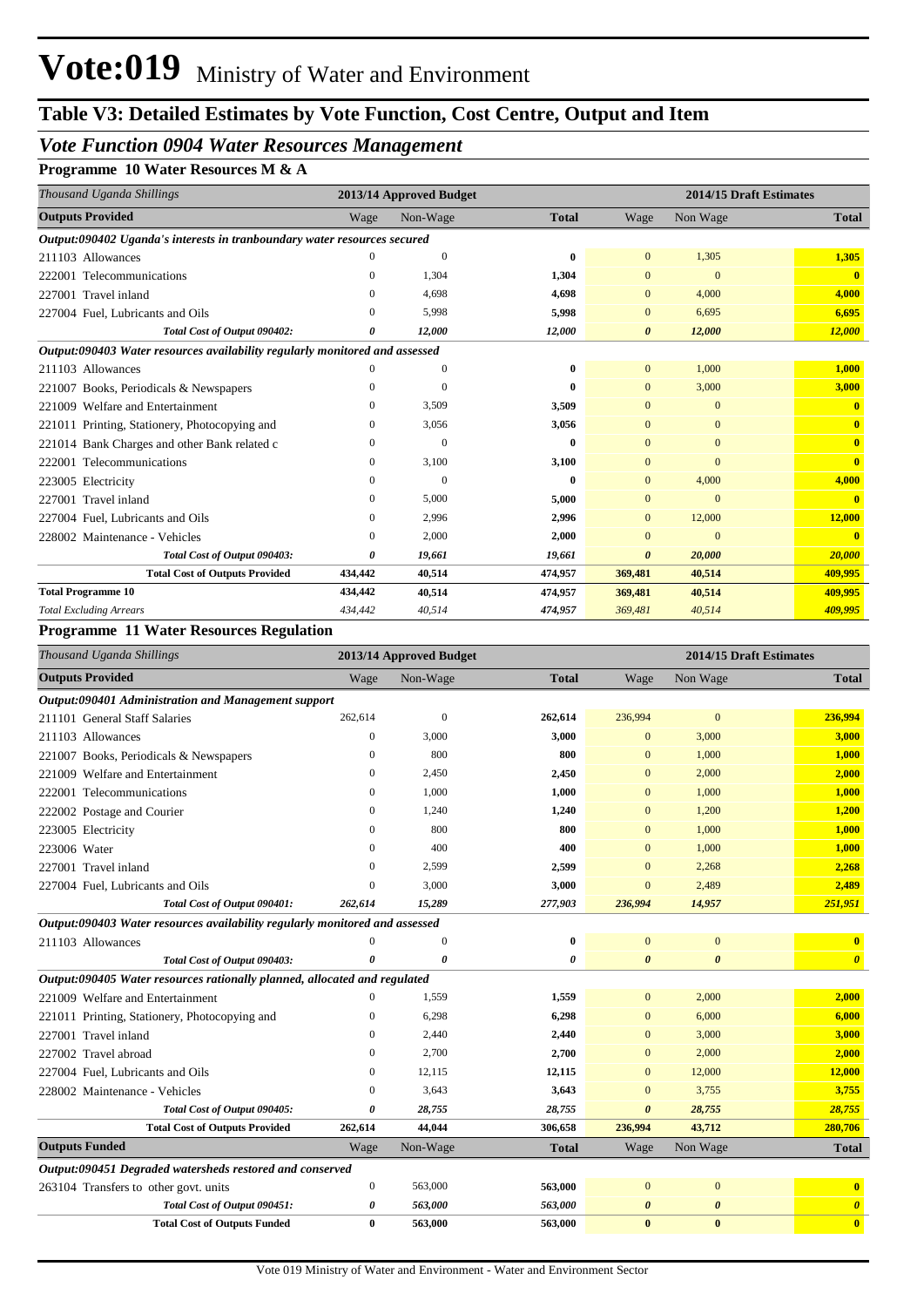# **Table V3: Detailed Estimates by Vote Function, Cost Centre, Output and Item**

## *Vote Function 0904 Water Resources Management*

| <b>Programme 11 Water Resources Regulation</b> |  |  |  |  |
|------------------------------------------------|--|--|--|--|
|------------------------------------------------|--|--|--|--|

| Thousand Uganda Shillings      |         | 2013/14 Approved Budget | 2014/15 Draft Estimates |         |        |         |
|--------------------------------|---------|-------------------------|-------------------------|---------|--------|---------|
| <b>Total Programme 11</b>      | 262,614 | 607.044                 | 869.658                 | 236.994 | 43,712 | 280,706 |
| <b>Total Excluding Arrears</b> | 262,614 | 607.044                 | 869.658                 | 236,994 | 43.712 | 280,706 |

### **Programme 12 Water Quality Management**

| Thousand Uganda Shillings                           | 2014/15 Draft Estimates<br>2013/14 Approved Budget |                  |              |                |                |                         |
|-----------------------------------------------------|----------------------------------------------------|------------------|--------------|----------------|----------------|-------------------------|
| <b>Outputs Provided</b>                             | Wage                                               | Non-Wage         | <b>Total</b> | Wage           | Non Wage       | <b>Total</b>            |
| Output:090401 Administration and Management support |                                                    |                  |              |                |                |                         |
| 211101 General Staff Salaries                       | 299,944                                            | $\boldsymbol{0}$ | 299,944      | $\overline{0}$ | $\mathbf{0}$   | $\mathbf{0}$            |
| 211102 Contract Staff Salaries (Incl. Casuals, T    | $\mathbf{0}$                                       | $\mathbf{0}$     | $\bf{0}$     | 284,796        | $\overline{0}$ | 284,796                 |
| 211103 Allowances                                   | $\Omega$                                           | 5,000            | 5,000        | $\mathbf{0}$   | 7,500          | 7,500                   |
| 221001 Advertising and Public Relations             | $\Omega$                                           | $\mathbf{0}$     | 0            | $\mathbf{0}$   | 7,500          | 7,500                   |
| 221003 Staff Training                               | $\mathbf{0}$                                       | 10,000           | 10,000       | $\overline{0}$ | 8,000          | 8,000                   |
| 221007 Books, Periodicals & Newspapers              | $\Omega$                                           | 8,000            | 8,000        | $\Omega$       | 2,000          | 2,000                   |
| 221008 Computer supplies and Information Tec        | $\mathbf{0}$                                       | 20,000           | 20,000       | $\mathbf{0}$   | 10,000         | 10,000                  |
| 221009 Welfare and Entertainment                    | $\mathbf{0}$                                       | 7,500            | 7,500        | $\overline{0}$ | 7.500          | 7,500                   |
| 221011 Printing, Stationery, Photocopying and       | $\mathbf{0}$                                       | 16,298           | 16,298       | $\Omega$       | 20,000         | 20,000                  |
| 221012 Small Office Equipment                       | $\mathbf{0}$                                       | 10,632           | 10,632       | $\bf{0}$       | 3,000          | 3,000                   |
| 222001 Telecommunications                           | $\mathbf{0}$                                       | 10,000           | 10,000       | $\overline{0}$ | 10,000         | 10,000                  |
| 222002 Postage and Courier                          | $\mathbf{0}$                                       | $\mathbf{0}$     | 0            | $\mathbf{0}$   | 5,000          | 5,000                   |
| 223004 Guard and Security services                  | $\mathbf{0}$                                       | 10,000           | 10,000       | $\overline{0}$ | $\mathbf{0}$   | $\overline{\mathbf{0}}$ |
| 223005 Electricity                                  | $\Omega$                                           | 10,000           | 10,000       | $\mathbf{0}$   | 15,000         | 15,000                  |
| 223006 Water                                        | $\mathbf{0}$                                       | 7,500            | 7,500        | $\mathbf{0}$   | 10,000         | 10,000                  |
| 224001 Medical and Agricultural supplies            | $\mathbf{0}$                                       | 31,000           | 31,000       | $\overline{0}$ | 6.419          | 6,419                   |
| 227001 Travel inland                                | $\Omega$                                           | 13,500           | 13,500       | $\mathbf{0}$   | 50,000         | 50,000                  |
| 227002 Travel abroad                                | $\Omega$                                           | $\mathbf{0}$     | 0            | $\mathbf{0}$   | 15,000         | 15,000                  |
| 227004 Fuel, Lubricants and Oils                    | $\mathbf{0}$                                       | 26,489           | 26,489       | $\mathbf{0}$   | 24,000         | 24,000                  |
| 228002 Maintenance - Vehicles                       | $\Omega$                                           | 20,000           | 20,000       | $\Omega$       | 20,000         | 20,000                  |
| 228003 Maintenance – Machinery, Equipment           | $\mathbf{0}$                                       | 15,000           | 15,000       | $\overline{0}$ | $\mathbf{0}$   | $\mathbf{0}$            |
| Total Cost of Output 090401:                        | 299,944                                            | 220,919          | 520,863      | 284,796        | 220,919        | 505,715                 |
| <b>Total Cost of Outputs Provided</b>               | 299,944                                            | 220,919          | 520,863      | 284,796        | 220,919        | 505,715                 |
| <b>Total Programme 12</b>                           | 299,944                                            | 220,919          | 520,863      | 284,796        | 220,919        | 505,715                 |
| <b>Total Excluding Arrears</b>                      | 299,944                                            | 220,919          | 520,863      | 284,796        | 220,919        | 505,715                 |

### *Development Budget Estimates*

### **Project 0137 Lake Victoria Envirn Mgt Project**

| Thousand Uganda Shillings                           |              | 2013/14 Approved Budget |              | 2014/15 Draft Estimates |                   |              |
|-----------------------------------------------------|--------------|-------------------------|--------------|-------------------------|-------------------|--------------|
| <b>Outputs Provided</b>                             | GoU          | External Fin.           | <b>Total</b> |                         | GoU External Fin. | <b>Total</b> |
| Output:090401 Administration and Management support |              |                         |              |                         |                   |              |
| 211102 Contract Staff Salaries (Incl. Casuals, T    | 58,333       | 276,138                 | 334,471      | 58,333                  | 276,138           | 334,471      |
| 211103 Allowances                                   | 9            | 31,445                  | 31,454       | 18,748                  | 28,445            | 47,192       |
| 212101 Social Security Contributions                | 0            | $\overline{0}$          | $\mathbf{0}$ | 5,833                   | $\mathbf{0}$      | 5,833        |
| 221001 Advertising and Public Relations             | $\mathbf{0}$ | $\Omega$                | $\bf{0}$     | $\overline{0}$          | 20,000            | 20,000       |
| 221002 Workshops and Seminars                       | $\mathbf{0}$ | 250,000                 | 250,000      | $\Omega$                | 24,000            | 24,000       |
| 221003 Staff Training                               | 0            | $\Omega$                | $\bf{0}$     | $\overline{0}$          | 10,000            | 10,000       |
| 221004 Recruitment Expenses                         | $\mathbf{0}$ | 10,000                  | 10,000       | $\overline{0}$          | 15,000            | 15,000       |
| 221005 Hire of Venue (chairs, projector, etc)       | $\mathbf{0}$ | 10,000                  | 10,000       | $\overline{0}$          | 14,000            | 14,000       |
| 221007 Books, Periodicals & Newspapers              | 2,791        | 10,000                  | 12,791       | $\overline{0}$          | 20,000            | 20,000       |
| 221008 Computer supplies and Information Tec        | $\mathbf{0}$ | 50,000                  | 50,000       | $\Omega$                | 30,000            | 30,000       |
| 221009 Welfare and Entertainment                    | $\mathbf{0}$ | 20,000                  | 20,000       | $\overline{0}$          | 20,000            | 20,000       |
| 221012 Small Office Equipment                       | $\mathbf{0}$ | 20,000                  | 20,000       | $\mathbf{0}$            | 15,000            | 15,000       |
| 222001 Telecommunications                           | 5,000        | 50,000                  | 55,000       | 2,000                   | 55,000            | 57,000       |
| 222002 Postage and Courier                          | $\mathbf{0}$ | 5,000                   | 5,000        | $\mathbf{0}$            | 5,000             | 5,000        |
| 222003 Information and communications techn         | $\mathbf{0}$ | $\Omega$                | $\bf{0}$     | $\overline{0}$          | 20,000            | 20,000       |
| 223003 Rent – (Produced Assets) to private enti     | $\mathbf{0}$ | 60,000                  | 60,000       | $\overline{0}$          | $\mathbf{0}$      | $\mathbf{0}$ |
| 223004 Guard and Security services                  | $\mathbf{0}$ | 10,000                  | 10,000       | $\mathbf{0}$            | 15,000            | 15,000       |
| 223005 Electricity                                  | $\mathbf{0}$ | 10,000                  | 10,000       | $\overline{0}$          | 10,000            | 10,000       |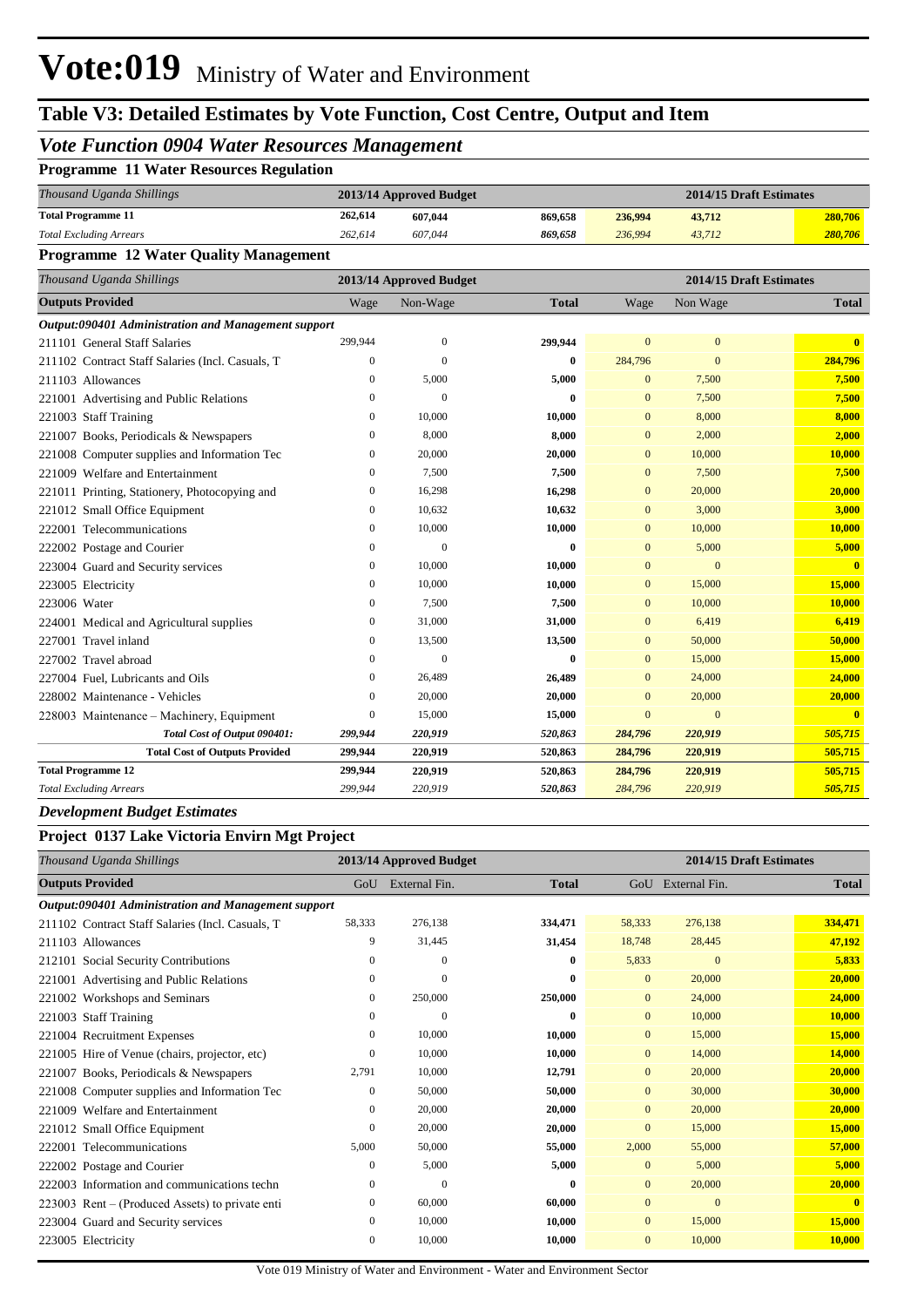# **Table V3: Detailed Estimates by Vote Function, Cost Centre, Output and Item**

# *Vote Function 0904 Water Resources Management*

**Project 0137 Lake Victoria Envirn Mgt Project**

|              | Thousand Uganda Shillings                                                   |                  | 2013/14 Approved Budget |                    |                  |                             | 2014/15 Draft Estimates |
|--------------|-----------------------------------------------------------------------------|------------------|-------------------------|--------------------|------------------|-----------------------------|-------------------------|
|              | <b>Outputs Provided</b>                                                     |                  | GoU External Fin.       | <b>Total</b>       |                  | GoU External Fin.           | <b>Total</b>            |
| 223006 Water |                                                                             | $\boldsymbol{0}$ | 10,000                  | 10,000             | $\mathbf{0}$     | 10,000                      | 10,000                  |
|              | $223901$ Rent – (Produced Assets) to other govt.                            | $\mathbf{0}$     | $\Omega$                | 0                  | $\mathbf{0}$     | 50,000                      | 50,000                  |
|              | 225001 Consultancy Services- Short term                                     | $\boldsymbol{0}$ | 235,000                 | 235,000            | $\mathbf{0}$     | 250,000                     | 250,000                 |
|              | 225002 Consultancy Services-Long-term                                       | $\boldsymbol{0}$ | 50,000                  | 50,000             | $\mathbf{0}$     | 70,000                      | 70,000                  |
|              | 227001 Travel inland                                                        | 3,175            | $\mathbf{0}$            | 3,175              | 3,175            | 50,000                      | 53,175                  |
|              | 227002 Travel abroad                                                        | 6,911            | 200,000                 | 206,911            | 6,911            | 200,000                     | 206,911                 |
|              | 227004 Fuel, Lubricants and Oils                                            | 10,282           | 50,000                  | 60,282             | 10,000           | 50,000                      | 60,000                  |
|              | 228001 Maintenance - Civil                                                  | $\boldsymbol{0}$ | $\mathbf{0}$            | 0                  | $\mathbf{0}$     | 100,000                     | 100,000                 |
|              | 228002 Maintenance - Vehicles                                               | $\boldsymbol{0}$ | 50,000                  | 50,000             | 5,000            | 50,000                      | 55,000                  |
|              | 228003 Maintenance - Machinery, Equipment                                   | 5,000            | $\mathbf{0}$            | 5,000              | $\mathbf{0}$     | $\mathbf{0}$                | $\mathbf{0}$            |
|              | Total Cost of Output 090401:                                                | 91,502           | 1,407,583               | 1,499,084          | 110,000          | 1,407,583                   | 1,517,583               |
|              | Output:090402 Uganda's interests in tranboundary water resources secured    |                  |                         |                    |                  |                             |                         |
|              | 211102 Contract Staff Salaries (Incl. Casuals, T                            | 58,333           | 276,138                 | 334,471            | 58,333           | 276,138                     | 334,471                 |
|              | 211103 Allowances                                                           | 9,667            | $\boldsymbol{0}$        | 9,667              | 39,667           | $\mathbf{0}$                | 39,667                  |
|              | 212101 Social Security Contributions                                        | 12,000           | $\Omega$                | 12,000             | $\mathbf{0}$     | $\mathbf{0}$                | $\overline{\mathbf{0}}$ |
|              | 221001 Advertising and Public Relations                                     | 0                | 49,880                  | 49,880             | $\mathbf{0}$     | 96,197                      | 96,197                  |
|              | 221002 Workshops and Seminars                                               | 921              | 200,000                 | 200,921            | $\mathbf{0}$     | $\mathbf{0}$                | $\overline{\mathbf{0}}$ |
|              | 221003 Staff Training                                                       | 17,333           | 34,317                  | 51,650             | $\mathbf{0}$     | 50,000                      | 50,000                  |
|              | 221005 Hire of Venue (chairs, projector, etc)                               | $\boldsymbol{0}$ | 20,000                  | 20,000             | $\mathbf{0}$     | 25,000                      | 25,000                  |
|              | 221007 Books, Periodicals & Newspapers                                      | $\boldsymbol{0}$ | 20,000                  | 20,000             | $\mathbf{0}$     | 20,000                      | 20,000                  |
|              | 221009 Welfare and Entertainment                                            | $\boldsymbol{0}$ | 20,000                  | 20,000             | $\mathbf{0}$     | 15,000                      | 15,000                  |
|              | 221011 Printing, Stationery, Photocopying and                               | $\boldsymbol{0}$ | 50,000                  | 50,000             | $\mathbf{0}$     | 50,000                      | 50,000                  |
|              | 221012 Small Office Equipment                                               | 0                | 20,000                  | 20,000             | $\mathbf{0}$     | 10,000                      | 10,000                  |
|              | 222001 Telecommunications                                                   | 0                | 10,000                  | 10,000             | $\mathbf{0}$     | 45,000                      | 45,000                  |
|              | 222002 Postage and Courier                                                  | 0                | 5,000                   | 5,000              | $\mathbf{0}$     | $\mathbf{0}$                | $\overline{\mathbf{0}}$ |
|              | 223004 Guard and Security services                                          | 0                | 12,000                  | 12,000             | $\mathbf{0}$     | $\mathbf{0}$                | $\mathbf{0}$            |
|              | 223005 Electricity                                                          | 0                | 10,000                  | 10,000             | $\mathbf{0}$     | $\mathbf{0}$                | $\bf{0}$                |
| 223006 Water |                                                                             | $\mathbf{0}$     | 5,000                   | 5,000              | $\mathbf{0}$     | $\mathbf{0}$                | $\mathbf{0}$            |
|              | 225001 Consultancy Services- Short term                                     | 0                | 150,000                 | 150,000            | $\mathbf{0}$     | $\mathbf{0}$                | $\mathbf{0}$            |
|              | 225002 Consultancy Services-Long-term                                       | 0                | 100,000                 | 100,000            | $\mathbf{0}$     | $\mathbf{0}$                | $\bf{0}$                |
|              | 225003 Taxes on (Professional) Services                                     | $\mathbf{0}$     | 300,000                 | 300,000            | $\Omega$         | $\mathbf{0}$                | $\mathbf{0}$            |
|              | 227001 Travel inland                                                        | $\mathbf{0}$     | 100,000                 | 100,000            | $\Omega$         | $\mathbf{0}$                | $\mathbf{0}$            |
|              | 227002 Travel abroad                                                        | $\mathbf{0}$     | 100,000                 | 100,000            | $\mathbf{0}$     | $\mathbf{0}$                | $\mathbf{0}$            |
|              |                                                                             | $\mathbf{0}$     | 50,000                  | 50,000             | $\overline{0}$   | $\overline{0}$              | $\mathbf{0}$            |
|              | 227004 Fuel, Lubricants and Oils                                            | $\mathbf{0}$     |                         | 50,000             | $\mathbf{0}$     | $\mathbf{0}$                | $\overline{\mathbf{0}}$ |
|              | 228001 Maintenance - Civil                                                  | $\boldsymbol{0}$ | 50,000                  |                    | $\boldsymbol{0}$ | $\mathbf{0}$                | $\overline{\mathbf{0}}$ |
|              | 228002 Maintenance - Vehicles                                               |                  | 5,000                   | 5,000<br>1,685,588 |                  |                             | 685,335                 |
|              | Total Cost of Output 090402:                                                | 98,254           | 1,587,335               |                    | 98,000           | 587,335                     |                         |
|              | Output:090403 Water resources availability regularly monitored and assessed | 58,333           |                         |                    |                  |                             | 334,471                 |
|              | 211102 Contract Staff Salaries (Incl. Casuals, T                            |                  | 276,138                 | 334,471            | 58,333           | 276,138<br>$\boldsymbol{0}$ | 4,334                   |
|              | 211103 Allowances                                                           | 5,000            | 203,000<br>$\mathbf{0}$ | 208,000            | 4,334            |                             |                         |
|              | 212101 Social Security Contributions                                        | 5,000            |                         | 5,000              | 5,833            | 26,675                      | 32,508                  |
|              | 221001 Advertising and Public Relations                                     | $\boldsymbol{0}$ | 50,000                  | 50,000             | $\boldsymbol{0}$ | $\boldsymbol{0}$            | $\overline{\mathbf{0}}$ |
|              | 221002 Workshops and Seminars                                               | 3,667            | 350,000                 | 353,667            | 2,000            | $\mathbf{0}$                | 2,000                   |
|              | 221003 Staff Training                                                       | 0                | $\mathbf{0}$            | 0                  | $\mathbf{0}$     | 40,000                      | 40,000                  |
|              | 221005 Hire of Venue (chairs, projector, etc)                               | $\boldsymbol{0}$ | $\Omega$                | 0                  | $\mathbf{0}$     | 20,000                      | 20,000                  |
|              | 221007 Books, Periodicals & Newspapers                                      | 0                | 60,000                  | 60,000             | $\mathbf{0}$     | $\boldsymbol{0}$            | $\mathbf{0}$            |
|              | 221009 Welfare and Entertainment                                            | 0                | 10,000                  | 10,000             | $\mathbf{0}$     | $\mathbf{0}$                | $\mathbf{0}$            |
|              | 221011 Printing, Stationery, Photocopying and                               | 0                | 10,000                  | 10,000             | $\mathbf{0}$     | $\bf{0}$                    | $\overline{0}$          |
|              | 221012 Small Office Equipment                                               | 0                | 100,000                 | 100,000            | $\mathbf{0}$     | 20,000                      | 20,000                  |
|              | 222002 Postage and Courier                                                  | 0                | $\mathbf{0}$            | 0                  | $\mathbf{0}$     | 5,000                       | 5,000                   |
|              | 223005 Electricity                                                          | 0                | 10,000                  | 10,000             | $\mathbf{0}$     | $\mathbf{0}$                | $\mathbf{0}$            |
| 223006 Water |                                                                             | 0                | 3,130                   | 3,130              | $\mathbf{0}$     | $\mathbf{0}$                | $\mathbf{0}$            |
|              | 224002 General Supply of Goods and Services                                 | 0                | 2,000                   | 2,000              | $\mathbf{0}$     | $\boldsymbol{0}$            | $\mathbf{0}$            |
|              | 225001 Consultancy Services- Short term                                     | 0                | 421,665                 | 421,665            | $\boldsymbol{0}$ | 500,000                     | 500,000                 |
|              | 225002 Consultancy Services-Long-term                                       | $\boldsymbol{0}$ | 250,000                 | 250,000            | $\boldsymbol{0}$ | 120,000                     | 120,000                 |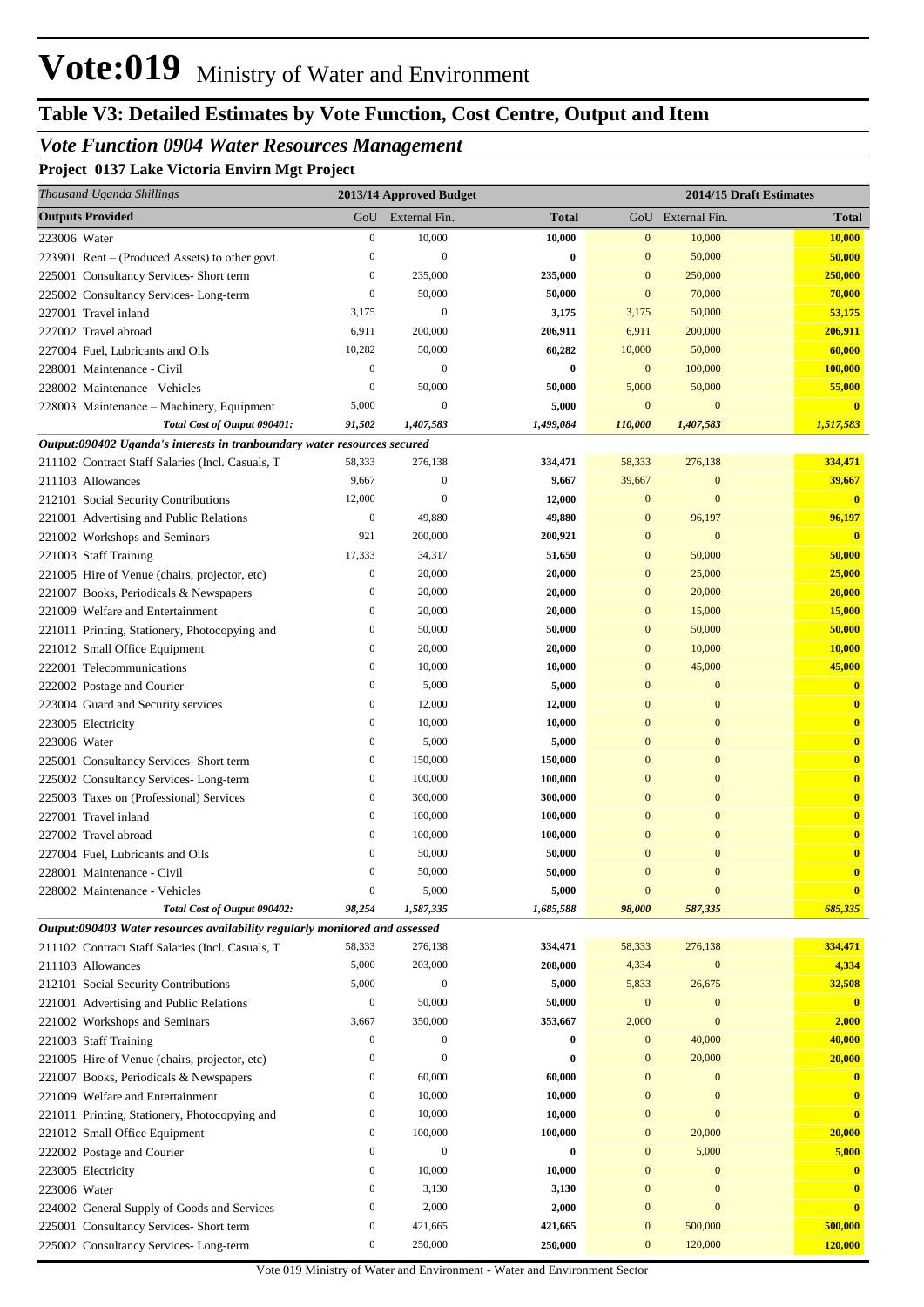# **Table V3: Detailed Estimates by Vote Function, Cost Centre, Output and Item**

## *Vote Function 0904 Water Resources Management*

**Project 0137 Lake Victoria Envirn Mgt Project**

| 0<br>Thousand Uganda Shillings                                                |                  | 2013/14 Approved Budget |              |                  |                       | 2014/15 Draft Estimates |               |
|-------------------------------------------------------------------------------|------------------|-------------------------|--------------|------------------|-----------------------|-------------------------|---------------|
| <b>Outputs Provided</b>                                                       | GoU              | External Fin.           | <b>Total</b> |                  | GoU External Fin.     |                         | <b>Total</b>  |
| 225003 Taxes on (Professional) Services                                       | $\boldsymbol{0}$ | 100,000                 | 100,000      | $\mathbf{0}$     | $\mathbf{0}$          |                         | $\mathbf{0}$  |
| 227001 Travel inland                                                          | $\boldsymbol{0}$ | 150,000                 | 150,000      | $\mathbf{0}$     | 150,000               |                         | 150,000       |
| 227002 Travel abroad                                                          | $\boldsymbol{0}$ | 50,000                  | 50,000       | $\mathbf{0}$     | $\mathbf{0}$          |                         | $\mathbf{0}$  |
| 227004 Fuel, Lubricants and Oils                                              | 4,000            | 117,880                 | 121,880      | 5,500            | 10,000                |                         | 15,500        |
| 228001 Maintenance - Civil                                                    | $\boldsymbol{0}$ | $\mathbf{0}$            | $\bf{0}$     | $\mathbf{0}$     | 21,000                |                         | 21,000        |
| 228002 Maintenance - Vehicles                                                 | $\mathbf{0}$     | 30,000                  | 30,000       | $\mathbf{0}$     | 20,000                |                         | 20,000        |
| 228003 Maintenance - Machinery, Equipment                                     | $\boldsymbol{0}$ | 10,000                  | 10,000       | $\mathbf{0}$     | $\mathbf{0}$          |                         | $\mathbf{0}$  |
| 228004 Maintenance - Other                                                    | $\boldsymbol{0}$ | 30,000                  | 30,000       | $\bf{0}$         | 25,000                |                         | 25,000        |
| Total Cost of Output 090403:                                                  | 76,000           | 2,233,813               | 2,309,813    | 76,000           | 1,233,813             |                         | 1,309,813     |
| Output:090404 The quality of water resources regularly monitored and assessed |                  |                         |              |                  |                       |                         |               |
| 211103 Allowances                                                             | $\Omega$         | $\mathbf{0}$            | $\bf{0}$     | 1,755            | 40,000                |                         | 41,755        |
| 221001 Advertising and Public Relations                                       | $\overline{0}$   | $\overline{0}$          | $\bf{0}$     | $\overline{0}$   | 20,000                |                         | 20,000        |
| 221002 Workshops and Seminars                                                 | $\mathbf{0}$     | 50,000                  | 50,000       | $\mathbf{0}$     | 50,000                |                         | 50,000        |
| 221003 Staff Training                                                         | $\mathbf{0}$     | 50,000                  | 50,000       | $\mathbf{0}$     | 50,000                |                         | 50,000        |
| 221005 Hire of Venue (chairs, projector, etc)                                 | $\mathbf{0}$     | 50,000                  | 50,000       | $\mathbf{0}$     | $\mathbf{0}$          |                         | $\mathbf{0}$  |
| 221007 Books, Periodicals & Newspapers                                        | $\mathbf{0}$     | $\mathbf{0}$            | $\bf{0}$     | $\mathbf{0}$     | 5,000                 |                         | 5,000         |
| 221009 Welfare and Entertainment                                              | $\mathbf{0}$     | $\theta$                | $\bf{0}$     | $\mathbf{0}$     | 10,000                |                         | <b>10,000</b> |
| 222001 Telecommunications                                                     | $\overline{0}$   | $\theta$                | $\bf{0}$     | $\mathbf{0}$     | 50,000                |                         | 50,000        |
| 225001 Consultancy Services- Short term                                       | 33,330           | 620,000                 | 653,330      | 33,000           | 300,000               |                         | 333,000       |
| 225002 Consultancy Services-Long-term                                         | $\boldsymbol{0}$ | $\mathbf{0}$            | $\bf{0}$     | $\bf{0}$         | 245,000               |                         | 245,000       |
| 227001 Travel inland                                                          | 20,000           | 100,000                 | 120,000      | 25,000           | 150,000               |                         | 175,000       |
| 227002 Travel abroad                                                          | 20,000           | $\boldsymbol{0}$        | 20,000       | $\mathbf{0}$     | 20,000                |                         | 20,000        |
| 227004 Fuel, Lubricants and Oils                                              | 10,000           | 50,000                  | 60,000       | 10,000           | $\mathbf{0}$          |                         | 10,000        |
| 228001 Maintenance - Civil                                                    | $\boldsymbol{0}$ | 20,000                  | 20,000       | $\mathbf{0}$     | $\mathbf{0}$          |                         | $\mathbf{0}$  |
| 228002 Maintenance - Vehicles                                                 | 4,670            | $\boldsymbol{0}$        | 4,670        | 5,000            | $\mathbf{0}$          |                         | 5,000         |
| 228003 Maintenance - Machinery, Equipment                                     | 5,000            | $\theta$                | 5,000        | $\mathbf{0}$     | $\overline{0}$        |                         | $\mathbf{0}$  |
| Total Cost of Output 090404:                                                  | 93,000           | 940,000                 | 1,033,000    | 74,755           | 940,000               |                         | 1,014,755     |
| <b>Total Cost of Outputs Provided</b>                                         | 358,755          | 6,168,730               | 6,527,485    | 358,755          | 4,168,730             |                         | 4,527,485     |
| <b>Outputs Funded</b>                                                         | GoU              | External Fin.           | <b>Total</b> |                  | GoU External Fin.     |                         | <b>Total</b>  |
| Output:090451 Degraded watersheds restored and conserved                      |                  |                         |              |                  |                       |                         |               |
| 262201 Contributions to International Organisat                               | $\boldsymbol{0}$ | $\boldsymbol{0}$        | $\bf{0}$     | $\mathbf{0}$     | $\mathbf{0}$          |                         | $\mathbf{0}$  |
| 263104 Transfers to other govt. units                                         | 262,667          | 18,329,537              | 18,592,204   | 162,245          | 4,248,537             |                         | 4,410,782     |
| $o/w$ transfer to other government units                                      | 0                | 0                       | 0            | 162,245          | 4,248,537             | 0                       | 4,410,782     |
| Total Cost of Output 090451:                                                  | 262,667          | 18,329,537              | 18,592,204   | 162,245          | 4,248,537             |                         | 4,410,782     |
| <b>Total Cost of Outputs Funded</b>                                           | 262,667          | 18,329,537              | 18,592,204   | 162,245          | 4,248,537             |                         | 4,410,782     |
| <b>Capital Purchases</b>                                                      | GoU              | External Fin.           | <b>Total</b> |                  | GoU External Fin.     |                         | Total         |
| Output:090471 Acquisition of Land by Government                               |                  |                         |              |                  |                       |                         |               |
| 311101 Land                                                                   | 100,000          | $\boldsymbol{0}$        | 100,000      | 100,000          | $\boldsymbol{0}$      |                         | 100,000       |
| 312206 Gross Tax                                                              | 750,000          | $\boldsymbol{0}$        | 750,000      | $\mathbf{0}$     | $\boldsymbol{0}$      |                         | $\mathbf{0}$  |
| Total Cost of Output 090471:                                                  | 850,000          | $\boldsymbol{\theta}$   | 850,000      | 100,000          | $\boldsymbol{\theta}$ |                         | 100,000       |
| Output:090472 Government Buildings and Administrative Infrastructure          |                  |                         |              |                  |                       |                         |               |
| 231001 Non Residential buildings (Depreciatio                                 | $\boldsymbol{0}$ | 532,733                 | 532,733      | $\mathbf{0}$     | 532,733               |                         | 532,733       |
| Total Cost of Output 090472:                                                  | 0                | 532,733                 | 532,733      | 0                | 532,733               |                         | 532,733       |
| Output:090477 Purchase of Specialised Machinery & Equipment                   |                  |                         |              |                  |                       |                         |               |
| 231005 Machinery and equipment                                                | $\bf{0}$         | 1,000,000               | 1,000,000    | $\boldsymbol{0}$ | 1,000,000             |                         | 1,000,000     |
| 312204 Taxes on Machinery, Furniture & Vehi                                   | $\boldsymbol{0}$ | $\mathbf{0}$            | $\bf{0}$     | 200,000          | $\boldsymbol{0}$      |                         | 200,000       |
| Total Cost of Output 090477:                                                  | 0                | 1,000,000               | 1,000,000    | 200,000          | 1,000,000             |                         | 1,200,000     |
| Output:090478 Purchase of Office and Residential Furniture and Fittings       |                  |                         |              |                  |                       |                         |               |
| 231006 Furniture and fittings (Depreciation)                                  | $\boldsymbol{0}$ | 50,000                  | 50,000       | $\bf{0}$         | 50,000                |                         | 50,000        |
| Total Cost of Output 090478:                                                  | 0                | 50,000                  | 50,000       | 0                | 50,000                |                         | 50,000        |
| <b>Total Cost of Capital Purchases</b>                                        | 850,000          | 1,582,733               | 2,432,733    | 300,000          | 1,582,733             |                         | 1,882,733     |
| <b>Total Project 0137</b>                                                     | 1,471,422        | 26,081,000              | 27,552,422   | 821,000          | 10,000,000            |                         | 10,821,000    |
| <b>Total Excluding Taxes and Arrears</b>                                      | 721,422          | 26,081,000              | 26,802,422   | 621,000          | 10,000,000            |                         | 10,621,000    |
|                                                                               |                  |                         |              |                  |                       |                         |               |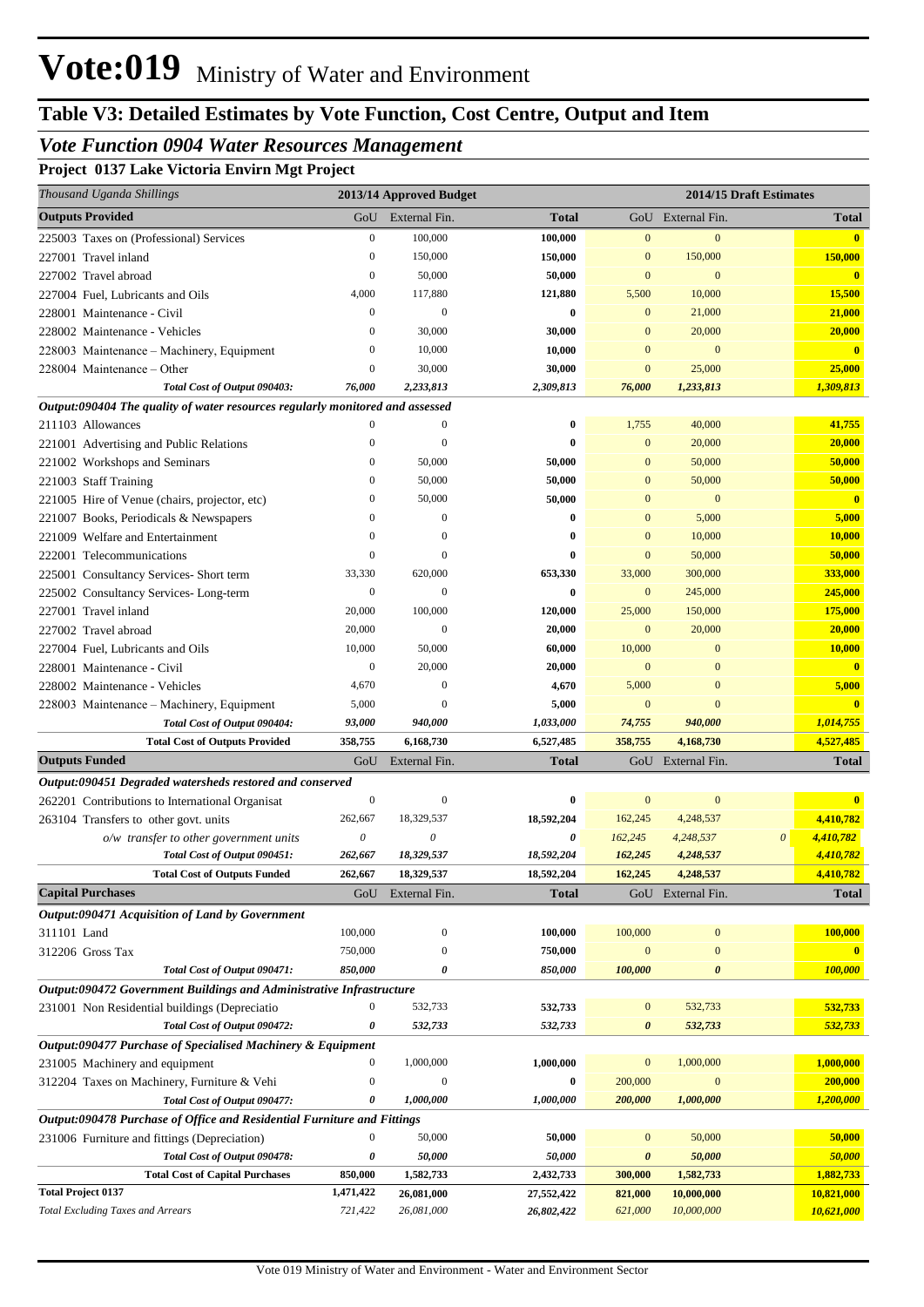# **Table V3: Detailed Estimates by Vote Function, Cost Centre, Output and Item**

## *Vote Function 0904 Water Resources Management*

**Project 0149 Operational Water Res. Mgt NBI**

| Thousand Uganda Shillings                                                                                                       |                  | 2013/14 Approved Budget |              |                  | 2014/15 Draft Estimates |                         |
|---------------------------------------------------------------------------------------------------------------------------------|------------------|-------------------------|--------------|------------------|-------------------------|-------------------------|
| <b>Outputs Provided</b>                                                                                                         | GoU              | External Fin.           | <b>Total</b> |                  | GoU External Fin.       | <b>Total</b>            |
| Output:090401 Administration and Management support                                                                             |                  |                         |              |                  |                         |                         |
| 211102 Contract Staff Salaries (Incl. Casuals, T                                                                                | 19,908           | $\mathbf{0}$            | 19,908       | 8,333            | $\mathbf{0}$            | 8,333                   |
| 211103 Allowances                                                                                                               | 7,460            | $\Omega$                | 7,460        | 3,422            | $\mathbf{0}$            | 3,422                   |
| 212101 Social Security Contributions                                                                                            | 1,991            | $\Omega$                | 1,991        | 833              | $\mathbf{0}$            | 833                     |
| 221007 Books, Periodicals & Newspapers                                                                                          | 2,417            | $\Omega$                | 2,417        | $\mathbf{0}$     | $\boldsymbol{0}$        | $\overline{\mathbf{0}}$ |
| 221011 Printing, Stationery, Photocopying and                                                                                   | 4,180            | $\Omega$                | 4,180        | 5,000            | $\mathbf{0}$            | 5,000                   |
| 221012 Small Office Equipment                                                                                                   | 2,000            | $\Omega$                | 2,000        | $\mathbf{0}$     | $\overline{0}$          | $\mathbf{0}$            |
| 222001 Telecommunications                                                                                                       | 1,500            | $\Omega$                | 1,500        | $\mathbf{0}$     | $\overline{0}$          | $\overline{\mathbf{0}}$ |
| 224002 General Supply of Goods and Services                                                                                     | 47               | $\Omega$                | 47           | $\mathbf{0}$     | $\overline{0}$          | $\bf{0}$                |
| 224004 Cleaning and Sanitation                                                                                                  | $\mathbf{0}$     | $\Omega$                | $\bf{0}$     | 53,000           | $\overline{0}$          | 53,000                  |
| 225001 Consultancy Services- Short term                                                                                         | $\mathbf{0}$     | $\Omega$                | $\bf{0}$     | 190,288          | $\mathbf{0}$            | 190,288                 |
| 225002 Consultancy Services-Long-term                                                                                           | $\mathbf{0}$     | $\Omega$                | 0            | 8,000            | $\overline{0}$          | 8,000                   |
| 227001 Travel inland                                                                                                            | 3,500            | $\Omega$                | 3,500        | 5,000            | $\overline{0}$          | 5,000                   |
| 227004 Fuel, Lubricants and Oils                                                                                                | 1,500            | $\Omega$                | 1,500        | 5,000            | $\overline{0}$          | 5,000                   |
| Total Cost of Output 090401:                                                                                                    | 44,504           | 0                       | 44,504       | 278,877          | $\boldsymbol{\theta}$   | 278,877                 |
| Output:090402 Uganda's interests in tranboundary water resources secured                                                        |                  |                         |              |                  |                         |                         |
| 211102 Contract Staff Salaries (Incl. Casuals, T                                                                                | 19,908           | $\mathbf{0}$            | 19,908       | 8,333            | $\boldsymbol{0}$        | 8,333                   |
| 211103 Allowances                                                                                                               | 887              | $\Omega$                | 887          | 4,000            | $\mathbf{0}$            | 4,000                   |
| 212101 Social Security Contributions                                                                                            | 1,991            | $\Omega$                | 1,991        | $\mathbf{0}$     | $\mathbf{0}$            | $\bf{0}$                |
| 221002 Workshops and Seminars                                                                                                   | 1,677            | $\Omega$                | 1,677        | $\mathbf{0}$     | $\mathbf{0}$            | $\bf{0}$                |
| 221009 Welfare and Entertainment                                                                                                | $\boldsymbol{0}$ | $\Omega$                | $\bf{0}$     | 6,667            | $\overline{0}$          | 6,667                   |
| 222001 Telecommunications                                                                                                       | $\mathbf{0}$     | $\Omega$                | 0            | 2,000            | $\mathbf{0}$            | 2,000                   |
| 224002 General Supply of Goods and Services                                                                                     | 12,500           | $\Omega$                | 12,500       | $\mathbf{0}$     | $\mathbf{0}$            | $\mathbf{0}$            |
| 225001 Consultancy Services- Short term                                                                                         | 10,000           | $\Omega$                | 10,000       | 22,000           | $\mathbf{0}$            | 22,000                  |
| 227001 Travel inland                                                                                                            | 20,882           | $\Omega$                | 20,882       | 15,000           | $\mathbf{0}$            | 15,000                  |
| 227002 Travel abroad                                                                                                            | 7,293            | $\Omega$                | 7,293        | 20,000           | $\mathbf{0}$            | 20,000                  |
| 227004 Fuel, Lubricants and Oils                                                                                                | 16,645           | $\Omega$                | 16,645       | 10,000           | $\mathbf{0}$            | 10,000                  |
| 228002 Maintenance - Vehicles                                                                                                   | 7,000            | $\Omega$                | 7,000        | 12,000           | $\mathbf{0}$            | 12,000                  |
| Total Cost of Output 090402:                                                                                                    | 98,782           | 0                       | 98,782       | 100,000          | $\boldsymbol{\theta}$   | 100,000                 |
| Output:090403 Water resources availability regularly monitored and assessed<br>211102 Contract Staff Salaries (Incl. Casuals, T | 24,885           | $\boldsymbol{0}$        | 24,885       | 8,333            | $\mathbf{0}$            | 8,333                   |
| 211103 Allowances                                                                                                               | 5,226            | 40,000                  | 45,226       | 5,000            | $\mathbf{0}$            | 5,000                   |
| 212101 Social Security Contributions                                                                                            | 2,489            | $\mathbf{0}$            | 2,489        | 9,000            | $\overline{0}$          | 9,000                   |
| 221001 Advertising and Public Relations                                                                                         | $\boldsymbol{0}$ | 10,000                  | 10,000       | $\mathbf{0}$     | $\overline{0}$          | $\bf{0}$                |
| 221002 Workshops and Seminars                                                                                                   |                  | 30,000                  | 30,000       | $\boldsymbol{0}$ | $\boldsymbol{0}$        |                         |
| 221003 Staff Training                                                                                                           | $\boldsymbol{0}$ | 20,000                  | 20,000       | $\boldsymbol{0}$ | $\boldsymbol{0}$        | $\bf{0}$                |
| 221008 Computer supplies and Information Tec                                                                                    | $\boldsymbol{0}$ | 25,000                  | 25,000       | $\mathbf{0}$     | $\overline{0}$          | $\bf{0}$                |
| 221011 Printing, Stationery, Photocopying and                                                                                   | 5,000            | $\mathbf{0}$            | 5,000        | $\mathbf{0}$     | $\overline{0}$          | $\overline{\mathbf{0}}$ |
| 222001 Telecommunications                                                                                                       | 4,000            | 10,000                  | 14,000       | 4,000            | $\overline{0}$          | 4,000                   |
| 223005 Electricity                                                                                                              | 1,500            | $\boldsymbol{0}$        | 1,500        | 1,500            | $\overline{0}$          | 1,500                   |
| 223006 Water                                                                                                                    | $\boldsymbol{0}$ | $\Omega$                | 0            | 1,500            | $\overline{0}$          | 1,500                   |
| 224002 General Supply of Goods and Services                                                                                     | 10,055           | 200,000                 | 210,055      | $\bf{0}$         | $\overline{0}$          |                         |
| 225001 Consultancy Services- Short term                                                                                         | $\boldsymbol{0}$ | 500,000                 | 500,000      | $\boldsymbol{0}$ | 460,000                 | 460,000                 |
| 225002 Consultancy Services-Long-term                                                                                           | $\boldsymbol{0}$ | 125,000                 | 125,000      | $\mathbf{0}$     | 400,000                 | 400,000                 |
| 227001 Travel inland                                                                                                            | $\boldsymbol{0}$ | 30,000                  | 30,000       | 20,667           | 40,000                  | 60,667                  |
| 227002 Travel abroad                                                                                                            | 15,000           | $\boldsymbol{0}$        | 15,000       | $\mathbf{0}$     | 50,000                  | 50,000                  |
| 227004 Fuel, Lubricants and Oils                                                                                                | 39,700           | $\Omega$                | 39,700       | 40,000           | 50,000                  | 90,000                  |
| 228002 Maintenance - Vehicles                                                                                                   | 14,000           | 10,000                  | 24,000       | 13,000           | $\bf{0}$                | 13,000                  |
| Total Cost of Output 090403:                                                                                                    | 121,855          | 1,000,000               | 1,121,855    | 103,000          | 1,000,000               | 1,103,000               |
| <b>Total Cost of Outputs Provided</b>                                                                                           | 265,141          | 1,000,000               | 1,265,141    | 481,877          | 1,000,000               | 1,481,877               |
| <b>Total Project 0149</b>                                                                                                       | 265,141          | 1,000,000               | 1,265,141    | 481,877          | 1,000,000               | 1,481,877               |
| <b>Total Excluding Taxes and Arrears</b>                                                                                        | 265,141          | 1,000,000               | 1,265,141    | 481,877          | 1,000,000               | 1,481,877               |
| Project 0165 Support to WRM                                                                                                     |                  |                         |              |                  |                         |                         |

*Thousand Uganda Shillings* **2013/14 Approved Budget 2014/15 Draft Estimates**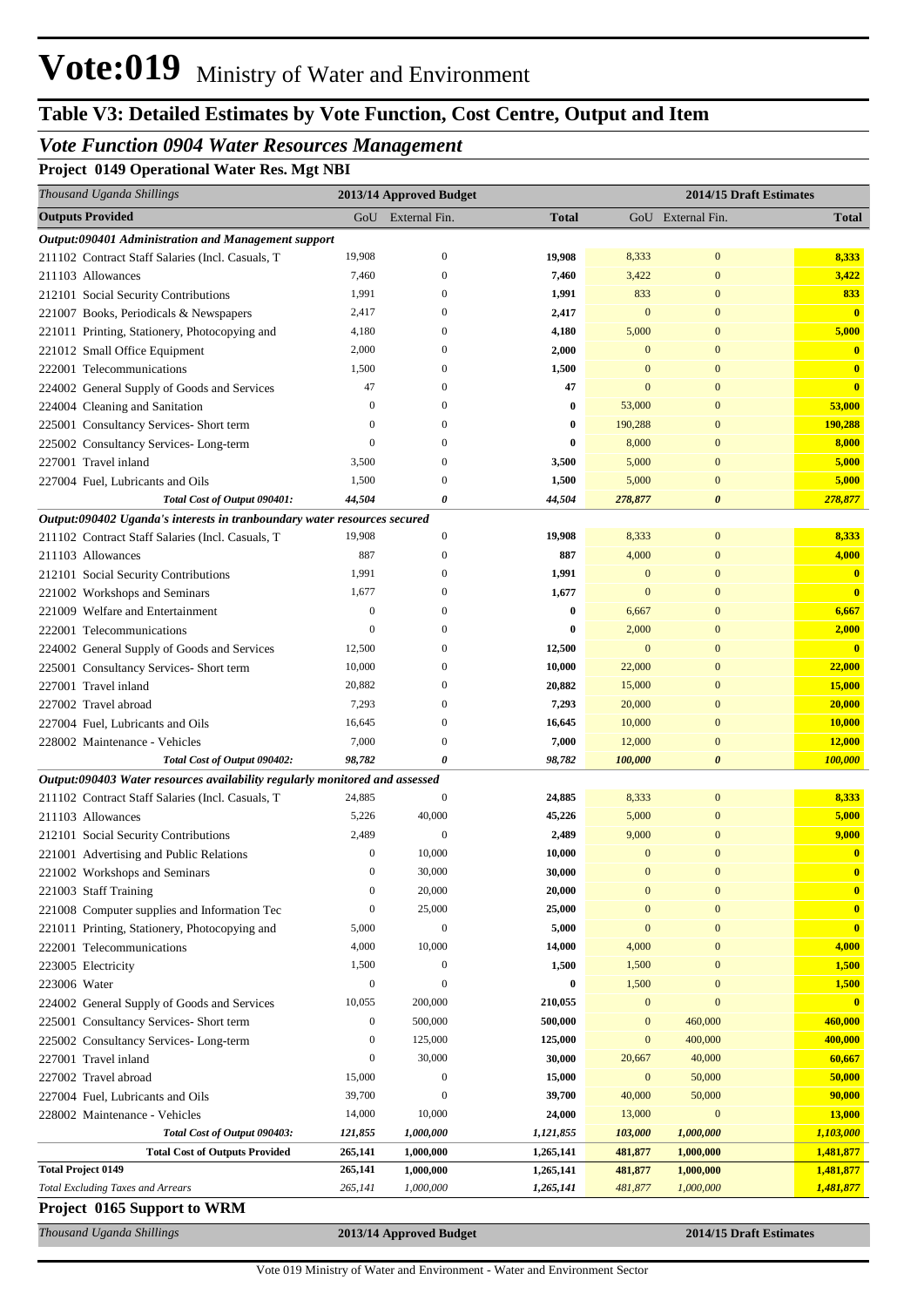# **Table V3: Detailed Estimates by Vote Function, Cost Centre, Output and Item**

# *Vote Function 0904 Water Resources Management*

# **Project 0165 Support to WRM**

|              | Thousand Uganda Shillings                                                                                |                   | 2013/14 Approved Budget |                   |                  |                   | 2014/15 Draft Estimates |
|--------------|----------------------------------------------------------------------------------------------------------|-------------------|-------------------------|-------------------|------------------|-------------------|-------------------------|
|              | <b>Outputs Provided</b>                                                                                  |                   | GoU External Fin.       | <b>Total</b>      |                  | GoU External Fin. | <b>Total</b>            |
|              | Output:090401 Administration and Management support                                                      |                   |                         |                   |                  |                   |                         |
|              | 211102 Contract Staff Salaries (Incl. Casuals, T                                                         | 34,954            | $\mathbf{0}$            | 34,954            | 39,614           | $\bf{0}$          | 39,614                  |
|              | 211103 Allowances                                                                                        | 14,026            | 34,000                  | 48,026            | 13,000           | 34,000            | 47,000                  |
|              | 212101 Social Security Contributions                                                                     | 3,495             | $\mathbf{0}$            | 3,495             | 19,807           | $\mathbf{0}$      | 19,807                  |
|              | 221001 Advertising and Public Relations                                                                  | 10,000            | $\Omega$                | 10,000            | 5,000            | $\mathbf{0}$      | 5,000                   |
|              | 221002 Workshops and Seminars                                                                            | 12,000            | 50,000                  | 62,000            | 11,000           | 50,000            | 61,000                  |
|              | 221003 Staff Training                                                                                    | 35,000            | $\mathbf{0}$            | 35,000            | 30,000           | $\mathbf{0}$      | 30,000                  |
|              | 221007 Books, Periodicals & Newspapers                                                                   | 13,785            | 10,000                  | 23,785            | 12,000           | 11,000            | 23,000                  |
|              | 221008 Computer supplies and Information Tec                                                             | 17,783            | 30,000                  | 47,783            | 10,400           | 29,000            | 39,400                  |
|              | 221009 Welfare and Entertainment                                                                         | 5,000             | $\mathbf{0}$            | 5,000             | 5,000            | $\mathbf{0}$      | 5,000                   |
|              | 221011 Printing, Stationery, Photocopying and                                                            | 12,416            | 15,000                  | 27,416            | 12,000           | 14,000            | 26,000                  |
|              | 221012 Small Office Equipment                                                                            | 10,000            | $\mathbf{0}$            | 10,000            | 7,000            | $\mathbf{0}$      | 7,000                   |
|              | 222001 Telecommunications                                                                                | 14,000            | 20,000                  | 34,000            | 9,904            | 20,000            | 29,904                  |
|              | 223004 Guard and Security services                                                                       | 10,000            | $\boldsymbol{0}$        | 10,000            | $\mathbf{0}$     | $\mathbf{0}$      | $\mathbf{0}$            |
|              | 225001 Consultancy Services- Short term                                                                  | 70,000            | $\Omega$                | 70,000            | 20,000           | $\mathbf{0}$      | 20,000                  |
|              | 227001 Travel inland                                                                                     | 60,000            | 71,000                  | 131,000           | 48,929           | 71,000            | 119,929                 |
|              | 227002 Travel abroad                                                                                     | 30,000            | 50,000                  | 80,000            | 10,000           | 50,000            | 60,000                  |
|              | 227004 Fuel, Lubricants and Oils                                                                         | 41,748            | 50,000<br>30,000        | 91,748            | 40,553<br>12,000 | 50,000            | 90,553<br>43,000        |
|              | 228002 Maintenance - Vehicles                                                                            | 12,000<br>406,206 | 360,000                 | 42,000<br>766,206 | 306,206          | 31,000<br>360,000 | 666,206                 |
|              | Total Cost of Output 090401:<br>Output:090402 Uganda's interests in tranboundary water resources secured |                   |                         |                   |                  |                   |                         |
|              | 211102 Contract Staff Salaries (Incl. Casuals, T                                                         | 17,477            | $\boldsymbol{0}$        | 17,477            | $\mathbf{0}$     | $\bf{0}$          | $\overline{0}$          |
|              | 211103 Allowances                                                                                        | $\mathbf{0}$      | $\mathbf{0}$            | 0                 | 9,000            | $\mathbf{0}$      | 9,000                   |
|              | 212101 Social Security Contributions                                                                     | 1,748             | $\Omega$                | 1,748             | $\mathbf{0}$     | $\overline{0}$    | $\overline{\mathbf{0}}$ |
|              | 221002 Workshops and Seminars                                                                            | $\mathbf{0}$      | 55,000                  | 55,000            | $\mathbf{0}$     | 40,000            | 40,000                  |
|              | 221003 Staff Training                                                                                    | $\mathbf{0}$      | 50,000                  | 50,000            | $\mathbf{0}$     | 45,000            | 45,000                  |
|              | 221007 Books, Periodicals & Newspapers                                                                   | $\mathbf{0}$      | 40,000                  | 40,000            | $\mathbf{0}$     | 40,000            | 40,000                  |
|              | 221008 Computer supplies and Information Tec                                                             | $\mathbf{0}$      | 20,000                  | 20,000            | $\mathbf{0}$     | 20,000            | 20,000                  |
|              | 222001 Telecommunications                                                                                | $\mathbf{0}$      | $\Omega$                | 0                 | $\mathbf{0}$     | 10,000            | 10,000                  |
|              | 223004 Guard and Security services                                                                       | $\mathbf{0}$      | 10,000                  | 10,000            | $\mathbf{0}$     | 15,000            | 15,000                  |
|              | 225001 Consultancy Services- Short term                                                                  | $\boldsymbol{0}$  | 10,000                  | 10,000            | 10,000           | 10,000            | 20,000                  |
|              | 227001 Travel inland                                                                                     | 2,775             | 90,000                  | 92,775            | 15,000           | 90,000            | 105,000                 |
|              | 227002 Travel abroad                                                                                     | 12,748            | 20,000                  | 32,748            | $\mathbf{0}$     | 25,000            | 25,000                  |
|              | 227004 Fuel, Lubricants and Oils                                                                         | 5,252             | 70,000                  | 75,252            | 6,000            | 70,000            | 76,000                  |
|              | Total Cost of Output 090402:                                                                             | 40.000            | 365,000                 | 405,000           | 40,000           | 365,000           | 405,000                 |
|              | Output:090403 Water resources availability regularly monitored and assessed                              |                   |                         |                   |                  |                   |                         |
|              | 211102 Contract Staff Salaries (Incl. Casuals, T                                                         | 40,779            | $\mathbf{0}$            | 40,779            | 39,614           | $\boldsymbol{0}$  | 39,614                  |
|              | 211103 Allowances                                                                                        | $\boldsymbol{0}$  | $\mathbf{0}$            | 0                 | 10,894           | $\boldsymbol{0}$  | 10,894                  |
|              | 212101 Social Security Contributions                                                                     | 4,078             | $\mathbf{0}$            | 4,078             | 3,961            | $\boldsymbol{0}$  | 3,961                   |
|              | 221002 Workshops and Seminars                                                                            | 6,996             | $\mathbf{0}$            | 6,996             | $\mathbf{0}$     | $\boldsymbol{0}$  | $\overline{\mathbf{0}}$ |
|              | 221003 Staff Training                                                                                    | 1,000             | 10,000                  | 11,000            | 1,000            | 10,000            | 11,000                  |
|              | 221007 Books, Periodicals & Newspapers                                                                   | $\boldsymbol{0}$  | 5,000                   | 5,000             | $\mathbf{0}$     | 5,000             | 5,000                   |
|              | 221008 Computer supplies and Information Tec                                                             | $\boldsymbol{0}$  | 20,000                  | 20,000            | $\mathbf{0}$     | 25,000            | 25,000                  |
|              | 221009 Welfare and Entertainment                                                                         | 1,422             | 10,000                  | 11,422            | 1,400            | 10,000            | 11,400                  |
|              | 221011 Printing, Stationery, Photocopying and                                                            | 4,500             | 25,000                  | 29,500            | 4,000            | 30,000            | 34,000                  |
|              | 221012 Small Office Equipment                                                                            | $\boldsymbol{0}$  | 5,000                   | 5,000             | $\mathbf{0}$     | 10,000            | 10,000                  |
|              | 222001 Telecommunications                                                                                | 2,000             | 10,000                  | 12,000            | 2,000            | 10,000            | 12,000                  |
|              | 223005 Electricity                                                                                       | 1,500             | $\boldsymbol{0}$        | 1,500             | 1,500            | $\boldsymbol{0}$  | 1,500                   |
| 223006 Water |                                                                                                          | 1,500             | $\boldsymbol{0}$        | 1,500             | 1,500            | $\mathbf{0}$      | 1,500                   |
|              | 225001 Consultancy Services- Short term                                                                  | $\boldsymbol{0}$  | 210,000                 | 210,000           | 10,000           | 210,000           | 220,000                 |
|              | 227001 Travel inland                                                                                     | 126,782           | 150,000                 | 276,782           | 126,000          | 150,000           | 276,000                 |
|              | 227002 Travel abroad                                                                                     | 15,000<br>70,000  | $\boldsymbol{0}$        | 15,000            | 13,000<br>60,000 | $\boldsymbol{0}$  | 13,000                  |
|              | 227004 Fuel, Lubricants and Oils                                                                         | $\boldsymbol{0}$  | 100,000<br>70,000       | 170,000<br>70,000 | $\mathbf{0}$     | 100,000<br>70,000 | 160,000<br>70,000       |
|              | 228001 Maintenance - Civil                                                                               | 4,443             | 85,000                  |                   | 5,131            | 70,000            |                         |
|              | 228002 Maintenance - Vehicles                                                                            |                   |                         | 89,443            |                  |                   | 75,131                  |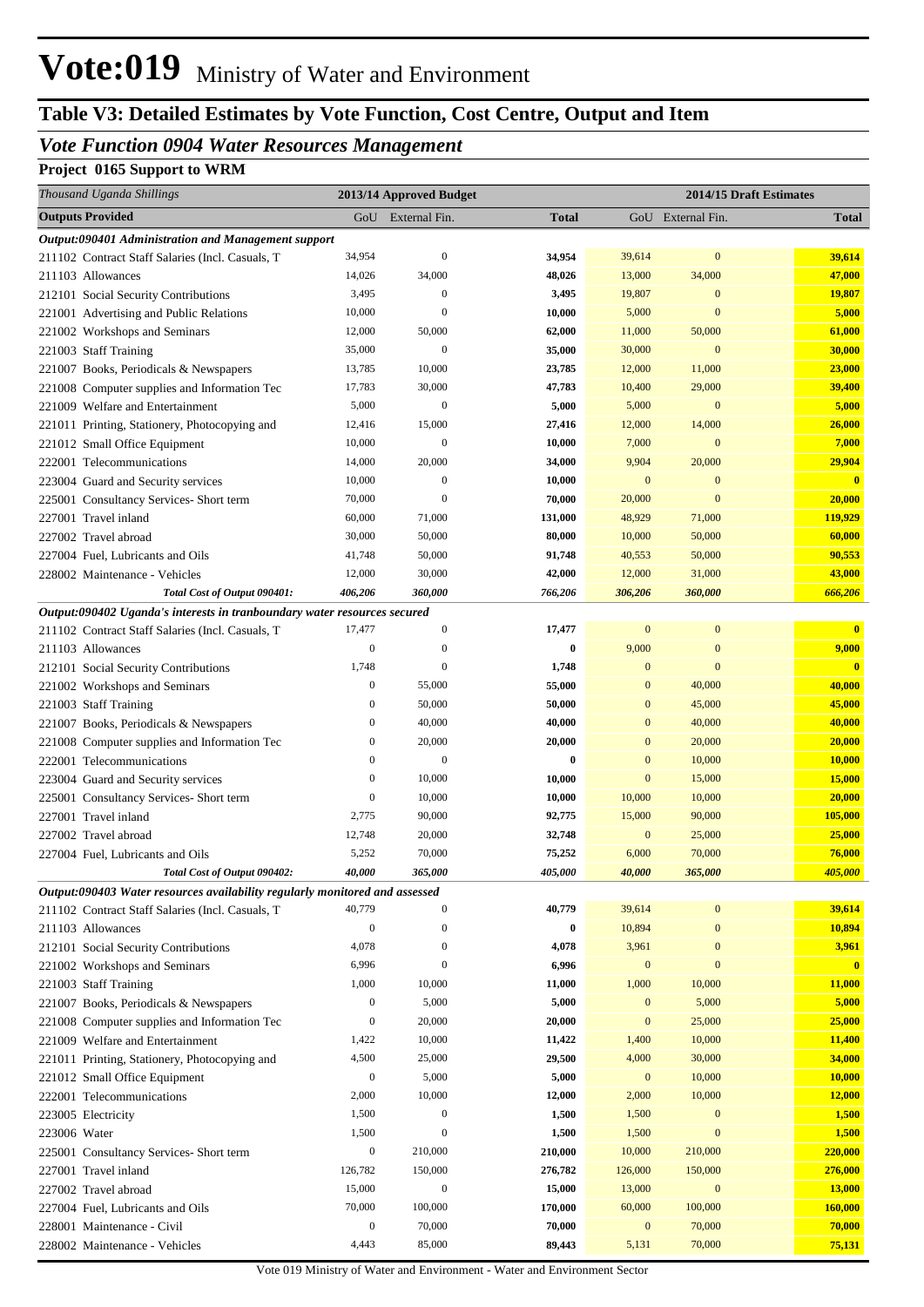# **Table V3: Detailed Estimates by Vote Function, Cost Centre, Output and Item**

## *Vote Function 0904 Water Resources Management*

## **Project 0165 Support to WRM**

| Thousand Uganda Shillings                                                                                                     |                             | 2013/14 Approved Budget |                     |                  | 2014/15 Draft Estimates |                                      |
|-------------------------------------------------------------------------------------------------------------------------------|-----------------------------|-------------------------|---------------------|------------------|-------------------------|--------------------------------------|
| <b>Outputs Provided</b>                                                                                                       | GoU                         | External Fin.           | Total               |                  | GoU External Fin.       | <b>Total</b>                         |
| Total Cost of Output 090403:                                                                                                  | 280,000                     | 700,000                 | 980,000             | 280,000          | 700,000                 | 980,000                              |
| Output:090404 The quality of water resources regularly monitored and assessed                                                 |                             |                         |                     |                  |                         |                                      |
| 211102 Contract Staff Salaries (Incl. Casuals, T                                                                              | 40,779                      | $\boldsymbol{0}$        | 40,779              | 39,614           | $\boldsymbol{0}$        | 39,614                               |
| 211103 Allowances                                                                                                             | $\boldsymbol{0}$            | $\boldsymbol{0}$        | $\bf{0}$            | 5,942            | $\mathbf{0}$            | 5,942                                |
| 212101 Social Security Contributions                                                                                          | $\theta$                    | $\boldsymbol{0}$        | $\bf{0}$            | 3,961            | $\boldsymbol{0}$        | 3,961                                |
| 221001 Advertising and Public Relations                                                                                       | $\theta$                    | $\boldsymbol{0}$        | 0                   | $\mathbf{0}$     | 8,000                   | 8,000                                |
| 221002 Workshops and Seminars                                                                                                 | $\mathbf{0}$                | $\mathbf{0}$            | $\bf{0}$            | $\mathbf{0}$     | 25,000                  | 25,000                               |
| 221003 Staff Training                                                                                                         | 20,000                      | 17,000                  | 37,000              | 19,483           | 17,000                  | 36,483                               |
| 221007 Books, Periodicals & Newspapers                                                                                        | $\boldsymbol{0}$            | 8,000                   | 8,000               | $\mathbf{0}$     | $\mathbf{0}$            | $\overline{\mathbf{0}}$              |
| 221008 Computer supplies and Information Tec                                                                                  | $\boldsymbol{0}$            | 45,000                  | 45,000              | 2,000            | 45,000                  | 47,000                               |
| 221011 Printing, Stationery, Photocopying and                                                                                 | 10,000                      | 15,000                  | 25,000              | 10,000           | 15,000                  | 25,000                               |
| 221012 Small Office Equipment                                                                                                 | $\boldsymbol{0}$            | 9,000                   | 9,000               | 5,000            | 9,000                   | 14,000                               |
| 222001 Telecommunications                                                                                                     | $\boldsymbol{0}$            | $\mathbf{0}$            | $\bf{0}$            | 5,000            | 5,000                   | 10,000                               |
| 222002 Postage and Courier                                                                                                    | $\boldsymbol{0}$            | $\boldsymbol{0}$        | 0                   | 5,000            | 5,000                   | 10,000                               |
| 224001 Medical and Agricultural supplies                                                                                      | $\boldsymbol{0}$            | 286,000                 | 286,000             | $\mathbf{0}$     | 160,000                 | 160,000                              |
| 225001 Consultancy Services- Short term                                                                                       | $\boldsymbol{0}$            | 50,000                  | 50,000              | $\mathbf{0}$     | 339,500                 | 339,500                              |
| 227001 Travel inland                                                                                                          | 32,000                      | 234,500                 | 266,500             | 32,000           | 80,000                  | 112,000                              |
| 227002 Travel abroad                                                                                                          | $\boldsymbol{0}$            | $\boldsymbol{0}$        | 0                   | $\mathbf{0}$     | 20,000                  | 20,000                               |
| 227004 Fuel, Lubricants and Oils                                                                                              | 50,000                      | 75,500                  | 125,500             | 45,000           | 51,500                  | 96,500                               |
| 228002 Maintenance - Vehicles                                                                                                 | 27,221                      | 40,000                  | 67,221              | 27,000           | 40,000                  | 67,000                               |
| 228003 Maintenance - Machinery, Equipment                                                                                     | 20,000                      | 40,000                  | 60,000              | $\mathbf{0}$     | 80,000                  | 80,000                               |
| 228004 Maintenance – Other                                                                                                    | $\boldsymbol{0}$<br>200,000 | 80,000<br>900,000       | 80,000<br>1,100,000 | $\mathbf{0}$     | $\mathbf{0}$<br>900,000 | $\overline{\mathbf{0}}$<br>1,100,000 |
| Total Cost of Output 090404:                                                                                                  |                             |                         |                     | 200,000          |                         |                                      |
| Output:090405 Water resources rationally planned, allocated and regulated<br>211102 Contract Staff Salaries (Incl. Casuals, T | 40,779                      | $\boldsymbol{0}$        | 40,779              | 39,614           | $\boldsymbol{0}$        | 39,614                               |
| 211103 Allowances                                                                                                             | 13,751                      | 14,200                  | 27,951              | 12,000           | 14,000                  | 26,000                               |
| 212101 Social Security Contributions                                                                                          | 4,078                       | $\boldsymbol{0}$        | 4,078               | 3,961            | $\mathbf{0}$            | 3,961                                |
| 221001 Advertising and Public Relations                                                                                       | 15,800                      | 15,000                  | 30,800              | 10,000           | 15,000                  | 25,000                               |
| 221002 Workshops and Seminars                                                                                                 | $\boldsymbol{0}$            | 8,000                   | 8,000               | $\boldsymbol{0}$ | 7,000                   | 7,000                                |
| 221003 Staff Training                                                                                                         | 12,069                      | 22,000                  | 34,069              | 11,000           | 20,000                  | 31,000                               |
| 221007 Books, Periodicals & Newspapers                                                                                        | 12,000                      | $\boldsymbol{0}$        | 12,000              | 9,000            | $\mathbf{0}$            | 9,000                                |
| 221008 Computer supplies and Information Tec                                                                                  | 8,000                       | 5,000                   | 13,000              | 8,000            | 5,000                   | <b>13,000</b>                        |
| 221009 Welfare and Entertainment                                                                                              | 10,000                      | 12,000                  | 22,000              | 10,000           | 13,000                  | 23,000                               |
| 221011 Printing, Stationery, Photocopying and                                                                                 | 12,000                      | 6,000                   | 18,000              | 10,000           | 6,000                   | 16,000                               |
| 221012 Small Office Equipment                                                                                                 | $\boldsymbol{0}$            | 5,000                   | 5,000               | 10,894           | 5,000                   | 15,894                               |
| 222001 Telecommunications                                                                                                     | 2,800                       | 2,000                   | 4,800               | 2,800            | $\boldsymbol{0}$        | 2,800                                |
| 222002 Postage and Courier                                                                                                    | $\boldsymbol{0}$            | 800                     | 800                 | $\mathbf{0}$     | 5,000                   | 5,000                                |
| 223004 Guard and Security services                                                                                            | $\boldsymbol{0}$            | 10,000                  | 10,000              | $\boldsymbol{0}$ | 10,000                  | 10,000                               |
| 224002 General Supply of Goods and Services                                                                                   | 523                         | $\boldsymbol{0}$        | 523                 | $\mathbf{0}$     | $\boldsymbol{0}$        | $\mathbf{0}$                         |
| 225001 Consultancy Services- Short term                                                                                       | 13,400                      | $\boldsymbol{0}$        | 13,400              | 13,000           | $\boldsymbol{0}$        | <b>13,000</b>                        |
| 227001 Travel inland                                                                                                          | 17,653                      | $\boldsymbol{0}$        | 17,653              | 17,000           | $\mathbf{0}$            | 17,000                               |
| 227002 Travel abroad                                                                                                          | 5,200                       | $\boldsymbol{0}$        | 5,200               | 4,000            | $\mathbf{0}$            | 4,000                                |
| 227004 Fuel, Lubricants and Oils                                                                                              | 30,000                      | $\boldsymbol{0}$        | 30,000              | 30,000           | $\mathbf{0}$            | 30,000                               |
| 228002 Maintenance - Vehicles                                                                                                 | 1,600                       | $\boldsymbol{0}$        | 1,600               | 8,383            | $\boldsymbol{0}$        | 8,383                                |
| Total Cost of Output 090405:                                                                                                  | 199,653                     | 100,000                 | 299,653             | 199,653          | 100,000                 | 299,653                              |
| Output:090406 Catchment-based IWRM established                                                                                |                             |                         |                     |                  |                         |                                      |
| 211102 Contract Staff Salaries (Incl. Casuals, T                                                                              | 23,302                      | $\boldsymbol{0}$        | 23,302              | 39,614           | $\boldsymbol{0}$        | 39,614                               |
| 211103 Allowances                                                                                                             | 12,519                      | 15,000                  | 27,519              | 1,658            | 16,000                  | 17,658                               |
| 212101 Social Security Contributions                                                                                          | 2,330                       | $\boldsymbol{0}$        | 2,330               | 3,961            | $\boldsymbol{0}$        | 3,961                                |
| 221001 Advertising and Public Relations                                                                                       | 40,000                      | $\boldsymbol{0}$        | 40,000              | 40,000           | $\overline{0}$          | 40,000                               |
| 221002 Workshops and Seminars                                                                                                 | 18,880                      | $\boldsymbol{0}$        | 18,880              | 17,000           | $\boldsymbol{0}$        | 17,000                               |
| 221003 Staff Training                                                                                                         | 40,000                      | 3,000                   | 43,000              | 35,000           | 4,000                   | 39,000                               |
| 221005 Hire of Venue (chairs, projector, etc)                                                                                 | 10,000                      | $\mathbf{0}$            | 10,000              | 10,000           | $\boldsymbol{0}$        | 10,000                               |
| 221007 Books, Periodicals & Newspapers                                                                                        | $\boldsymbol{0}$            | 13,000                  | 13,000              | $\mathbf{0}$     | 14,000                  | 14,000                               |
| 221008 Computer supplies and Information Tec                                                                                  | 20,000                      | 4,000                   | 24,000              | 20,000           | 5,000                   | 25,000                               |

Vote 019 Ministry of Water and Environment - Water and Environment Sector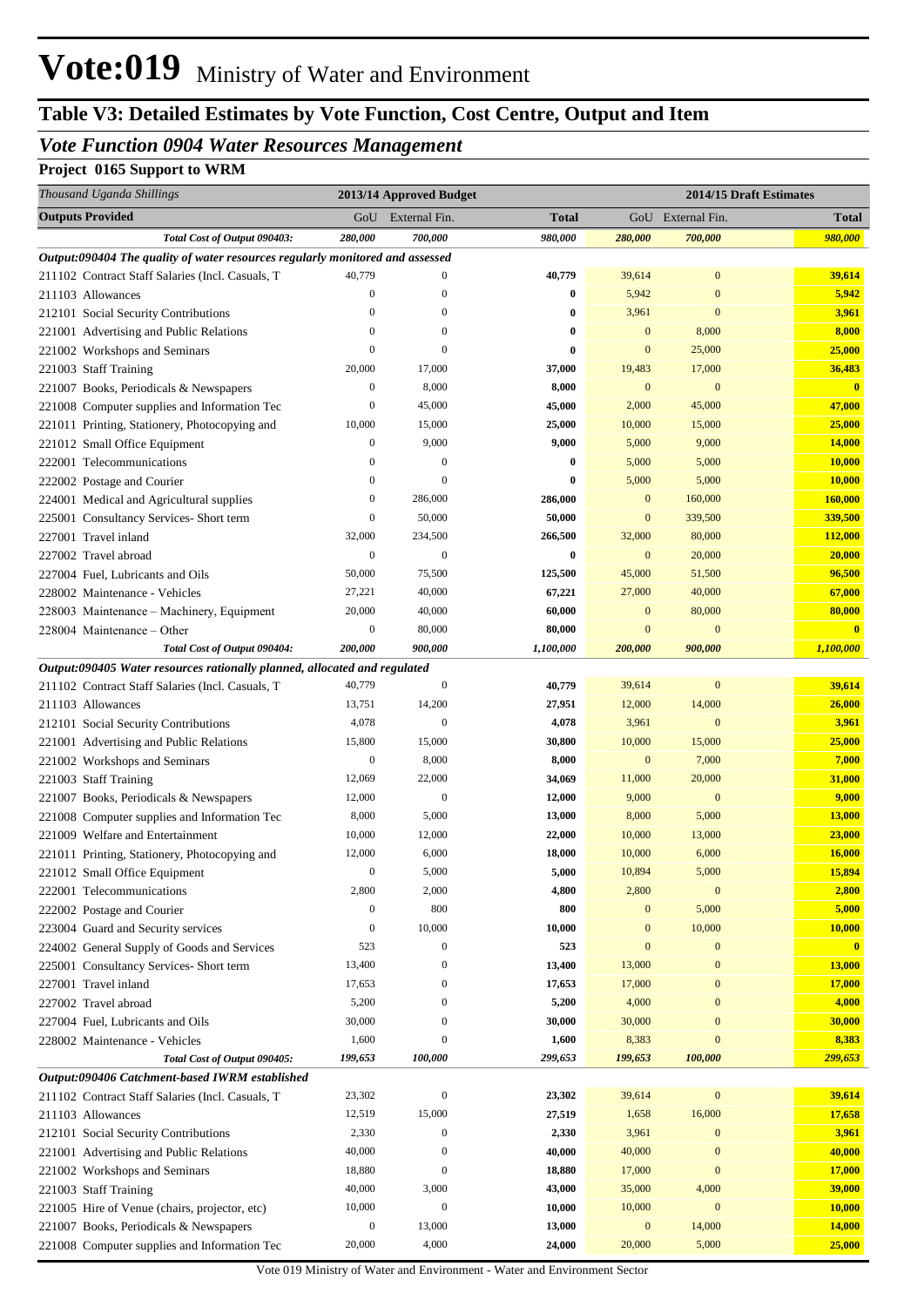# **Table V3: Detailed Estimates by Vote Function, Cost Centre, Output and Item**

# *Vote Function 0904 Water Resources Management*

## **Project 0165 Support to WRM**

| Thousand Uganda Shillings                                               | 2013/14 Approved Budget<br>2014/15 Draft Estimates |                         |              |                       |                       |                         |                       |
|-------------------------------------------------------------------------|----------------------------------------------------|-------------------------|--------------|-----------------------|-----------------------|-------------------------|-----------------------|
| <b>Outputs Provided</b>                                                 | GoU                                                | External Fin.           | <b>Total</b> |                       | GoU External Fin.     |                         | <b>Total</b>          |
| 221009 Welfare and Entertainment                                        | 10,000                                             | $\mathbf{0}$            | 10,000       | 10,000                | $\boldsymbol{0}$      |                         | 10,000                |
| 221012 Small Office Equipment                                           | 5,000                                              | 5,000                   | 10,000       | 4,000                 | 5,000                 |                         | 9,000                 |
| 222001 Telecommunications                                               | 20,000                                             | 5,000                   | 25,000       | 19,000                | 10,000                |                         | 29,000                |
| 224001 Medical and Agricultural supplies                                | $\boldsymbol{0}$                                   | 80,000                  | 80,000       | $\mathbf{0}$          | 90,000                |                         | 90,000                |
| 224002 General Supply of Goods and Services                             | 5,517                                              | $\mathbf{0}$            | 5,517        | $\bf{0}$              | $\mathbf{0}$          |                         | $\bf{0}$              |
| 225001 Consultancy Services- Short term                                 | $\boldsymbol{0}$                                   | 140,000                 | 140,000      | 20,000                | 150,000               |                         | 170,000               |
| 225002 Consultancy Services-Long-term                                   | 12,000                                             | 20,000                  | 32,000       | $\mathbf{0}$          | 20,000                |                         | 20,000                |
| 227001 Travel inland                                                    | 73,000                                             | 130,000                 | 203,000      | 73,000                | 140,000               |                         | 213,000               |
| 227002 Travel abroad                                                    | 11,459                                             | $\mathbf{0}$            | 11,459       | 11,000                | $\mathbf{0}$          |                         | 11,000                |
| 227004 Fuel, Lubricants and Oils                                        | 31,225                                             | 80,000                  | 111,225      | 31,000                | 81,000                |                         | 112,000               |
| 228001 Maintenance - Civil                                              | $\boldsymbol{0}$                                   | 20,000                  | 20,000       | $\mathbf{0}$          | 20,000                |                         | 20,000                |
| 228002 Maintenance - Vehicles                                           | 20,000                                             | 60,000                  | 80,000       | 20,000                | 20,000                |                         | 40,000                |
| Total Cost of Output 090406:                                            | 355,233                                            | 575,000                 | 930,233      | 355,233               | 575,000               |                         | 930,233               |
| <b>Total Cost of Outputs Provided</b>                                   | 1,481,092                                          | 3,000,000               | 4,481,092    | 1,381,092             | 3,000,000             |                         | 4,381,092             |
| <b>Outputs Funded</b>                                                   | GoU                                                | External Fin.           | <b>Total</b> |                       | GoU External Fin.     |                         | <b>Total</b>          |
| Output:090451 Degraded watersheds restored and conserved                |                                                    |                         |              |                       |                       |                         |                       |
| 262101 Contributions to International Organisat                         | $\mathbf{0}$                                       | $\boldsymbol{0}$        | 0            | 300,000               | $\boldsymbol{0}$      |                         | 300,000               |
| o/w contribution to international organisation                          | $\theta$                                           | 0                       | 0            | 300,000               | $\boldsymbol{\theta}$ | $\theta$                | <b>300,000</b>        |
| 263104 Transfers to other govt. units                                   | 200,000                                            | $\mathbf{0}$            | 200,000      | $\bf{0}$              | $\mathbf{0}$          |                         | $\bf{0}$              |
| Total Cost of Output 090451:                                            | 200,000                                            | 0                       | 200,000      | 300,000               | $\boldsymbol{\theta}$ |                         | 300,000               |
| <b>Total Cost of Outputs Funded</b>                                     | 200,000                                            | $\bf{0}$                | 200,000      | 300,000               | $\bf{0}$              |                         | 300,000               |
| <b>Capital Purchases</b>                                                | GoU                                                | External Fin.           | <b>Total</b> |                       | GoU External Fin.     |                         | <b>Total</b>          |
| Output:090472 Government Buildings and Administrative Infrastructure    |                                                    |                         |              |                       |                       |                         |                       |
| 231001 Non Residential buildings (Depreciatio                           | 1,000,000                                          | $\mathbf{0}$            | 1,000,000    | 500,734               | $\boldsymbol{0}$      |                         | 500,734               |
| 312206 Gross Tax                                                        | 800,000                                            | $\Omega$                | 800,000      | $\overline{0}$        | $\overline{0}$        |                         |                       |
| Total Cost of Output 090472:                                            | 1,800,000                                          | 0                       | 1,800,000    | 500,734               | $\boldsymbol{\theta}$ |                         | 500,734               |
| Output:090475 Purchase of Motor Vehicles and Other Transport Equipment  |                                                    |                         |              |                       |                       |                         |                       |
| 231004 Transport equipment                                              | 411,000                                            | $\mathbf{0}$            | 411,000      | $\mathbf{0}$          | $\bf{0}$              |                         | $\bf{0}$              |
| Total Cost of Output 090475:                                            | 411,000                                            | 0                       | 411,000      | $\boldsymbol{\theta}$ | $\boldsymbol{\theta}$ |                         | $\boldsymbol{\theta}$ |
| Output:090477 Purchase of Specialised Machinery & Equipment             |                                                    |                         |              |                       |                       |                         |                       |
| 231005 Machinery and equipment                                          | 248,000                                            | $\Omega$                | 248,000      | 649,000               | $\bf{0}$              |                         | 649,000               |
| 312204 Taxes on Machinery, Furniture & Vehi                             | $\boldsymbol{0}$                                   | $\Omega$                | 0            | 300,000               | $\overline{0}$        |                         | 300,000               |
| Total Cost of Output 090477:                                            | 248,000                                            | 0                       | 248,000      | 949,000               | $\boldsymbol{\theta}$ |                         | 949,000               |
| Output:090478 Purchase of Office and Residential Furniture and Fittings |                                                    |                         |              |                       |                       |                         |                       |
| 231006 Furniture and fittings (Depreciation)                            | 25,000                                             |                         | 25,000       | 25,000                |                       |                         | 25,000                |
| Total Cost of Output 090478:                                            | 25,000                                             | 0                       | 25,000       | 25,000                | $\boldsymbol{\theta}$ |                         | 25,000                |
| <b>Total Cost of Capital Purchases</b>                                  | 2,484,000                                          | $\bf{0}$                | 2,484,000    | 1,474,734             | $\bf{0}$              |                         | 1,474,734             |
| <b>Total Project 0165</b>                                               | 4,165,092                                          | 3,000,000               | 7,165,092    | 3,155,826             | 3,000,000             |                         | 6,155,826             |
| <b>Total Excluding Taxes and Arrears</b>                                | 3,365,092                                          | 3,000,000               | 6,365,092    | 2,855,826             | 3,000,000             |                         | 5,855,826             |
| Project 1021 Mapping of Ground Water Resurces in Uganda                 |                                                    |                         |              |                       |                       |                         |                       |
| Thousand Uganda Shillings                                               |                                                    | 2013/14 Approved Budget |              |                       |                       | 2014/15 Draft Estimates |                       |

| <b>Outputs Provided</b>                                                     | GoU          | External Fin. | <b>Total</b> | GoU            | External Fin. | <b>Total</b> |  |  |  |  |
|-----------------------------------------------------------------------------|--------------|---------------|--------------|----------------|---------------|--------------|--|--|--|--|
| Output:090403 Water resources availability regularly monitored and assessed |              |               |              |                |               |              |  |  |  |  |
| 211102 Contract Staff Salaries (Incl. Casuals, T.                           | 11,942       | $\Omega$      | 11,942       | 12,000         | $\mathbf{0}$  | 12,000       |  |  |  |  |
| 211103 Allowances                                                           | 6            | $\mathbf{0}$  | 6            | 2,822          | $\mathbf{0}$  | 2,822        |  |  |  |  |
| 211106 Emoluments paid to former Presidents /                               | $\mathbf{0}$ | $\mathbf{0}$  | $\bf{0}$     | $\mathbf{0}$   | $\mathbf{0}$  | $\mathbf{0}$ |  |  |  |  |
| 212101 Social Security Contributions                                        | 1,194        | $\mathbf{0}$  | 1,194        | 1,200          | $\mathbf{0}$  | 1,200        |  |  |  |  |
| 221011 Printing, Stationery, Photocopying and                               | $\mathbf{0}$ | $\Omega$      | $\bf{0}$     | 10,000         | $\mathbf{0}$  | 10,000       |  |  |  |  |
| 225001 Consultancy Services- Short term                                     | $\mathbf{0}$ | 500,000       | 500,000      | $\overline{0}$ | 500,000       | 500,000      |  |  |  |  |
| 225002 Consultancy Services-Long-term                                       | $\mathbf{0}$ | 466,000       | 466,000      | $\overline{0}$ | 466,000       | 466,000      |  |  |  |  |
| 227001 Travel inland                                                        | 61,830       | $\Omega$      | 61,830       | 46,000         | $\mathbf{0}$  | 46,000       |  |  |  |  |
| 227004 Fuel, Lubricants and Oils                                            | 24,786       | $\Omega$      | 24,786       | 24,000         | $\mathbf{0}$  | 24,000       |  |  |  |  |
| 228002 Maintenance - Vehicles                                               | 11,264       | $\mathbf{0}$  | 11,264       | 15,000         | $\mathbf{0}$  | 15,000       |  |  |  |  |
| Total Cost of Output 090403:                                                | 111,022      | 966.000       | 1,077,022    | 111,022        | 966,000       | 1,077,022    |  |  |  |  |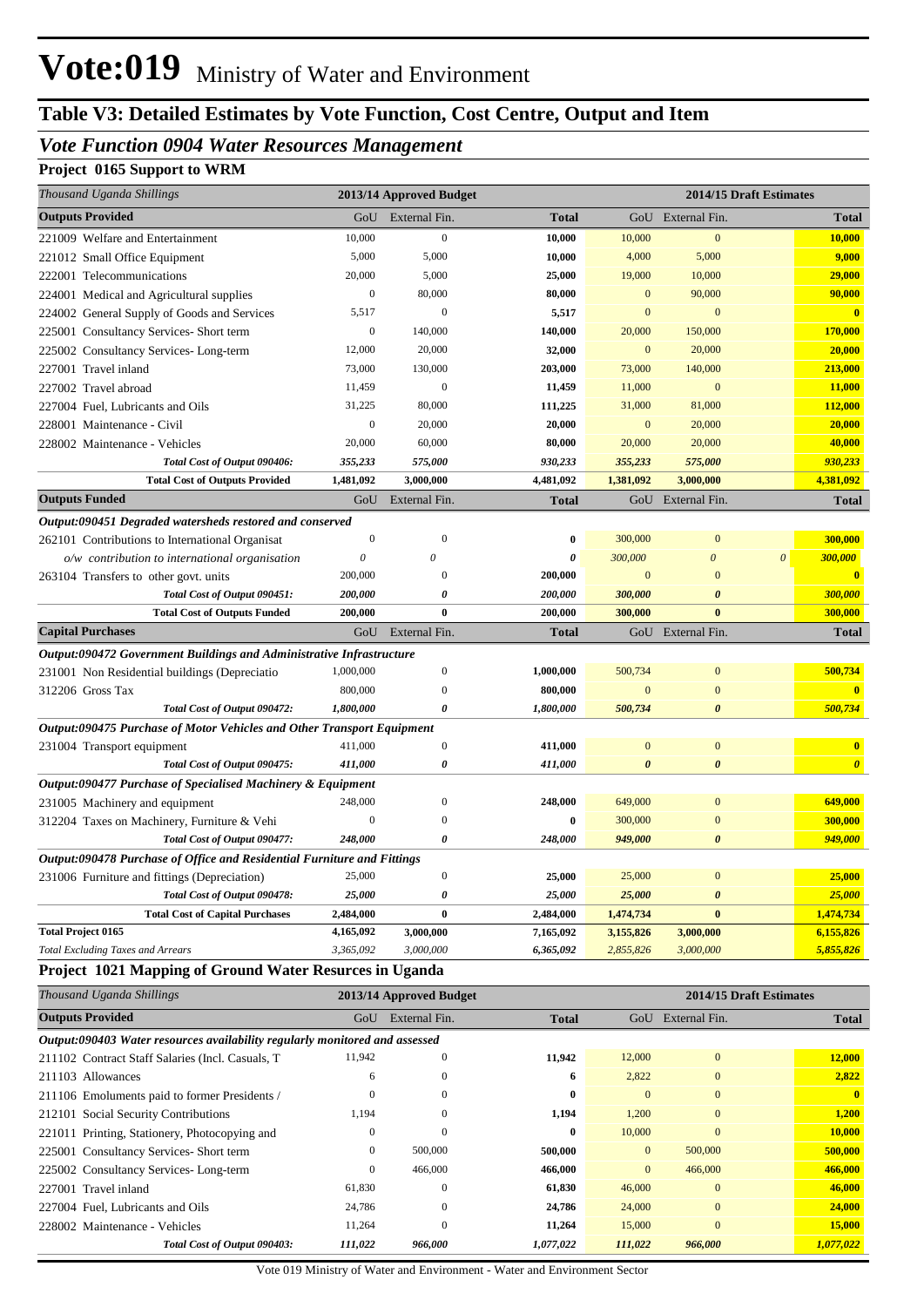# *Vote Function 0904 Water Resources Management*

**Project 1021 Mapping of Ground Water Resurces in Uganda**

| Thousand Uganda Shillings                                                     |         | 2013/14 Approved Budget |              | 2014/15 Draft Estimates |               |              |  |  |
|-------------------------------------------------------------------------------|---------|-------------------------|--------------|-------------------------|---------------|--------------|--|--|
| <b>Outputs Provided</b>                                                       | GoU     | External Fin.           | <b>Total</b> | GoU                     | External Fin. | <b>Total</b> |  |  |
| Output:090404 The quality of water resources regularly monitored and assessed |         |                         |              |                         |               |              |  |  |
| 211102 Contract Staff Salaries (Incl. Casuals, T.                             | 11,942  | $\mathbf{0}$            | 11,942       | 12,000                  | $\mathbf{0}$  | 12,000       |  |  |
| 211103 Allowances                                                             | 443     | $\mathbf{0}$            | 443          | $\Omega$                | $\mathbf{0}$  | $\mathbf{0}$ |  |  |
| 212101 Social Security Contributions                                          | 1,194   | $\mathbf{0}$            | 1,194        | 889                     | $\mathbf{0}$  | 889          |  |  |
| 221011 Printing, Stationery, Photocopying and                                 | 4,590   | $\mathbf{0}$            | 4,590        | 5,000                   | $\bf{0}$      | 5,000        |  |  |
| 222001 Telecommunications                                                     | 2,658   | $\overline{0}$          | 2,658        | 700                     | $\mathbf{0}$  | 700          |  |  |
| 223005 Electricity                                                            | 500     | $\mathbf{0}$            | 500          | 1,000                   | $\Omega$      | 1,000        |  |  |
| 223006 Water                                                                  | 262     | $\Omega$                | 262          | 1,000                   | $\Omega$      | 1,000        |  |  |
| 225001 Consultancy Services-Short term                                        | 0       | 564,000                 | 564,000      | $\overline{0}$          | 564,000       | 564,000      |  |  |
| 227004 Fuel, Lubricants and Oils                                              | 6,000   | $\mathbf{0}$            | 6,000        | 7,000                   | $\mathbf{0}$  | 7,000        |  |  |
| Total Cost of Output 090404:                                                  | 27,589  | 564,000                 | 591,589      | 27,589                  | 564,000       | 591,589      |  |  |
| <b>Total Cost of Outputs Provided</b>                                         | 138,610 | 1,530,000               | 1,668,610    | 138,610                 | 1,530,000     | 1,668,610    |  |  |
| <b>Total Project 1021</b>                                                     | 138,610 | 1,530,000               | 1,668,610    | 138,610                 | 1,530,000     | 1,668,610    |  |  |
| <b>Total Excluding Taxes and Arrears</b>                                      | 138,610 | 1,530,000               | 1,668,610    | 138,610                 | 1,530,000     | 1,668,610    |  |  |

### **Project 1231a Water Management and Development Project**

| Thousand Uganda Shillings                                                     |                  | 2013/14 Approved Budget | 2014/15 Draft Estimates |              |                       |                         |
|-------------------------------------------------------------------------------|------------------|-------------------------|-------------------------|--------------|-----------------------|-------------------------|
| <b>Outputs Provided</b>                                                       | GoU              | External Fin.           | <b>Total</b>            |              | GoU External Fin.     | <b>Total</b>            |
| Output:090401 Administration and Management support                           |                  |                         |                         |              |                       |                         |
| 211102 Contract Staff Salaries (Incl. Casuals, T                              | $\mathbf{0}$     | $\mathbf{0}$            | 0                       | 15,000       | $\mathbf{0}$          | 15,000                  |
| 211103 Allowances                                                             | 1,000            | $\mathbf{0}$            | 1,000                   | 1,000        | $\mathbf{0}$          | 1,000                   |
| 221011 Printing, Stationery, Photocopying and                                 | $\mathbf{0}$     | $\mathbf{0}$            | $\bf{0}$                | 10,000       | $\mathbf{0}$          | 10,000                  |
| 227001 Travel inland                                                          | $\mathbf{0}$     | $\mathbf{0}$            | $\bf{0}$                | 15,000       | $\mathbf{0}$          | 15,000                  |
| 227004 Fuel, Lubricants and Oils                                              | $\mathbf{0}$     | $\mathbf{0}$            | 0                       | 12,000       | $\mathbf{0}$          | 12,000                  |
| 228002 Maintenance - Vehicles                                                 | $\theta$         | 0                       | 0                       | 6,000        | $\mathbf{0}$          | 6,000                   |
| Total Cost of Output 090401:                                                  | 1,000            | 0                       | 1,000                   | 59,000       | $\theta$              | 59,000                  |
| Output:090404 The quality of water resources regularly monitored and assessed |                  |                         |                         |              |                       |                         |
| 211102 Contract Staff Salaries (Incl. Casuals, T                              | $\overline{0}$   | $\Omega$                | $\bf{0}$                | 15,000       | $\overline{0}$        | 15,000                  |
| 211103 Allowances                                                             | 1,000            | $\overline{0}$          | 1,000                   | 10,000       | $\overline{0}$        | 10,000                  |
| 221001 Advertising and Public Relations                                       | $\Omega$         | $\Omega$                | $\bf{0}$                | 15,000       | $\overline{0}$        | 15,000                  |
| 221003 Staff Training                                                         | $\theta$         | $\mathbf{0}$            | $\bf{0}$                | 20,000       | $\overline{0}$        | 20,000                  |
| 221009 Welfare and Entertainment                                              | $\mathbf{0}$     | $\mathbf{0}$            | 0                       | 10,000       | $\mathbf{0}$          | 10,000                  |
| 225001 Consultancy Services- Short term                                       | $\mathbf{0}$     | 500,000                 | 500,000                 | $\mathbf{0}$ | 500,000               | 500,000                 |
| 225002 Consultancy Services-Long-term                                         | $\mathbf{0}$     | 500,000                 | 500,000                 | $\mathbf{0}$ | 490,000               | 490,000                 |
| 227001 Travel inland                                                          | $\overline{0}$   | $\boldsymbol{0}$        | $\bf{0}$                | 40,000       | $\mathbf{0}$          | 40,000                  |
| 227004 Fuel, Lubricants and Oils                                              | $\overline{0}$   | $\boldsymbol{0}$        | $\bf{0}$                | 20,000       | $\mathbf{0}$          | 20,000                  |
| 228003 Maintenance – Machinery, Equipment                                     | $\mathbf{0}$     | $\mathbf{0}$            | 0                       | $\mathbf{0}$ | 10,000                | 10,000                  |
| Total Cost of Output 090404:                                                  | 1,000            | 1,000,000               | 1,001,000               | 130,000      | 1,000,000             | 1,130,000               |
| Output:090405 Water resources rationally planned, allocated and regulated     |                  |                         |                         |              |                       |                         |
| 211102 Contract Staff Salaries (Incl. Casuals, T                              | $\theta$         | $\boldsymbol{0}$        | $\bf{0}$                | 20,000       | $\boldsymbol{0}$      | 20,000                  |
| 211103 Allowances                                                             | 1.000            | $\mathbf{0}$            | 1,000                   | 1,000        | $\bf{0}$              | 1,000                   |
| 221012 Small Office Equipment                                                 | $\theta$         | 0                       | $\bf{0}$                | 12,000       | $\mathbf{0}$          | 12,000                  |
| 225001 Consultancy Services- Short term                                       | $\Omega$         | $\theta$                | $\bf{0}$                | 22,000       | $\overline{0}$        | 22,000                  |
| 227001 Travel inland                                                          | $\mathbf{0}$     | $\overline{0}$          | $\bf{0}$                | 30,000       | $\overline{0}$        | 30,000                  |
| 227004 Fuel, Lubricants and Oils                                              | $\Omega$         | $\mathbf{0}$            | $\bf{0}$                | 20,000       | $\overline{0}$        | 20,000                  |
| 228002 Maintenance - Vehicles                                                 | $\theta$         | $\overline{0}$          | $\bf{0}$                | 5,000        | $\overline{0}$        | 5,000                   |
| Total Cost of Output 090405:                                                  | 1,000            | 0                       | 1,000                   | 110,000      | $\boldsymbol{\theta}$ | 110,000                 |
| Output:090406 Catchment-based IWRM established                                |                  |                         |                         |              |                       |                         |
| 211102 Contract Staff Salaries (Incl. Casuals, T                              | $\boldsymbol{0}$ | $\boldsymbol{0}$        | $\bf{0}$                | 15,000       | $\boldsymbol{0}$      | 15,000                  |
| 211103 Allowances                                                             | 16,734           | 99,539                  | 116,274                 | 5,266        | $\mathbf{0}$          | 5,266                   |
| 225001 Consultancy Services- Short term                                       | $\boldsymbol{0}$ | 500,000                 | 500,000                 | 54,734       | 799,539               | 854,274                 |
| 225002 Consultancy Services-Long-term                                         | 100,000          | 500,000                 | 600,000                 | $\mathbf{0}$ | $\mathbf{0}$          | $\overline{\mathbf{0}}$ |
| 227001 Travel inland                                                          | $\mathbf{0}$     | $\boldsymbol{0}$        | $\bf{0}$                | 20,000       | $\mathbf{0}$          | 20,000                  |
| 227004 Fuel, Lubricants and Oils                                              | $\Omega$         | $\Omega$                | 0                       | 20,000       | $\mathbf{0}$          | 20,000                  |
| 228002 Maintenance - Vehicles                                                 | $\Omega$         | $\mathbf{0}$            | $\bf{0}$                | 5,000        | $\overline{0}$        | 5,000                   |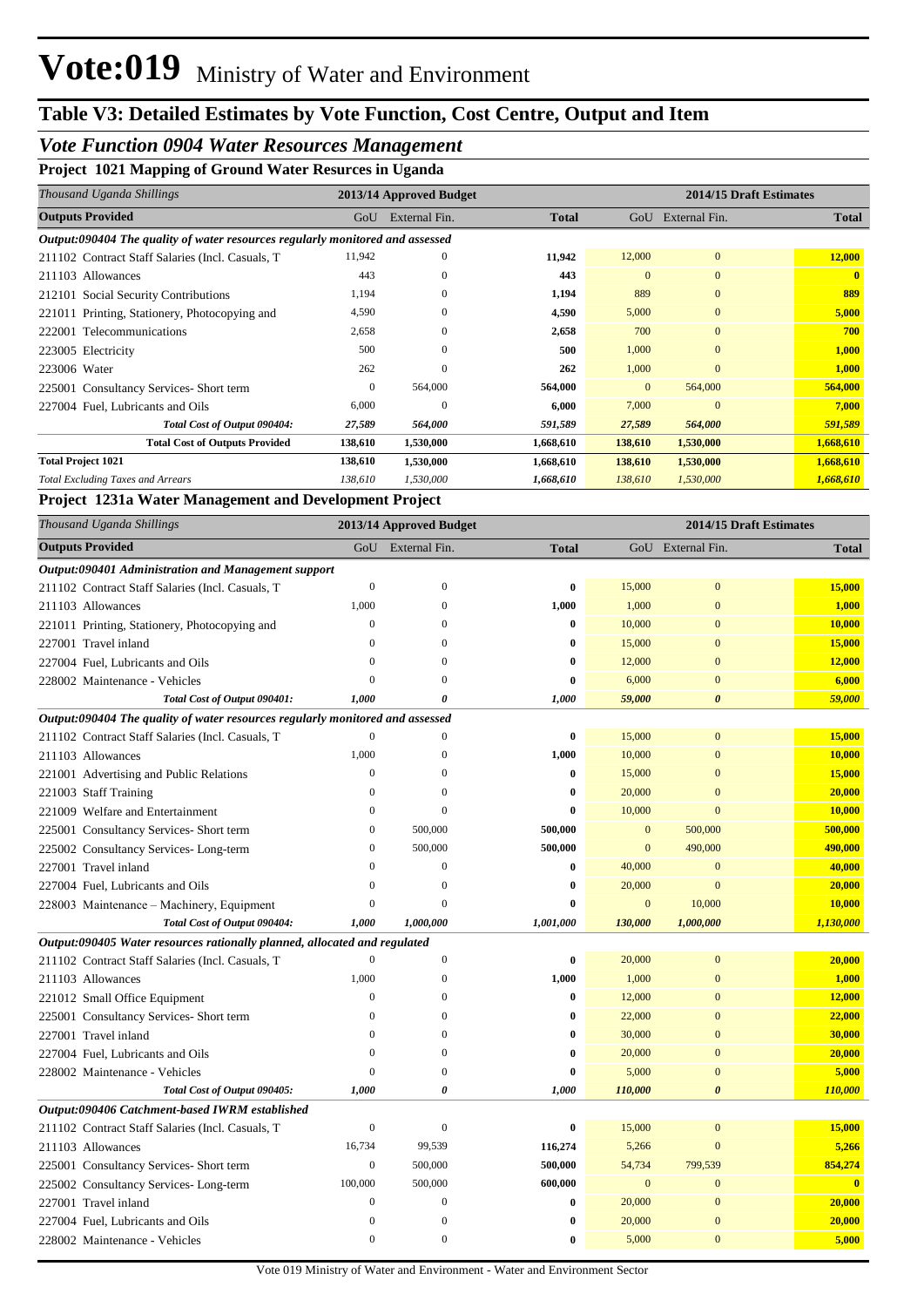## *Vote Function 0904 Water Resources Management*

### **Project 1231a Water Management and Development Project**

| -                                             |                                                    | $\cdot$       |                                                                      |         |               |              |
|-----------------------------------------------|----------------------------------------------------|---------------|----------------------------------------------------------------------|---------|---------------|--------------|
| Thousand Uganda Shillings                     | 2014/15 Draft Estimates<br>2013/14 Approved Budget |               |                                                                      |         |               |              |
|                                               | GoU                                                | External Fin. | <b>Total</b>                                                         | GoU     | External Fin. | <b>Total</b> |
| Total Cost of Output 090406:                  | 116,734                                            | 1,099,539     | 1,216,274                                                            | 120,000 | 799,539       | 919,539      |
| <b>Total Cost of Outputs Provided</b>         | 119,734                                            | 2,099,539     | 2,219,274                                                            | 419,000 | 1,799,539     | 2,218,539    |
|                                               | GoU                                                | External Fin. | <b>Total</b>                                                         | GoU     | External Fin. | <b>Total</b> |
|                                               |                                                    |               |                                                                      |         |               |              |
| 231001 Non Residential buildings (Depreciatio | 0                                                  | 0             | 0                                                                    | 200,000 | 300,000       | 500,000      |
| Total Cost of Output 090472:                  | 0                                                  | 0             | 0                                                                    | 200,000 | 300,000       | 500,000      |
| <b>Total Cost of Capital Purchases</b>        | 0                                                  | $\bf{0}$      | 0                                                                    | 200,000 | 300,000       | 500,000      |
|                                               | 119,734                                            | 2,099,539     | 2,219,274                                                            | 619,000 | 2,099,539     | 2,718,539    |
| <b>Total Excluding Taxes and Arrears</b>      | 119,734                                            | 2,099,539     | 2,219,274                                                            | 619,000 | 2,099,539     | 2,718,539    |
|                                               |                                                    |               | Output:090472 Government Buildings and Administrative Infrastructure |         |               |              |

#### **Project 1302 Support for Hydro-Power Devt and Operations on River Nile**

| Thousand Uganda Shillings                                                |           | 2013/14 Approved Budget |              | 2014/15 Draft Estimates |                         |              |  |
|--------------------------------------------------------------------------|-----------|-------------------------|--------------|-------------------------|-------------------------|--------------|--|
| <b>Outputs Provided</b>                                                  | GoU       | External Fin.           | <b>Total</b> | GoU                     | External Fin.           | <b>Total</b> |  |
| Output:090402 Uganda's interests in tranboundary water resources secured |           |                         |              |                         |                         |              |  |
| 225001 Consultancy Services- Short term                                  | $_{0}$    | 0                       | 0            | 500,000                 | $\mathbf{0}$            | 500,000      |  |
| Total Cost of Output 090402:                                             | 0         | 0                       | 0            | 500,000                 | $\boldsymbol{\theta}$   | 500,000      |  |
| <b>Total Cost of Outputs Provided</b>                                    | 0         | $\bf{0}$                | 0            | 500,000                 | $\mathbf{0}$            | 500,000      |  |
| <b>Total Project 1302</b>                                                | 0         | $\mathbf{0}$            | 0            | 500,000                 | $\mathbf{0}$            | 500,000      |  |
| <b>Total Excluding Taxes and Arrears</b>                                 | 0         | 0                       | 0            | 500,000                 | $\theta$                | 500,000      |  |
| Thousand Uganda Shillings                                                |           | 2013/14 Approved Budget |              |                         | 2014/15 Draft Estimates |              |  |
|                                                                          | $G_{O}U$  | External Fin.           | <b>Total</b> | GoU                     | External Fin.           | <b>Total</b> |  |
| <b>Total Vote Function 04</b>                                            | 8,025,477 | 33,710,539              | 41,736,017   | 6,912,731               | 17,629,53               | 24,542,270   |  |
| <b>Total Excluding Taxes and Arrears</b>                                 | 6,475,477 | 33,710,539              | 40,186,017   | 6.412.731               | 17,629,52               | 24,042,270   |  |

# *Vote Function 0905 Natural Resources Management*

#### *Recurrent Budget Estimates*

### **Programme 14 Environment Support Services**

| Thousand Uganda Shillings                                                         |                  | 2013/14 Approved Budget |              |                       | 2014/15 Draft Estimates |                         |
|-----------------------------------------------------------------------------------|------------------|-------------------------|--------------|-----------------------|-------------------------|-------------------------|
| <b>Outputs Provided</b>                                                           | Wage             | Non-Wage                | <b>Total</b> | Wage                  | Non Wage                | <b>Total</b>            |
| Output:090501 Promotion of Knowledge of Enviroment and Natural Resources          |                  |                         |              |                       |                         |                         |
| 211103 Allowances                                                                 | 0                | 2,000                   | 2,000        | $\overline{0}$        | 2,000                   | 2,000                   |
| 221007 Books, Periodicals & Newspapers                                            | $\mathbf{0}$     | 1.500                   | 1,500        | $\mathbf{0}$          | 1,500                   | 1,500                   |
| 221009 Welfare and Entertainment                                                  | $\Omega$         | 1,500                   | 1,500        | $\mathbf{0}$          | 1,500                   | 1,500                   |
| Total Cost of Output 090501:                                                      | 0                | 5,000                   | 5,000        | $\boldsymbol{\theta}$ | 5,000                   | 5,000                   |
| Output:090503 Policy, Planning, Legal and Institutional Framework.                |                  |                         |              |                       |                         |                         |
| 211103 Allowances                                                                 | $\mathbf{0}$     | 8,108                   | 8,108        | $\overline{0}$        | 8,000                   | 8,000                   |
| 221007 Books, Periodicals & Newspapers                                            | $\mathbf{0}$     | 600                     | 600          | $\mathbf{0}$          | $\mathbf{0}$            | $\mathbf{0}$            |
| 221009 Welfare and Entertainment                                                  | $\mathbf{0}$     | 2,608                   | 2,608        | $\overline{0}$        | $\Omega$                | $\overline{\mathbf{0}}$ |
| 227001 Travel inland                                                              | $\overline{0}$   | 5.779                   | 5,779        | $\overline{0}$        | 9,480                   | 9,480                   |
| 227004 Fuel, Lubricants and Oils                                                  | $\Omega$         | 9,000                   | 9,000        | $\mathbf{0}$          | 8,615                   | 8,615                   |
| Total Cost of Output 090503:                                                      | 0                | 26,095                  | 26,095       | $\boldsymbol{\theta}$ | 26,095                  | 26,095                  |
| Output:090504 Coordination, Monitoring, Inspection, Mobilisation and Supervision. |                  |                         |              |                       |                         |                         |
| 227001 Travel inland                                                              | $\Omega$         | 5,000                   | 5,000        | $\overline{0}$        | 5,760                   | 5,760                   |
| 227004 Fuel, Lubricants and Oils                                                  | $\mathbf{0}$     | 3.313                   | 3,313        | $\mathbf{0}$          | 2,553                   | 2,553                   |
| Total Cost of Output 090504:                                                      | 0                | 8,313                   | 8,313        | $\boldsymbol{\theta}$ | 8,313                   | 8,313                   |
| Output:090505 Capacity building and Technical back-stopping.                      |                  |                         |              |                       |                         |                         |
| 211103 Allowances                                                                 | $\boldsymbol{0}$ | 1,300                   | 1,300        | $\mathbf{0}$          | $\mathbf{0}$            | $\mathbf{0}$            |
| 227001 Travel inland                                                              | $\Omega$         | 9,200                   | 9,200        | $\overline{0}$        | 9,600                   | 9,600                   |
| 227004 Fuel, Lubricants and Oils                                                  | $\Omega$         | 2.820                   | 2,820        | $\overline{0}$        | 3,720                   | 3,720                   |
| Total Cost of Output 090505:                                                      | 0                | 13,320                  | 13,320       | $\boldsymbol{\theta}$ | 13,320                  | 13,320                  |
| Output:090506 Administration and Management Support                               |                  |                         |              |                       |                         |                         |
| 211101 General Staff Salaries                                                     | 154,872          | $\mathbf{0}$            | 154,872      | 165,483               | $\mathbf{0}$            | 165,483                 |
| 221008 Computer supplies and Information Tec                                      | $\boldsymbol{0}$ | 2,500                   | 2,500        | $\mathbf{0}$          | 4,800                   | 4,800                   |
| 221009 Welfare and Entertainment                                                  | $\mathbf{0}$     | 1.000                   | 1,000        | $\overline{0}$        | 2,000                   | 2,000                   |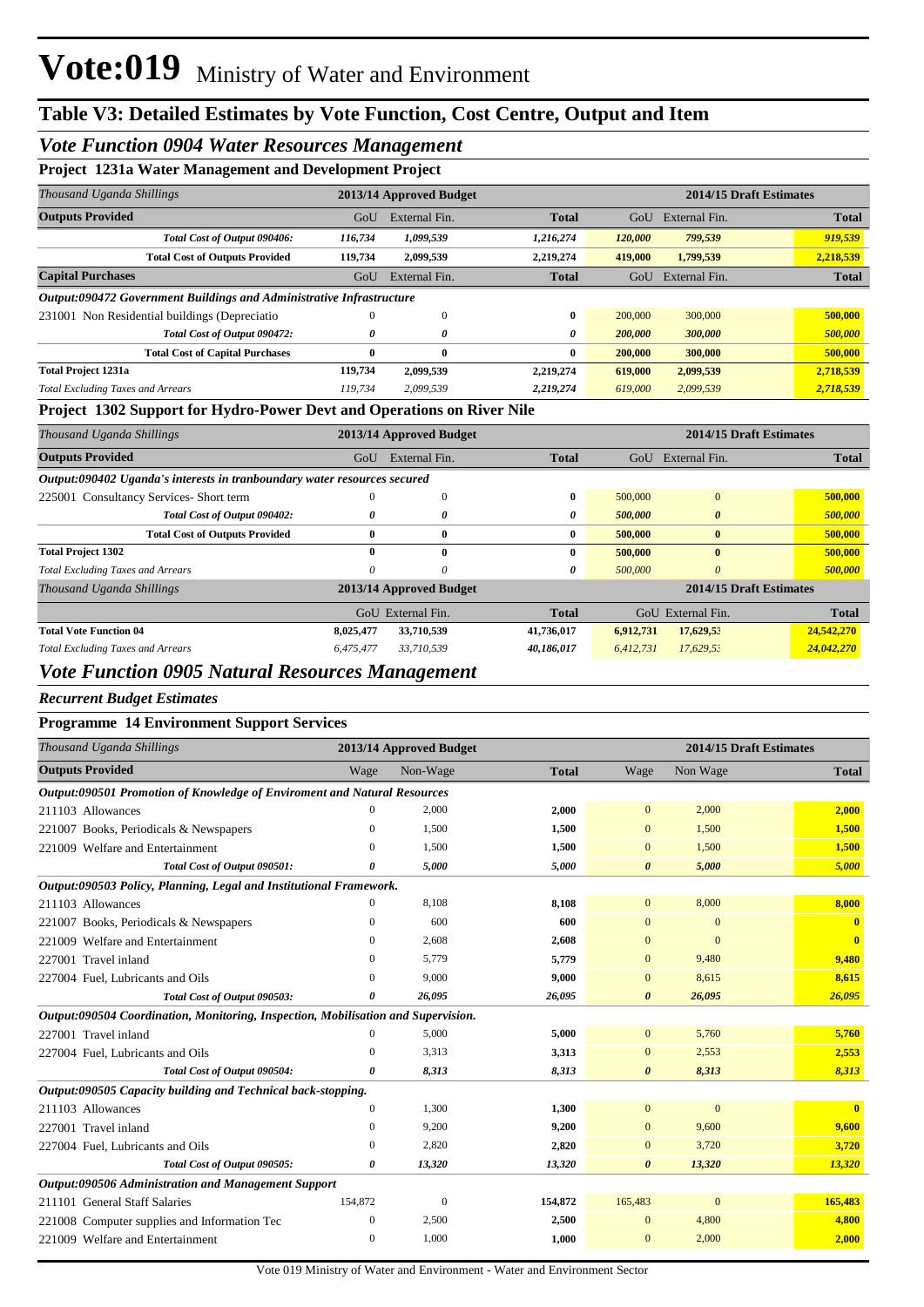# **Table V3: Detailed Estimates by Vote Function, Cost Centre, Output and Item**

## *Vote Function 0905 Natural Resources Management*

### **Programme 14 Environment Support Services**

| Thousand Uganda Shillings                     | 2013/14 Approved Budget |          |              |                | 2014/15 Draft Estimates |              |  |
|-----------------------------------------------|-------------------------|----------|--------------|----------------|-------------------------|--------------|--|
| <b>Outputs Provided</b>                       | Wage                    | Non-Wage | <b>Total</b> | Wage           | Non Wage                | <b>Total</b> |  |
| 221011 Printing, Stationery, Photocopying and | 0                       | 1,800    | 1.800        | $\overline{0}$ | 1,920                   | 1.920        |  |
| 221012 Small Office Equipment                 | $\mathbf{0}$            | 1,500    | 1,500        | $\mathbf{0}$   | $\mathbf{0}$            |              |  |
| Telecommunications<br>222001                  | 0                       | 800      | 800          | $\Omega$       | 800                     | 800          |  |
| Maintenance - Civil<br>228001                 | $\mathbf{0}$            | 800      | 800          | $\overline{0}$ | $\mathbf{0}$            | $\mathbf{0}$ |  |
| 228002 Maintenance - Vehicles                 | $\mathbf{0}$            | 3,734    | 3,734        | $\overline{0}$ | 2,614                   | 2,614        |  |
| Total Cost of Output 090506:                  | 154,872                 | 12,134   | 167.006      | 165,483        | 12,134                  | 177,617      |  |
| <b>Total Cost of Outputs Provided</b>         | 154,872                 | 64,862   | 219,734      | 165,483        | 64,862                  | 230,346      |  |
| <b>Total Programme 14</b>                     | 154,872                 | 64.862   | 219.734      | 165,483        | 64,862                  | 230,346      |  |
| <b>Total Excluding Arrears</b>                | 154,872                 | 64,862   | 219,734      | 165,483        | 64,862                  | 230,346      |  |

### **Programme 15 Forestry Support Services**

| Thousand Uganda Shillings                                                         | 2013/14 Approved Budget |                           |              | 2014/15 Draft Estimates |                  |                         |  |
|-----------------------------------------------------------------------------------|-------------------------|---------------------------|--------------|-------------------------|------------------|-------------------------|--|
| <b>Outputs Provided</b>                                                           | Wage                    | Non-Wage                  | <b>Total</b> | Wage                    | Non Wage         | <b>Total</b>            |  |
| Output:090501 Promotion of Knowledge of Enviroment and Natural Resources          |                         |                           |              |                         |                  |                         |  |
| 221001 Advertising and Public Relations                                           | $\theta$                | $\boldsymbol{0}$          | 0            | $\bf{0}$                | 5,000            | 5,000                   |  |
| Total Cost of Output 090501:                                                      | 0                       | 0                         | 0            | 0                       | 5,000            | 5,000                   |  |
| Output:090502 Restoration of degraded and Protection of ecosystems                |                         |                           |              |                         |                  |                         |  |
| 224006 Agricultural Supplies                                                      | $\mathbf{0}$            | $\boldsymbol{0}$          | $\bf{0}$     | $\bf{0}$                | 5,000            | 5,000                   |  |
| Total Cost of Output 090502:                                                      | 0                       | 0                         | 0            | 0                       | 5,000            | 5,000                   |  |
| Output:090503 Policy, Planning, Legal and Institutional Framework.                |                         |                           |              |                         |                  |                         |  |
| 211103 Allowances                                                                 | $\theta$                | $\boldsymbol{0}$          | 0            | $\bf{0}$                | 30,000           | 30,000                  |  |
| 221002 Workshops and Seminars                                                     | $\overline{0}$          | $\mathbf{0}$              | 0            | $\mathbf{0}$            | 10,000           | <b>10,000</b>           |  |
| 221011 Printing, Stationery, Photocopying and                                     | $\mathbf{0}$            | $\mathbf{0}$              | 0            | $\mathbf{0}$            | 20,000           | 20,000                  |  |
| Total Cost of Output 090503:                                                      | 0                       | 0                         | 0            | 0                       | 60,000           | 60,000                  |  |
| Output:090504 Coordination, Monitoring, Inspection, Mobilisation and Supervision. |                         |                           |              |                         |                  |                         |  |
| 211103 Allowances                                                                 | $\mathbf{0}$            | $\boldsymbol{0}$          | 0            | $\bf{0}$                | 30,000           | 30,000                  |  |
| 221002 Workshops and Seminars                                                     | $\overline{0}$          | $\mathbf{0}$              | 0            | $\boldsymbol{0}$        | 8,000            | 8,000                   |  |
| 221011 Printing, Stationery, Photocopying and                                     | $\mathbf{0}$            | $\boldsymbol{0}$          | 0            | $\bf{0}$                | 2,000            | 2,000                   |  |
| Total Cost of Output 090504:                                                      | 0                       | 0                         | 0            | 0                       | 40,000           | 40,000                  |  |
| Output:090506 Administration and Management Support                               |                         |                           |              |                         |                  |                         |  |
| 211101 General Staff Salaries                                                     | 162,128                 | $\boldsymbol{0}$          | 162,128      | 113,719                 | $\boldsymbol{0}$ | 113,719                 |  |
| 211103 Allowances                                                                 | $\mathbf{0}$            | 3,464                     | 3,464        | $\bf{0}$                | $\overline{0}$   | $\bf{0}$                |  |
| 221001 Advertising and Public Relations                                           | $\boldsymbol{0}$        | 3,500                     | 3,500        | $\bf{0}$                | $\overline{0}$   | $\mathbf{0}$            |  |
| 221003 Staff Training                                                             | $\mathbf{0}$            | 3,999                     | 3,999        | $\mathbf{0}$            | $\overline{0}$   | $\overline{\mathbf{0}}$ |  |
| 221007 Books, Periodicals & Newspapers                                            | $\boldsymbol{0}$        | 2,000                     | 2,000        | $\mathbf{0}$            | $\overline{0}$   | $\overline{0}$          |  |
| 221008 Computer supplies and Information Tec                                      | $\boldsymbol{0}$        | 3,999                     | 3,999        | $\bf{0}$                | 2,000            | 2,000                   |  |
| 221009 Welfare and Entertainment                                                  | $\mathbf{0}$            | 4,586                     | 4,586        | $\bf{0}$                | $\mathbf{0}$     |                         |  |
| 221011 Printing, Stationery, Photocopying and                                     | $\boldsymbol{0}$        | 2,700                     | 2,700        | $\bf{0}$                | 1,471            | 1,471                   |  |
| 221012 Small Office Equipment                                                     | $\mathbf{0}$            | 2,000                     | 2,000        | $\mathbf{0}$            | $\mathbf{0}$     | $\bf{0}$                |  |
| 222001 Telecommunications                                                         | $\mathbf{0}$            | 4,000                     | 4,000        | $\mathbf{0}$            | $\overline{0}$   | $\overline{0}$          |  |
| 223005 Electricity                                                                | $\mathbf{0}$            | $\boldsymbol{0}$          | 0            | $\bf{0}$                | 60,000           | 60,000                  |  |
| 225001 Consultancy Services-Short term                                            | $\boldsymbol{0}$        | 10,000                    | 10,000       | $\mathbf{0}$            | $\boldsymbol{0}$ | $\mathbf{0}$            |  |
| 225002 Consultancy Services-Long-term                                             | $\boldsymbol{0}$        | 53,000                    | 53,000       | $\mathbf{0}$            | $\overline{0}$   | $\mathbf{0}$            |  |
| 227001 Travel inland                                                              | $\mathbf{0}$            | 2,520                     | 2,520        | $\mathbf{0}$            | $\overline{0}$   | $\mathbf{0}$            |  |
| 227002 Travel abroad                                                              | $\mathbf{0}$            | 3,511                     | 3,511        | $\mathbf{0}$            | $\overline{0}$   | $\mathbf{0}$            |  |
| 227004 Fuel, Lubricants and Oils                                                  | $\mathbf{0}$            | 2,690                     | 2,690        | $\mathbf{0}$            | $\Omega$         | $\bf{0}$                |  |
| 228002 Maintenance - Vehicles                                                     | $\boldsymbol{0}$        | 11,502                    | 11,502       | $\Omega$                | $\Omega$         | $\overline{\mathbf{0}}$ |  |
| Total Cost of Output 090506:                                                      | 162,128                 | 113,471                   | 275,599      | 113,719                 | 63,471           | 177,190                 |  |
| <b>Total Cost of Outputs Provided</b>                                             | 162,128                 | 113,471                   | 275,599      | 113,719                 | 173,471          | 287,190                 |  |
| <b>Outputs Funded</b>                                                             | Wage                    | Non-Wage                  | <b>Total</b> | Wage                    | Non Wage         | <b>Total</b>            |  |
| Output:090551 Operational support to private institutions                         |                         |                           |              |                         |                  |                         |  |
| 263104 Transfers to other govt. units                                             | $\boldsymbol{0}$        | 360,000                   | 360,000      | $\mathbf{0}$            | 300,000          | 300,000                 |  |
| o/w Support to EPF                                                                | $\boldsymbol{\theta}$   | $\boldsymbol{\mathit{0}}$ | 0            |                         | 300,000          | 300,000                 |  |
| Total Cost of Output 090551:                                                      | $\pmb{\theta}$          | 360,000                   | 360,000      | $\boldsymbol{\theta}$   | 300,000          | 300,000                 |  |
| <b>Total Cost of Outputs Funded</b>                                               | $\bf{0}$                | 360,000                   | 360,000      | $\bf{0}$                | 300,000          | 300,000                 |  |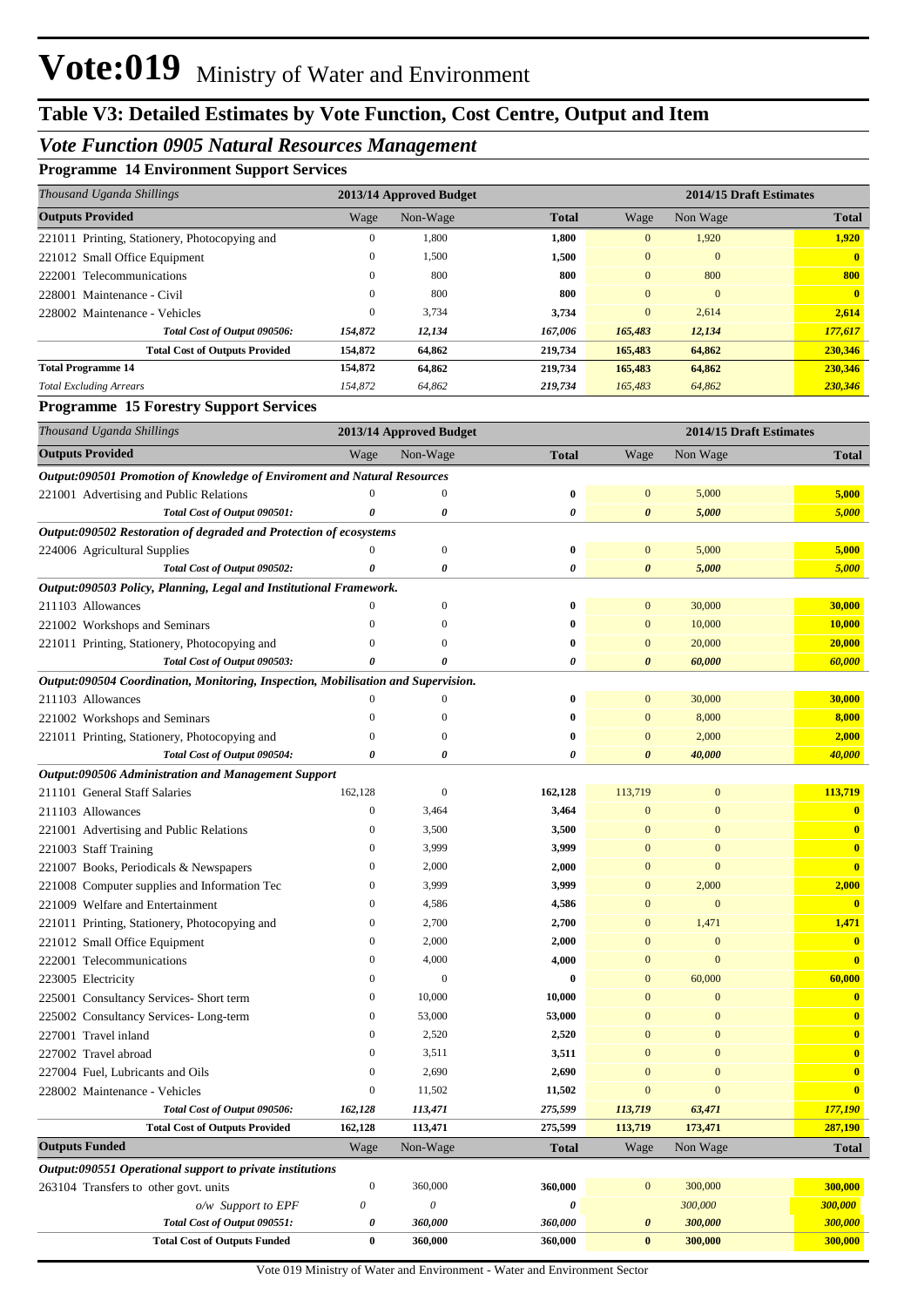# **Table V3: Detailed Estimates by Vote Function, Cost Centre, Output and Item**

## *Vote Function 0905 Natural Resources Management*

| <b>Programme 15 Forestry Support Services</b> |  |  |  |  |
|-----------------------------------------------|--|--|--|--|
|-----------------------------------------------|--|--|--|--|

| Thousand Uganda Shillings      | 2013/14 Approved Budget |         |         |         | 2014/15 Draft Estimates |         |
|--------------------------------|-------------------------|---------|---------|---------|-------------------------|---------|
| <b>Total Programme 15</b>      | 162.128                 | 473,471 | 635.599 | 113.719 | 473,471                 | 587,190 |
| <b>Total Excluding Arrears</b> | 162.128                 | 473.471 | 635.599 | 113.719 | 473.471                 | 587.190 |

### **Programme 16 Wetland Management Services**

| Thousand Uganda Shillings                           |                | 2013/14 Approved Budget |              | 2014/15 Draft Estimates |                |              |  |
|-----------------------------------------------------|----------------|-------------------------|--------------|-------------------------|----------------|--------------|--|
| <b>Outputs Provided</b>                             | Wage           | Non-Wage                | <b>Total</b> | Wage                    | Non Wage       | <b>Total</b> |  |
| Output:090506 Administration and Management Support |                |                         |              |                         |                |              |  |
| 211101 General Staff Salaries                       | 243,000        | $\overline{0}$          | 243,000      | 292,469                 | $\Omega$       | 292,469      |  |
| 211103 Allowances                                   | $\overline{0}$ | 2,950                   | 2,950        | $\mathbf{0}$            | 2,089          | 2,089        |  |
| 213002 Incapacity, death benefits and funeral e     | 0              | 4,000                   | 4,000        | $\Omega$                | $\Omega$       | $\mathbf{0}$ |  |
| 221001 Advertising and Public Relations             | $\Omega$       | $\mathbf{0}$            | 0            | $\mathbf{0}$            | 2,000          | 2,000        |  |
| 221002 Workshops and Seminars                       | $\Omega$       | $\Omega$                | 0            | $\mathbf{0}$            | 10,000         | 10,000       |  |
| 221007 Books, Periodicals & Newspapers              | 0              | 4,344                   | 4,344        | $\mathbf{0}$            | $\overline{0}$ | $\mathbf{0}$ |  |
| 221009 Welfare and Entertainment                    | 0              | 3,500                   | 3,500        | $\overline{0}$          | 4,000          | 4,000        |  |
| 221011 Printing, Stationery, Photocopying and       | 0              | 4,050                   | 4,050        | $\overline{0}$          | $\mathbf{0}$   | $\mathbf{0}$ |  |
| 221012 Small Office Equipment                       | 0              | 2,000                   | 2,000        | $\overline{0}$          | $\Omega$       | $\mathbf{0}$ |  |
| Telecommunications<br>222001                        | $\mathbf{0}$   | 2,000                   | 2,000        | $\mathbf{0}$            | 2,000          | 2,000        |  |
| 222002 Postage and Courier                          | $\mathbf{0}$   | 1,200                   | 1,200        | $\overline{0}$          | $\mathbf{0}$   | $\mathbf{0}$ |  |
| 223005 Electricity                                  | 0              | 2,000                   | 2,000        | $\mathbf{0}$            | 8,000          | 8,000        |  |
| 223006 Water                                        | $\mathbf{0}$   | 1,500                   | 1,500        | $\overline{0}$          | $\overline{0}$ | $\mathbf{0}$ |  |
| 224002 General Supply of Goods and Services         | 0              | 2,592                   | 2,592        | $\overline{0}$          | $\Omega$       | $\mathbf{0}$ |  |
| 227001 Travel inland                                | $\Omega$       | 3,500                   | 3,500        | $\mathbf{0}$            | 12,000         | 12,000       |  |
| 227002 Travel abroad                                | 0              | 7.000                   | 7,000        | $\overline{0}$          | $\overline{0}$ | $\mathbf{0}$ |  |
| 227004 Fuel, Lubricants and Oils                    | 0              | 8,952                   | 8,952        | $\overline{0}$          | 8,000          | 8,000        |  |
| 228002 Maintenance - Vehicles                       | $\Omega$       | 4,500                   | 4,500        | $\Omega$                | 6,000          | 6,000        |  |
| Total Cost of Output 090506:                        | 243,000        | 54,089                  | 297,089      | 292,469                 | 54,089         | 346,557      |  |
| <b>Total Cost of Outputs Provided</b>               | 243,000        | 54,089                  | 297,089      | 292,469                 | 54,089         | 346,557      |  |
| <b>Total Programme 16</b>                           | 243,000        | 54,089                  | 297,089      | 292,469                 | 54,089         | 346,557      |  |
| <b>Total Excluding Arrears</b>                      | 243,000        | 54,089                  | 297,089      | 292,469                 | 54,089         | 346,557      |  |

#### *Development Budget Estimates*

#### **Project 0146 National Wetland Project Phase III**

| Thousand Uganda Shillings                                                |          | 2013/14 Approved Budget |              | 2014/15 Draft Estimates |                       |              |  |
|--------------------------------------------------------------------------|----------|-------------------------|--------------|-------------------------|-----------------------|--------------|--|
| <b>Outputs Provided</b>                                                  | GoU      | External Fin.           | <b>Total</b> |                         | GoU External Fin.     | <b>Total</b> |  |
| Output:090501 Promotion of Knowledge of Enviroment and Natural Resources |          |                         |              |                         |                       |              |  |
| 211102 Contract Staff Salaries (Incl. Casuals, T                         | 16,800   | $\Omega$                | 16,800       | 28,800                  | $\mathbf{0}$          | 28,800       |  |
| 211103 Allowances                                                        | 12,000   | 0                       | 12,000       | 2,560                   | $\mathbf{0}$          | 2,560        |  |
| 212101 Social Security Contributions                                     | 1,680    |                         | 1,680        | 2,880                   | $\Omega$              | 2,880        |  |
| 221001 Advertising and Public Relations                                  | 4,520    | 0                       | 4,520        | 2,431                   | $\mathbf{0}$          | 2,431        |  |
| 221002 Workshops and Seminars                                            | 10,000   |                         | 10,000       | 10,000                  | $\mathbf{0}$          | 10,000       |  |
| 221003 Staff Training                                                    | $\Omega$ | $\Omega$                | $\bf{0}$     | $\Omega$                | $\mathbf{0}$          |              |  |
| 221011 Printing, Stationery, Photocopying and                            | 5,000    | 0                       | 5,000        | 18,000                  | $\mathbf{0}$          | 18,000       |  |
| 222001 Telecommunications                                                | 4,000    | $\Omega$                | 4,000        | $\Omega$                | $\mathbf{0}$          |              |  |
| 223006 Water                                                             | 0        | 0                       | 0            | 1,000                   | $\Omega$              | 1,000        |  |
| 224002 General Supply of Goods and Services                              | 17,928   | $\Omega$                | 17,928       |                         | $\mathbf{0}$          | $\mathbf{0}$ |  |
| 225001 Consultancy Services- Short term                                  | 100,000  | 0                       | 100,000      | 7,000                   | $\mathbf{0}$          | 7,000        |  |
| 226002 Licenses                                                          | 0        | 0                       | 0            | 10,000                  | $\mathbf{0}$          | 10,000       |  |
| 227001 Travel inland                                                     | 24,000   |                         | 24,000       | 85,000                  | $\mathbf{0}$          | 85,000       |  |
| 227004 Fuel, Lubricants and Oils                                         | 12,000   | 0                       | 12,000       | 16,000                  | $\mathbf{0}$          | 16,000       |  |
| 228002 Maintenance - Vehicles                                            | $\Omega$ | 0                       | 0            | 4,500                   | $\mathbf{0}$          | 4,500        |  |
| 228003 Maintenance – Machinery, Equipment                                | 0        | $\Omega$                | 0            | 2,000                   | $\mathbf{0}$          | 2,000        |  |
| Total Cost of Output 090501:                                             | 207,928  | 0                       | 207,928      | 190,171                 | $\boldsymbol{\theta}$ | 190,171      |  |
| Output:090502 Restoration of degraded and Protection of ecosystems       |          |                         |              |                         |                       |              |  |
| 211102 Contract Staff Salaries (Incl. Casuals, T                         | 25,200   | $\mathbf{0}$            | 25,200       | 28,800                  | $\mathbf{0}$          | 28,800       |  |
| 211103 Allowances                                                        | $\Omega$ | 0                       | 0            | 2,000                   | $\Omega$              | 2,000        |  |
| 212101 Social Security Contributions                                     | 2,520    | $\mathbf{0}$            | 2,520        | 2,880                   | $\mathbf{0}$          | 2,880        |  |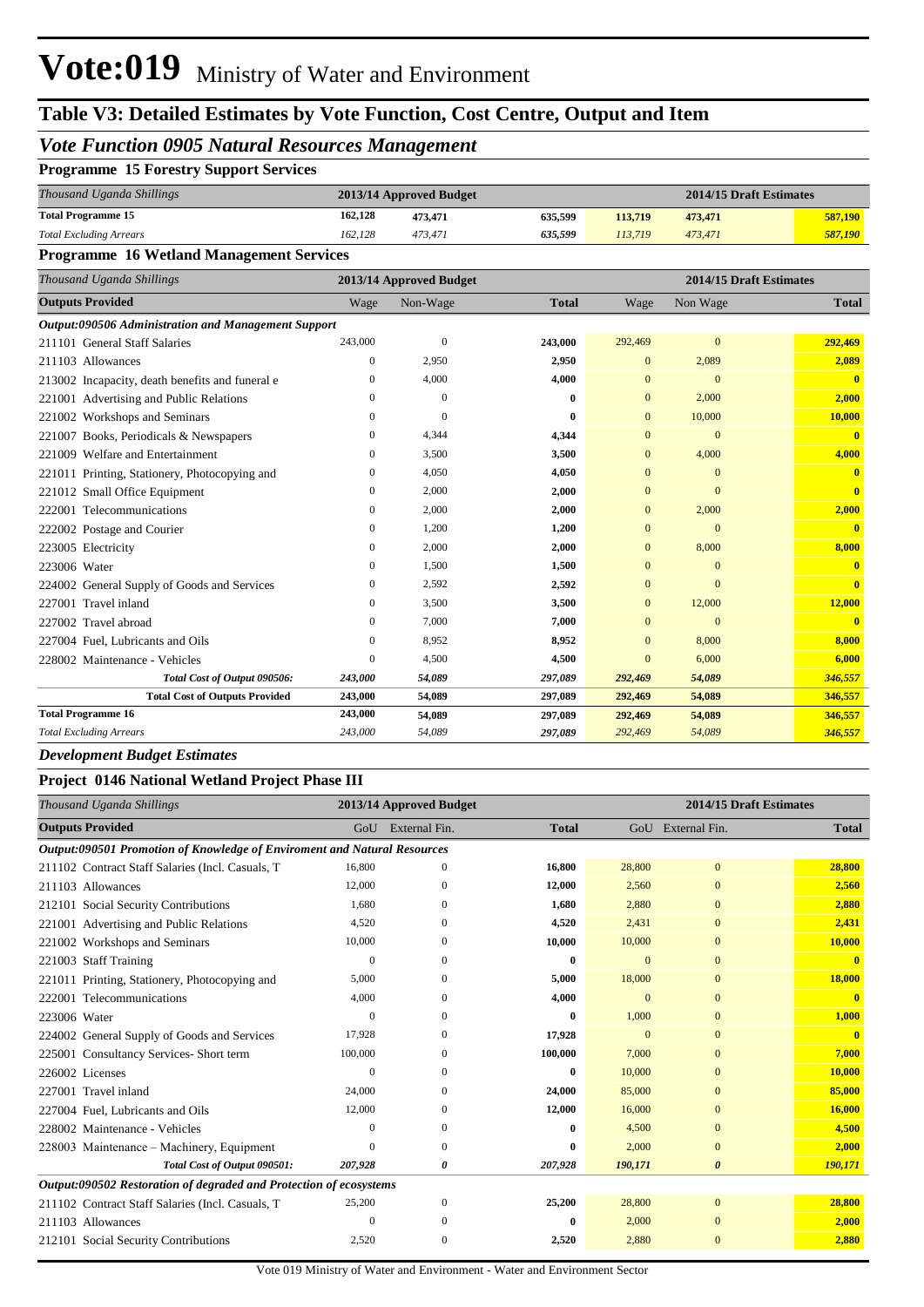## *Vote Function 0905 Natural Resources Management*

**Project 0146 National Wetland Project Phase III**

| Thousand Uganda Shillings                                                              |                  | 2013/14 Approved Budget      |                |                          | 2014/15 Draft Estimates        |                                         |
|----------------------------------------------------------------------------------------|------------------|------------------------------|----------------|--------------------------|--------------------------------|-----------------------------------------|
| <b>Outputs Provided</b>                                                                | GoU              | External Fin.                | <b>Total</b>   |                          | GoU External Fin.              | <b>Total</b>                            |
| 223001 Property Expenses                                                               | 1,216,280        | $\boldsymbol{0}$             | 1,216,280      | 1,114,320                | $\mathbf{0}$                   | 1,114,320                               |
| 223005 Electricity                                                                     | $\mathbf{0}$     | $\mathbf{0}$                 | 0              | 2,000                    | $\mathbf{0}$                   | 2,000                                   |
| 225001 Consultancy Services- Short term                                                | $\overline{0}$   | 0                            | $\bf{0}$       | 50,000                   | $\mathbf{0}$                   | 50,000                                  |
| 227001 Travel inland                                                                   | 20,000           | 0                            | 20,000         | 24,000                   | $\mathbf{0}$                   | 24,000                                  |
| 227004 Fuel, Lubricants and Oils                                                       | 16,000           | $\mathbf{0}$                 | 16,000         | 18,000                   | $\mathbf{0}$                   | <b>18,000</b>                           |
| 228002 Maintenance - Vehicles                                                          | $\boldsymbol{0}$ | $\mathbf{0}$                 | $\bf{0}$       | 8,000                    | $\overline{0}$                 | 8,000                                   |
| Total Cost of Output 090502:                                                           | 1,280,000        | 0                            | 1,280,000      | 1,250,000                | $\boldsymbol{\theta}$          | 1,250,000                               |
| Output:090503 Policy, Planning, Legal and Institutional Framework.                     |                  |                              |                |                          |                                |                                         |
| 211102 Contract Staff Salaries (Incl. Casuals, T                                       | 25,200           | $\boldsymbol{0}$             | 25,200         | 38,400                   | $\mathbf{0}$                   | 38,400                                  |
| 211103 Allowances                                                                      | 3,385            | $\mathbf{0}$                 | 3,385          | 1,000                    | $\mathbf{0}$                   | 1,000                                   |
| 212101 Social Security Contributions                                                   | 2,520            | $\mathbf{0}$                 | 2,520          | 3,840                    | $\mathbf{0}$                   | 3,840                                   |
| 221001 Advertising and Public Relations                                                | 2,106            | $\mathbf{0}$                 | 2,106          | $\bf{0}$                 | $\overline{0}$                 | $\overline{\mathbf{0}}$                 |
| 221002 Workshops and Seminars                                                          | 15,000           | $\mathbf{0}$                 | 15,000         | 12,000                   | $\overline{0}$                 | 12,000                                  |
| 221003 Staff Training                                                                  | 5,000            | $\mathbf{0}$                 | 5,000          | $\mathbf{0}$             | $\overline{0}$                 | $\mathbf{0}$                            |
| 221004 Recruitment Expenses                                                            | $\boldsymbol{0}$ | $\Omega$                     | $\bf{0}$       | $\Omega$                 | $\overline{0}$                 | $\overline{\mathbf{0}}$                 |
| 221007 Books, Periodicals & Newspapers                                                 | $\overline{0}$   | $\Omega$                     | $\bf{0}$       | 3,168                    | $\overline{0}$                 | 3,168                                   |
| 222001 Telecommunications                                                              | 2,000            | $\Omega$                     | 2,000          | 1,232                    | $\overline{0}$                 | 1,232                                   |
| 225001 Consultancy Services- Short term                                                | 20,000           | $\mathbf{0}$                 | 20,000         | $\boldsymbol{0}$         | $\overline{0}$                 | $\overline{\mathbf{0}}$                 |
| 227001 Travel inland                                                                   | 20,000           | $\Omega$                     | 20,000         | 16,360                   | $\overline{0}$                 | 16,360                                  |
| 227004 Fuel, Lubricants and Oils                                                       | 19,789           | $\mathbf{0}$                 | 19,789         | 16,000                   | $\overline{0}$                 | 16,000                                  |
| 228002 Maintenance - Vehicles                                                          | 5,000            | $\mathbf{0}$                 | 5,000          | 6,000                    | $\overline{0}$                 | 6,000                                   |
| 228003 Maintenance - Machinery, Equipment                                              | $\mathbf{0}$     | 0                            | $\bf{0}$       | 2,000                    | $\overline{0}$                 | 2,000                                   |
| Total Cost of Output 090503:                                                           | 120,000          | 0                            | 120,000        | 100,000                  | $\boldsymbol{\theta}$          | 100,000                                 |
| Output:090504 Coordination, Monitoring, Inspection, Mobilisation and Supervision.      |                  |                              |                |                          |                                |                                         |
| 211102 Contract Staff Salaries (Incl. Casuals, T                                       | 25,200           | $\mathbf{0}$                 | 25,200         | 38,400                   | $\boldsymbol{0}$               | 38,400                                  |
| 211103 Allowances                                                                      | 11,434           | $\Omega$                     | 11,434         | 2,000                    | $\mathbf{0}$                   | 2,000                                   |
| 212101 Social Security Contributions                                                   | 2,520            | $\mathbf{0}$                 | 2,520          | 3,840                    | $\mathbf{0}$                   | 3,840                                   |
| 221001 Advertising and Public Relations                                                | 2,000            | $\mathbf{0}$<br>$\mathbf{0}$ | 2,000          | $\mathbf{0}$<br>$\Omega$ | $\mathbf{0}$<br>$\overline{0}$ | $\mathbf{0}$                            |
| 221002 Workshops and Seminars                                                          | 3,766<br>2,087   | $\mathbf{0}$                 | 3,766          | $\mathbf{0}$             | $\overline{0}$                 | $\overline{\mathbf{0}}$<br>$\mathbf{0}$ |
| 221007 Books, Periodicals & Newspapers<br>221008 Computer supplies and Information Tec | 5,000            | $\mathbf{0}$                 | 2,087<br>5,000 | 6,960                    | $\mathbf{0}$                   | 6,960                                   |
|                                                                                        | 4,000            | $\Omega$                     | 4,000          | $\mathbf{0}$             | $\overline{0}$                 | $\mathbf{0}$                            |
| 221009 Welfare and Entertainment<br>221012 Small Office Equipment                      | 2,000            | $\Omega$                     | 2,000          | $\mathbf{0}$             | $\overline{0}$                 | $\overline{\mathbf{0}}$                 |
| 222001 Telecommunications                                                              | 2,000            | $\mathbf{0}$                 | 2,000          | 1,000                    | $\overline{0}$                 | 1,000                                   |
| 223004 Guard and Security services                                                     | $\mathbf{0}$     | $\mathbf{0}$                 | $\bf{0}$       | 20,000                   | $\boldsymbol{0}$               | 20,000                                  |
| 223005 Electricity                                                                     | $\boldsymbol{0}$ | $\boldsymbol{0}$             | $\bf{0}$       | 2,000                    | $\bf{0}$                       | 2,000                                   |
| 223006 Water                                                                           | 2,000            | $\mathbf{0}$                 | 2,000          | 1,000                    | $\boldsymbol{0}$               | 1,000                                   |
| 225001 Consultancy Services- Short term                                                | 10,000           | $\mathbf{0}$                 | 10,000         | $\bf{0}$                 | $\boldsymbol{0}$               | $\mathbf{0}$                            |
| 227001 Travel inland                                                                   | 24,484           | $\mathbf{0}$                 | 24,484         | 30,800                   | $\boldsymbol{0}$               | 30,800                                  |
| 227004 Fuel, Lubricants and Oils                                                       | 26,000           | $\boldsymbol{0}$             | 26,000         | 28,000                   | $\boldsymbol{0}$               | 28,000                                  |
| 228002 Maintenance - Vehicles                                                          | $\boldsymbol{0}$ | $\boldsymbol{0}$             | 0              | 8,000                    | $\boldsymbol{0}$               | 8,000                                   |
| Total Cost of Output 090504:                                                           | 122,491          | 0                            | 122,491        | 142,000                  | $\boldsymbol{\theta}$          | 142,000                                 |
| Output:090505 Capacity building and Technical back-stopping.                           |                  |                              |                |                          |                                |                                         |
| 211102 Contract Staff Salaries (Incl. Casuals, T                                       | 33,600           | $\boldsymbol{0}$             | 33,600         | 19,200                   | $\boldsymbol{0}$               | 19,200                                  |
| 212101 Social Security Contributions                                                   | 3,360            | $\mathbf{0}$                 | 3,360          | 1,920                    | $\mathbf{0}$                   | 1,920                                   |
| 221003 Staff Training                                                                  | 40,000           | $\boldsymbol{0}$             | 40,000         | 42,280                   | $\boldsymbol{0}$               | 42,280                                  |
| 227001 Travel inland                                                                   | 6,000            | $\boldsymbol{0}$             | 6,000          | 9,600                    | $\boldsymbol{0}$               | 9,600                                   |
| 227004 Fuel, Lubricants and Oils                                                       | 7,040            | $\boldsymbol{0}$             | 7,040          | 7,000                    | $\boldsymbol{0}$               | 7,000                                   |
| Total Cost of Output 090505:                                                           | 90,000           | 0                            | 90,000         | 80,000                   | $\boldsymbol{\theta}$          | 80,000                                  |
| Output:090506 Administration and Management Support                                    |                  |                              |                |                          |                                |                                         |
| 211102 Contract Staff Salaries (Incl. Casuals, T                                       | 33,600           | $\mathbf{0}$                 | 33,600         | 38,400                   | $\boldsymbol{0}$               | 38,400                                  |
| 211103 Allowances                                                                      | $\boldsymbol{0}$ | $\mathbf{0}$                 | $\bf{0}$       | 2,000                    | $\mathbf{0}$                   | 2,000                                   |
| 212101 Social Security Contributions                                                   | 3,360            | $\boldsymbol{0}$             | 3,360          | 1,920                    | $\mathbf{0}$                   | 1,920                                   |
| 221002 Workshops and Seminars                                                          | 5,000            | $\boldsymbol{0}$             | 5,000          | $\bf{0}$                 | $\boldsymbol{0}$               | $\mathbf{0}$                            |
| 221003 Staff Training                                                                  | $\boldsymbol{0}$ | $\boldsymbol{0}$             | $\bf{0}$       | 5,880                    | $\boldsymbol{0}$               | 5,880                                   |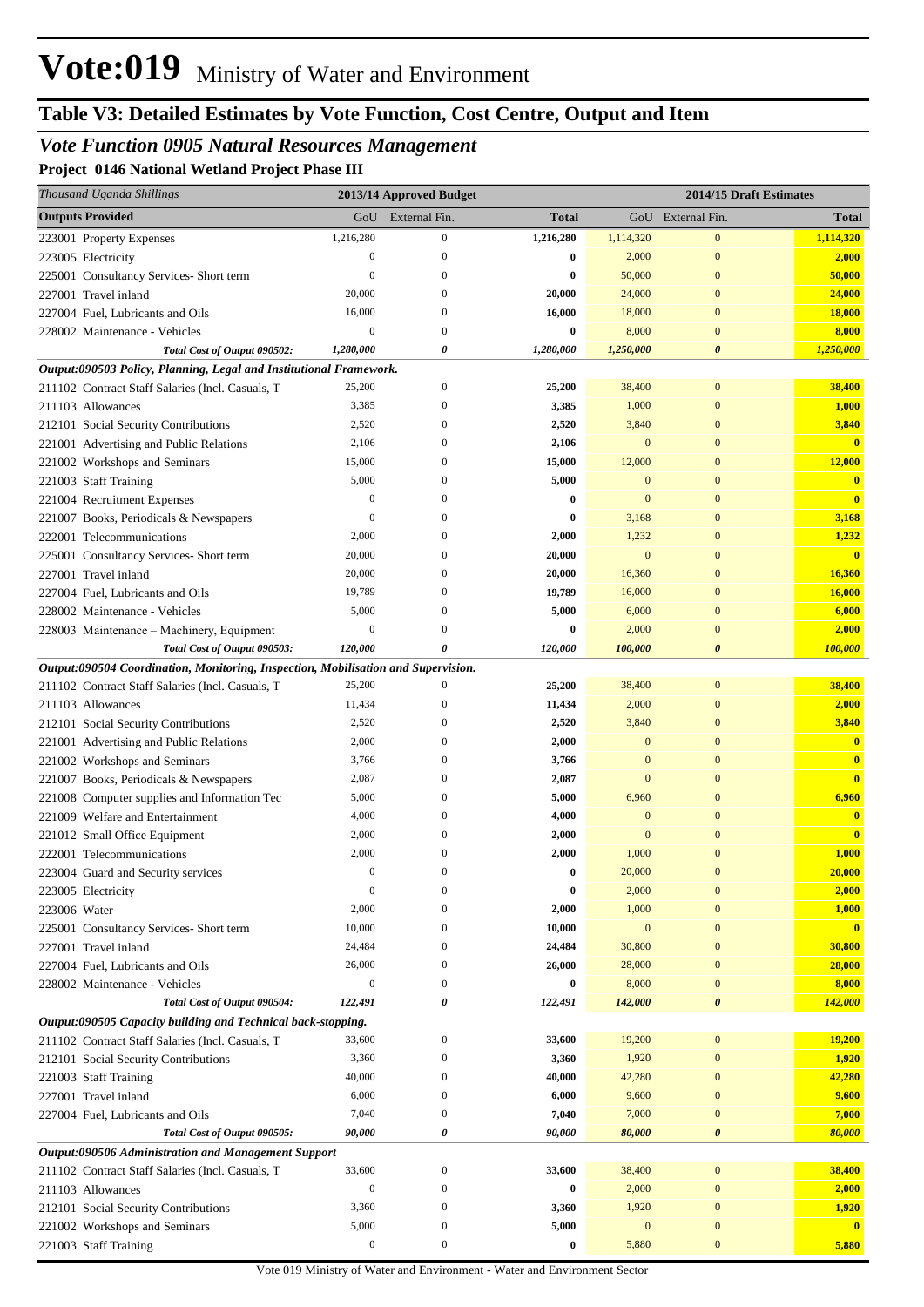# **Table V3: Detailed Estimates by Vote Function, Cost Centre, Output and Item**

## *Vote Function 0905 Natural Resources Management*

**Project 0146 National Wetland Project Phase III**

| Thousand Uganda Shillings                                               |                       | 2013/14 Approved Budget |              |                |                       | 2014/15 Draft Estimates |              |
|-------------------------------------------------------------------------|-----------------------|-------------------------|--------------|----------------|-----------------------|-------------------------|--------------|
| <b>Outputs Provided</b>                                                 | GoU                   | External Fin.           | <b>Total</b> |                | GoU External Fin.     |                         | <b>Total</b> |
| 221007 Books, Periodicals & Newspapers                                  | 5,000                 | $\overline{0}$          | 5,000        | $\mathbf{0}$   | $\overline{0}$        |                         | $\bullet$    |
| 221008 Computer supplies and Information Tec                            | $\mathbf{0}$          | $\boldsymbol{0}$        | $\bf{0}$     | 4,000          | $\Omega$              |                         | 4,000        |
| 221009 Welfare and Entertainment                                        | $\overline{0}$        | $\boldsymbol{0}$        | 0            | 4,000          | $\Omega$              |                         | 4,000        |
| 221011 Printing, Stationery, Photocopying and                           | $\Omega$              | $\boldsymbol{0}$        | $\bf{0}$     | 4,000          | $\Omega$              |                         | 4,000        |
| 221012 Small Office Equipment                                           | $\theta$              | $\boldsymbol{0}$        | $\bf{0}$     | 2,000          | $\Omega$              |                         | 2,000        |
| 222001 Telecommunications                                               | 1.641                 | $\mathbf{0}$            | 1,641        | $\overline{0}$ | $\Omega$              |                         | $\mathbf{0}$ |
| 222002 Postage and Courier                                              | $\overline{0}$        | $\boldsymbol{0}$        | $\bf{0}$     | 1,000          | $\Omega$              |                         | 1,000        |
| 227001 Travel inland                                                    | 20,000                | $\overline{0}$          | 20,000       | 7,800          | $\Omega$              |                         | 7,800        |
| 227002 Travel abroad                                                    | 12,700                | $\Omega$                | 12,700       | 16,000         | $\Omega$              |                         | 16,000       |
| 227004 Fuel, Lubricants and Oils                                        | 5,361                 | $\overline{0}$          | 5,361        | 8,000          | $\Omega$              |                         | 8,000        |
| 228002 Maintenance - Vehicles                                           | 5,089                 | $\mathbf{0}$            | 5,089        | 5,000          | $\Omega$              |                         | 5,000        |
| Total Cost of Output 090506:                                            | 91,752                | $\boldsymbol{\theta}$   | 91,752       | 100,000        | $\boldsymbol{\theta}$ |                         | 100,000      |
| <b>Total Cost of Outputs Provided</b>                                   | 1,912,171             | $\bf{0}$                | 1,912,171    | 1,862,171      | $\mathbf{0}$          |                         | 1,862,171    |
| <b>Outputs Funded</b>                                                   |                       | GoU External Fin.       | <b>Total</b> |                | GoU External Fin.     |                         | <b>Total</b> |
| Output:090551 Operational support to private institutions               |                       |                         |              |                |                       |                         |              |
| 263104 Transfers to other govt. units                                   | 500,000               | $\mathbf{0}$            | 500,000      | 640,000        | $\mathbf{0}$          |                         | 640,000      |
| overnment units-Environment Protection Police Unit                      | $\boldsymbol{\theta}$ | 0                       | 0            | 640,000        | $\theta$              | $\boldsymbol{\theta}$   | 640,000      |
| Total Cost of Output 090551:                                            | 500,000               | $\boldsymbol{\theta}$   | 500,000      | 640,000        | $\theta$              |                         | 640,000      |
| <b>Total Cost of Outputs Funded</b>                                     | 500,000               | $\mathbf{0}$            | 500,000      | 640,000        | $\mathbf{0}$          |                         | 640,000      |
| <b>Capital Purchases</b>                                                |                       | GoU External Fin.       | <b>Total</b> |                | GoU External Fin.     |                         | <b>Total</b> |
| Output:090572 Government Buildings and Administrative Infrastructure    |                       |                         |              |                |                       |                         |              |
| 231002 Residential buildings (Depreciation)                             | $\mathbf{0}$          | $\boldsymbol{0}$        | $\bf{0}$     | 20,000         | $\Omega$              |                         | 20,000       |
| Total Cost of Output 090572:                                            | $\theta$              | $\boldsymbol{\theta}$   | 0            | 20,000         | $\theta$              |                         | 20,000       |
| Output:090576 Purchase of Office and ICT Equipment, including Software  |                       |                         |              |                |                       |                         |              |
| 231005 Machinery and equipment                                          | 70,000                | $\boldsymbol{0}$        | 70,000       | 40,000         | $\Omega$              |                         | 40,000       |
| Total Cost of Output 090576:                                            | 70,000                | $\boldsymbol{\theta}$   | 70,000       | 40,000         | $\boldsymbol{\theta}$ |                         | 40,000       |
| Output:090577 Purchase of Specialised Machinery & Equipment             |                       |                         |              |                |                       |                         |              |
| 231005 Machinery and equipment                                          | 50,000                | $\boldsymbol{0}$        | 50,000       | 20,000         | $\Omega$              |                         | 20,000       |
| Total Cost of Output 090577:                                            | 50,000                | $\boldsymbol{\theta}$   | 50,000       | 20,000         | $\theta$              |                         | 20,000       |
| Output:090578 Purchase of Office and Residential Furniture and Fittings |                       |                         |              |                |                       |                         |              |
| 231006 Furniture and fittings (Depreciation)                            | 10,000                | $\boldsymbol{0}$        | 10,000       | 10,000         | $\Omega$              |                         | 10,000       |
| 312206 Gross Tax                                                        | 800,000               | $\mathbf{0}$            | 800,000      | $\overline{0}$ | $\Omega$              |                         | $\mathbf{0}$ |
| Total Cost of Output 090578:                                            | 810,000               | $\boldsymbol{\theta}$   | 810,000      | 10,000         | $\theta$              |                         | 10,000       |
| <b>Total Cost of Capital Purchases</b>                                  | 930,000               | $\bf{0}$                | 930,000      | 90,000         | $\mathbf{0}$          |                         | 90,000       |
| <b>Total Project 0146</b>                                               | 3,342,171             | $\bf{0}$                | 3,342,171    | 2,592,171      | $\bf{0}$              |                         | 2,592,171    |
| <b>Total Excluding Taxes and Arrears</b>                                | 2,542,171             | $\theta$                | 2,542,171    | 2,592,171      | $\theta$              |                         | 2,592,171    |

### **Project 0947 FIEFOC - Farm Income Project**

| Thousand Uganda Shillings                                                |              | 2013/14 Approved Budget |              |              | 2014/15 Draft Estimates |              |
|--------------------------------------------------------------------------|--------------|-------------------------|--------------|--------------|-------------------------|--------------|
| <b>Outputs Provided</b>                                                  | GoU          | External Fin.           | <b>Total</b> | GoU          | External Fin.           | <b>Total</b> |
| Output:090501 Promotion of Knowledge of Enviroment and Natural Resources |              |                         |              |              |                         |              |
| 211102 Contract Staff Salaries (Incl. Casuals, T.                        | 30,000       | $\mathbf{0}$            | 30,000       | 54,706       | $\mathbf{0}$            | 54,706       |
| 211103 Allowances                                                        | 19,729       | $\Omega$                | 19,729       | 5,366        | $\mathbf{0}$            | 5,366        |
| 212101 Social Security Contributions                                     | $\Omega$     | $\Omega$                | $\bf{0}$     | 10,000       | $\mathbf{0}$            | 10,000       |
| 212201 Social Security Contributions                                     | 10,500       | $\theta$                | 10,500       | $\mathbf{0}$ | $\mathbf{0}$            | $\mathbf{0}$ |
| 221001 Advertising and Public Relations                                  | 15,000       | $\mathbf{0}$            | 15,000       | 15,171       | $\mathbf{0}$            | 15,171       |
| 221002 Workshops and Seminars                                            | $\bf{0}$     | $\Omega$                | $\bf{0}$     | 9,000        | $\mathbf{0}$            | 9,000        |
| 221003 Staff Training                                                    | 49,135       | $\Omega$                | 49,135       | 3,000        | $\mathbf{0}$            | 3,000        |
| 221005 Hire of Venue (chairs, projector, etc)                            | $\Omega$     | $\Omega$                | $\mathbf{0}$ | 2,003        | $\mathbf{0}$            | 2,003        |
| 221007 Books, Periodicals & Newspapers                                   | 8,008        | $\Omega$                | 8,008        | 8,000        | $\mathbf{0}$            | 8,000        |
| 221008 Computer supplies and Information Tec                             | 10,000       | $\Omega$                | 10,000       | 15,000       | $\mathbf{0}$            | 15,000       |
| 221009 Welfare and Entertainment                                         | $\Omega$     | $\Omega$                | $\mathbf{0}$ | 7,000        | $\mathbf{0}$            | 7,000        |
| 221011 Printing, Stationery, Photocopying and                            | $\mathbf{0}$ | $\mathbf{0}$            | $\bf{0}$     | 7,294        | $\mathbf{0}$            | 7,294        |
| 221012 Small Office Equipment                                            | $\Omega$     | $\Omega$                | $\bf{0}$     | 3,499        | $\mathbf{0}$            | 3,499        |
| 222001 Telecommunications                                                | $\Omega$     | $\Omega$                | 0            | 2,000        | $\Omega$                | 2,000        |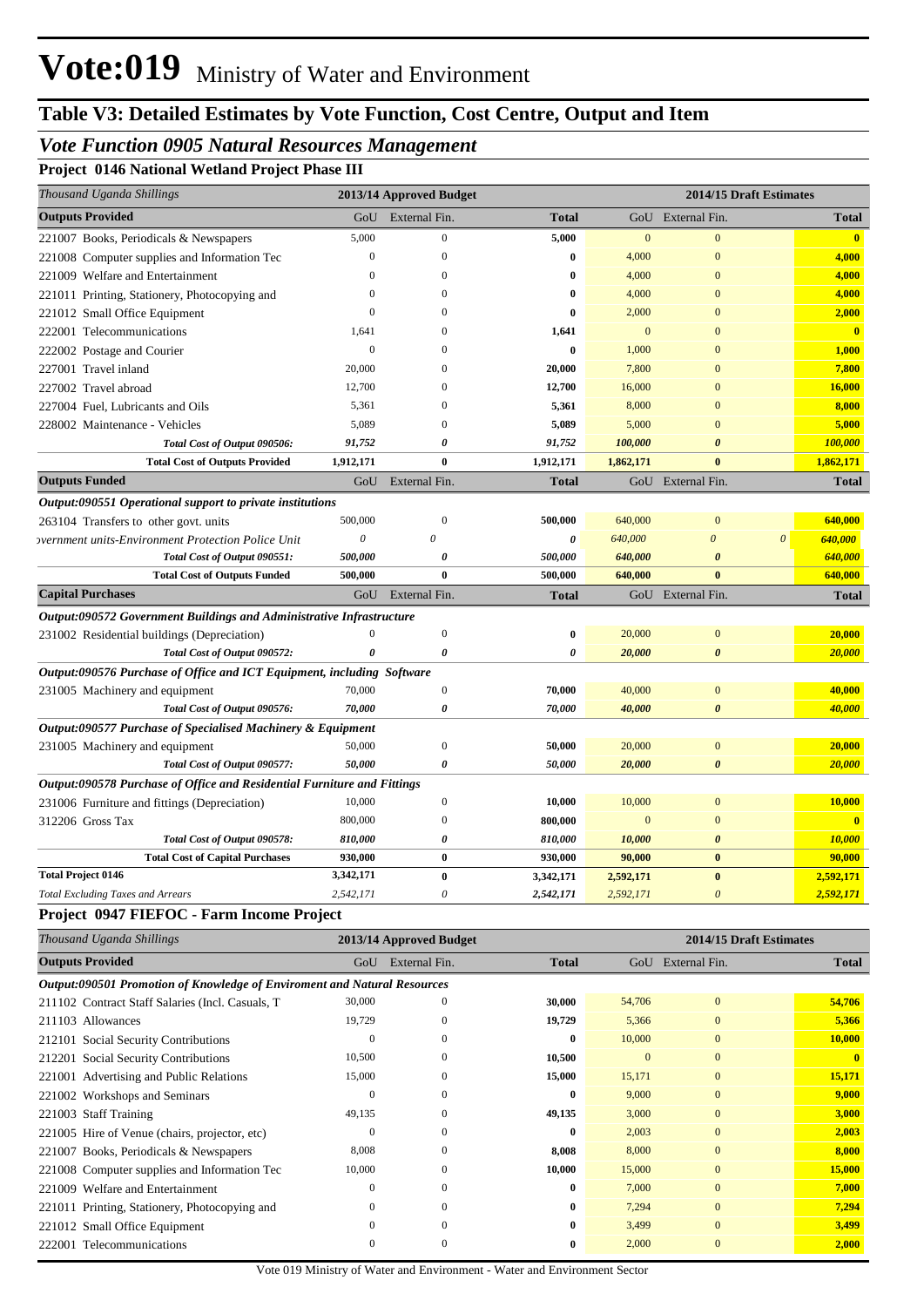# **Table V3: Detailed Estimates by Vote Function, Cost Centre, Output and Item**

## *Vote Function 0905 Natural Resources Management*

**Project 0947 FIEFOC - Farm Income Project**

|              | Thousand Uganda Shillings                                                                                              |                  | 2013/14 Approved Budget      |                  | 2014/15 Draft Estimates |                              |                         |
|--------------|------------------------------------------------------------------------------------------------------------------------|------------------|------------------------------|------------------|-------------------------|------------------------------|-------------------------|
|              | <b>Outputs Provided</b>                                                                                                | GoU              | External Fin.                | <b>Total</b>     |                         | GoU External Fin.            | <b>Total</b>            |
|              | 223005 Electricity                                                                                                     | 5,000            | $\boldsymbol{0}$             | 5,000            | 5,000                   | $\boldsymbol{0}$             | 5,000                   |
| 223006 Water |                                                                                                                        | 2,100            | $\mathbf{0}$                 | 2,100            | 2,100                   | $\mathbf{0}$                 | 2,100                   |
|              | 225001 Consultancy Services- Short term                                                                                | 81,429           | 0                            | 81,429           | $\mathbf{0}$            | $\mathbf{0}$                 | $\mathbf{0}$            |
|              | 225002 Consultancy Services-Long-term                                                                                  | 100,000          | $\Omega$                     | 100,000          | $\mathbf{0}$            | $\bf{0}$                     | $\mathbf{0}$            |
|              | 227001 Travel inland                                                                                                   | 40,000           | $\Omega$                     | 40,000           | 20,000                  | $\mathbf{0}$                 | 20,000                  |
|              | 227004 Fuel, Lubricants and Oils                                                                                       | 15,000           | 0                            | 15,000           | 15,000                  | $\mathbf{0}$                 | 15,000                  |
|              | 228002 Maintenance - Vehicles                                                                                          | 14,100           | $\mathbf{0}$                 | 14,100           | 14,100                  | $\mathbf{0}$                 | 14,100                  |
|              | 228004 Maintenance – Other                                                                                             | $\boldsymbol{0}$ | $\mathbf{0}$                 | $\bf{0}$         | 4,000                   | $\mathbf{0}$                 | 4,000                   |
|              | Total Cost of Output 090501:                                                                                           | 400,000          | 0                            | 400,000          | 202,238                 | $\boldsymbol{\theta}$        | 202,238                 |
|              | Output:090502 Restoration of degraded and Protection of ecosystems                                                     |                  |                              |                  |                         |                              |                         |
|              | 211102 Contract Staff Salaries (Incl. Casuals, T                                                                       | 60,000           | $\boldsymbol{0}$             | 60,000           | 54,706                  | $\boldsymbol{0}$             | 54,706                  |
|              | 211103 Allowances                                                                                                      | 10,857           | $\mathbf{0}$                 | 10,857           | 9,294                   | $\boldsymbol{0}$             | 9,294                   |
|              | 221002 Workshops and Seminars                                                                                          | $\boldsymbol{0}$ | $\mathbf{0}$                 | 0                | 9,000                   | $\mathbf{0}$                 | 9,000                   |
|              | 221003 Staff Training                                                                                                  | 2,000            | 0                            | 2,000            | $\mathbf{0}$            | $\mathbf{0}$                 | $\overline{\mathbf{0}}$ |
|              | 221008 Computer supplies and Information Tec                                                                           | 6,000            | $\mathbf{0}$                 | 6,000            | 6,000                   | $\mathbf{0}$                 | 6,000                   |
|              | 221011 Printing, Stationery, Photocopying and                                                                          | 2,000            | 0                            | 2,000            | 2,000                   | $\mathbf{0}$                 | 2,000                   |
|              | 221012 Small Office Equipment                                                                                          | 5,000            | 0                            | 5,000            | 5,000                   | $\mathbf{0}$                 | 5,000                   |
|              | 222001 Telecommunications                                                                                              | 2,000            | 0                            | 2,000            | $\mathbf{0}$            | $\mathbf{0}$                 | $\overline{\mathbf{0}}$ |
|              | 223005 Electricity                                                                                                     | $\mathbf{0}$     | $\mathbf{0}$                 | $\bf{0}$         | 30,000                  | $\mathbf{0}$                 | 30,000                  |
|              | 225001 Consultancy Services- Short term                                                                                | 16,143           | 0                            | 16,143           | 200,000                 | $\mathbf{0}$                 | 200,000                 |
|              | 225002 Consultancy Services-Long-term                                                                                  | $\boldsymbol{0}$ | $\mathbf{0}$                 | 0                | 30,000                  | $\mathbf{0}$                 | 30,000                  |
|              | 227001 Travel inland                                                                                                   | 60,000           | $\mathbf{0}$<br>$\mathbf{0}$ | 60,000           | 5,000                   | $\mathbf{0}$<br>$\mathbf{0}$ | 5,000                   |
|              | 227004 Fuel, Lubricants and Oils                                                                                       | 5,000<br>169,000 | 0                            | 5,000<br>169,000 | 5,000<br>356,000        | $\boldsymbol{\theta}$        | 5,000<br>356,000        |
|              | Total Cost of Output 090502:                                                                                           |                  |                              |                  |                         |                              |                         |
|              | Output:090503 Policy, Planning, Legal and Institutional Framework.<br>211102 Contract Staff Salaries (Incl. Casuals, T | 225,000          | $\boldsymbol{0}$             | 225,000          | 54,706                  | $\boldsymbol{0}$             | 54,706                  |
|              | 211103 Allowances                                                                                                      | 20,000           | $\mathbf{0}$                 | 20,000           | 14,294                  | $\mathbf{0}$                 | 14,294                  |
|              | 212101 Social Security Contributions                                                                                   | 13,000           | $\mathbf{0}$                 | 13,000           | 31,000                  | $\mathbf{0}$                 | 31,000                  |
|              | 221001 Advertising and Public Relations                                                                                | 20,000           | 0                            | 20,000           | 20,000                  | $\mathbf{0}$                 | 20,000                  |
|              | 221002 Workshops and Seminars                                                                                          | $\boldsymbol{0}$ | $\mathbf{0}$                 | 0                | $\mathbf{0}$            | $\mathbf{0}$                 | $\overline{0}$          |
|              | 221003 Staff Training                                                                                                  | 40,000           | 0                            | 40,000           | 5,000                   | $\bf{0}$                     | 5,000                   |
|              | 221007 Books, Periodicals & Newspapers                                                                                 | 50,000           | 0                            | 50,000           | $\mathbf{0}$            | $\mathbf{0}$                 | $\mathbf{0}$            |
|              | 221008 Computer supplies and Information Tec                                                                           | 15,000           | 0                            | 15,000           | $\Omega$                | $\mathbf{0}$                 | $\mathbf{0}$            |
|              | 221011 Printing, Stationery, Photocopying and                                                                          | 100,000          | $\mathbf{0}$                 | 100,000          | $\mathbf{0}$            | $\mathbf{0}$                 | $\bf{0}$                |
|              | 222001 Telecommunications                                                                                              | 15,000           | $\Omega$                     | 15,000           | 5,000                   | $\Omega$                     | 5,000                   |
|              | 224002 General Supply of Goods and Services                                                                            | 22,477           | $\mathbf{0}$                 | 22,477           | $\mathbf{0}$            | $\bf{0}$                     | $\overline{\mathbf{0}}$ |
|              | 225001 Consultancy Services- Short term                                                                                | 150,000          | $\mathbf{0}$                 | 150,000          | 260,000                 | $\mathbf{0}$                 | 260,000                 |
|              | 225002 Consultancy Services-Long-term                                                                                  | 221,125          | 0                            | 221,125          | 200,000                 | $\mathbf{0}$                 | 200,000                 |
|              | 227001 Travel inland                                                                                                   | 80,000           | $^{0}$                       | 80,000           | 20,000                  | $\mathbf{0}$                 | 20,000                  |
|              | 227002 Travel abroad                                                                                                   | 55,875           | $^{0}$                       | 55,875           | $\boldsymbol{0}$        | $\mathbf{0}$                 |                         |
|              | 227004 Fuel, Lubricants and Oils                                                                                       | 40,000           | 0                            | 40,000           | $\overline{0}$          | $\mathbf{0}$                 | $\overline{\mathbf{0}}$ |
|              | 228002 Maintenance - Vehicles                                                                                          | $\boldsymbol{0}$ | $\mathbf{0}$                 | 0                | 30,000                  | $\mathbf{0}$                 | 30,000                  |
|              | 228003 Maintenance - Machinery, Equipment                                                                              | 32,523           | $\mathbf{0}$                 | 32,523           | $\Omega$                | $\boldsymbol{0}$             |                         |
|              | Total Cost of Output 090503:                                                                                           | 1,100,000        | 0                            | 1,100,000        | 640,000                 | $\boldsymbol{\theta}$        | 640,000                 |
|              | Output:090504 Coordination, Monitoring, Inspection, Mobilisation and Supervision.                                      |                  |                              |                  |                         |                              |                         |
|              | 211102 Contract Staff Salaries (Incl. Casuals, T                                                                       | 60,000           | $\mathbf{0}$                 | 60,000           | 54,706                  | $\boldsymbol{0}$             | 54,706                  |
|              | 211103 Allowances                                                                                                      | 20,000           | $\mathbf{0}$                 | 20,000           | 19,294                  | $\boldsymbol{0}$             | 19,294                  |
|              | 212101 Social Security Contributions                                                                                   | $\boldsymbol{0}$ | $\mathbf{0}$                 | 0                | $\mathbf{0}$            | $\mathbf{0}$                 |                         |
|              | 221005 Hire of Venue (chairs, projector, etc)                                                                          | 40,000           | $\Omega$                     | 40,000           | 10,000                  | $\mathbf{0}$                 | 10,000                  |
|              | 221007 Books, Periodicals & Newspapers                                                                                 | 10,000           | 0                            | 10,000           | $\mathbf{0}$            | $\mathbf{0}$                 |                         |
|              | 221008 Computer supplies and Information Tec                                                                           | 8,000            | 0                            | 8,000            | 2,150                   | $\mathbf{0}$                 | 2,150                   |
|              | 221012 Small Office Equipment                                                                                          | 5,000            | 0                            | 5,000            | $\mathbf{0}$            | $\mathbf{0}$                 |                         |
|              | 222001 Telecommunications                                                                                              | 5,000            | $\Omega$                     | 5,000            | $\mathbf{0}$            | $\mathbf{0}$                 | $\overline{\mathbf{0}}$ |
|              | 223005 Electricity                                                                                                     | $\boldsymbol{0}$ | $\boldsymbol{0}$             | 0                | 30,000                  | $\mathbf{0}$                 | 30,000                  |
|              | 224002 General Supply of Goods and Services                                                                            | 30,000           | $\boldsymbol{0}$             | 30,000           | $\boldsymbol{0}$        | $\boldsymbol{0}$             | $\mathbf{0}$            |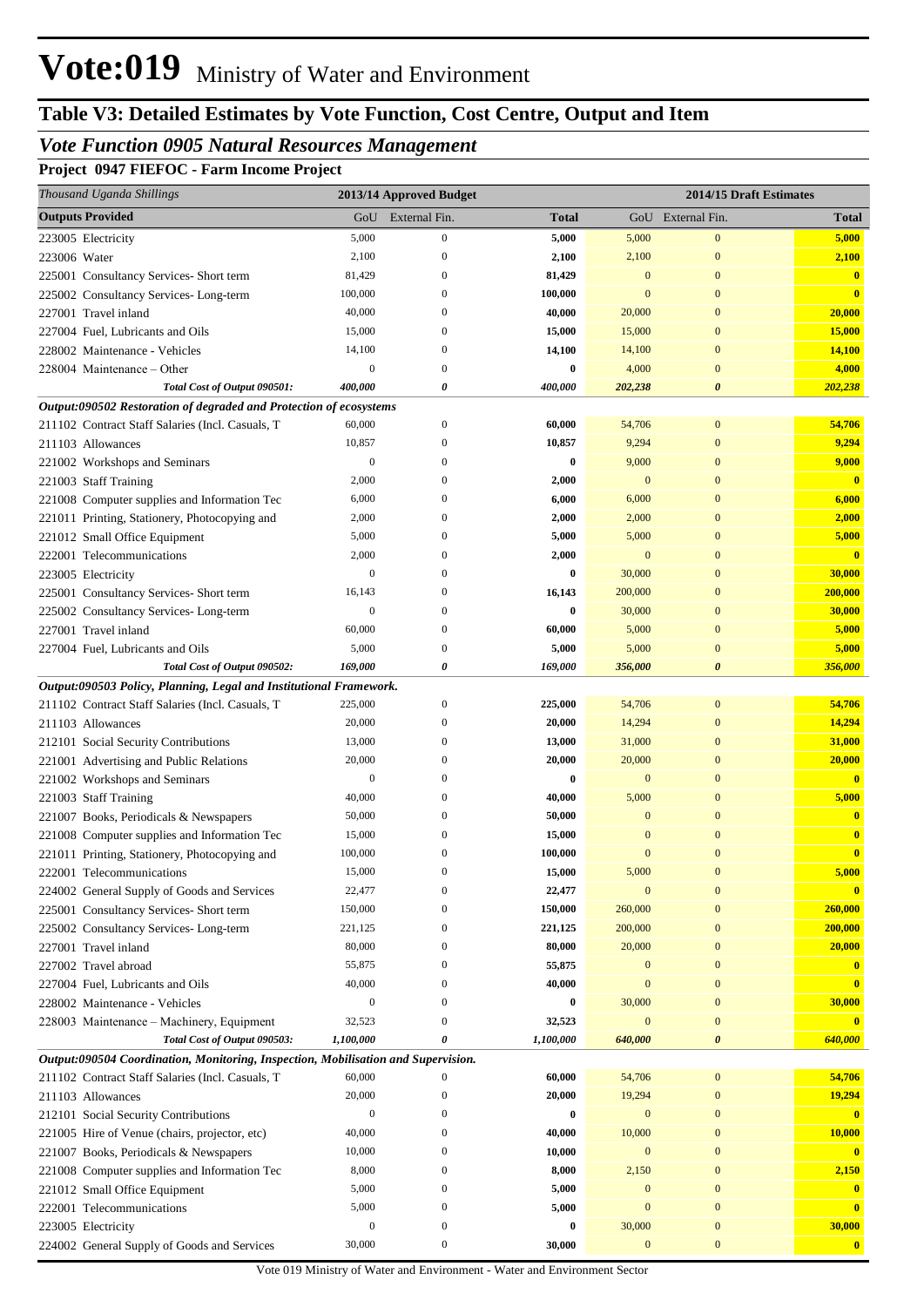# **Table V3: Detailed Estimates by Vote Function, Cost Centre, Output and Item**

## *Vote Function 0905 Natural Resources Management*

**Project 0947 FIEFOC - Farm Income Project**

| Thousand Uganda Shillings                                               |                  | 2013/14 Approved Budget  |                   |                        | 2014/15 Draft Estimates      |                         |
|-------------------------------------------------------------------------|------------------|--------------------------|-------------------|------------------------|------------------------------|-------------------------|
| <b>Outputs Provided</b>                                                 | GoU              | External Fin.            | <b>Total</b>      |                        | GoU External Fin.            | <b>Total</b>            |
| 225001 Consultancy Services- Short term                                 | 150,714          | $\boldsymbol{0}$         | 150,714           | 107,850                | $\boldsymbol{0}$             | 107,850                 |
| 225002 Consultancy Services-Long-term                                   | 180,000          | $\mathbf{0}$             | 180,000           | $\mathbf{0}$           | $\mathbf{0}$                 | $\mathbf{0}$            |
| 227001 Travel inland                                                    | 50,000           | $\mathbf{0}$             | 50,000            | 50,000                 | $\mathbf{0}$                 | 50,000                  |
| 227002 Travel abroad                                                    | 40,000           | 0                        | 40,000            | $\mathbf{0}$           | $\mathbf{0}$                 | $\mathbf{0}$            |
| 227004 Fuel, Lubricants and Oils                                        | 175,886          | $\mathbf{0}$             | 175,886           | 50,000                 | $\mathbf{0}$                 | 50,000                  |
| 228002 Maintenance - Vehicles                                           | 30,000           | $\mathbf{0}$             | 30,000            | 30,000                 | $\mathbf{0}$                 | 30,000                  |
| Total Cost of Output 090504:                                            | 804,600          | 0                        | 804,600           | 354,000                | $\boldsymbol{\theta}$        | 354,000                 |
| Output:090505 Capacity building and Technical back-stopping.            |                  |                          |                   |                        |                              |                         |
| 211102 Contract Staff Salaries (Incl. Casuals, T                        | 60,000           | $\boldsymbol{0}$         | 60,000            | 54,706                 | $\bf{0}$                     | 54,706                  |
| 211103 Allowances                                                       | 42,857           | $\Omega$                 | 42,857            | 5,294                  | $\mathbf{0}$                 | 5,294                   |
| 221001 Advertising and Public Relations                                 | $\boldsymbol{0}$ | $\mathbf{0}$             | 0                 | $\mathbf{0}$           | $\mathbf{0}$                 | $\overline{\mathbf{0}}$ |
| 221002 Workshops and Seminars                                           | 23,966           | 0                        | 23,966            | $\Omega$               | $\mathbf{0}$                 | $\mathbf{0}$            |
| 221003 Staff Training                                                   | 30,000           | $\Omega$                 | 30,000            | $\mathbf{0}$           | $\mathbf{0}$                 | $\mathbf{0}$            |
| 221005 Hire of Venue (chairs, projector, etc)                           | $\boldsymbol{0}$ | $\Omega$                 | 0                 | 10,000                 | $\mathbf{0}$                 | 10,000                  |
| 221007 Books, Periodicals & Newspapers                                  | 10,000           | 0                        | 10,000            | $\mathbf{0}$           | $\mathbf{0}$                 | $\bf{0}$                |
| 221008 Computer supplies and Information Tec                            | 20,000           | $\Omega$                 | 20,000            | $\Omega$               | $\mathbf{0}$                 | $\overline{\mathbf{0}}$ |
| 221012 Small Office Equipment                                           | 10,000           | $\Omega$                 | 10,000            | $\Omega$               | $\mathbf{0}$                 | $\mathbf{0}$            |
| 222001 Telecommunications                                               | 36,034           | $\Omega$                 | 36,034            | 3,000                  | $\mathbf{0}$                 | 3,000<br>$\mathbf{0}$   |
| 224002 General Supply of Goods and Services                             | 8,784            | $\mathbf{0}$<br>$\Omega$ | 8,784             | $\mathbf{0}$           | $\mathbf{0}$<br>$\mathbf{0}$ |                         |
| 225001 Consultancy Services- Short term                                 | 200,000          | $\mathbf{0}$             | 200,000<br>62,857 | 100,000                | $\mathbf{0}$                 | 100,000                 |
| 225002 Consultancy Services-Long-term                                   | 62,857<br>27,186 | $\Omega$                 |                   | 40,000                 | $\mathbf{0}$                 | 40,000                  |
| 227001 Travel inland                                                    | 31,763           | $\boldsymbol{0}$         | 27,186<br>31,763  | 25,000<br>$\mathbf{0}$ | $\mathbf{0}$                 | 25,000<br>$\mathbf{0}$  |
| 227002 Travel abroad<br>227004 Fuel, Lubricants and Oils                | 13,000           | $\boldsymbol{0}$         | 13,000            | 12,000                 | $\mathbf{0}$                 | 12,000                  |
| Total Cost of Output 090505:                                            | 576,448          | 0                        | 576,448           | 250,000                | $\boldsymbol{\theta}$        | 250,000                 |
| Output:090506 Administration and Management Support                     |                  |                          |                   |                        |                              |                         |
| 211102 Contract Staff Salaries (Incl. Casuals, T                        | 45,000           | $\mathbf{0}$             | 45,000            | 36,471                 | $\mathbf{0}$                 | 36,471                  |
| 211103 Allowances                                                       | 20,000           | $\left($                 | 20,000            | 20,000                 | $\mathbf{0}$                 | 20,000                  |
| 221008 Computer supplies and Information Tec                            | 5,000            | 0                        | 5,000             | 1,695                  | $\mathbf{0}$                 | 1,695                   |
| 221011 Printing, Stationery, Photocopying and                           | 1,305            | $\mathbf{0}$             | 1,305             | 1,305                  | $\mathbf{0}$                 | 1,305                   |
| 222001 Telecommunications                                               | 20,000           | $\mathbf{0}$             | 20,000            | $\mathbf{0}$           | $\mathbf{0}$                 | $\overline{\mathbf{0}}$ |
| 223005 Electricity                                                      | 5,000            | $\Omega$                 | 5,000             | 5,000                  | $\mathbf{0}$                 | 5,000                   |
| 224002 General Supply of Goods and Services                             | 10,000           | $\Omega$                 | 10,000            | $\mathbf{0}$           | $\mathbf{0}$                 | $\mathbf{0}$            |
| 224004 Cleaning and Sanitation                                          | $\boldsymbol{0}$ | $\mathbf{0}$             | $\bf{0}$          | 13,529                 | $\mathbf{0}$                 | 13,529                  |
| 227004 Fuel, Lubricants and Oils                                        | 40,000           |                          | 40,000            | 30,000                 | $\Omega$                     | 30,000                  |
| 228002 Maintenance - Vehicles                                           | 41,286           | $\mathbf{0}$             | 41,286            | 50,000                 | $\mathbf{0}$                 | 50,000                  |
| Total Cost of Output 090506:                                            | 187,591          | 0                        | 187,591           | 158,000                | $\boldsymbol{\theta}$        | 158,000                 |
| <b>Total Cost of Outputs Provided</b>                                   | 3,237,639        | $\bf{0}$                 | 3,237,639         | 1,960,238              | $\bf{0}$                     | 1,960,238               |
| <b>Capital Purchases</b>                                                | GoU              | External Fin.            | <b>Total</b>      |                        | GoU External Fin.            | <b>Total</b>            |
| Output:090572 Government Buildings and Administrative Infrastructure    |                  |                          |                   |                        |                              |                         |
| 231007 Other Fixed Assets (Depreciation)                                | 13,498,727       | $\boldsymbol{0}$         | 13,498,727        | 13,296,407             | $\boldsymbol{0}$             | 13,296,407              |
| Total Cost of Output 090572:                                            | 13,498,727       | 0                        | 13,498,727        | 13,296,407             | 0                            | 13,296,407              |
| Output:090575 Purchase of Motor Vehicles and Other Transport Equipment  |                  |                          |                   |                        |                              |                         |
| 231004 Transport equipment                                              | 78,000           | $\boldsymbol{0}$         | 78,000            | $\boldsymbol{0}$       | $\boldsymbol{0}$             | $\mathbf{0}$            |
| Total Cost of Output 090575:                                            | 78,000           | 0                        | 78,000            | 0                      | 0                            | $\boldsymbol{\theta}$   |
| Output:090578 Purchase of Office and Residential Furniture and Fittings |                  |                          |                   |                        |                              |                         |
| 312206 Gross Tax                                                        | 500,000          | $\boldsymbol{0}$         | 500,000           | $\bf{0}$               | $\boldsymbol{0}$             | $\mathbf{0}$            |
| Total Cost of Output 090578:                                            | 500,000          | 0                        | 500,000           | 0                      | 0                            | $\boldsymbol{\theta}$   |
| Output:090579 Acquisition of Other Capital Assets                       |                  |                          |                   |                        |                              |                         |
| 281504 Monitoring, Supervision & Appraisal o                            | $\boldsymbol{0}$ | $\boldsymbol{0}$         | 0                 | $\boldsymbol{0}$       | $\boldsymbol{0}$             |                         |
| 312301 Cultivated Assets                                                | 595,136          | 0                        | 595,136           | 1,950,000              | $\boldsymbol{0}$             | 1,950,000               |
| Total Cost of Output 090579:                                            | 595,136          | 0                        | 595,136           | 1,950,000              | 0                            | 1,950,000               |
| <b>Total Cost of Capital Purchases</b>                                  | 14,671,863       | $\boldsymbol{0}$         | 14,671,863        | 15,246,407             | $\bf{0}$                     | 15,246,407              |
| <b>Total Project 0947</b>                                               | 17,909,501       | $\boldsymbol{0}$         | 17,909,501        | 17,206,646             | $\bf{0}$                     | 17,206,646              |
| <b>Total Excluding Taxes and Arrears</b>                                | 17,409,501       | $\boldsymbol{\theta}$    | 17,409,501        | 17,206,646             | $\boldsymbol{\mathit{0}}$    | 17,206,646              |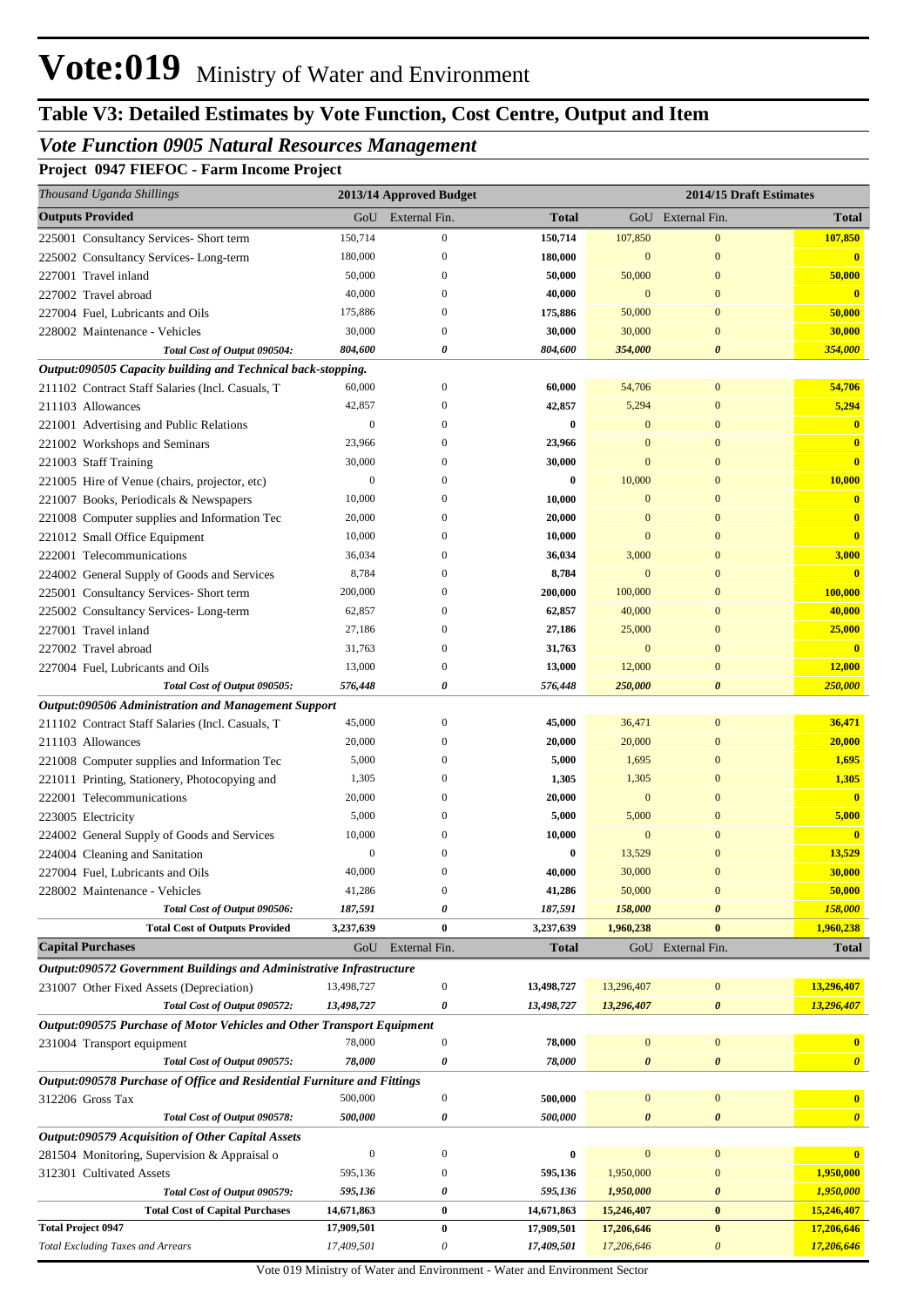## *Vote Function 0905 Natural Resources Management*

**Project 1189 Sawlog Production Grant Scheme Project**

| Thousand Uganda Shillings                                                |                  | 2013/14 Approved Budget |              |                   | 2014/15 Draft Estimates |                       |
|--------------------------------------------------------------------------|------------------|-------------------------|--------------|-------------------|-------------------------|-----------------------|
| <b>Outputs Provided</b>                                                  | GoU              | External Fin.           | <b>Total</b> | GoU External Fin. | <b>Total</b>            |                       |
| Output:090501 Promotion of Knowledge of Enviroment and Natural Resources |                  |                         |              |                   |                         |                       |
| 211103 Allowances                                                        | $\mathbf{0}$     | $\mathbf{0}$            | $\bf{0}$     | 12,000            | $\mathbf{0}$            | 12,000                |
| 221002 Workshops and Seminars                                            | 4,024            | $\Omega$                | 4,024        | 9,000             | $\mathbf{0}$            | 9,000                 |
| 221005 Hire of Venue (chairs, projector, etc)                            | $\boldsymbol{0}$ | $\mathbf{0}$            | $\bf{0}$     | 5,000             | $\mathbf{0}$            | 5,000                 |
| 221011 Printing, Stationery, Photocopying and                            | $\mathbf{0}$     | $\mathbf{0}$            | $\bf{0}$     | 2,086             | $\mathbf{0}$            | 2,086                 |
| 223004 Guard and Security services                                       | 24,062           | $\mathbf{0}$            | 24,062       | $\bf{0}$          | $\mathbf{0}$            | $\mathbf{0}$          |
| Total Cost of Output 090501:                                             | 28,086           | 0                       | 28,086       | 28,086            | $\boldsymbol{\theta}$   | 28,086                |
| Output:090502 Restoration of degraded and Protection of ecosystems       |                  |                         |              |                   |                         |                       |
| 211102 Contract Staff Salaries (Incl. Casuals, T                         | 242,615          | $\mathbf{0}$            | 242,615      | $\mathbf{0}$      | $\mathbf{0}$            | $\mathbf{0}$          |
| 211103 Allowances                                                        | $\boldsymbol{0}$ | $\boldsymbol{0}$        | $\bf{0}$     | $\overline{0}$    | $\boldsymbol{0}$        | $\mathbf{0}$          |
| 221002 Workshops and Seminars                                            | $\theta$         | $\mathbf{0}$            | $\bf{0}$     | 33,538            | $\mathbf{0}$            | 33,538                |
| 224001 Medical and Agricultural supplies                                 | 95,000           | $\mathbf{0}$            | 95,000       | $\bf{0}$          | $\mathbf{0}$            | $\mathbf{0}$          |
| 224004 Cleaning and Sanitation                                           | $\boldsymbol{0}$ | $\mathbf{0}$            | $\bf{0}$     | 9,000             | $\mathbf{0}$            | 9,000                 |
| 224005 Uniforms, Beddings and Protective Gea                             | $\theta$         | $\mathbf{0}$            | $\bf{0}$     | 25,000            | $\mathbf{0}$            | 25,000                |
| 224006 Agricultural Supplies                                             | $\mathbf{0}$     | $\mathbf{0}$            | $\bf{0}$     | 97,000            | $\mathbf{0}$            | 97,000                |
| 225001 Consultancy Services- Short term                                  | 120,000          | $\mathbf{0}$            | 120,000      | 115,000           | $\mathbf{0}$            | 115,000               |
| 226001 Insurances                                                        | 18,000           | $\mathbf{0}$            | 18,000       | $\bf{0}$          | $\boldsymbol{0}$        | $\mathbf{0}$          |
| 227001 Travel inland                                                     | 31,198           | $\boldsymbol{0}$        | 31,198       | 32,000            | $\mathbf{0}$            | 32,000                |
| 227004 Fuel, Lubricants and Oils                                         | $\boldsymbol{0}$ | $\mathbf{0}$            | $\bf{0}$     | 10,000            | $\mathbf{0}$            | 10,000                |
| 228002 Maintenance - Vehicles                                            | 37,000           | $\boldsymbol{0}$        | 37,000       | $\mathbf{0}$      | $\boldsymbol{0}$        |                       |
| Total Cost of Output 090502:                                             | 543,813          | 0                       | 543,813      | 321,538           | $\boldsymbol{\theta}$   | 321,538               |
| Output:090506 Administration and Management Support                      |                  |                         |              |                   |                         |                       |
| 211102 Contract Staff Salaries (Incl. Casuals, T                         | 89,385           | $\mathbf{0}$            | 89,385       | 192,000           | $\mathbf{0}$            | 192,000               |
| 211103 Allowances                                                        | 5,000            | $\boldsymbol{0}$        | 5,000        | 10,000            | $\boldsymbol{0}$        | 10,000                |
| 212101 Social Security Contributions                                     | 33,000           | $\boldsymbol{0}$        | 33,000       | 20,000            | $\mathbf{0}$            | 20,000                |
| 213001 Medical expenses (To employees)                                   | $\boldsymbol{0}$ | $\mathbf{0}$            | 0            | 47,009            | $\boldsymbol{0}$        | 47,009                |
| 221001 Advertising and Public Relations                                  | $\boldsymbol{0}$ | $\mathbf{0}$            | $\bf{0}$     | 5,000             | $\boldsymbol{0}$        | 5,000                 |
| 221003 Staff Training                                                    | $\boldsymbol{0}$ | $\mathbf{0}$            | $\bf{0}$     | 15,000            | $\boldsymbol{0}$        | 15,000                |
| 221007 Books, Periodicals & Newspapers                                   | 806              | $\mathbf{0}$            | 806          | $\bf{0}$          | $\boldsymbol{0}$        |                       |
| 221008 Computer supplies and Information Tec                             | 19,000           | $\mathbf{0}$            | 19,000       | 10,000            | $\mathbf{0}$            | 10,000                |
| 221011 Printing, Stationery, Photocopying and                            | 3,672            | $\mathbf{0}$            | 3,672        | 5,000             | $\mathbf{0}$            | 5,000                 |
| 221012 Small Office Equipment                                            | 3,000            | $\mathbf{0}$            | 3,000        | 4,000             | $\mathbf{0}$            | 4,000                 |
| 221014 Bank Charges and other Bank related c                             | 4,000            | 0                       | 4,000        | $\mathbf{0}$      | $\mathbf{0}$            |                       |
| 222001 Telecommunications                                                | 12,000           | $\boldsymbol{0}$        | 12,000       | 10,000            | $\overline{0}$          | 10,000                |
| 222002 Postage and Courier                                               | 2,000            |                         | 2,000        | $\mathbf{0}$      | $\boldsymbol{0}$        |                       |
| 223003 Rent – (Produced Assets) to private enti                          | 54,000           | $\mathbf{0}$            | 54,000       | 32,000            | $\bf{0}$                | 32,000                |
| 223004 Guard and Security services                                       | $\boldsymbol{0}$ | $\mathbf{0}$            | $\bf{0}$     | 15,000            | $\mathbf{0}$            | 15,000                |
| 223005 Electricity                                                       | 7,000            | $\mathbf{0}$            | 7,000        | 11,000            | $\mathbf{0}$            | 11,000                |
| 223006 Water                                                             | 5,000            | $\boldsymbol{0}$        | 5,000        | 5,000             | $\mathbf{0}$            | 5,000                 |
| 226001 Insurances                                                        | 4,000            | $\boldsymbol{0}$        | 4,000        | 34,129            | $\mathbf{0}$            | 34,129                |
| 228002 Maintenance - Vehicles                                            | $\boldsymbol{0}$ | $\boldsymbol{0}$        | $\bf{0}$     | 10,000            | $\mathbf{0}$            | 10,000                |
| Total Cost of Output 090506:                                             | 241,862          | 0                       | 241,862      | 425,138           | $\boldsymbol{\theta}$   | 425,138               |
| <b>Total Cost of Outputs Provided</b>                                    | 813,762          | $\bf{0}$                | 813,762      | 774,762           | $\bf{0}$                | 774,762               |
| <b>Capital Purchases</b>                                                 | GoU              | External Fin.           | <b>Total</b> |                   | GoU External Fin.       | <b>Total</b>          |
| Output:090575 Purchase of Motor Vehicles and Other Transport Equipment   |                  |                         |              |                   |                         |                       |
| 312206 Gross Tax                                                         | 350,000          | $\boldsymbol{0}$        | 350,000      | $\bf{0}$          | $\boldsymbol{0}$        | $\mathbf{0}$          |
| Total Cost of Output 090575:                                             | 350,000          | 0                       | 350,000      | 0                 | 0                       | $\boldsymbol{\theta}$ |
| Output:090578 Purchase of Office and Residential Furniture and Fittings  |                  |                         |              |                   |                         |                       |
| 231006 Furniture and fittings (Depreciation)                             | 3,000            | $\boldsymbol{0}$        | 3,000        | 3,000             | $\boldsymbol{0}$        | 3,000                 |
| Total Cost of Output 090578:                                             | 3,000            | 0                       | 3,000        | 3,000             | 0                       | 3,000                 |
| Output:090579 Acquisition of Other Capital Assets                        |                  |                         |              |                   |                         |                       |
| 312301 Cultivated Assets                                                 | 61,000           | 8,800,000               | 8,861,000    | 100,000           | 8,800,000               | 8,900,000             |
| Total Cost of Output 090579:                                             | 61,000           | 8,800,000               | 8,861,000    | 100,000           | 8,800,000               | 8,900,000             |
| <b>Total Cost of Capital Purchases</b>                                   | 414,000          | 8,800,000               | 9,214,000    | 103,000           | 8,800,000               | 8,903,000             |
|                                                                          |                  |                         |              |                   |                         |                       |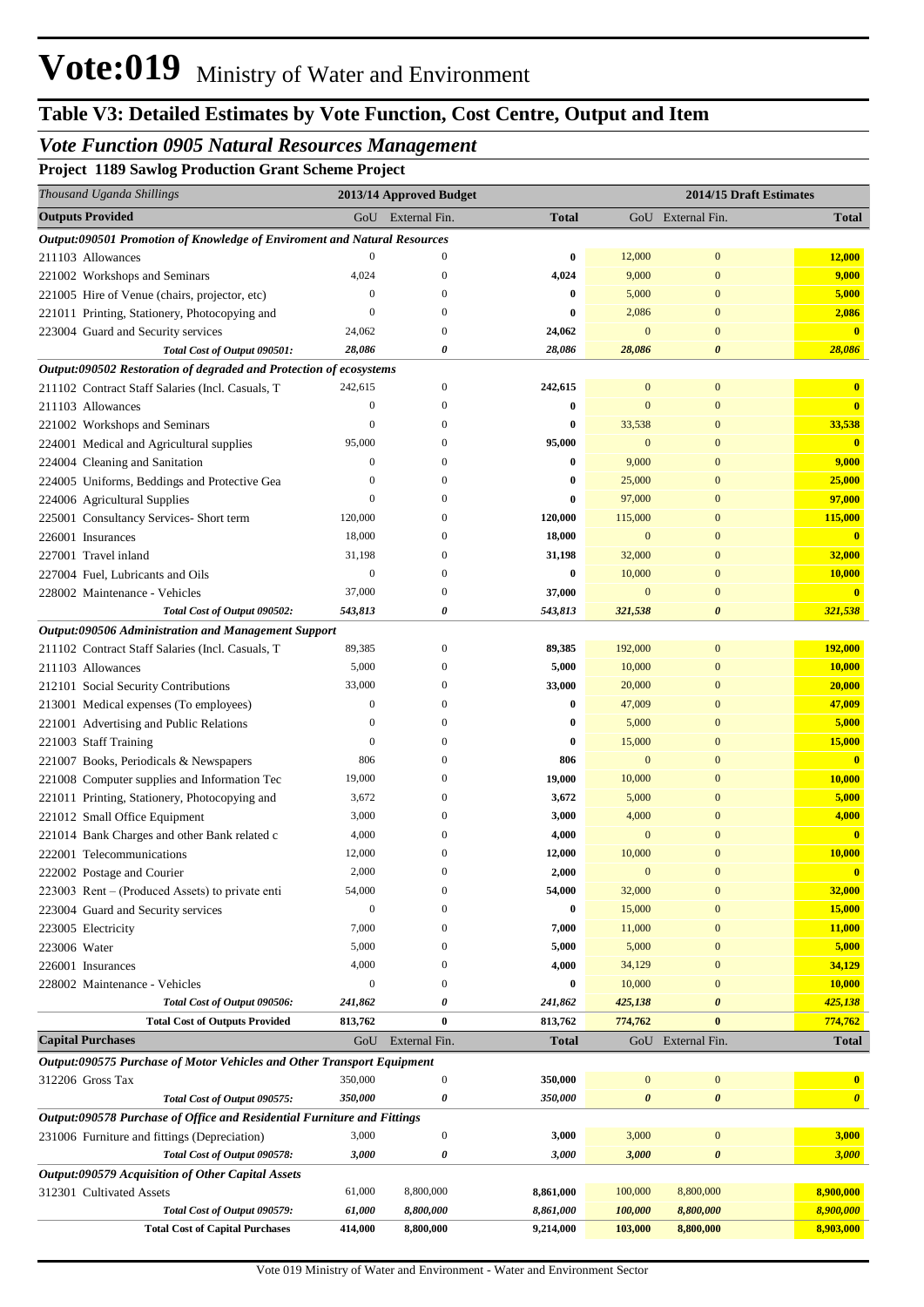# **Table V3: Detailed Estimates by Vote Function, Cost Centre, Output and Item**

### *Vote Function 0905 Natural Resources Management*

| <b>Project 1189 Sawlog Production Grant Scheme Project</b>                      |                                                    |                         |              |                         |               |              |  |
|---------------------------------------------------------------------------------|----------------------------------------------------|-------------------------|--------------|-------------------------|---------------|--------------|--|
| Thousand Uganda Shillings                                                       |                                                    | 2013/14 Approved Budget |              | 2014/15 Draft Estimates |               |              |  |
| <b>Total Project 1189</b>                                                       | 1,227,762                                          | 8,800,000               | 10,027,762   | 877,762                 | 8,800,000     | 9,677,762    |  |
| <b>Total Excluding Taxes and Arrears</b>                                        | 877,762                                            | 8,800,000               | 9,677,762    | 877,762                 | 8,800,000     | 9,677,762    |  |
| Project 1301 The National REDD-Plus Project                                     |                                                    |                         |              |                         |               |              |  |
| Thousand Uganda Shillings                                                       | 2014/15 Draft Estimates<br>2013/14 Approved Budget |                         |              |                         |               |              |  |
| <b>Outputs Provided</b>                                                         | GoU                                                | External Fin.           | <b>Total</b> | GoU                     | External Fin. | <b>Total</b> |  |
| <b>Output:090501 Promotion of Knowledge of Enviroment and Natural Resources</b> |                                                    |                         |              |                         |               |              |  |
| 211102 Contract Staff Salaries (Incl. Casuals, T                                | $\Omega$                                           | $\Omega$                | $\mathbf{0}$ | 30,000                  | $\mathbf{0}$  | 30,000       |  |
| 211103 Allowances                                                               | $\Omega$                                           | $\mathbf{0}$            | $\bf{0}$     | 10,000                  | $\mathbf{0}$  | 10,000       |  |
| 212201 Social Security Contributions                                            | $\Omega$                                           |                         | $\mathbf{0}$ | 3,000                   | $\mathbf{0}$  | 3.000        |  |
| 221002 Workshops and Seminars                                                   | $\Omega$                                           | $\Omega$                | $\bf{0}$     | 10,000                  | $\Omega$      | 10,000       |  |
| 221005 Hire of Venue (chairs, projector, etc)                                   |                                                    | 0                       | $\bf{0}$     | 5,000                   | $\mathbf{0}$  | 5,000        |  |

221011 Printing, Stationery, Photocopying and 0 0 **0** 10,000 0 **10,000**

| 221012 Small Office Equipment                                      | $\boldsymbol{0}$      | $\overline{0}$        | $\bf{0}$       | 4,000   | $\mathbf{0}$          | 4,000   |
|--------------------------------------------------------------------|-----------------------|-----------------------|----------------|---------|-----------------------|---------|
| 222001 Telecommunications                                          | $\boldsymbol{0}$      | $\boldsymbol{0}$      | $\bf{0}$       | 2,000   | $\mathbf{0}$          | 2,000   |
| 223005 Electricity                                                 | $\mathbf{0}$          | $\overline{0}$        | $\bf{0}$       | 2,000   | $\mathbf{0}$          | 2,000   |
| 223006 Water                                                       | $\mathbf{0}$          | $\theta$              | $\bf{0}$       | 4,000   | $\overline{0}$        | 4,000   |
| 227001 Travel inland                                               | $\overline{0}$        | $\mathbf{0}$          | $\bf{0}$       | 10,000  | $\mathbf{0}$          | 10,000  |
| 227004 Fuel, Lubricants and Oils                                   | $\mathbf{0}$          | $\theta$              | $\bf{0}$       | 5,000   | $\overline{0}$        | 5,000   |
| 228002 Maintenance - Vehicles                                      | $\overline{0}$        | $\mathbf{0}$          | $\bf{0}$       | 5,000   | $\mathbf{0}$          | 5,000   |
| Total Cost of Output 090501:                                       | $\theta$              | $\boldsymbol{\theta}$ | $\pmb{\theta}$ | 100,000 | $\boldsymbol{\theta}$ | 100,000 |
| Output:090502 Restoration of degraded and Protection of ecosystems |                       |                       |                |         |                       |         |
| 211103 Allowances                                                  | $\boldsymbol{0}$      | $\boldsymbol{0}$      | $\bf{0}$       | 20,000  | $\mathbf{0}$          | 20,000  |
| 212101 Social Security Contributions                               | $\boldsymbol{0}$      | $\mathbf{0}$          | $\bf{0}$       | 5,000   | $\mathbf{0}$          | 5,000   |
| 221001 Advertising and Public Relations                            | $\boldsymbol{0}$      | $\mathbf{0}$          | $\bf{0}$       | 10,000  | $\mathbf{0}$          | 10,000  |
| 221002 Workshops and Seminars                                      | $\mathbf{0}$          | $\overline{0}$        | $\bf{0}$       | 10,000  | $\mathbf{0}$          | 10,000  |
| 221003 Staff Training                                              | $\boldsymbol{0}$      | $\mathbf{0}$          | $\bf{0}$       | 10,000  | $\mathbf{0}$          | 10,000  |
| 221005 Hire of Venue (chairs, projector, etc)                      | $\overline{0}$        | $\overline{0}$        | $\bf{0}$       | 8,000   | $\overline{0}$        | 8,000   |
| 221007 Books, Periodicals & Newspapers                             | $\mathbf{0}$          | $\mathbf{0}$          | $\bf{0}$       | 3,000   | $\mathbf{0}$          | 3,000   |
| 221008 Computer supplies and Information Tec                       | $\mathbf{0}$          | $\overline{0}$        | $\bf{0}$       | 10,000  | $\overline{0}$        | 10,000  |
| 221011 Printing, Stationery, Photocopying and                      | $\bf{0}$              | $\mathbf{0}$          | $\bf{0}$       | 7,000   | $\mathbf{0}$          | 7,000   |
| 222001 Telecommunications                                          | $\mathbf{0}$          | $\overline{0}$        | $\bf{0}$       | 5,000   | $\overline{0}$        | 5,000   |
| 222002 Postage and Courier                                         | $\boldsymbol{0}$      | $\mathbf{0}$          | $\bf{0}$       | 2,000   | $\mathbf{0}$          | 2,000   |
| 223005 Electricity                                                 | $\boldsymbol{0}$      | $\overline{0}$        | $\bf{0}$       | 5,000   | $\mathbf{0}$          | 5,000   |
| 223006 Water                                                       | $\boldsymbol{0}$      | $\mathbf{0}$          | $\bf{0}$       | 5,000   | $\mathbf{0}$          | 5,000   |
| 225001 Consultancy Services- Short term                            | $\overline{0}$        | $\overline{0}$        | $\bf{0}$       | 80,000  | $\mathbf{0}$          | 80,000  |
| 227001 Travel inland                                               | $\Omega$              | $\Omega$              | $\bf{0}$       | 10,000  | $\overline{0}$        | 10,000  |
| 227002 Travel abroad                                               | $\mathbf{0}$          | $\overline{0}$        | $\bf{0}$       | 15,000  | $\mathbf{0}$          | 15,000  |
| 227004 Fuel, Lubricants and Oils                                   | $\overline{0}$        | $\overline{0}$        | $\bf{0}$       | 5,000   | $\overline{0}$        | 5,000   |
| 228002 Maintenance - Vehicles                                      | $\overline{0}$        | $\mathbf{0}$          | $\bf{0}$       | 5,000   | $\mathbf{0}$          | 5,000   |
| Total Cost of Output 090502:                                       | 0                     | $\boldsymbol{\theta}$ | $\pmb{\theta}$ | 215,000 | $\boldsymbol{\theta}$ | 215,000 |
| Output:090503 Policy, Planning, Legal and Institutional Framework. |                       |                       |                |         |                       |         |
| 211103 Allowances                                                  | $\mathbf{0}$          | $\boldsymbol{0}$      | $\bf{0}$       | 20,000  | $\boldsymbol{0}$      | 20,000  |
| 221002 Workshops and Seminars                                      | $\boldsymbol{0}$      | $\boldsymbol{0}$      | $\bf{0}$       | 10,000  | $\mathbf{0}$          | 10,000  |
| 221003 Staff Training                                              | $\mathbf{0}$          | $\overline{0}$        | $\bf{0}$       | 10,000  | $\bf{0}$              | 10,000  |
| 221004 Recruitment Expenses                                        | $\mathbf{0}$          | $\overline{0}$        | $\bf{0}$       | 10,000  | $\mathbf{0}$          | 10,000  |
| 221005 Hire of Venue (chairs, projector, etc)                      | $\boldsymbol{0}$      | $\boldsymbol{0}$      | $\bf{0}$       | 10,000  | $\mathbf{0}$          | 10,000  |
| 221007 Books, Periodicals & Newspapers                             | $\overline{0}$        | $\overline{0}$        | $\bf{0}$       | 3,000   | $\overline{0}$        | 3,000   |
| 221011 Printing, Stationery, Photocopying and                      | $\mathbf{0}$          | $\mathbf{0}$          | $\bf{0}$       | 5,000   | $\bf{0}$              | 5,000   |
| 222001 Telecommunications                                          | $\mathbf{0}$          | $\overline{0}$        | $\bf{0}$       | 4,000   | $\overline{0}$        | 4,000   |
| 223005 Electricity                                                 | $\boldsymbol{0}$      | $\mathbf{0}$          | $\bf{0}$       | 4,000   | $\mathbf{0}$          | 4,000   |
| 223006 Water                                                       | $\boldsymbol{0}$      | $\overline{0}$        | $\bf{0}$       | 4,000   | $\mathbf{0}$          | 4,000   |
| 227001 Travel inland                                               | $\boldsymbol{0}$      | $\mathbf{0}$          | $\bf{0}$       | 10,000  | $\mathbf{0}$          | 10,000  |
| 227004 Fuel, Lubricants and Oils                                   | $\overline{0}$        | $\overline{0}$        | $\bf{0}$       | 5,000   | $\mathbf{0}$          | 5,000   |
| 228002 Maintenance - Vehicles                                      | $\mathbf{0}$          | $\overline{0}$        | $\bf{0}$       | 5,000   | $\overline{0}$        | 5,000   |
| Total Cost of Output 090503:                                       | $\boldsymbol{\theta}$ | $\boldsymbol{\theta}$ | $\theta$       | 100,000 | $\boldsymbol{\theta}$ | 100,000 |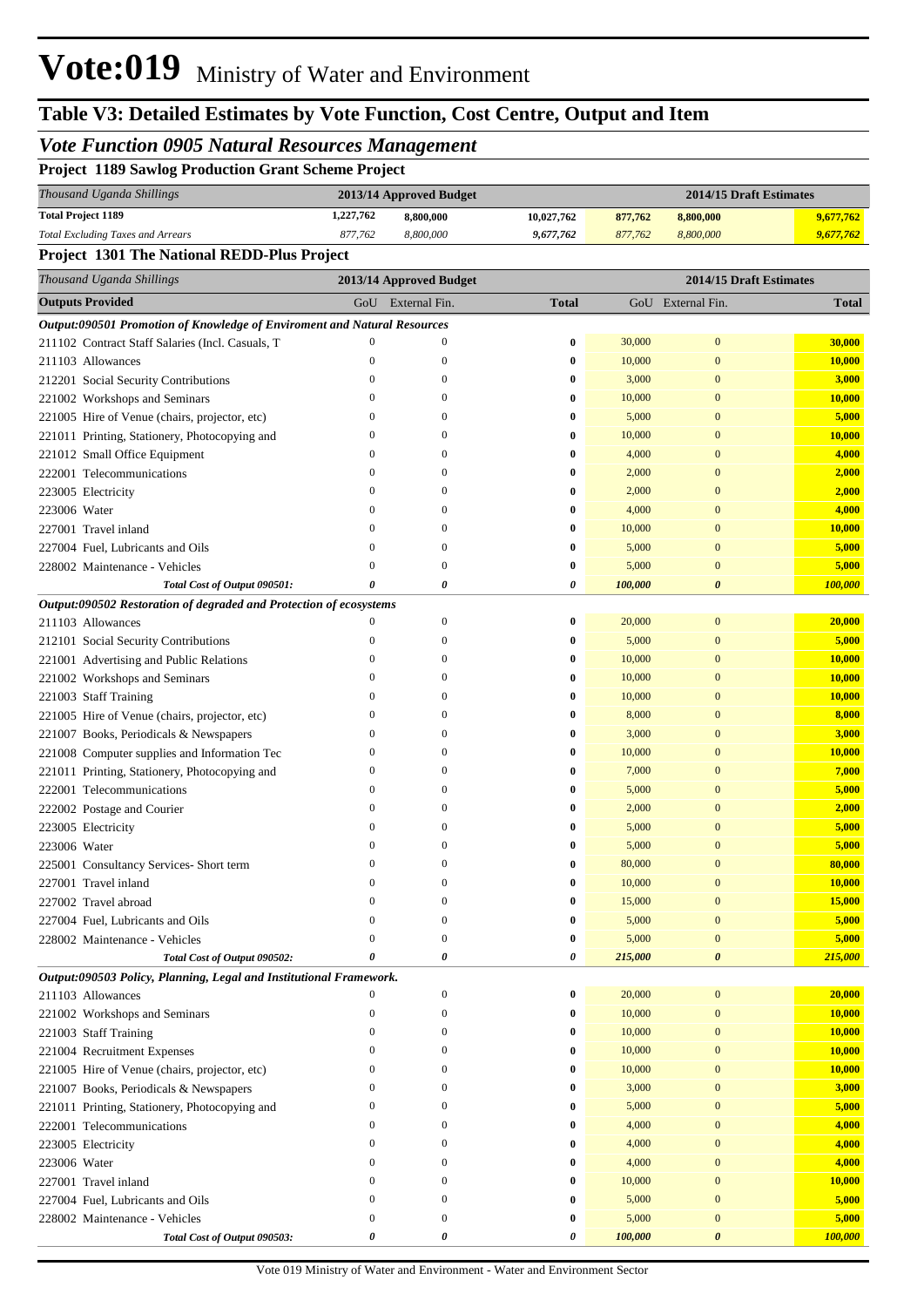# **Table V3: Detailed Estimates by Vote Function, Cost Centre, Output and Item**

## *Vote Function 0905 Natural Resources Management*

## **Project 1301 The National REDD-Plus Project**

| Thousand Uganda Shillings                                                         |                  | 2013/14 Approved Budget |              |            | 2014/15 Draft Estimates   |                |
|-----------------------------------------------------------------------------------|------------------|-------------------------|--------------|------------|---------------------------|----------------|
| <b>Outputs Provided</b>                                                           | GoU              | External Fin.           | <b>Total</b> |            | GoU External Fin.         | <b>Total</b>   |
| Output:090504 Coordination, Monitoring, Inspection, Mobilisation and Supervision. |                  |                         |              |            |                           |                |
| 211102 Contract Staff Salaries (Incl. Casuals, T                                  | $\mathbf{0}$     | $\mathbf{0}$            | $\bf{0}$     | 30,000     | $\mathbf{0}$              | 30,000         |
| 211103 Allowances                                                                 | $\theta$         | $\mathbf{0}$            | $\bf{0}$     | 20,000     | $\mathbf{0}$              | 20,000         |
| 212101 Social Security Contributions                                              | $\overline{0}$   | $\mathbf{0}$            | 0            | 5,000      | $\mathbf{0}$              | 5,000          |
| 221001 Advertising and Public Relations                                           | $\mathbf{0}$     | $\mathbf{0}$            | 0            | 5,000      | $\mathbf{0}$              | 5,000          |
| 221002 Workshops and Seminars                                                     | $\mathbf{0}$     | 0                       | 0            | 10,000     | $\overline{0}$            | 10,000         |
| 221011 Printing, Stationery, Photocopying and                                     | $\theta$         | $\Omega$                | 0            | 5,000      | $\overline{0}$            | 5,000          |
| 227001 Travel inland                                                              | $\mathbf{0}$     | $\mathbf{0}$            | $\bf{0}$     | 10,000     | $\overline{0}$            | 10,000         |
| 227004 Fuel, Lubricants and Oils                                                  | $\theta$         | $\mathbf{0}$            | $\bf{0}$     | 5,000      | $\overline{0}$            | 5,000          |
| Total Cost of Output 090504:                                                      | 0                | 0                       | 0            | 90,000     | $\boldsymbol{\theta}$     | 90,000         |
| Output:090505 Capacity building and Technical back-stopping.                      |                  |                         |              |            |                           |                |
| 211103 Allowances                                                                 | $\boldsymbol{0}$ | $\mathbf{0}$            | $\bf{0}$     | 30,000     | $\boldsymbol{0}$          | 30,000         |
| 221002 Workshops and Seminars                                                     | $\mathbf{0}$     | $\boldsymbol{0}$        | 0            | 10,000     | $\overline{0}$            | 10,000         |
| 221003 Staff Training                                                             | $\boldsymbol{0}$ | $\mathbf{0}$            | 0            | 40,000     | $\overline{0}$            | 40,000         |
| 221005 Hire of Venue (chairs, projector, etc)                                     | $\overline{0}$   | $\Omega$                | 0            | 10,000     | $\overline{0}$            | 10,000         |
| 221011 Printing, Stationery, Photocopying and                                     | $\mathbf{0}$     | $\mathbf{0}$            | 0            | 5,000      | $\overline{0}$            | 5,000          |
| 222001 Telecommunications                                                         | $\mathbf{0}$     | $\Omega$                | 0            | 5,000      | $\overline{0}$            | 5,000          |
| 222002 Postage and Courier                                                        | $\overline{0}$   | $\Omega$                | 0            | 4,000      | $\overline{0}$            | 4,000          |
| 227001 Travel inland                                                              | $\boldsymbol{0}$ | $\mathbf{0}$            | $\bf{0}$     | 10,000     | $\overline{0}$            | 10,000         |
| 227004 Fuel, Lubricants and Oils                                                  | $\mathbf{0}$     | $\Omega$                | $\bf{0}$     | 6,000      | $\overline{0}$            | 6,000          |
| Total Cost of Output 090505:                                                      | 0                | $\theta$                | 0            | 120,000    | $\boldsymbol{\theta}$     | 120,000        |
| Output:090506 Administration and Management Support                               |                  |                         |              |            |                           |                |
| 221007 Books, Periodicals & Newspapers                                            | $\boldsymbol{0}$ | $\mathbf{0}$            | 0            | 5,000      | $\boldsymbol{0}$          | 5,000          |
| 221008 Computer supplies and Information Tec                                      | $\mathbf{0}$     | $\boldsymbol{0}$        | 0            | 10,000     | $\overline{0}$            | 10,000         |
| 221011 Printing, Stationery, Photocopying and                                     | $\boldsymbol{0}$ | $\mathbf{0}$            | 0            | 10,000     | $\overline{0}$            | 10,000         |
| 221012 Small Office Equipment                                                     | $\theta$         | $\Omega$                | 0            | 5,000      | $\overline{0}$            | 5,000          |
| 222001 Telecommunications                                                         | $\mathbf{0}$     | $\Omega$                | 0            | 5,000      | $\overline{0}$            | 5,000          |
| 222003 Information and communications techn                                       | $\theta$         | $\Omega$                | 0            | 5,000      | $\overline{0}$            | 5,000          |
| 223005 Electricity                                                                | $\mathbf{0}$     | $\Omega$                | 0            | 5,000      | $\overline{0}$            | 5,000          |
| 223006 Water                                                                      | $\mathbf{0}$     | $\Omega$                | 0            | 5,000      | $\overline{0}$            | 5,000          |
| 227004 Fuel, Lubricants and Oils                                                  | $\boldsymbol{0}$ | $\Omega$                | 0            | 5,000      | $\overline{0}$            | 5,000          |
| 228002 Maintenance - Vehicles                                                     | $\mathbf{0}$     | $\Omega$                | 0            | 5,000      | $\overline{0}$            | 5,000          |
| 228004 Maintenance - Other                                                        | $\theta$         | 0                       | 0            | 5,000      | $\overline{0}$            | 5,000          |
| Total Cost of Output 090506:                                                      | 0                | 0                       | 0            | 65,000     | $\boldsymbol{\theta}$     | 65,000         |
| <b>Total Cost of Outputs Provided</b>                                             |                  |                         |              | 690,000    |                           | 690,000        |
| <b>Capital Purchases</b>                                                          | GoU              | External Fin.           | Total        |            | GoU External Fin.         | <b>Total</b>   |
| Output:090572 Government Buildings and Administrative Infrastructure              |                  |                         |              |            |                           |                |
| 231001 Non Residential buildings (Depreciatio                                     | $\boldsymbol{0}$ | $\boldsymbol{0}$        | 0            | 5,000      | $\bf{0}$                  | 5,000          |
| Total Cost of Output 090572:                                                      | 0                | 0                       | 0            | 5,000      | 0                         | 5,000          |
| Output:090575 Purchase of Motor Vehicles and Other Transport Equipment            |                  |                         |              |            |                           |                |
| 231004 Transport equipment                                                        | $\boldsymbol{0}$ | $\boldsymbol{0}$        | 0            | 140,000    | $\boldsymbol{0}$          | 140,000        |
| Total Cost of Output 090575:                                                      | 0                | 0                       | 0            | 140,000    | 0                         | <b>140,000</b> |
| Output:090576 Purchase of Office and ICT Equipment, including Software            |                  |                         |              |            |                           |                |
| 231005 Machinery and equipment                                                    | $\mathbf{0}$     | $\boldsymbol{0}$        | 0            | 15,000     | $\boldsymbol{0}$          | 15,000         |
| Total Cost of Output 090576:                                                      | 0                | 0                       | 0            | 15,000     | 0                         | 15,000         |
| <b>Total Cost of Capital Purchases</b>                                            | $\bf{0}$         | $\bf{0}$                | 0            | 160,000    | $\bf{0}$                  | 160,000        |
| <b>Total Project 1301</b>                                                         | $\bf{0}$         | $\bf{0}$                | 0            | 850,000    | $\bf{0}$                  | 850,000        |
| <b>Total Excluding Taxes and Arrears</b>                                          | 0                | 0                       | 0            | 850,000    | $\boldsymbol{\mathit{0}}$ | 850,000        |
| Thousand Uganda Shillings                                                         |                  | 2013/14 Approved Budget |              |            | 2014/15 Draft Estimates   |                |
|                                                                                   |                  | GoU External Fin.       | <b>Total</b> |            | GoU External Fin.         | <b>Total</b>   |
| <b>Total Vote Function 05</b>                                                     | 23,631,855       | 8,800,000               | 32,431,855   | 22,690,671 | 8,800,00                  | 31,490,671     |
| <b>Total Excluding Taxes and Arrears</b>                                          | 21,981,855       | 8,800,000               | 30,781,855   | 22,690,671 | 8,800,00                  | 31,490,671     |
| Vote Function 0906 Weather, Climate and Climate Change                            |                  |                         |              |            |                           |                |

*Recurrent Budget Estimates*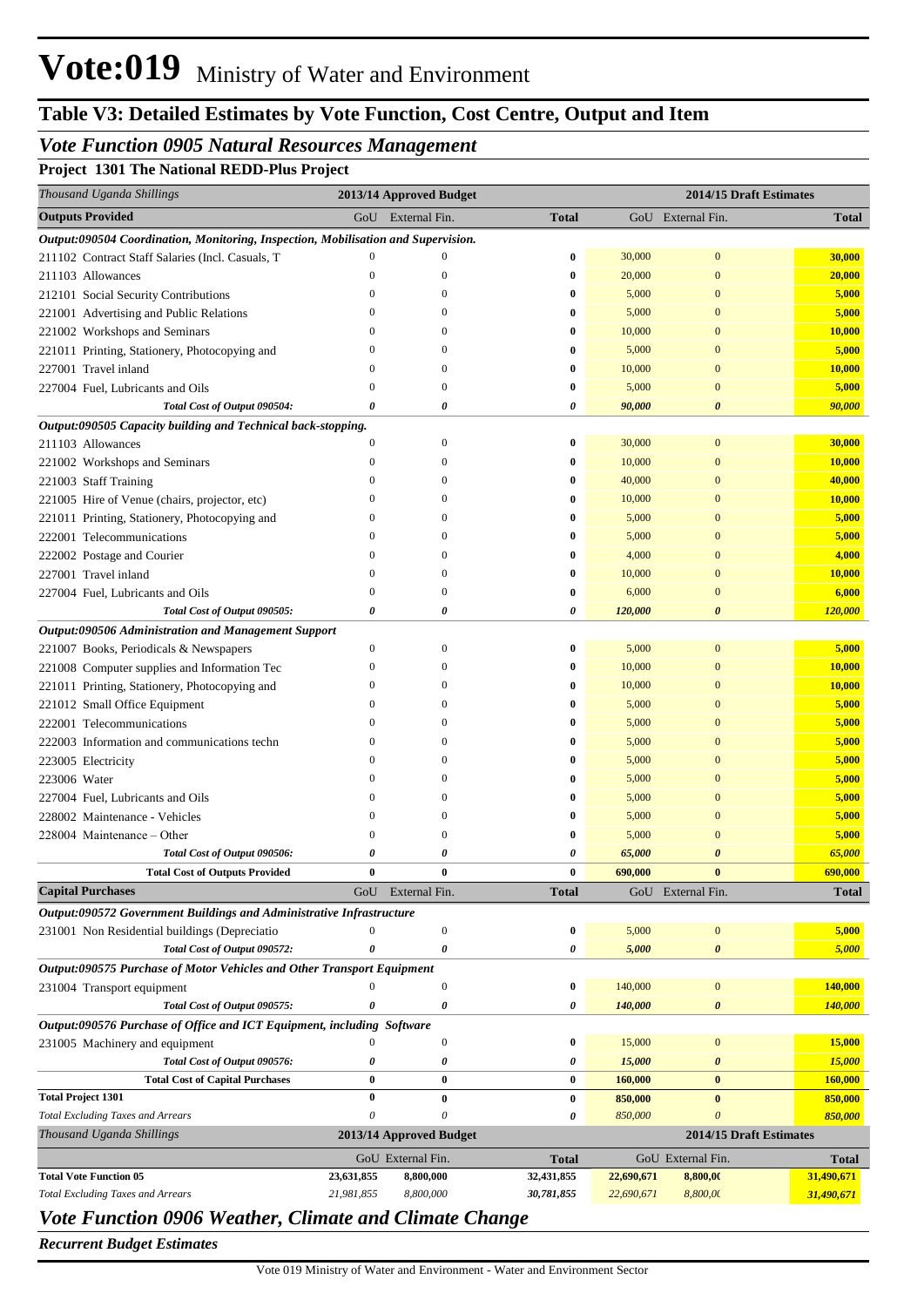# **Table V3: Detailed Estimates by Vote Function, Cost Centre, Output and Item**

## *Vote Function 0906 Weather, Climate and Climate Change*

### **Programme 07 Meteorology**

| Thousand Uganda Shillings                           |              | 2013/14 Approved Budget |              | 2014/15 Draft Estimates |              |              |  |
|-----------------------------------------------------|--------------|-------------------------|--------------|-------------------------|--------------|--------------|--|
| <b>Outputs Provided</b>                             | Wage         | Non-Wage                | <b>Total</b> | Wage                    | Non Wage     | <b>Total</b> |  |
| Output:090603 Administration and Management Support |              |                         |              |                         |              |              |  |
| 211101 General Staff Salaries                       | 731,299      | $\mathbf{0}$            | 731,299      | 1,041,003               | $\mathbf{0}$ | 1,041,003    |  |
| 211103 Allowances                                   | $\mathbf{0}$ | 12,000                  | 12,000       | $\mathbf{0}$            | 11,000       | 11,000       |  |
| 221003 Staff Training                               | $\mathbf{0}$ | 6,000                   | 6,000        | $\mathbf{0}$            | 6,000        | 6,000        |  |
| 221007 Books, Periodicals & Newspapers              | 0            | 5,600                   | 5,600        | $\mathbf{0}$            | 5,000        | 5,000        |  |
| 221008 Computer supplies and Information Tec        | $\mathbf{0}$ | 4,000                   | 4,000        | $\mathbf{0}$            | 4,000        | 4,000        |  |
| 221009 Welfare and Entertainment                    | $\mathbf{0}$ | 5,000                   | 5,000        | $\mathbf{0}$            | 5,000        | 5,000        |  |
| 221011 Printing, Stationery, Photocopying and       | $\mathbf{0}$ | 9,900                   | 9,900        | $\mathbf{0}$            | 10,000       | 10,000       |  |
| 221012 Small Office Equipment                       | $\mathbf{0}$ | 2,000                   | 2,000        | $\mathbf{0}$            | 2,000        | 2,000        |  |
| Telecommunications<br>222001                        | $\mathbf{0}$ | 20,000                  | 20,000       | $\mathbf{0}$            | 20,000       | 20,000       |  |
| 222002 Postage and Courier                          | $\mathbf{0}$ | 6,000                   | 6,000        | $\mathbf{0}$            | 6,000        | 6.000        |  |
| 223004 Guard and Security services                  | $\mathbf{0}$ | 6,000                   | 6,000        | $\mathbf{0}$            | 6,000        | 6,000        |  |
| 223005 Electricity                                  | $\mathbf{0}$ | 3,000                   | 3,000        | $\mathbf{0}$            | 3,000        | 3,000        |  |
| 223006 Water                                        | $\mathbf{0}$ | 1,000                   | 1,000        | $\mathbf{0}$            | 1,000        | 1,000        |  |
| 227001 Travel inland                                | $\mathbf{0}$ | 10,800                  | 10,800       | $\mathbf{0}$            | 10,000       | 10,000       |  |
| 227004 Fuel, Lubricants and Oils                    | $\mathbf{0}$ | 15,295                  | 15,295       | $\mathbf{0}$            | 15,000       | 15,000       |  |
| 228002 Maintenance - Vehicles                       | $\mathbf{0}$ | 5,000                   | 5,000        | $\mathbf{0}$            | 5,000        | 5,000        |  |
| 228003 Maintenance – Machinery, Equipment           | $\mathbf{0}$ | 14,010                  | 14,010       | $\mathbf{0}$            | 16,605       | 16,605       |  |
| Total Cost of Output 090603:                        | 731,299      | 125,605                 | 856,904      | 1,041,003               | 125,605      | 1,166,607    |  |
| <b>Total Cost of Outputs Provided</b>               | 731,299      | 125,605                 | 856,904      | 1,041,003               | 125,605      | 1,166,607    |  |
| <b>Total Programme 07</b>                           | 731,299      | 125,605                 | 856,904      | 1,041,003               | 125,605      | 1,166,607    |  |
| <b>Total Excluding Arrears</b>                      | 731,299      | 125,605                 | 856,904      | 1,041,003               | 125,605      | 1,166,607    |  |

#### *Development Budget Estimates*

### **Project 0140 Meteorological Support for PMA**

| Thousand Uganda Shillings                              |          | 2013/14 Approved Budget |              | 2014/15 Draft Estimates |                       |                         |
|--------------------------------------------------------|----------|-------------------------|--------------|-------------------------|-----------------------|-------------------------|
| <b>Outputs Provided</b>                                | GoU      | External Fin.           | <b>Total</b> |                         | GoU External Fin.     | <b>Total</b>            |
| Output:090601 Weather and Climate services             |          |                         |              |                         |                       |                         |
| 211102 Contract Staff Salaries (Incl. Casuals, T       | 63,000   | $\overline{0}$          | 63,000       | 62,500                  | $\overline{0}$        | 62,500                  |
| 211103 Allowances                                      | 20,000   | $\Omega$                | 20,000       | 15,000                  | $\boldsymbol{0}$      | 15,000                  |
| 212101 Social Security Contributions                   | $\theta$ | $\Omega$                | $\bf{0}$     | 6,277                   | $\mathbf{0}$          | 6,277                   |
| 221001 Advertising and Public Relations                | 20,000   | $\mathbf{0}$            | 20,000       | 18,000                  | $\mathbf{0}$          | 18,000                  |
| 221003 Staff Training                                  | 20,000   | $\Omega$                | 20,000       | 22,000                  | $\overline{0}$        | 22,000                  |
| 221007 Books, Periodicals & Newspapers                 | 7,999    | $\mathbf{0}$            | 7,999        | 9,000                   | $\mathbf{0}$          | 9,000                   |
| 221008 Computer supplies and Information Tec           | 24,000   | $\Omega$                | 24,000       | 25,000                  | $\overline{0}$        | 25,000                  |
| 221009 Welfare and Entertainment                       | 10,000   | $\Omega$                | 10,000       | 11,000                  | $\mathbf{0}$          | 11,000                  |
| 221011 Printing, Stationery, Photocopying and          | 15,567   | $\Omega$                | 15,567       | 5,500                   | $\overline{0}$        | 5,500                   |
| 221012 Small Office Equipment                          | 15,000   | $\mathbf{0}$            | 15,000       | 15,000                  | $\boldsymbol{0}$      | 15,000                  |
| 222001 Telecommunications                              | 15,000   | $\mathbf{0}$            | 15,000       | 15,000                  | $\mathbf{0}$          | 15,000                  |
| 223005 Electricity                                     | 12,000   | $\theta$                | 12,000       | 12,000                  | $\overline{0}$        | 12,000                  |
| 223006 Water                                           | 6,000    | $\Omega$                | 6,000        | 7,000                   | $\overline{0}$        | 7,000                   |
| 224004 Cleaning and Sanitation                         | $\theta$ | $\Omega$                | $\bf{0}$     | 10,000                  | $\overline{0}$        | 10,000                  |
| 225001 Consultancy Services- Short term                | 20,000   | $\mathbf{0}$            | 20,000       | $\mathbf{0}$            | $\mathbf{0}$          | $\overline{\mathbf{0}}$ |
| 227001 Travel inland                                   | 14,136   | $\mathbf{0}$            | 14,136       | 15,000                  | $\overline{0}$        | 15,000                  |
| 227002 Travel abroad                                   | 21,763   | $\mathbf{0}$            | 21,763       | 20,000                  | $\mathbf{0}$          | 20,000                  |
| 227004 Fuel, Lubricants and Oils                       | 23,812   | $\mathbf{0}$            | 23,812       | 14,000                  | $\overline{0}$        | 14,000                  |
| 228001 Maintenance - Civil                             | 23,000   | $\overline{0}$          | 23,000       | 24,000                  | $\overline{0}$        | 24,000                  |
| 228002 Maintenance - Vehicles                          | 10,000   | $\overline{0}$          | 10,000       | 14,000                  | $\overline{0}$        | 14,000                  |
| 228003 Maintenance – Machinery, Equipment              | 15,000   | $\mathbf{0}$            | 15,000       | 10,000                  | $\mathbf{0}$          | 10,000                  |
| Total Cost of Output 090601:                           | 356,277  | 0                       | 356,277      | 330,277                 | $\boldsymbol{\theta}$ | 330,277                 |
| Output:090602 Policy legal and institutional framework |          |                         |              |                         |                       |                         |
| 211102 Contract Staff Salaries (Incl. Casuals, T       | 63,000   | $\boldsymbol{0}$        | 63,000       | 62,500                  | $\mathbf{0}$          | 62,500                  |
| 211103 Allowances                                      | 26,600   | $\Omega$                | 26,600       | 14,250                  | $\mathbf{0}$          | 14,250                  |
| 212101 Social Security Contributions                   | 8,400    | $\mathbf{0}$            | 8,400        | 6,250                   | $\overline{0}$        | 6,250                   |
| 221001 Advertising and Public Relations                | 24,400   | $\overline{0}$          | 24,400       | 20,000                  | $\overline{0}$        | 20,000                  |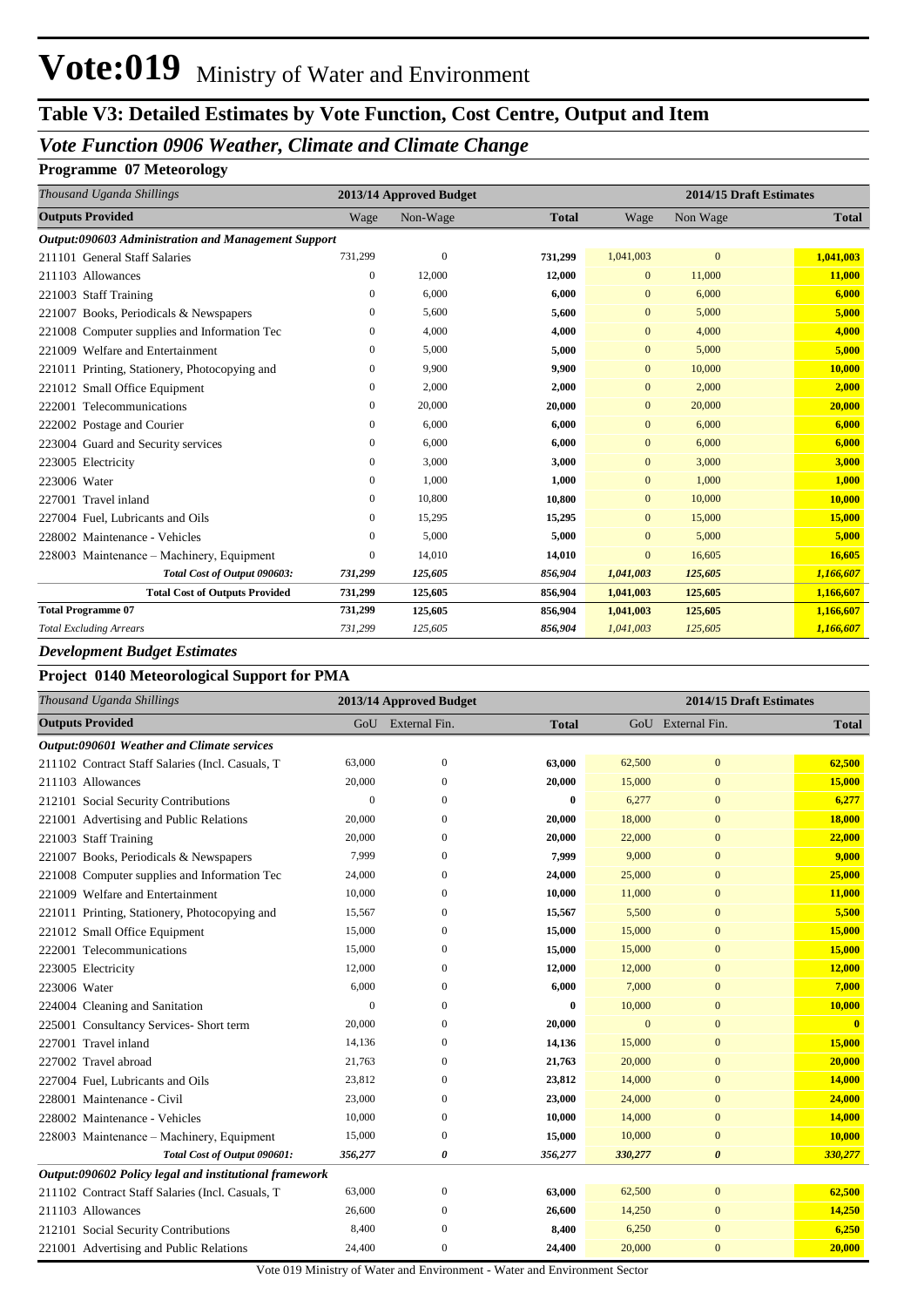# **Table V3: Detailed Estimates by Vote Function, Cost Centre, Output and Item**

## *Vote Function 0906 Weather, Climate and Climate Change*

**Project 0140 Meteorological Support for PMA**

| Thousand Uganda Shillings                           |                  | 2013/14 Approved Budget |           |              | 2014/15 Draft Estimates |                         |
|-----------------------------------------------------|------------------|-------------------------|-----------|--------------|-------------------------|-------------------------|
| <b>Outputs Provided</b>                             | GoU              | External Fin.           | Total     |              | GoU External Fin.       | <b>Total</b>            |
| 221003 Staff Training                               | 21,000           | $\boldsymbol{0}$        | 21,000    | 19,000       | $\boldsymbol{0}$        | <b>19,000</b>           |
| 222001 Telecommunications                           | 25,000           | $\boldsymbol{0}$        | 25,000    | 20,000       | $\bf{0}$                | 20,000                  |
| 223003 Rent – (Produced Assets) to private enti     | 200,000          | 0                       | 200,000   | 220,000      | $\bf{0}$                | 220,000                 |
| 223005 Electricity                                  | 13,000           | 0                       | 13,000    | 14,000       | $\bf{0}$                | 14,000                  |
| 223006 Water                                        | 7,000            | 0                       | 7,000     | 7,000        | $\mathbf{0}$            | 7,000                   |
| 224002 General Supply of Goods and Services         | 15,000           | 0                       | 15,000    | $\mathbf{0}$ | $\mathbf{0}$            | $\mathbf{0}$            |
| 225001 Consultancy Services- Short term             | $\boldsymbol{0}$ | $\left($                | 0         | 19,400       | $\mathbf{0}$            | <b>19,400</b>           |
| 227001 Travel inland                                | 15,000           | $\left($                | 15,000    | 15,000       | $\mathbf{0}$            | <b>15,000</b>           |
| 227002 Travel abroad                                | 40,000           | 0                       | 40,000    | 40,000       | $\mathbf{0}$            | 40,000                  |
| 227004 Fuel, Lubricants and Oils                    | 14,000           | 0                       | 14,000    | 15,000       | $\mathbf{0}$            | <b>15,000</b>           |
| Total Cost of Output 090602:                        | 472,400          | 0                       | 472,400   | 472,400      | 0                       | 472,400                 |
| Output:090603 Administration and Management Support |                  |                         |           |              |                         |                         |
| 211102 Contract Staff Salaries (Incl. Casuals, T    | 63,000           | $\boldsymbol{0}$        | 63,000    | 62,500       | $\boldsymbol{0}$        | 62,500                  |
| 211103 Allowances                                   | 5,000            | 0                       | 5,000     | 15,000       | $\mathbf{0}$            | <b>15,000</b>           |
| 212101 Social Security Contributions                | $\boldsymbol{0}$ | 0                       | 0         | 6,250        | $\mathbf{0}$            | 6,250                   |
| 221001 Advertising and Public Relations             | 50,000           | 0                       | 50,000    | 28,750       | $\mathbf{0}$            | 28,750                  |
| 221003 Staff Training                               | $\boldsymbol{0}$ | $\left($                | 0         | 20,000       | $\mathbf{0}$            | 20,000                  |
| 221007 Books, Periodicals & Newspapers              | 20,301           | $^{0}$                  | 20,301    | 20,000       | $\mathbf{0}$            | 20,000                  |
| 221008 Computer supplies and Information Tec        | 15,000           | 0                       | 15,000    | 20,000       | $\mathbf{0}$            | 20,000                  |
| 221011 Printing, Stationery, Photocopying and       | 50,000           | 0                       | 50,000    | $\mathbf{0}$ | $\mathbf{0}$            | $\mathbf{0}$            |
| 221012 Small Office Equipment                       | $\boldsymbol{0}$ | 0                       | 0         | 10,000       | $\mathbf{0}$            | <b>10,000</b>           |
| 222001 Telecommunications                           | 0                | $^{0}$                  | 0         | 10,000       | $\mathbf{0}$            | <b>10,000</b>           |
| 223005 Electricity                                  | $\mathbf{0}$     | $\left($                | 0         | 5,000        | $\mathbf{0}$            | 5,000                   |
| 224002 General Supply of Goods and Services         | 97,844           | $\left($                | 97,844    | $\mathbf{0}$ | $\mathbf{0}$            | $\overline{\mathbf{0}}$ |
| 224004 Cleaning and Sanitation                      | $\mathbf{0}$     | 0                       | 0         | 20,000       | $\mathbf{0}$            | 20,000                  |
| 225001 Consultancy Services- Short term             | 200,000          | 0                       | 200,000   | 240,000      | $\mathbf{0}$            | 240,000                 |
| 225002 Consultancy Services-Long-term               | $\boldsymbol{0}$ | 0                       | 0         | 53,645       | $\mathbf{0}$            | 53,645                  |
| 227001 Travel inland                                | $\mathbf{0}$     | $\left($                | 0         | 10,000       | $\mathbf{0}$            | <b>10,000</b>           |
| 227004 Fuel, Lubricants and Oils                    | 50,000           | 0                       | 50,000    | 30,000       | $\mathbf{0}$            | 30,000                  |
| 228001 Maintenance - Civil                          | 50,000           | $\left($                | 50,000    | $\mathbf{0}$ | $\mathbf{0}$            | $\mathbf{0}$            |
| 228002 Maintenance - Vehicles                       | $\boldsymbol{0}$ | $\mathbf{0}$            | 0         | 50,000       | $\mathbf{0}$            | 50,000                  |
| 228003 Maintenance – Machinery, Equipment           | 400,000          | 0                       | 400,000   | 400,000      | $\mathbf{0}$            | 400,000                 |
| Total Cost of Output 090603:                        | 1,001,145        | 0                       | 1,001,145 | 1,001,145    | 0                       | 1,001,145               |
| Output:090604 Adaptation and Mitigation measures.   |                  |                         |           |              |                         |                         |
| 211102 Contract Staff Salaries (Incl. Casuals, T    | $\boldsymbol{0}$ | $\overline{0}$          | 0         | 31,250       | $\boldsymbol{0}$        | 31,250                  |
| 211103 Allowances                                   | 20,000           | $\mathbf{0}$            | 20,000    | 20,000       | $\boldsymbol{0}$        | 20,000                  |
| 212101 Social Security Contributions                | $\boldsymbol{0}$ | $\mathbf{0}$            | 0         | 3,125        | $\mathbf{0}$            | 3,125                   |
| 221001 Advertising and Public Relations             | 3,600            | $\mathbf{0}$            | 3,600     | 4,000        | $\boldsymbol{0}$        | 4,000                   |
| 221002 Workshops and Seminars                       | 8,287            | $\mathbf{0}$            | 8,287     | 9,000        | $\boldsymbol{0}$        | 9,000                   |
| 221003 Staff Training                               | 40,000           | $\mathbf{0}$            | 40,000    | 40,000       | $\boldsymbol{0}$        | 40,000                  |
| 221008 Computer supplies and Information Tec        | 20,000           | $\boldsymbol{0}$        | 20,000    | 20,000       | $\boldsymbol{0}$        | 20,000                  |
| 221011 Printing, Stationery, Photocopying and       | 40,000           | $\mathbf{0}$            | 40,000    | 21,000       | $\boldsymbol{0}$        | 21,000                  |
| 222001 Telecommunications                           | 20,000           | $\boldsymbol{0}$        | 20,000    | 20,000       | $\boldsymbol{0}$        | 20,000                  |
| 223004 Guard and Security services                  | $\boldsymbol{0}$ | $\mathbf{0}$            | 0         | 20,625       | $\boldsymbol{0}$        | 20,625                  |
| 223005 Electricity                                  | 10,000           | $\mathbf{0}$            | 10,000    | 10,000       | $\boldsymbol{0}$        | 10,000                  |
| 224002 General Supply of Goods and Services         | 200,000          | $\boldsymbol{0}$        | 200,000   | $\mathbf{0}$ | $\boldsymbol{0}$        | $\mathbf{0}$            |
| 224005 Uniforms, Beddings and Protective Gea        | $\boldsymbol{0}$ | $\boldsymbol{0}$        | 0         | 35,000       | $\boldsymbol{0}$        | 35,000                  |
| 225001 Consultancy Services- Short term             | 400,000          | $\boldsymbol{0}$        | 400,000   | 520,000      | $\bf{0}$                | 520,000                 |
| 225002 Consultancy Services-Long-term               | 50,000           | $\boldsymbol{0}$        | 50,000    | $\mathbf{0}$ | $\boldsymbol{0}$        | $\mathbf{0}$            |
| 227001 Travel inland                                | 50,000           | $\boldsymbol{0}$        | 50,000    | 20,000       | $\boldsymbol{0}$        | 20,000                  |
| 227002 Travel abroad                                | 10,000           | $\boldsymbol{0}$        | 10,000    | 10,000       | $\boldsymbol{0}$        | 10,000                  |
| 227004 Fuel, Lubricants and Oils                    | 40,000           | $\mathbf{0}$            | 40,000    | 35,000       | $\boldsymbol{0}$        | 35,000                  |
| 228002 Maintenance - Vehicles                       | 20,000           | $\boldsymbol{0}$        | 20,000    | 20,000       | $\bf{0}$                | 20,000                  |
| 228003 Maintenance – Machinery, Equipment           | $\boldsymbol{0}$ | $\boldsymbol{0}$        | 0         | 92,887       | $\boldsymbol{0}$        | 92,887                  |
| Total Cost of Output 090604:                        | 931,887          | 0                       | 931,887   | 931,887      | 0                       | 931,887                 |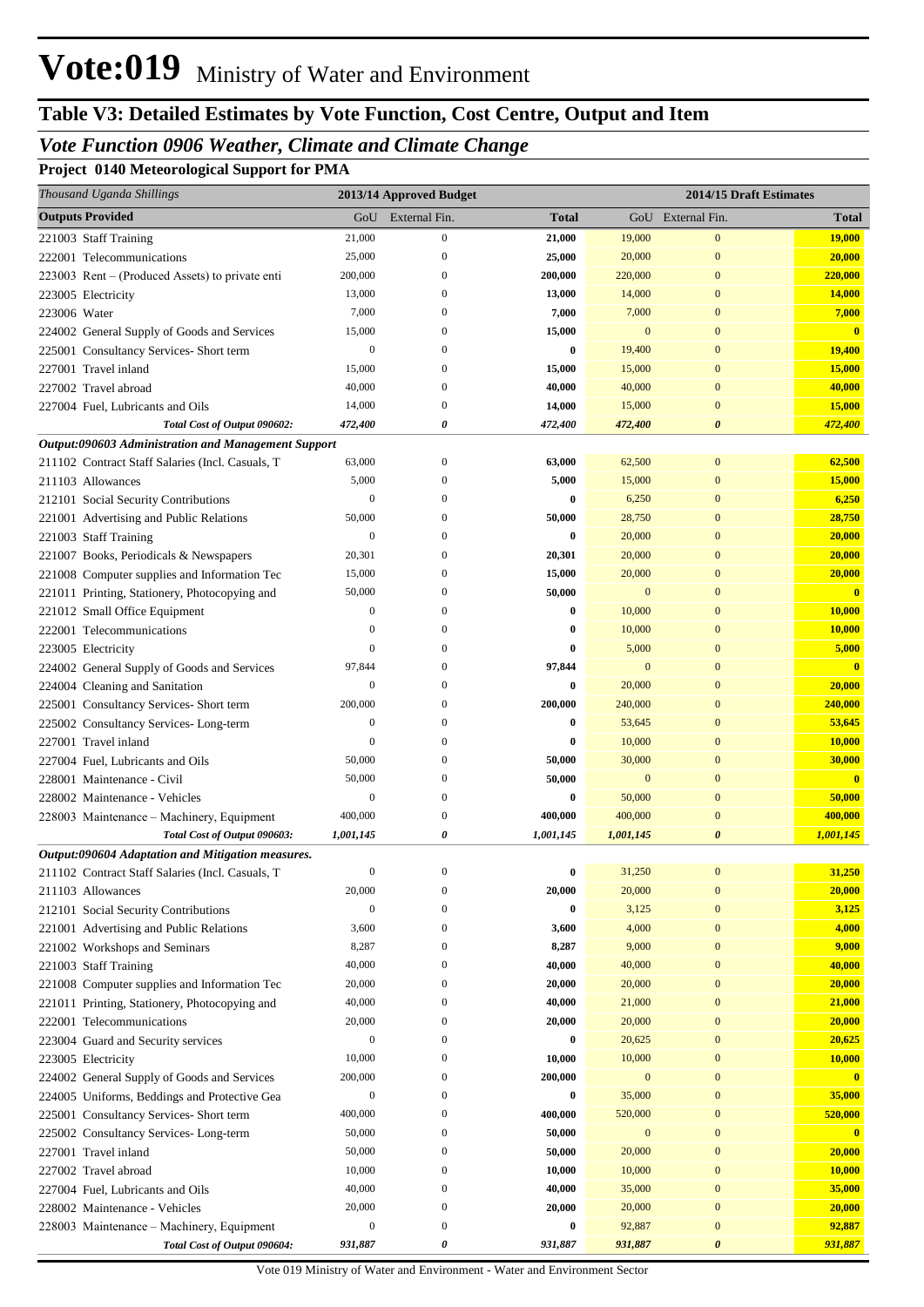# **Table V3: Detailed Estimates by Vote Function, Cost Centre, Output and Item**

## *Vote Function 0906 Weather, Climate and Climate Change*

**Project 0140 Meteorological Support for PMA**

| Thousand Uganda Shillings                                              |              | 2013/14 Approved Budget |              |                       | 2014/15 Draft Estimates |                         |
|------------------------------------------------------------------------|--------------|-------------------------|--------------|-----------------------|-------------------------|-------------------------|
| <b>Outputs Provided</b>                                                |              | GoU External Fin.       | <b>Total</b> |                       | GoU External Fin.       | <b>Total</b>            |
| Output:090606 Strengthening institutional and coordination capacity    |              |                         |              |                       |                         |                         |
| 211102 Contract Staff Salaries (Incl. Casuals, T                       | 21.000       | $\overline{0}$          | 21,000       | 31,250                | $\mathbf{0}$            | 31,250                  |
| 211103 Allowances                                                      | 6,500        | $\theta$                | 6,500        | 25,000                | $\mathbf{0}$            | 25,000                  |
| 212101 Social Security Contributions                                   | 2,100        | $\mathbf{0}$            | 2,100        | 3,125                 | $\mathbf{0}$            | 3,125                   |
| 221002 Workshops and Seminars                                          | 20,000       | $\Omega$                | 20,000       | 20,000                | $\mathbf{0}$            | 20,000                  |
| 221003 Staff Training                                                  | 8,000        | $\Omega$                | 8,000        | 8,000                 | $\mathbf{0}$            | 8,000                   |
| 221009 Welfare and Entertainment                                       | 10,000       | $\Omega$                | 10,000       | $\mathbf{0}$          | $\mathbf{0}$            | $\bf{0}$                |
| 221017 Subscriptions                                                   | 2,000        | $\theta$                | 2,000        | $\Omega$              | $\mathbf{0}$            | $\mathbf{0}$            |
| 222001 Telecommunications                                              | $\mathbf{0}$ | $\Omega$                | $\bf{0}$     | 11,000                | $\mathbf{0}$            | 11,000                  |
| 223004 Guard and Security services                                     | $\mathbf{0}$ | $\theta$                | $\bf{0}$     | 6,625                 | $\mathbf{0}$            | 6,625                   |
| 225001 Consultancy Services- Short term                                | 20,400       | $\Omega$                | 20,400       | $\mathbf{0}$          | $\mathbf{0}$            | $\mathbf{0}$            |
| 227001 Travel inland                                                   | 10,000       | $\Omega$                | 10,000       | 10,000                | $\mathbf{0}$            | 10,000                  |
| 227002 Travel abroad                                                   | $\mathbf{0}$ | $\Omega$                | $\bf{0}$     | 10,000                | $\mathbf{0}$            | 10,000                  |
| 227004 Fuel, Lubricants and Oils                                       | 17,000       | $\theta$                | 17,000       | $\Omega$              | $\Omega$                | $\mathbf{0}$            |
| 228002 Maintenance - Vehicles                                          | 8,000        | $\Omega$                | 8,000        | $\overline{0}$        | $\Omega$                | $\mathbf{0}$            |
| Total Cost of Output 090606:                                           | 125,000      | 0                       | 125,000      | 125,000               | $\boldsymbol{\theta}$   | 125,000                 |
| <b>Total Cost of Outputs Provided</b>                                  | 2,886,709    | $\bf{0}$                | 2,886,709    | 2,860,709             | $\bf{0}$                | 2,860,709               |
| <b>Capital Purchases</b>                                               |              | GoU External Fin.       | <b>Total</b> |                       | GoU External Fin.       | <b>Total</b>            |
| Output:090675 Purchase of Motor Vehicles and Other Transport Equipment |              |                         |              |                       |                         |                         |
| 231004 Transport equipment                                             | 300,000      | $\boldsymbol{0}$        | 300,000      | $\overline{0}$        | $\mathbf{0}$            | $\overline{\mathbf{0}}$ |
| Total Cost of Output 090675:                                           | 300,000      | $\boldsymbol{\theta}$   | 300,000      | $\boldsymbol{\theta}$ | $\boldsymbol{\theta}$   | $\boldsymbol{\theta}$   |
| Output:090676 Purchase of Office and ICT Equipment, including Software |              |                         |              |                       |                         |                         |
| 312206 Gross Tax                                                       | 350,000      | $\overline{0}$          | 350,000      | $\mathbf{0}$          | $\mathbf{0}$            | $\mathbf{0}$            |
| Total Cost of Output 090676:                                           | 350,000      | 0                       | 350,000      | $\boldsymbol{\theta}$ | $\boldsymbol{\theta}$   | $\boldsymbol{\theta}$   |
| Output:090677 Purchase of Specialised Machinery & Equipment            |              |                         |              |                       |                         |                         |
| 231005 Machinery and equipment                                         | 500,000      | $\overline{0}$          | 500,000      | 800,000               | $\mathbf{0}$            | 800,000                 |
| 312204 Taxes on Machinery, Furniture & Vehi                            | $\mathbf{0}$ | $\overline{0}$          | $\bf{0}$     | 300,000               | $\mathbf{0}$            | 300,000                 |
| Total Cost of Output 090677:                                           | 500,000      | 0                       | 500,000      | 1,100,000             | $\boldsymbol{\theta}$   | 1,100,000               |
| <b>Total Cost of Capital Purchases</b>                                 | 1,150,000    | $\bf{0}$                | 1,150,000    | 1,100,000             | $\bf{0}$                | 1,100,000               |
| <b>Total Project 0140</b>                                              | 4,036,709    | $\bf{0}$                | 4,036,709    | 3,960,709             | $\bf{0}$                | 3,960,709               |
| <b>Total Excluding Taxes and Arrears</b>                               | 3,686,709    | $\theta$                | 3,686,709    | 3,660,709             | $\boldsymbol{\theta}$   | 3,660,709               |
| Project 1102 Climate Change Project                                    |              |                         |              |                       |                         |                         |

| Thousand Uganda Shillings                              |              | 2013/14 Approved Budget |              | 2014/15 Draft Estimates |                       |                         |  |
|--------------------------------------------------------|--------------|-------------------------|--------------|-------------------------|-----------------------|-------------------------|--|
| <b>Outputs Provided</b>                                |              | GoU External Fin.       | <b>Total</b> |                         | GoU External Fin.     | <b>Total</b>            |  |
| Output:090601 Weather and Climate services             |              |                         |              |                         |                       |                         |  |
| 211102 Contract Staff Salaries (Incl. Casuals, T       | 155,643      | $\mathbf{0}$            | 155,643      | $\overline{0}$          | $\mathbf{0}$          | $\overline{\mathbf{0}}$ |  |
| 211103 Allowances                                      | 35,000       | $\Omega$                | 35,000       | $\overline{0}$          | $\mathbf{0}$          | $\mathbf{0}$            |  |
| 212101 Social Security Contributions                   | 15,564       | $\Omega$                | 15,564       | $\mathbf{0}$            | $\mathbf{0}$          | $\overline{\mathbf{0}}$ |  |
| 221002 Workshops and Seminars                          | 5,000        | 60,000                  | 65,000       | $\mathbf{0}$            | $\mathbf{0}$          | $\overline{\mathbf{0}}$ |  |
| 221003 Staff Training                                  | 28,793       | 150,000                 | 178,793      | $\overline{0}$          | $\mathbf{0}$          | $\overline{\mathbf{0}}$ |  |
| 221011 Printing, Stationery, Photocopying and          | $\mathbf{0}$ | 50,000                  | 50,000       | $\mathbf{0}$            | $\mathbf{0}$          | $\mathbf{0}$            |  |
| 224002 General Supply of Goods and Services            | 5,000        | 550,000                 | 555,000      | $\mathbf{0}$            | $\mathbf{0}$          | $\overline{\mathbf{0}}$ |  |
| 225001 Consultancy Services-Short term                 | $\mathbf{0}$ | 500,000                 | 500,000      | $\mathbf{0}$            | $\mathbf{0}$          | $\overline{\mathbf{0}}$ |  |
| Consultancy Services-Long-term<br>225002               | $\mathbf{0}$ | 400,000                 | 400,000      | $\mathbf{0}$            | $\mathbf{0}$          | $\overline{\mathbf{0}}$ |  |
| 227001 Travel inland                                   | 25,000       | 300,000                 | 325,000      | $\mathbf{0}$            | $\mathbf{0}$          | $\overline{\mathbf{0}}$ |  |
| 227002 Travel abroad                                   | 30,000       | 400,000                 | 430,000      | $\overline{0}$          | $\mathbf{0}$          | $\overline{\mathbf{0}}$ |  |
| 227004 Fuel, Lubricants and Oils                       | 16,903       | 50,000                  | 66,903       | $\overline{0}$          | $\mathbf{0}$          | $\overline{\mathbf{0}}$ |  |
| 228002 Maintenance - Vehicles                          | 10,000       | 40,000                  | 50,000       | $\mathbf{0}$            | $\mathbf{0}$          | $\mathbf{0}$            |  |
| Total Cost of Output 090601:                           | 326,903      | 2,500,000               | 2,826,903    | $\boldsymbol{\theta}$   | $\boldsymbol{\theta}$ | $\boldsymbol{\theta}$   |  |
| Output:090602 Policy legal and institutional framework |              |                         |              |                         |                       |                         |  |
| 211103 Allowances                                      | 14,000       | 50,000                  | 64,000       | 14,000                  | 41,000                | 55,000                  |  |
| 212101 Social Security Contributions                   | 10,000       | $\Omega$                | 10,000       | $\Omega$                | $\mathbf{0}$          | $\mathbf{0}$            |  |
| 221001 Advertising and Public Relations                | 3,000        | 40,000                  | 43,000       | $\mathbf{0}$            | 49,000                | 49,000                  |  |
| 221002 Workshops and Seminars                          | $\mathbf{0}$ | 50,000                  | 50,000       | 26,388                  | 10,000                | 36,388                  |  |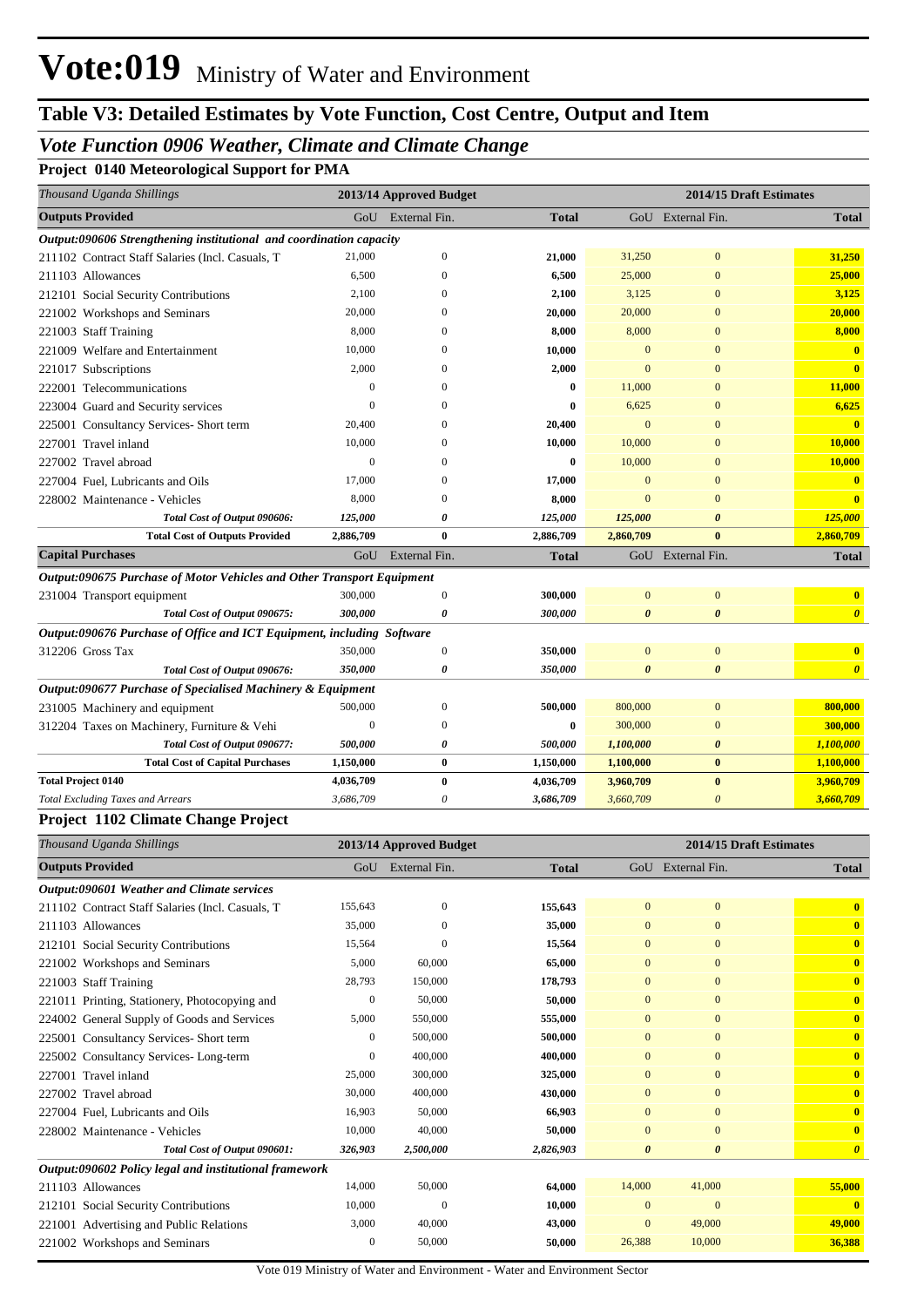# **Table V3: Detailed Estimates by Vote Function, Cost Centre, Output and Item**

## *Vote Function 0906 Weather, Climate and Climate Change*

## **Project 1102 Climate Change Project**

| Thousand Uganda Shillings                                                           |                   | 2013/14 Approved Budget     |                  |                              |                              | 2014/15 Draft Estimates             |
|-------------------------------------------------------------------------------------|-------------------|-----------------------------|------------------|------------------------------|------------------------------|-------------------------------------|
| <b>Outputs Provided</b>                                                             | GoU               | External Fin.               | <b>Total</b>     |                              | GoU External Fin.            | <b>Total</b>                        |
| 221003 Staff Training                                                               | $\boldsymbol{0}$  | 50,000                      | 50,000           | $\mathbf{0}$                 | 10,000                       | 10,000                              |
| 221005 Hire of Venue (chairs, projector, etc)                                       | $\boldsymbol{0}$  | 40,000                      | 40,000           | $\mathbf{0}$                 | $\mathbf{0}$                 | $\bf{0}$                            |
| 221007 Books, Periodicals & Newspapers                                              | $\bf{0}$          | 45,000                      | 45,000           | $\mathbf{0}$                 | $\mathbf{0}$                 | $\overline{\mathbf{0}}$             |
| 221008 Computer supplies and Information Tec                                        | $\bf{0}$          | 50,000                      | 50,000           | $\mathbf{0}$                 | $\mathbf{0}$                 | $\mathbf{0}$                        |
| 221011 Printing, Stationery, Photocopying and                                       | $\bf{0}$          | 70,000                      | 70,000           | $\mathbf{0}$                 | $\mathbf{0}$                 | $\overline{\mathbf{0}}$             |
| 221012 Small Office Equipment                                                       | $\bf{0}$          | 20,000                      | 20,000           | $\bf{0}$                     | $\boldsymbol{0}$             | $\overline{\mathbf{0}}$             |
| 222001 Telecommunications                                                           | $\boldsymbol{0}$  | 20,000                      | 20,000           | $\mathbf{0}$                 | 50,000                       | 50,000                              |
| 223004 Guard and Security services                                                  | $\bf{0}$          | 10,000                      | 10,000           | $\mathbf{0}$                 | $\mathbf{0}$                 | $\mathbf{0}$                        |
| 224002 General Supply of Goods and Services                                         | 35,856            | 400,000                     | 435,856          | $\mathbf{0}$                 | $\mathbf{0}$                 | $\bf{0}$                            |
| 225001 Consultancy Services- Short term                                             | 50,000            | 800,000                     | 850,000          | 39,612                       | 10,000                       | 49,612                              |
| 225002 Consultancy Services-Long-term                                               | $\bf{0}$          | 700,000                     | 700,000          | $\mathbf{0}$                 | 100,000                      | 100,000                             |
| 227001 Travel inland                                                                | 35,117            | 500,000                     | 535,117          | 10,000                       | 10,000                       | 20,000                              |
| 227002 Travel abroad                                                                | 81,415            | 20,000                      | 101,415          | $\mathbf{0}$                 | 10,000                       | 10,000                              |
| 227004 Fuel, Lubricants and Oils                                                    | $\boldsymbol{0}$  | 70,000                      | 70,000           | 10,000                       | 10,000                       | 20,000                              |
| 228002 Maintenance - Vehicles                                                       | $\boldsymbol{0}$  | 25,000                      | 25,000           | $\mathbf{0}$                 | $\mathbf{0}$                 | $\bf{0}$                            |
| Total Cost of Output 090602:<br>Output:090603 Administration and Management Support | 229,388           | 2,960,000                   | 3,189,388        | 100,000                      | 300,000                      | 400,000                             |
| 211102 Contract Staff Salaries (Incl. Casuals, T                                    | $\boldsymbol{0}$  | $\boldsymbol{0}$            | $\bf{0}$         | 185,000                      | $\mathbf{0}$                 | 185,000                             |
| 211103 Allowances                                                                   | 11,000            | 76,000                      | 87,000           | 10,000                       | $\mathbf{0}$                 | 10,000                              |
| 212101 Social Security Contributions                                                | $\bf{0}$          | $\boldsymbol{0}$            | $\bf{0}$         | 18,500                       | $\mathbf{0}$                 | 18,500                              |
| 221002 Workshops and Seminars                                                       | 42,000            | $\theta$                    | 42,000           | $\mathbf{0}$                 | $\mathbf{0}$                 | $\bf{0}$                            |
| 221003 Staff Training                                                               | $\bf{0}$          | 12,200                      | 12,200           | 6,500                        | 40,000                       | 46,500                              |
| 221005 Hire of Venue (chairs, projector, etc)                                       | $\boldsymbol{0}$  | $\boldsymbol{0}$            | $\bf{0}$         | $\mathbf{0}$                 | 10,000                       | 10,000                              |
| 221009 Welfare and Entertainment                                                    | 12,000            | $\theta$                    | 12,000           | 40,000                       | $\mathbf{0}$                 | 40,000                              |
| 221012 Small Office Equipment                                                       | $\bf{0}$          | 1,800                       | 1,800            | 10,000                       | $\mathbf{0}$                 | 10,000                              |
| 224002 General Supply of Goods and Services                                         | $\bf{0}$          | 120,000                     | 120,000          | $\mathbf{0}$                 | $\mathbf{0}$                 | $\overline{\mathbf{0}}$             |
| 225001 Consultancy Services- Short term                                             | 10,000            | 60,000                      | 70,000           | $\mathbf{0}$                 | 70,000                       | 70,000                              |
| 227001 Travel inland                                                                | 50,000            | 100,000                     | 150,000          | $\mathbf{0}$                 | 10,000                       | 10,000                              |
| 227002 Travel abroad                                                                | 30,000            | 50,000                      | 80,000           | $\mathbf{0}$                 | 20,000                       | 20,000                              |
| 227004 Fuel, Lubricants and Oils                                                    | 5,000             | 50,000                      | 55,000           | 60,000                       | 50,000                       | 110,000                             |
| 228002 Maintenance - Vehicles                                                       | $\boldsymbol{0}$  | 30,000                      | 30,000           | 20,000                       | $\mathbf{0}$                 | 20,000                              |
| Total Cost of Output 090603:                                                        | 160,000           | 500,000                     | 660,000          | 350,000                      | 200,000                      | 550,000                             |
| Output:090604 Adaptation and Mitigation measures.                                   |                   |                             |                  |                              |                              |                                     |
| 211103 Allowances                                                                   | 1,200             | $\boldsymbol{0}$            | 1,200            | 64,291                       | 100,000                      | 164,291                             |
| 212101 Social Security Contributions                                                | 100               | $\boldsymbol{0}$            | 100              | $\mathbf{0}$                 | $\mathbf{0}$                 | $\mathbf{0}$                        |
| 221002 Workshops and Seminars                                                       | $\mathbf{0}$      | $\mathbf{0}$                | $\bf{0}$         | 35,000                       | 150,000                      | 185,000                             |
| 221003 Staff Training                                                               | $\boldsymbol{0}$  | $\mathbf{0}$                | $\bf{0}$         | $\mathbf{0}$                 | 50,000                       | 50,000                              |
| 221012 Small Office Equipment                                                       | 2,000             | $\mathbf{0}$                | 2,000            | $\mathbf{0}$                 | $\boldsymbol{0}$             | $\mathbf{0}$                        |
| 227001 Travel inland                                                                | 12,000            | $\mathbf{0}$                | 12,000           | $\mathbf{0}$                 | $\mathbf{0}$                 | $\mathbf{0}$                        |
| 227002 Travel abroad                                                                | 20,800            | $\mathbf{0}$                | 20,800           | $\mathbf{0}$                 | $\mathbf{0}$                 | $\bf{0}$                            |
| 227004 Fuel, Lubricants and Oils                                                    | 1,900             | $\mathbf{0}$                | 1,900            | $\mathbf{0}$                 | $\mathbf{0}$                 | $\mathbf{0}$                        |
| Total Cost of Output 090604:                                                        | 38,000            | 0                           | 38,000           | 99,291                       | 300,000                      | 399,291                             |
| Output:090606 Strengthening institutional and coordination capacity                 |                   |                             |                  |                              |                              |                                     |
| 211103 Allowances                                                                   | 2,200             | 40,000                      | 42,200           | $\mathbf{0}$                 | $\mathbf{0}$                 | $\mathbf{0}$                        |
| 221002 Workshops and Seminars                                                       | $\boldsymbol{0}$  | 50,000                      | 50,000           | $\mathbf{0}$                 | 100,000                      | 100,000                             |
| 221003 Staff Training                                                               | 2,000             | $\boldsymbol{0}$            | 2,000            | $\mathbf{0}$                 | $\mathbf{0}$                 | $\mathbf{0}$                        |
| 221017 Subscriptions                                                                | 2,000<br>$\bf{0}$ | $\boldsymbol{0}$<br>410,000 | 2,000<br>410,000 | $\mathbf{0}$<br>$\mathbf{0}$ | $\mathbf{0}$<br>$\mathbf{0}$ | $\bf{0}$<br>$\overline{\mathbf{0}}$ |
| 224002 General Supply of Goods and Services                                         | $\bf{0}$          | 700,000                     | 700,000          | $\mathbf{0}$                 | $\mathbf{0}$                 | $\mathbf{0}$                        |
| 225001 Consultancy Services- Short term                                             | $\bf{0}$          | 800,000                     | 800,000          | $\mathbf{0}$                 | $\mathbf{0}$                 | $\overline{\mathbf{0}}$             |
| 225002 Consultancy Services-Long-term<br>227002 Travel abroad                       | $\bf{0}$          | $\boldsymbol{0}$            | $\bf{0}$         | 200,000                      | 300,000                      | 500,000                             |
| 227004 Fuel, Lubricants and Oils                                                    | 5,800             | $\boldsymbol{0}$            | 5,800            | $\mathbf{0}$                 | $\mathbf{0}$                 | $\overline{\mathbf{0}}$             |
| Total Cost of Output 090606:                                                        | 12,000            | 2,000,000                   | 2,012,000        | 200,000                      | 400,000                      | 600,000                             |
| <b>Total Cost of Outputs Provided</b>                                               | 766,291           | 7,960,000                   | 8,726,291        | 749,291                      | 1,200,000                    | 1,949,291                           |
| <b>Capital Purchases</b>                                                            | GoU               | External Fin.               | <b>Total</b>     |                              | GoU External Fin.            | <b>Total</b>                        |
|                                                                                     |                   |                             |                  |                              |                              |                                     |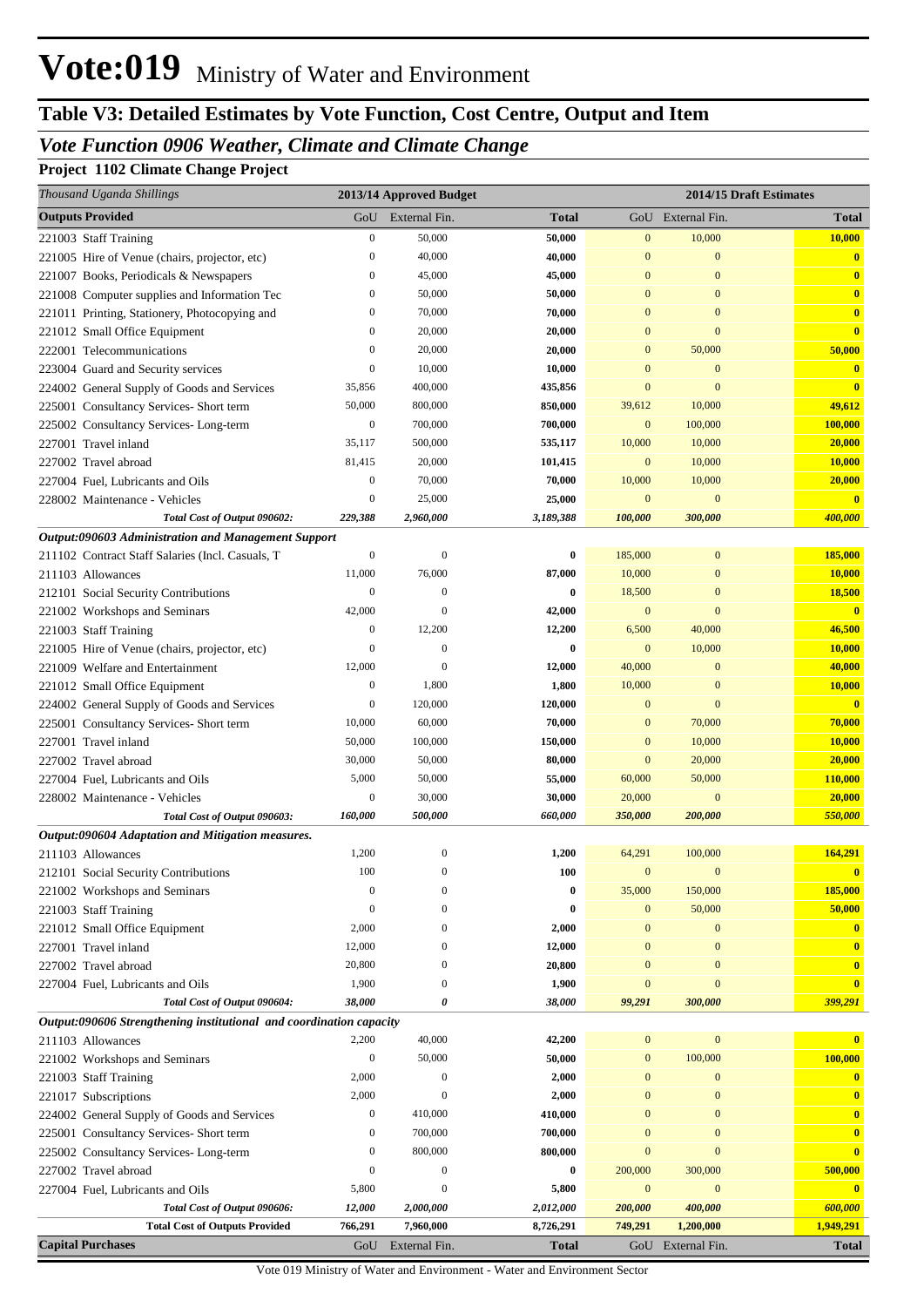## *Vote Function 0906 Weather, Climate and Climate Change*

### **Project 1102 Climate Change Project**

| Thousand Uganda Shillings                                               |           | 2013/14 Approved Budget |              |                       | 2014/15 Draft Estimates |                       |
|-------------------------------------------------------------------------|-----------|-------------------------|--------------|-----------------------|-------------------------|-----------------------|
| <b>Capital Purchases</b>                                                | GoU       | External Fin.           | <b>Total</b> |                       | GoU External Fin.       | <b>Total</b>          |
| Output:090672 Government Buildings and Administrative Infrastructure    |           |                         |              |                       |                         |                       |
| 231001 Non Residential buildings (Depreciatio                           | 33,000    | $\mathbf{0}$            | 33,000       | $\mathbf{0}$          | 900,000                 | 900,000               |
| Total Cost of Output 090672:                                            | 33,000    | 0                       | 33,000       | $\boldsymbol{\theta}$ | 900,000                 | 900,000               |
| Output:090677 Purchase of Specialised Machinery & Equipment             |           |                         |              |                       |                         |                       |
| 312206 Gross Tax                                                        | 240,000   | $\mathbf{0}$            | 240,000      | $\mathbf{0}$          | $\overline{0}$          | $\mathbf{0}$          |
| Total Cost of Output 090677:                                            | 240,000   | 0                       | 240,000      | $\boldsymbol{\theta}$ | $\boldsymbol{\theta}$   | $\boldsymbol{\theta}$ |
| Output:090678 Purchase of Office and Residential Furniture and Fittings |           |                         |              |                       |                         |                       |
| 231006 Furniture and fittings (Depreciation)                            | $\Omega$  | $\mathbf{0}$            | 0            | 50,000                | 100,000                 | 150,000               |
| Total Cost of Output 090678:                                            | 0         | 0                       | 0            | 50,000                | 100,000                 | 150,000               |
| <b>Total Cost of Capital Purchases</b>                                  | 273,000   | $\bf{0}$                | 273,000      | 50,000                | 1,000,000               | 1,050,000             |
| <b>Total Project 1102</b>                                               | 1,039,291 | 7,960,000               | 8,999,291    | 799,291               | 2,200,000               | 2,999,291             |
| <b>Total Excluding Taxes and Arrears</b>                                | 799,291   | 7,960,000               | 8,759,291    | 799,291               | 2,200,000               | 2,999,291             |
| Thousand Uganda Shillings                                               |           | 2013/14 Approved Budget |              |                       | 2014/15 Draft Estimates |                       |
|                                                                         |           | GoU External Fin.       | <b>Total</b> |                       | GoU External Fin.       | <b>Total</b>          |
| <b>Total Vote Function 06</b>                                           | 5,932,904 | 7,960,000               | 13,892,904   | 5,926,607             | 2,200,00                | 8,126,607             |
| <b>Total Excluding Taxes and Arrears</b>                                | 5,342,904 | 7,960,000               | 13,302,904   | 5,626,607             | 2,200,00                | 7,826,607             |
|                                                                         |           |                         |              |                       |                         |                       |

### *Vote Function 0949 Policy, Planning and Support Services*

### *Recurrent Budget Estimates*

### **Programme 01 Finance and Administration**

|                         | Thousand Uganda Shillings                                 |                  | 2013/14 Approved Budget |              |                | 2014/15 Draft Estimates |              |
|-------------------------|-----------------------------------------------------------|------------------|-------------------------|--------------|----------------|-------------------------|--------------|
| <b>Outputs Provided</b> |                                                           | Wage             | Non-Wage                | <b>Total</b> | Wage           | Non Wage                | <b>Total</b> |
|                         | Output:094901 Policy, Planning, Budgeting and Monitoring. |                  |                         |              |                |                         |              |
| 211103 Allowances       |                                                           | $\boldsymbol{0}$ | 18,895                  | 18,895       | $\overline{0}$ | 18,332                  | 18,332       |
|                         | 213001 Medical expenses (To employees)                    | $\boldsymbol{0}$ | 18,995                  | 18,995       | $\overline{0}$ | 18,000                  | 18,000       |
|                         | 213002 Incapacity, death benefits and funeral e           | $\mathbf{0}$     | 4,999                   | 4,999        | $\overline{0}$ | 7,000                   | 7,000        |
|                         | 221001 Advertising and Public Relations                   | $\mathbf{0}$     | $\overline{0}$          | $\bf{0}$     | $\overline{0}$ | $\overline{0}$          | $\mathbf{0}$ |
|                         | 221002 Workshops and Seminars                             | $\boldsymbol{0}$ | 15,540                  | 15,540       | $\mathbf{0}$   | 14,000                  | 14,000       |
| 221003 Staff Training   |                                                           | $\mathbf{0}$     | 4,999                   | 4,999        | $\overline{0}$ | 5,000                   | 5,000        |
|                         | 221006 Commissions and related charges                    | $\mathbf{0}$     | 49,990                  | 49,990       | $\overline{0}$ | 50,000                  | 50,000       |
|                         | 221007 Books, Periodicals & Newspapers                    | $\boldsymbol{0}$ | 4,999                   | 4,999        | $\overline{0}$ | 5,000                   | 5,000        |
|                         | 221011 Printing, Stationery, Photocopying and             | $\boldsymbol{0}$ | 9,998                   | 9,998        | $\mathbf{0}$   | 10,000                  | 10,000       |
|                         | 221020 IPPS Recurrent Costs                               | $\boldsymbol{0}$ | $\mathbf{0}$            | $\bf{0}$     | $\mathbf{0}$   | 25,000                  | 25,000       |
|                         | 222001 Telecommunications                                 | $\boldsymbol{0}$ | $\overline{0}$          | $\bf{0}$     | $\mathbf{0}$   | 1,415                   | 1,415        |
|                         | Total Cost of Output 094901:                              | 0                | 128,415                 | 128,415      | 0              | 153,746                 | 153,746      |
|                         | Output:094902 Ministerial and Top management services.    |                  |                         |              |                |                         |              |
|                         | 211101 General Staff Salaries                             | 653,325          | $\boldsymbol{0}$        | 653,325      | 1,395,591      | $\mathbf{0}$            | 1,395,591    |
| 211103 Allowances       |                                                           | $\mathbf{0}$     | 20,000                  | 20,000       | $\overline{0}$ | 20,000                  | 20,000       |
|                         | 221001 Advertising and Public Relations                   | $\mathbf{0}$     | 25,000                  | 25,000       | $\overline{0}$ | 20,000                  | 20,000       |
|                         | 221002 Workshops and Seminars                             | $\mathbf{0}$     | 50,000                  | 50,000       | $\mathbf{0}$   | 35,000                  | 35,000       |
| 221003 Staff Training   |                                                           | $\mathbf{0}$     | 25,000                  | 25,000       | $\mathbf{0}$   | 10,000                  | 10,000       |
|                         | 221004 Recruitment Expenses                               | $\boldsymbol{0}$ | 20,000                  | 20,000       | $\mathbf{0}$   | 20,000                  | 20,000       |
|                         | 221005 Hire of Venue (chairs, projector, etc)             | $\boldsymbol{0}$ | 15,000                  | 15,000       | $\overline{0}$ | 10,000                  | 10,000       |
|                         | 221006 Commissions and related charges                    | $\boldsymbol{0}$ | 20,000                  | 20,000       | $\mathbf{0}$   | 15,000                  | 15,000       |
|                         | 221007 Books, Periodicals & Newspapers                    | $\boldsymbol{0}$ | 21,200                  | 21,200       | $\mathbf{0}$   | 20,000                  | 20,000       |
|                         | 221008 Computer supplies and Information Tec              | $\boldsymbol{0}$ | 30,000                  | 30,000       | $\overline{0}$ | 25,000                  | 25,000       |
|                         | 221009 Welfare and Entertainment                          | $\boldsymbol{0}$ | 30,000                  | 30,000       | $\bf{0}$       | 30,000                  | 30,000       |
|                         | 221011 Printing, Stationery, Photocopying and             | $\boldsymbol{0}$ | 26,000                  | 26,000       | $\mathbf{0}$   | 25,000                  | 25,000       |
|                         | 221012 Small Office Equipment                             | $\boldsymbol{0}$ | 10,000                  | 10,000       | $\mathbf{0}$   | 10,000                  | 10,000       |
|                         | 221016 IFMS Recurrent costs                               | $\boldsymbol{0}$ | 11,998                  | 11,998       | $\mathbf{0}$   | 100,000                 | 100,000      |
|                         | 222001 Telecommunications                                 | $\boldsymbol{0}$ | 20,000                  | 20,000       | $\overline{0}$ | 20,000                  | 20,000       |
|                         | 222002 Postage and Courier                                | $\mathbf{0}$     | 10,000                  | 10,000       | $\mathbf{0}$   | 10,000                  | 10,000       |
| 223005 Electricity      |                                                           | $\mathbf{0}$     | 10,000                  | 10,000       | $\overline{0}$ | 25,000                  | 25,000       |
| 223006 Water            |                                                           | $\mathbf{0}$     | 15,000                  | 15,000       | $\mathbf{0}$   | 10,000                  | 10,000       |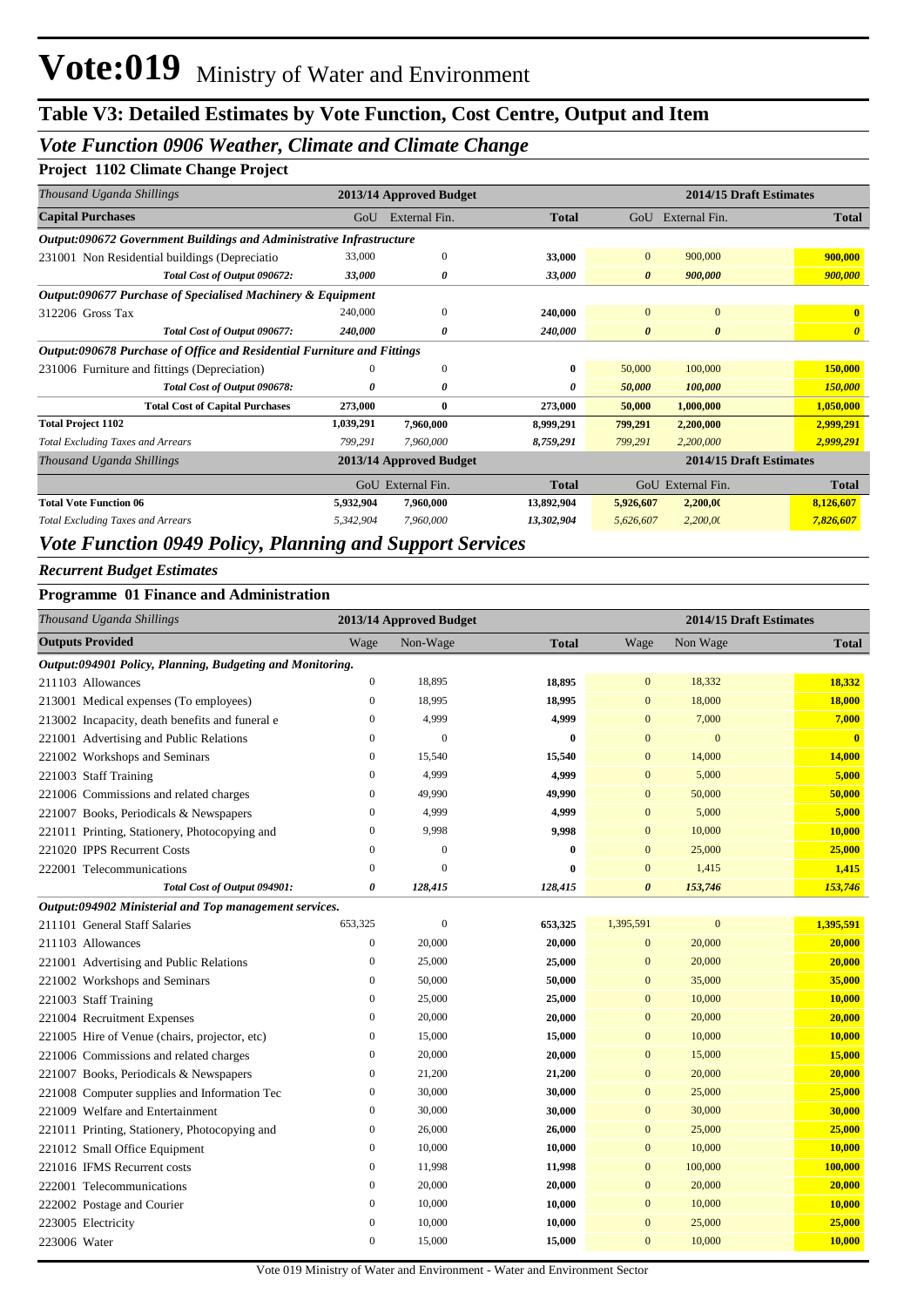# **Table V3: Detailed Estimates by Vote Function, Cost Centre, Output and Item**

## *Vote Function 0949 Policy, Planning and Support Services*

#### **Programme 01 Finance and Administration**

| Thousand Uganda Shillings                                                            |                  | 2013/14 Approved Budget   |              |                       |              | 2014/15 Draft Estimates          |                         |
|--------------------------------------------------------------------------------------|------------------|---------------------------|--------------|-----------------------|--------------|----------------------------------|-------------------------|
| <b>Outputs Provided</b>                                                              | Wage             | Non-Wage                  | Total        | Wage                  | Non Wage     |                                  | <b>Total</b>            |
| 224002 General Supply of Goods and Services                                          | $\boldsymbol{0}$ | 34,561                    | 34,561       | $\mathbf{0}$          | $\mathbf{0}$ |                                  | $\mathbf{0}$            |
| 227001 Travel inland                                                                 | $\boldsymbol{0}$ | 44,998                    | 44,998       | $\boldsymbol{0}$      | 50,000       |                                  | 50,000                  |
| 227002 Travel abroad                                                                 | $\boldsymbol{0}$ | 51,801                    | 51,801       | $\bf{0}$              | 50,000       |                                  | 50,000                  |
| 227004 Fuel, Lubricants and Oils                                                     | $\boldsymbol{0}$ | 46,961                    | 46,961       | $\bf{0}$              | 46,000       |                                  | 46,000                  |
| 228001 Maintenance - Civil                                                           | $\boldsymbol{0}$ | 50,000                    | 50,000       | $\bf{0}$              | 40,000       |                                  | 40,000                  |
| 228002 Maintenance - Vehicles                                                        | $\mathbf{0}$     | 40,000                    | 40,000       | $\mathbf{0}$          | 40,000       |                                  | 40,000                  |
| 273102 Incapacity, death benefits and funeral e                                      | $\boldsymbol{0}$ | 10,000                    | 10,000       | $\mathbf{0}$          | 6,520        |                                  | 6,520                   |
| Total Cost of Output 094902:                                                         | 653,325          | 637,520                   | 1,290,845    | 1,395,591             | 637,520      | 2,033,111                        |                         |
| <b>Output:094903 Ministry Support Services</b>                                       |                  |                           |              |                       |              |                                  |                         |
| 211103 Allowances                                                                    | $\boldsymbol{0}$ | 19,997                    | 19,997       | $\mathbf{0}$          | 10,000       |                                  | 10,000                  |
| 213002 Incapacity, death benefits and funeral e                                      | $\boldsymbol{0}$ | 12,997                    | 12,997       | $\mathbf{0}$          | 10,000       |                                  | 10,000                  |
| 221003 Staff Training                                                                | $\boldsymbol{0}$ | 6,000                     | 6,000        | $\mathbf{0}$          | 5,000        |                                  | 5,000                   |
| 221007 Books, Periodicals & Newspapers                                               | $\boldsymbol{0}$ | 13,000                    | 13,000       | $\mathbf{0}$          | 13,000       |                                  | 13,000                  |
| 221016 IFMS Recurrent costs                                                          | $\mathbf{0}$     | $\bf{0}$                  | $\bf{0}$     | $\mathbf{0}$          | 50,000       |                                  | 50,000                  |
| 227002 Travel abroad                                                                 | $\mathbf{0}$     | 21,994                    | 21,994       | $\mathbf{0}$          | 22,000       |                                  | 22,000                  |
| 227004 Fuel, Lubricants and Oils                                                     | $\boldsymbol{0}$ | 69,986                    | 69,986       | $\mathbf{0}$          | 50,000       |                                  | 50,000                  |
| 228001 Maintenance - Civil                                                           | $\mathbf{0}$     | 14,243                    | 14,243       | $\mathbf{0}$          | $\mathbf{0}$ |                                  | $\overline{\mathbf{0}}$ |
| 228002 Maintenance - Vehicles                                                        | $\mathbf{0}$     | 20,000                    | 20,000       | $\mathbf{0}$          | 20,000       |                                  | 20,000                  |
| 228003 Maintenance – Machinery, Equipment                                            | $\boldsymbol{0}$ | 12,197                    | 12,197       | $\mathbf{0}$          | 10,414       |                                  | 10,414                  |
| Total Cost of Output 094903:                                                         | 0                | 190,414                   | 190,414      | $\boldsymbol{\theta}$ | 190,414      | 190,414                          |                         |
| <b>Total Cost of Outputs Provided</b>                                                | 653,325          | 956,348                   | 1,609,673    | 1,395,591             | 981,680      | 2,377,271                        |                         |
| <b>Outputs Funded</b>                                                                | Wage             | Non-Wage                  | <b>Total</b> | Wage                  | Non Wage     |                                  | <b>Total</b>            |
| Output:094951 Membership to International Organisations and support to LGs and NGOs. |                  |                           |              |                       |              |                                  |                         |
| 262101 Contributions to International Organisat                                      | 0                | 199,960                   | 199,960      | $\mathbf{0}$          | 199,960      | 199,960                          |                         |
| w Pay current grants to International organisations                                  | 0                | $\boldsymbol{\mathit{0}}$ | 0            | $\boldsymbol{\theta}$ | 199,960      | 199,960<br>$\boldsymbol{\theta}$ |                         |
| Total Cost of Output 094951:                                                         | 0                | 199,960                   | 199,960      | $\boldsymbol{\theta}$ | 199,960      | 199,960                          |                         |
| <b>Total Cost of Outputs Funded</b>                                                  | $\bf{0}$         | 199,960                   | 199,960      | $\bf{0}$              | 199,960      | 199,960                          |                         |
| <b>Total Programme 01</b>                                                            | 653,325          | 1,156,309                 | 1,809,634    | 1,395,591             | 1,181,640    | 2,577,231                        |                         |
| <b>Total Excluding Arrears</b>                                                       | 653,325          | 1,156,309                 | 1,809,634    | 1,395,591             | 1,181,640    | 2,577,231                        |                         |
| Programme 08 Office of Director DWD                                                  |                  |                           |              |                       |              |                                  |                         |
| Thousand Uganda Shillings                                                            |                  | 2013/14 Approved Budget   |              |                       |              | 2014/15 Draft Estimates          |                         |
| <b>Outputs Provided</b>                                                              | Wage             | Non-Wage                  | <b>Total</b> | Wage                  | Non Wage     |                                  | <b>Total</b>            |
| Output:094901 Policy, Planning, Budgeting and Monitoring.                            |                  |                           |              |                       |              |                                  |                         |
| 211103 Allowances                                                                    | $\boldsymbol{0}$ | 10,000                    | 10,000       | $\mathbf{0}$          | 10,000       |                                  | 10,000                  |
| 221003 Staff Training                                                                | $\boldsymbol{0}$ | 5,000                     | 5,000        | $\boldsymbol{0}$      | 5,000        |                                  | 5,000                   |
| 227001 Travel inland                                                                 | $\boldsymbol{0}$ | 10,000                    | 10,000       | $\mathbf{0}$          | 10,000       |                                  | 10,000                  |
| 227004 Fuel, Lubricants and Oils                                                     | $\boldsymbol{0}$ | 13,641                    | 13,641       | $\boldsymbol{0}$      | 13,641       |                                  | 13,641                  |
| Total Cost of Output 094901:                                                         | 0                | 38,641                    | 38,641       | 0                     | 38,641       |                                  | 38,641                  |
| Output:094902 Ministerial and Top management services.                               |                  |                           |              |                       |              |                                  |                         |
| 211101 General Staff Salaries                                                        | 12,790           | $\boldsymbol{0}$          | 12,790       | 38,008                | $\mathbf{0}$ |                                  | 38,008                  |
| 211103 Allowances                                                                    | $\boldsymbol{0}$ | 5,000                     | 5,000        | $\boldsymbol{0}$      | 5,000        |                                  | 5,000                   |
| 221008 Computer supplies and Information Tec                                         | $\boldsymbol{0}$ | 5,000                     | 5,000        | $\boldsymbol{0}$      | 5,000        |                                  | 5,000                   |
| 222001 Telecommunications                                                            | $\boldsymbol{0}$ | 10,000                    | 10,000       | $\boldsymbol{0}$      | 10,000       |                                  | 10,000                  |
| 227001 Travel inland                                                                 | $\boldsymbol{0}$ | 11,587                    | 11,587       | $\boldsymbol{0}$      | 11,587       |                                  | 11,587                  |
| Total Cost of Output 094902:                                                         | 12,790           | 31,587                    | 44,377       | 38,008                | 31,587       |                                  | 69,595                  |
| <b>Output:094903 Ministry Support Services</b>                                       |                  |                           |              |                       |              |                                  |                         |
| 211103 Allowances                                                                    | $\boldsymbol{0}$ | 5,000                     | 5,000        | $\mathbf{0}$          | 6,000        |                                  | 6,000                   |
| 222001 Telecommunications                                                            | $\boldsymbol{0}$ | 5,000                     | 5,000        | $\boldsymbol{0}$      | 5,000        |                                  | 5,000                   |
| 225001 Consultancy Services- Short term                                              | $\boldsymbol{0}$ | 18,148                    | 18,148       | $\mathbf{0}$          | 17,000       |                                  | 17,000                  |

227001 Travel inland 0 15,000 **15,000** 0 16,000 **16,000** 227002 Travel abroad 0 20,000 **20,000** 0 20,000 **20,000** 227004 Fuel, Lubricants and Oils 0 20,000 **20,000** 0 20,000 **20,000** 228002 Maintenance - Vehicles 0 15,000 **15,000** 0 14,148 **14,148**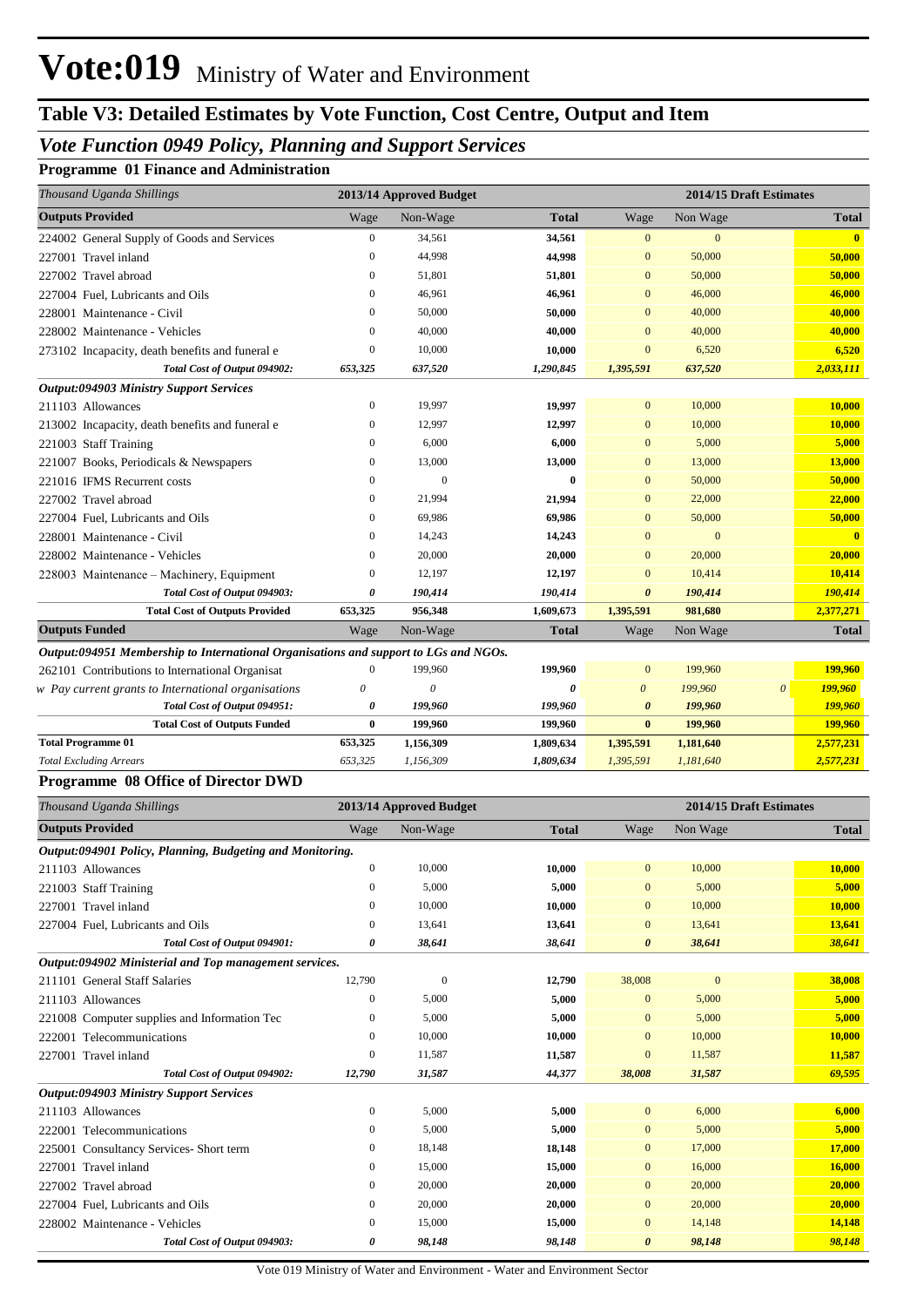# **Table V3: Detailed Estimates by Vote Function, Cost Centre, Output and Item**

## *Vote Function 0949 Policy, Planning and Support Services*

## **Programme 08 Office of Director DWD**

| Thousand Uganda Shillings             | 2013/14 Approved Budget |          |              |        | 2014/15 Draft Estimates |              |  |  |
|---------------------------------------|-------------------------|----------|--------------|--------|-------------------------|--------------|--|--|
| <b>Outputs Provided</b>               | Wage                    | Non-Wage | <b>Total</b> | Wage   | Non Wage                | <b>Total</b> |  |  |
| <b>Total Cost of Outputs Provided</b> | 12,790                  | 168,376  | 181.166      | 38,008 | 168,376                 | 206,384      |  |  |
| <b>Total Programme 08</b>             | 12,790                  | 168,376  | 181.166      | 38,008 | 168,376                 | 206,384      |  |  |
| <b>Total Excluding Arrears</b>        | 12.790                  | 168.376  | 181.166      | 38,008 | 168,376                 | 206,384      |  |  |

**Programme 09 Planning**

| Thousand Uganda Shillings                                                            |                       | 2013/14 Approved Budget |                       | 2014/15 Draft Estimates |                |                       |                         |
|--------------------------------------------------------------------------------------|-----------------------|-------------------------|-----------------------|-------------------------|----------------|-----------------------|-------------------------|
| <b>Outputs Provided</b>                                                              | Wage                  | Non-Wage                | <b>Total</b>          | Wage                    | Non Wage       |                       | <b>Total</b>            |
| Output:094901 Policy, Planning, Budgeting and Monitoring.                            |                       |                         |                       |                         |                |                       |                         |
| 211101 General Staff Salaries                                                        | $\boldsymbol{0}$      | $\boldsymbol{0}$        | $\bf{0}$              | 99,747                  | $\mathbf{0}$   |                       | 99,747                  |
| 221004 Recruitment Expenses                                                          | $\boldsymbol{0}$      | $\mathbf{0}$            | $\bf{0}$              | $\mathbf{0}$            | $\mathbf{0}$   |                       | $\overline{0}$          |
| 221007 Books, Periodicals & Newspapers                                               | $\mathbf{0}$          | 2,000                   | 2,000                 | $\mathbf{0}$            | 1,500          |                       | 1,500                   |
| 221009 Welfare and Entertainment                                                     | $\boldsymbol{0}$      | 1,298                   | 1,298                 | $\bf{0}$                | 1,700          |                       | 1,700                   |
| 221011 Printing, Stationery, Photocopying and                                        | $\overline{0}$        | 16,602                  | 16,602                | $\overline{0}$          | 15,000         |                       | 15,000                  |
| 224002 General Supply of Goods and Services                                          | $\boldsymbol{0}$      | 6,048                   | 6,048                 | $\overline{0}$          | $\mathbf{0}$   |                       | $\overline{\mathbf{0}}$ |
| 227001 Travel inland                                                                 | $\boldsymbol{0}$      | 12,550                  | 12,550                | $\mathbf{0}$            | 13,000         |                       | 13,000                  |
| 227002 Travel abroad                                                                 | $\mathbf{0}$          | 5,400                   | 5,400                 | $\overline{0}$          | 5,000          |                       | 5,000                   |
| 227004 Fuel, Lubricants and Oils                                                     | $\boldsymbol{0}$      | 23,682                  | 23,682                | $\bf{0}$                | 30,000         |                       | 30,000                  |
| 228002 Maintenance - Vehicles                                                        | $\overline{0}$        | 4,981                   | 4,981                 | $\overline{0}$          | 6,362          |                       | 6,362                   |
| Total Cost of Output 094901:                                                         | 0                     | 72,562                  | 72,562                | 99,747                  | 72,562         |                       | 172,309                 |
| Output:094902 Ministerial and Top management services.                               |                       |                         |                       |                         |                |                       |                         |
| 211101 General Staff Salaries                                                        | 122,101               | $\boldsymbol{0}$        | 122,101               | 40,700                  | $\overline{0}$ |                       | 40,700                  |
| 211103 Allowances                                                                    | $\boldsymbol{0}$      | $\mathbf{0}$            | $\bf{0}$              | $\mathbf{0}$            | 5,000          |                       | 5,000                   |
| 221002 Workshops and Seminars                                                        | $\mathbf{0}$          | 9,000                   | 9,000                 | $\overline{0}$          | $\mathbf{0}$   |                       | $\mathbf{0}$            |
| 221003 Staff Training                                                                | $\boldsymbol{0}$      | $\mathbf{0}$            | $\bf{0}$              | $\bf{0}$                | 2,000          |                       | 2,000                   |
| 221007 Books, Periodicals & Newspapers                                               | $\boldsymbol{0}$      | 2,000                   | 2,000                 | $\mathbf{0}$            | $\mathbf{0}$   |                       | $\mathbf{0}$            |
| 221009 Welfare and Entertainment                                                     | $\overline{0}$        | 4,000                   | 4,000                 | $\overline{0}$          | 2,000          |                       | 2,000                   |
| 221011 Printing, Stationery, Photocopying and                                        | $\boldsymbol{0}$      | 23,000                  | 23,000                | $\bf{0}$                | 24,000         |                       | 24,000                  |
| 227004 Fuel, Lubricants and Oils                                                     | $\overline{0}$        | 8,988                   | 8,988                 | $\overline{0}$          | 13,988         |                       | 13,988                  |
| Total Cost of Output 094902:                                                         | 122,101               | 46,988                  | 169,089               | 40,700                  | 46,988         |                       | 87,688                  |
| Output:094903 Ministry Support Services                                              |                       |                         |                       |                         |                |                       |                         |
| 211101 General Staff Salaries                                                        | $\boldsymbol{0}$      | $\mathbf{0}$            | $\bf{0}$              | 40,700                  | $\mathbf{0}$   |                       | 40,700                  |
| 211103 Allowances                                                                    | $\overline{0}$        | $\overline{0}$          | $\bf{0}$              | $\mathbf{0}$            | 6,665          |                       | 6,665                   |
| 227001 Travel inland                                                                 | $\mathbf{0}$          | 5,670                   | 5,670                 | $\overline{0}$          | 6,000          |                       | 6,000                   |
| 227004 Fuel, Lubricants and Oils                                                     | $\mathbf{0}$          | 6,995                   | 6,995                 | $\mathbf{0}$            | $\mathbf{0}$   |                       | $\mathbf{0}$            |
| Total Cost of Output 094903:                                                         | $\pmb{\theta}$        | 12,665                  | 12,665                | 40,700                  | 12,665         |                       | 53,365                  |
| <b>Total Cost of Outputs Provided</b>                                                | 122,101               | 132,215                 | 254,315               | 181,147                 | 132,215        |                       | 313,362                 |
| <b>Outputs Funded</b>                                                                | Wage                  | Non-Wage                | <b>Total</b>          | Wage                    | Non Wage       |                       | <b>Total</b>            |
| Output:094951 Membership to International Organisations and support to LGs and NGOs. |                       |                         |                       |                         |                |                       |                         |
| 263104 Transfers to other govt. units                                                | $\boldsymbol{0}$      | 671,134                 | 671,134               | $\mathbf{0}$            | 671,134        |                       | 671,134                 |
| o/w                                                                                  | $\theta$              | $\boldsymbol{\theta}$   | $\boldsymbol{\theta}$ | $\boldsymbol{\theta}$   | 671,134        | $\boldsymbol{\theta}$ | 671,134                 |
| Total Cost of Output 094951:                                                         | $\boldsymbol{\theta}$ | 671,134                 | 671,134               | $\boldsymbol{\theta}$   | 671,134        |                       | 671,134                 |
| <b>Total Cost of Outputs Funded</b>                                                  | $\bf{0}$              | 671,134                 | 671,134               | $\bf{0}$                | 671,134        |                       | 671,134                 |
| <b>Total Programme 09</b>                                                            | 122,101               | 803,349                 | 925,449               | 181,147                 | 803,349        |                       | 984,496                 |
| <b>Total Excluding Arrears</b>                                                       | 122,101               | 803,349                 | 925,449               | 181,147                 | 803,349        |                       | 984,496                 |
| Programme 17 Office of Director DWRM                                                 |                       |                         |                       |                         |                |                       |                         |

| Thousand Uganda Shillings                              |          | 2013/14 Approved Budget |              |                | 2014/15 Draft Estimates |              |  |  |  |  |
|--------------------------------------------------------|----------|-------------------------|--------------|----------------|-------------------------|--------------|--|--|--|--|
| <b>Outputs Provided</b>                                | Wage     | Non-Wage                | <b>Total</b> | Wage           | Non Wage                | <b>Total</b> |  |  |  |  |
| Output:094902 Ministerial and Top management services. |          |                         |              |                |                         |              |  |  |  |  |
| 211101 General Staff Salaries                          | 32,566   | $\mathbf{0}$            | 32,566       | 39,641         | $\Omega$                | 39,641       |  |  |  |  |
| 211103 Allowances                                      | 0        | 3,000                   | 3,000        | $\overline{0}$ | 2,500                   | 2,500        |  |  |  |  |
| 221011 Printing, Stationery, Photocopying and          | $\theta$ | 2,000                   | 2,000        | $\overline{0}$ | 2,500                   | 2,500        |  |  |  |  |
| 227001 Travel inland                                   | $\Omega$ | 3,000                   | 3.000        | $\overline{0}$ | 3,000                   | 3,000        |  |  |  |  |
| 227004 Fuel, Lubricants and Oils                       | $\theta$ | 5.997                   | 5,997        | $\Omega$       | 5,997                   | 5,997        |  |  |  |  |
| Total Cost of Output 094902:                           | 32,566   | 13,997                  | 46,563       | 39,641         | 13,997                  | 53,638       |  |  |  |  |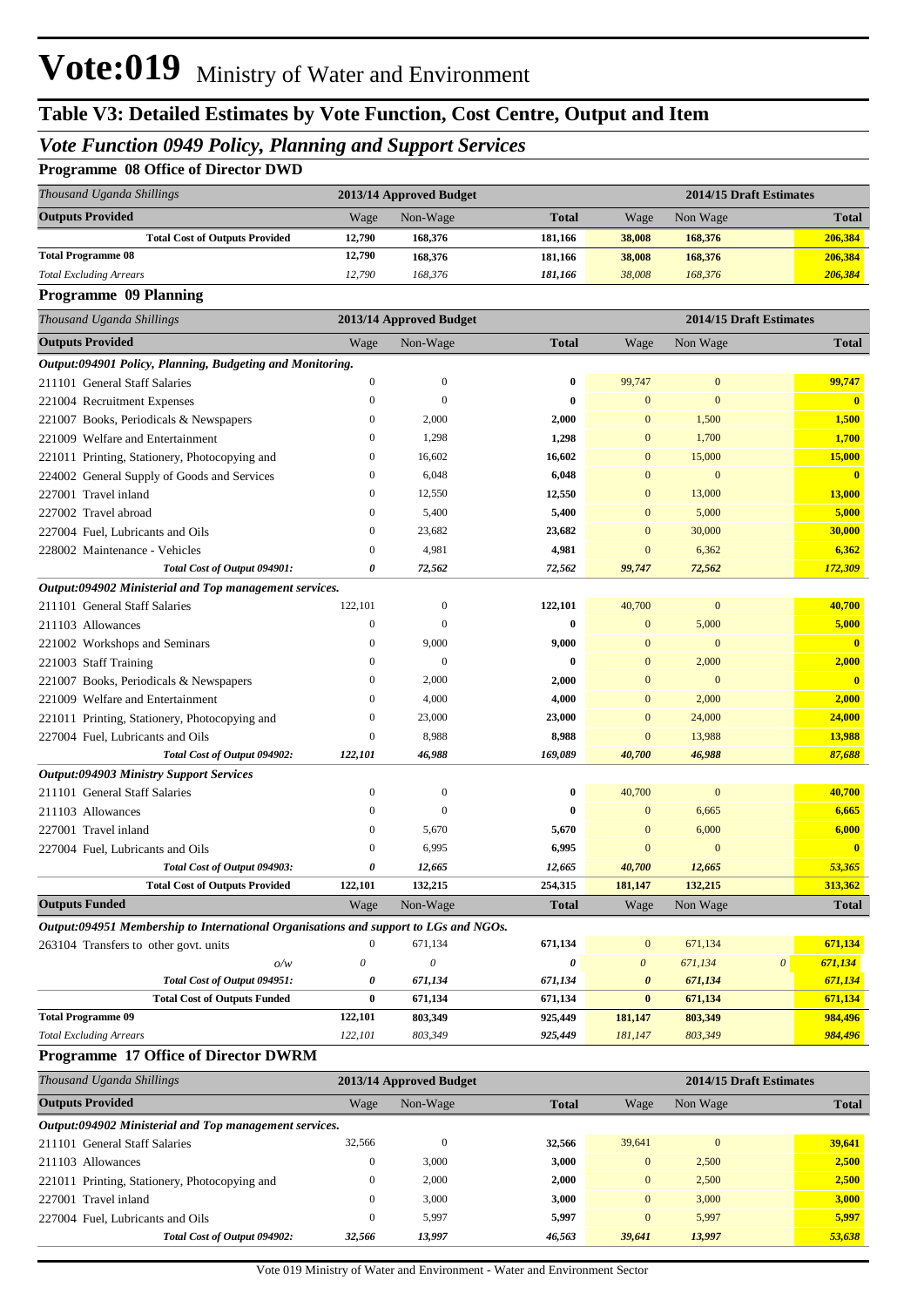# **Table V3: Detailed Estimates by Vote Function, Cost Centre, Output and Item**

## *Vote Function 0949 Policy, Planning and Support Services*

**Programme 17 Office of Director DWRM**

|              |                                                |              |                                                                                                                 |                | 2014/15 Draft Estimates |
|--------------|------------------------------------------------|--------------|-----------------------------------------------------------------------------------------------------------------|----------------|-------------------------|
| Wage         | Non-Wage                                       | <b>Total</b> | Wage                                                                                                            | Non Wage       | <b>Total</b>            |
|              |                                                |              |                                                                                                                 |                |                         |
| $\mathbf{0}$ | 5,000                                          | 5,000        | $\overline{0}$                                                                                                  | 4,500          | 4,500                   |
| $\mathbf{0}$ | 1.600                                          | 1,600        | $\mathbf{0}$                                                                                                    | 2,000          | 2,000                   |
| $\mathbf{0}$ | 2,000                                          | 2,000        | $\mathbf{0}$                                                                                                    | 2,000          | 2,000                   |
| $\mathbf{0}$ | 6,375                                          | 6,375        | $\mathbf{0}$                                                                                                    | 5,000          | 5,000                   |
| $\Omega$     | 1,000                                          | 1,000        | $\mathbf{0}$                                                                                                    | 1,000          | 1,000                   |
| $\Omega$     | 2,000                                          | 2,000        | $\Omega$                                                                                                        | 2,000          | 2,000                   |
| $\mathbf{0}$ | 1.000                                          | 1,000        | $\mathbf{0}$                                                                                                    | $\overline{0}$ | $\overline{\mathbf{0}}$ |
| $\mathbf{0}$ | 4,000                                          | 4,000        | $\mathbf{0}$                                                                                                    | 1,000          | 1,000                   |
| $\Omega$     | 2,000                                          | 2,000        | $\Omega$                                                                                                        | 4,000          | 4,000                   |
| $\mathbf{0}$ | 4.000                                          | 4,000        | $\mathbf{0}$                                                                                                    | 3.500          | 3,500                   |
| $\mathbf{0}$ | 8,700                                          | 8,700        | $\mathbf{0}$                                                                                                    | 9,000          | 9,000                   |
| $\Omega$     | 2,300                                          | 2,300        | $\Omega$                                                                                                        | 2,000          | 2,000                   |
| $\mathbf{0}$ | 8,395                                          | 8,395        | $\Omega$                                                                                                        | 10,000         | 10,000                  |
| $\mathbf{0}$ | 4.000                                          | 4,000        | $\overline{0}$                                                                                                  | 6.370          | 6,370                   |
| 0            | 52,370                                         | 52,370       | $\theta$                                                                                                        | 52,370         | 52,370                  |
| 32,566       | 66,367                                         | 98,934       | 39,641                                                                                                          | 66,367         | 106,008                 |
| Wage         | Non-Wage                                       | <b>Total</b> | Wage                                                                                                            | Non Wage       | <b>Total</b>            |
|              |                                                |              |                                                                                                                 |                |                         |
| $\theta$     | 2.000                                          | 2,000        | $\overline{0}$                                                                                                  | 2,000          | 2,000                   |
| 0            | $\theta$                                       | $\theta$     |                                                                                                                 | 2,000          | 2,000                   |
| 0            | 2,000                                          | 2,000        | $\boldsymbol{\theta}$                                                                                           | 2,000          | 2,000                   |
| $\bf{0}$     | 2,000                                          | 2,000        | $\bf{0}$                                                                                                        | 2,000          | 2,000                   |
| 32,566       | 68,367                                         | 100,934      | 39,641                                                                                                          | 68,367         | 108,008                 |
| 32,566       | 68,367                                         | 100,934      | 39,641                                                                                                          | 68,367         | 108,008                 |
|              |                                                |              |                                                                                                                 |                |                         |
|              | <b>Programme 18 Office of the Director DEA</b> |              | 2013/14 Approved Budget<br>Output:094951 Membership to International Organisations and support to LGs and NGOs. |                |                         |

| Thousand Uganda Shillings                                 |                  | 2013/14 Approved Budget |              | 2014/15 Draft Estimates |                |                         |
|-----------------------------------------------------------|------------------|-------------------------|--------------|-------------------------|----------------|-------------------------|
| <b>Outputs Provided</b>                                   | Wage             | Non-Wage                | <b>Total</b> | Wage                    | Non Wage       | <b>Total</b>            |
| Output:094901 Policy, Planning, Budgeting and Monitoring. |                  |                         |              |                         |                |                         |
| 211103 Allowances                                         | $\boldsymbol{0}$ | 2,000                   | 2,000        | $\mathbf{0}$            | 1,500          | 1,500                   |
| 221001 Advertising and Public Relations                   | $\mathbf{0}$     | 2,000                   | 2,000        | $\mathbf{0}$            | 1,000          | 1,000                   |
| 221003 Staff Training                                     | $\mathbf{0}$     | 1,500                   | 1,500        | $\mathbf{0}$            | 2,000          | 2,000                   |
| 221007 Books, Periodicals & Newspapers                    | $\mathbf{0}$     | 1,000                   | 1,000        | $\mathbf{0}$            | 1,500          | 1,500                   |
| 221009 Welfare and Entertainment                          | $\Omega$         | 3,600                   | 3,600        | $\Omega$                | 4,000          | 4,000                   |
| 224002 General Supply of Goods and Services               | $\mathbf{0}$     | 864                     | 864          | $\mathbf{0}$            | $\overline{0}$ | $\overline{\mathbf{0}}$ |
| 227004 Fuel, Lubricants and Oils                          | $\mathbf{0}$     | $\Omega$                | $\bf{0}$     | $\mathbf{0}$            | 1,864          | 1,864                   |
| 228002 Maintenance - Vehicles                             | $\mathbf{0}$     | 900                     | 900          | $\mathbf{0}$            | $\overline{0}$ | $\bf{0}$                |
| Total Cost of Output 094901:                              | 0                | 11,864                  | 11,864       | $\boldsymbol{\theta}$   | 11,864         | 11,864                  |
| Output:094902 Ministerial and Top management services.    |                  |                         |              |                         |                |                         |
| 211101 General Staff Salaries                             | 40,720           | $\mathbf{0}$            | 40,720       | 49,052                  | $\mathbf{0}$   | 49,052                  |
| 211103 Allowances                                         | $\mathbf{0}$     | 1,000                   | 1,000        | $\mathbf{0}$            | 1,000          | 1,000                   |
| 212101 Social Security Contributions                      | $\mathbf{0}$     | $\Omega$                | $\mathbf{0}$ | $\mathbf{0}$            | $\mathbf{0}$   | $\mathbf{0}$            |
| 221007 Books, Periodicals & Newspapers                    | $\mathbf{0}$     | 200                     | 200          | $\mathbf{0}$            | $\Omega$       | $\overline{\mathbf{0}}$ |
| 222001 Telecommunications                                 | $\Omega$         | $\theta$                | $\mathbf{0}$ | $\mathbf{0}$            | 2,000          | 2,000                   |
| 227001 Travel inland                                      | $\Omega$         | 14,849                  | 14,849       | $\mathbf{0}$            | 13,000         | 13,000                  |
| 227004 Fuel, Lubricants and Oils                          | $\mathbf{0}$     | 4,897                   | 4,897        | $\Omega$                | 5,000          | 5,000                   |
| 228002 Maintenance - Vehicles                             | $\Omega$         | 2,000                   | 2,000        | $\Omega$                | 1,946          | 1,946                   |
| Total Cost of Output 094902:                              | 40,720           | 22,946                  | 63,666       | 49,052                  | 22,946         | 71,998                  |
| <b>Output:094903 Ministry Support Services</b>            |                  |                         |              |                         |                |                         |
| 222001 Telecommunications                                 | $\mathbf{0}$     | 4,000                   | 4,000        | $\mathbf{0}$            | 3,000          | 3,000                   |
| 227001 Travel inland                                      | $\mathbf{0}$     | $\Omega$                | $\mathbf{0}$ | $\mathbf{0}$            | 2,000          | 2,000                   |
| 227004 Fuel, Lubricants and Oils                          | $\mathbf{0}$     | 5,000                   | 5,000        | $\mathbf{0}$            | 4,000          | 4,000                   |
| Total Cost of Output 094903:                              | 0                | 9,000                   | 9,000        | $\boldsymbol{\theta}$   | 9,000          | 9,000                   |
| <b>Total Cost of Outputs Provided</b>                     | 40,720           | 43,810                  | 84,530       | 49,052                  | 43,810         | 92,862                  |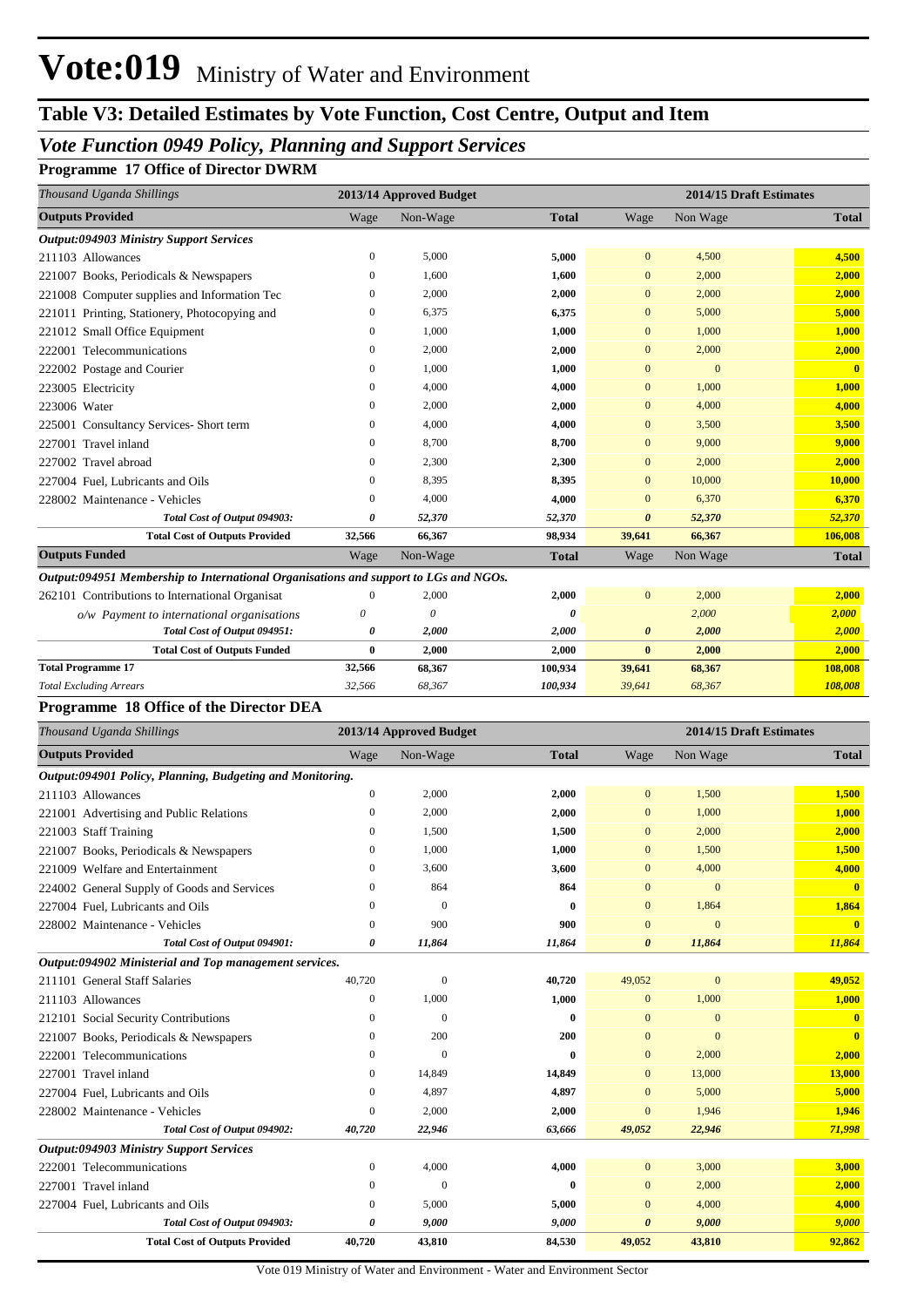## *Vote Function 0949 Policy, Planning and Support Services*

### **Programme 18 Office of the Director DEA**

| Thousand Uganda Shillings                                                            |                | 2013/14 Approved Budget |              |                       | 2014/15 Draft Estimates |              |
|--------------------------------------------------------------------------------------|----------------|-------------------------|--------------|-----------------------|-------------------------|--------------|
| <b>Outputs Funded</b>                                                                | Wage           | Non-Wage                | <b>Total</b> | Wage                  | Non Wage                | <b>Total</b> |
| Output:094951 Membership to International Organisations and support to LGs and NGOs. |                |                         |              |                       |                         |              |
| 262101 Contributions to International Organisat                                      |                | 3,000                   | 3,000        | $\mathbf{0}$          | 3,000                   | 3,000        |
| o/w Contributions to International Organisations                                     | 0              | 0                       | 0            |                       | 3,000                   | 3,000        |
| Total Cost of Output 094951:                                                         | 0              | 3,000                   | 3,000        | $\boldsymbol{\theta}$ | 3,000                   | 3,000        |
| <b>Total Cost of Outputs Funded</b>                                                  | $\bf{0}$       | 3,000                   | 3,000        | $\bf{0}$              | 3,000                   | 3,000        |
| <b>Total Programme 18</b>                                                            | 40,720         | 46,810                  | 87,530       | 49,052                | 46,810                  | 95,862       |
| <b>Total Excluding Arrears</b>                                                       | 40,720         | 46,810                  | 87,530       | 49,052                | 46,810                  | 95,862       |
| Programme 19 Internal Audit                                                          |                |                         |              |                       |                         |              |
| Thousand Uganda Shillings                                                            |                | 2013/14 Approved Budget |              |                       | 2014/15 Draft Estimates |              |
| <b>Outputs Provided</b>                                                              | Wage           | Non-Wage                | <b>Total</b> | Wage                  | Non Wage                | <b>Total</b> |
| Output:094902 Ministerial and Top management services.                               |                |                         |              |                       |                         |              |
| 211101 General Staff Salaries                                                        | 47,090         | $\mathbf{0}$            | 47,090       | 56,320                | $\boldsymbol{0}$        | 56,320       |
| 211103 Allowances                                                                    | $\overline{0}$ | 5,000                   | 5,000        | $\boldsymbol{0}$      | 1,983                   | 1,983        |
| 221002 Workshops and Seminars                                                        | $\overline{0}$ | 1,295                   | 1,295        | $\overline{0}$        | $\mathbf{0}$            | $\bf{0}$     |
| 221003 Staff Training                                                                | $\mathbf{0}$   | 3,000                   | 3,000        | $\overline{0}$        | $\overline{0}$          | $\mathbf{0}$ |
| 221007 Books, Periodicals & Newspapers                                               | $\overline{0}$ | 4,000                   | 4,000        | $\overline{0}$        | $\overline{0}$          | $\mathbf{0}$ |
| 221008 Computer supplies and Information Tec                                         | $\overline{0}$ | 7,000                   | 7,000        | $\mathbf{0}$          | $\overline{0}$          | $\mathbf{0}$ |
| 221011 Printing, Stationery, Photocopying and                                        | $\overline{0}$ | 4,500                   | 4,500        | $\mathbf{0}$          | $\mathbf{0}$            | $\mathbf{0}$ |
| 227001 Travel inland                                                                 | 0              | 10,196                  | 10,196       | $\mathbf{0}$          | 15,000                  | 15,000       |
| 227004 Fuel, Lubricants and Oils                                                     | $\theta$       | 6,991                   | 6,991        | $\mathbf{0}$          | 25,000                  | 25,000       |
| Total Cost of Output 094902:                                                         | 47,090         | 41,983                  | 89,073       | 56,320                | 41,983                  | 98,302       |
| <b>Output:094903 Ministry Support Services</b>                                       |                |                         |              |                       |                         |              |
| 211103 Allowances                                                                    | $\overline{0}$ | $\overline{0}$          | $\bf{0}$     | $\mathbf{0}$          | 4,000                   | 4,000        |
| 221003 Staff Training                                                                | $\Omega$       | $\mathbf{0}$            | $\bf{0}$     | $\mathbf{0}$          | 2,000                   | 2,000        |
| 221007 Books, Periodicals & Newspapers                                               | 0              | $\mathbf{0}$            | $\bf{0}$     | $\mathbf{0}$          | 4,000                   | 4,000        |
| 221008 Computer supplies and Information Tec                                         | $\overline{0}$ | $\overline{0}$          | $\bf{0}$     | $\mathbf{0}$          | 8,000                   | 8,000        |
| 221011 Printing, Stationery, Photocopying and                                        | $\theta$       | $\theta$                | 0            | $\overline{0}$        | 4,500                   | 4,500        |
| 227001 Travel inland                                                                 | $\overline{0}$ | 15,000                  | 15,000       | $\mathbf{0}$          | 8,196                   | 8,196        |
| 227004 Fuel, Lubricants and Oils                                                     | 0              | 20,000                  | 20,000       | $\overline{0}$        | 4,304                   | 4,304        |
| Total Cost of Output 094903:                                                         | 0              | 35,000                  | 35,000       | $\boldsymbol{\theta}$ | 35,000                  | 35,000       |
| <b>Total Cost of Outputs Provided</b>                                                | 47,090         | 76,983                  | 124,073      | 56,320                | 76,983                  | 133,302      |
| <b>Total Programme 19</b>                                                            | 47,090         | 76,983                  | 124,073      | 56,320                | 76,983                  | 133,302      |
| <b>Total Excluding Arrears</b>                                                       | 47,090         | 76,983                  | 124,073      | 56,320                | 76,983                  | 133,302      |

### **Programme 20 Nabyeya Forestry College**

| Thousand Uganda Shillings                      |              | 2013/14 Approved Budget |              | 2014/15 Draft Estimates |              |              |
|------------------------------------------------|--------------|-------------------------|--------------|-------------------------|--------------|--------------|
| <b>Outputs Provided</b>                        | Wage         | Non-Wage                | <b>Total</b> | Wage                    | Non Wage     | <b>Total</b> |
| <b>Output:094903 Ministry Support Services</b> |              |                         |              |                         |              |              |
| 211101 General Staff Salaries                  | $\Omega$     | $\mathbf{0}$            | 0            | 172,828                 | $\mathbf{0}$ | 172,828      |
| 211103 Allowances                              | $\mathbf{0}$ | 2,000                   | 2,000        | $\overline{0}$          | 20,000       | 20,000       |
| 221003 Staff Training                          | $\mathbf{0}$ | 20,000                  | 20,000       | $\overline{0}$          | 10,000       | 10,000       |
| 221007 Books, Periodicals & Newspapers         | $\Omega$     | $\mathbf{0}$            | $\bf{0}$     | $\overline{0}$          | 10,000       | 10,000       |
| 221009 Welfare and Entertainment               | $\mathbf{0}$ | $\mathbf{0}$            | 0            | $\mathbf{0}$            | 12,000       | 12,000       |
| 221011 Printing, Stationery, Photocopying and  | 0            | 15,219                  | 15,219       | $\mathbf{0}$            | 10,000       | 10,000       |
| 221012 Small Office Equipment                  | 0            | 40,000                  | 40,000       | $\overline{0}$          | 5,000        | 5,000        |
| 222001 Telecommunications                      | $\mathbf{0}$ | $\Omega$                | 0            | $\overline{0}$          | 5,000        | 5,000        |
| 223005 Electricity                             | $\mathbf{0}$ | 12,000                  | 12,000       | $\overline{0}$          | 5,000        | 5,000        |
| 223006 Water                                   | $\mathbf{0}$ | 12,000                  | 12,000       | $\overline{0}$          | 5,000        | 5,000        |
| 224002 General Supply of Goods and Services    | $\mathbf{0}$ | 14,257                  | 14,257       | $\overline{0}$          | $\Omega$     | $\mathbf{0}$ |
| 225001 Consultancy Services-Short term         | $\mathbf{0}$ | $\Omega$                | 0            | $\overline{0}$          | 17,500       | 17,500       |
| 227001 Travel inland                           | $\Omega$     | $\Omega$                | 0            | $\overline{0}$          | 10,000       | 10,000       |
| 228001 Maintenance - Civil                     | $\mathbf{0}$ | 10,000                  | 10,000       | $\overline{0}$          | 15,000       | 15,000       |
| 228002 Maintenance - Vehicles                  | 0            | 24,000                  | 24,000       | $\overline{0}$          | 10,000       | 10,000       |
| 228003 Maintenance – Machinery, Equipment      | $\Omega$     | $\mathbf{0}$            | 0            | $\overline{0}$          | 14,975       | 14,975       |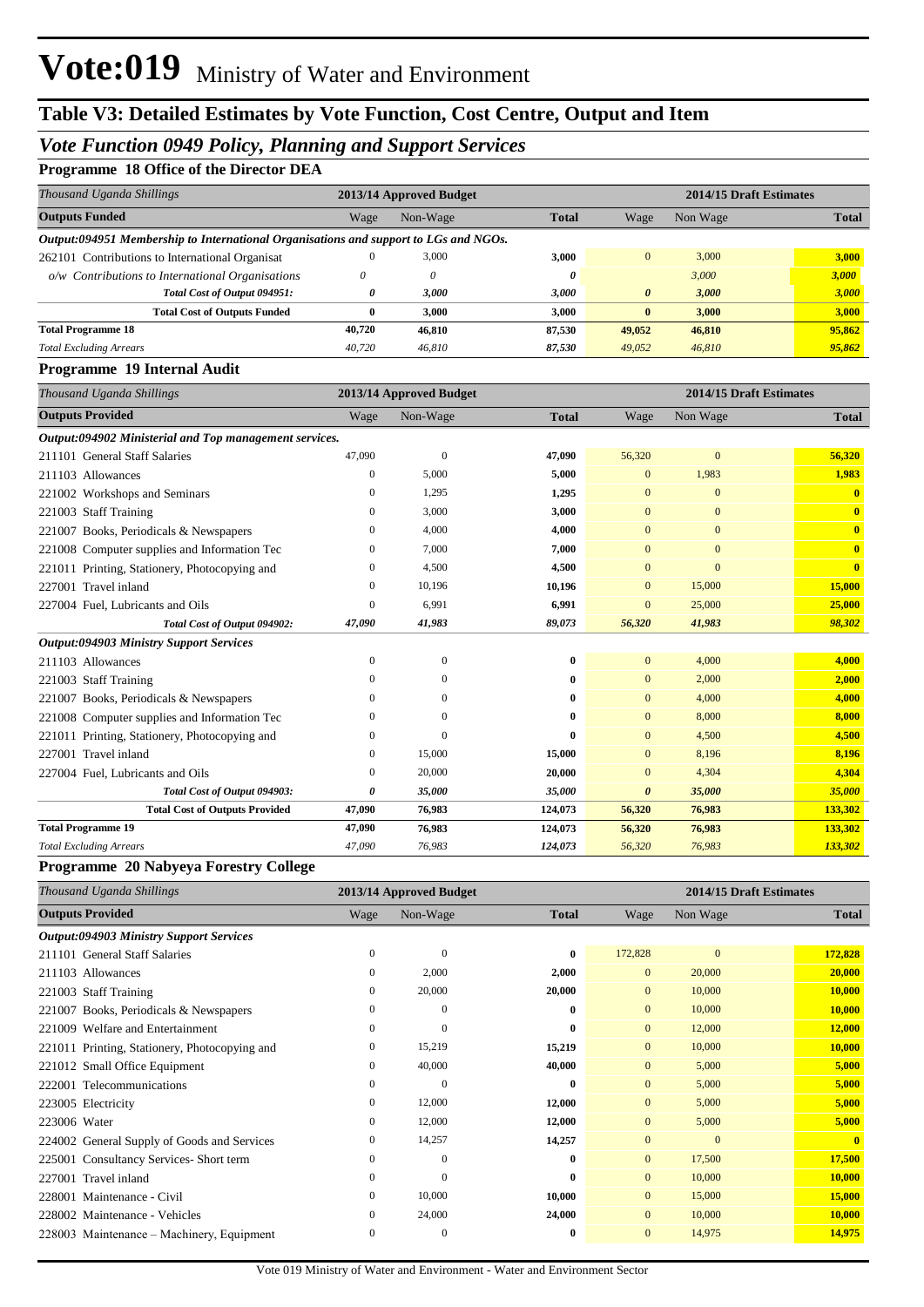# **Table V3: Detailed Estimates by Vote Function, Cost Centre, Output and Item**

## *Vote Function 0949 Policy, Planning and Support Services*

### **Programme 20 Nabyeya Forestry College**

| Thousand Uganda Shillings             |      | 2013/14 Approved Budget |              |         | 2014/15 Draft Estimates |              |  |  |
|---------------------------------------|------|-------------------------|--------------|---------|-------------------------|--------------|--|--|
| <b>Outputs Provided</b>               | Wage | Non-Wage                | <b>Total</b> | Wage    | Non Wage                | <b>Total</b> |  |  |
| Total Cost of Output 094903:          |      | 149,475                 | 149.475      | 172,828 | 149,475                 | 322,304      |  |  |
| <b>Total Cost of Outputs Provided</b> | 0    | 149.475                 | 149,475      | 172,828 | 149,475                 | 322,304      |  |  |
| <b>Total Programme 20</b>             | 0    | 149,475                 | 149,475      | 172,828 | 149.475                 | 322,304      |  |  |
| <b>Total Excluding Arrears</b>        |      | 149.475                 | 149.475      | 172,828 | 149,475                 | 322,304      |  |  |

*Development Budget Estimates*

#### **Project 0151 Policy and Management Support**

| Thousand Uganda Shillings                                 |                  | 2013/14 Approved Budget |              |                  | 2014/15 Draft Estimates |                         |
|-----------------------------------------------------------|------------------|-------------------------|--------------|------------------|-------------------------|-------------------------|
| <b>Outputs Provided</b>                                   |                  | GoU External Fin.       | <b>Total</b> |                  | GoU External Fin.       | <b>Total</b>            |
| Output:094901 Policy, Planning, Budgeting and Monitoring. |                  |                         |              |                  |                         |                         |
| 211102 Contract Staff Salaries (Incl. Casuals, T          | 39,003           | 13,333                  | 52,337       | 91,385           | $\mathbf{0}$            | 91,385                  |
| 211103 Allowances                                         | 34,358           | 146,667                 | 181,025      | 12,097           | 75,000                  | 87,097                  |
| 212101 Social Security Contributions                      | 3,900            | $\mathbf{0}$            | 3,900        | $\mathbf{0}$     | $\bf{0}$                | $\overline{\mathbf{0}}$ |
| 221001 Advertising and Public Relations                   | $\boldsymbol{0}$ | 80,000                  | 80,000       | $\mathbf{0}$     | 45,000                  | 45,000                  |
| 221002 Workshops and Seminars                             | 40,000           | 150,000                 | 190,000      | 20,000           | 175,000                 | 195,000                 |
| 221003 Staff Training                                     | 25,668           | 250,000                 | 275,668      | 22,000           | 85,000                  | 107,000                 |
| 221008 Computer supplies and Information Tec              | 4,290            | $\mathbf{0}$            | 4,290        | 20,000           | 80,000                  | 100,000                 |
| 221011 Printing, Stationery, Photocopying and             | 41,309           | 65,000                  | 106,309      | 40,000           | 125,000                 | 165,000                 |
| 221012 Small Office Equipment                             | $\boldsymbol{0}$ | $\mathbf{0}$            | $\bf{0}$     | 15,000           | $\mathbf{0}$            | <b>15,000</b>           |
| 224002 General Supply of Goods and Services               | $\boldsymbol{0}$ | 85,000                  | 85,000       | $\mathbf{0}$     | $\mathbf{0}$            | $\overline{\mathbf{0}}$ |
| 225001 Consultancy Services- Short term                   | $\boldsymbol{0}$ | 100,000                 | 100,000      | 20,000           | 150,000                 | 170,000                 |
| 225002 Consultancy Services-Long-term                     | $\boldsymbol{0}$ | $\mathbf{0}$            | $\bf{0}$     | $\mathbf{0}$     | 120,000                 | 120,000                 |
| 227001 Travel inland                                      | 30,000           | 80,000                  | 110,000      | 30,000           | 60,000                  | 90,000                  |
| 227002 Travel abroad                                      | 100,000          | 30,000                  | 130,000      | 40,000           | 55,000                  | 95,000                  |
| 227004 Fuel, Lubricants and Oils                          | 38,464           | $\mathbf{0}$            | 38,464       | 44,000           | 30,000                  | 74,000                  |
| Total Cost of Output 094901:                              | 356,993          | 1,000,000               | 1,356,993    | 354,482          | 1,000,000               | 1,354,482               |
| Output:094902 Ministerial and Top management services.    |                  |                         |              |                  |                         |                         |
| 211102 Contract Staff Salaries (Incl. Casuals, T          | 39,003           | 13,333                  | 52,337       | 83,077           | $\mathbf{0}$            | 83,077                  |
| 211103 Allowances                                         | 3,763            | 46,667                  | 50,430       | 5,949            | 70,000                  | 75,949                  |
| 212101 Social Security Contributions                      | 3,900            | $\mathbf{0}$            | 3,900        | 8,308            | $\mathbf{0}$            | 8,308                   |
| 221001 Advertising and Public Relations                   | $\boldsymbol{0}$ | 40,000                  | 40,000       | $\mathbf{0}$     | $\bf{0}$                | $\overline{\mathbf{0}}$ |
| 221002 Workshops and Seminars                             | $\boldsymbol{0}$ | $\boldsymbol{0}$        | $\bf{0}$     | 15,667           | $\mathbf{0}$            | 15,667                  |
| 221003 Staff Training                                     | $\boldsymbol{0}$ | $\boldsymbol{0}$        | $\bf{0}$     | $\mathbf{0}$     | 135,000                 | 135,000                 |
| 221011 Printing, Stationery, Photocopying and             | $\boldsymbol{0}$ | 40,000                  | 40,000       | $\bf{0}$         | $\mathbf{0}$            | $\bf{0}$                |
| 221012 Small Office Equipment                             | $\boldsymbol{0}$ | 20,000                  | 20,000       | $\bf{0}$         | $\mathbf{0}$            | $\mathbf{0}$            |
| 224002 General Supply of Goods and Services               | $\boldsymbol{0}$ | 30,000                  | 30,000       | $\bf{0}$         | $\mathbf{0}$            | $\overline{\mathbf{0}}$ |
| 225001 Consultancy Services- Short term                   | $\boldsymbol{0}$ | 80,000                  | 80,000       | $\mathbf{0}$     | 80,000                  | 80,000                  |
| 225002 Consultancy Services-Long-term                     | $\boldsymbol{0}$ | $\mathbf{0}$            | $\bf{0}$     | $\mathbf{0}$     | 85,000                  | 85,000                  |
| 227001 Travel inland                                      | 30,000           | 50,000                  | 80,000       | 15,000           | $\mathbf{0}$            | <b>15,000</b>           |
| 227002 Travel abroad                                      | $\boldsymbol{0}$ | 50,000                  | 50,000       | $\mathbf{0}$     | $\mathbf{0}$            | $\overline{\mathbf{0}}$ |
| 227004 Fuel, Lubricants and Oils                          | 20,000           | 30,000                  | 50,000       | 25,000           | 30,000                  | 55,000                  |
| Total Cost of Output 094902:                              | 96,667           | 400,000                 | 496,667      | 153,000          | 400,000                 | 553,000                 |
| <b>Output:094903 Ministry Support Services</b>            |                  |                         |              |                  |                         |                         |
| 211102 Contract Staff Salaries (Incl. Casuals, T          | 31,912           | 13,333                  | 45,245       | 41,538           | $\mathbf{0}$            | 41,538                  |
| 211103 Allowances                                         | 57,453           | 96,667                  | 154,120      | 47,617           | 65,000                  | 112,617                 |
| 212101 Social Security Contributions                      | 3,191            | $\boldsymbol{0}$        | 3,191        | 4,178            | $\mathbf{0}$            | 4,178                   |
| 221001 Advertising and Public Relations                   | $\boldsymbol{0}$ | 50,000                  | 50,000       | $\boldsymbol{0}$ | $\bf{0}$                | $\mathbf{0}$            |
| 221002 Workshops and Seminars                             | 20,180           | 70,000                  | 90,180       | $\boldsymbol{0}$ | $\bf{0}$                | $\overline{\mathbf{0}}$ |
| 221003 Staff Training                                     | 24,110           | $\boldsymbol{0}$        | 24,110       | 25,000           | 45,000                  | 70,000                  |
| 221008 Computer supplies and Information Tec              | 60,000           | $\boldsymbol{0}$        | 60,000       | $\mathbf{0}$     | 50,000                  | 50,000                  |
| 221011 Printing, Stationery, Photocopying and             | $\boldsymbol{0}$ | 40,000                  | 40,000       | 15,000           | 65,000                  | 80,000                  |
| 221012 Small Office Equipment                             | $\boldsymbol{0}$ | $\boldsymbol{0}$        | $\bf{0}$     | 13,000           | $\mathbf{0}$            | 13,000                  |
| 224002 General Supply of Goods and Services               | $\boldsymbol{0}$ | 20,000                  | 20,000       | $\boldsymbol{0}$ | $\boldsymbol{0}$        | $\mathbf{0}$            |
| 225001 Consultancy Services- Short term                   | 0                | 80,000                  | 80,000       | 15,000           | 120,000                 | 135,000                 |
| 225002 Consultancy Services-Long-term                     | $\boldsymbol{0}$ | 150,000                 | 150,000      | $\bf{0}$         | 70,000                  | 70,000                  |

Vote 019 Ministry of Water and Environment - Water and Environment Sector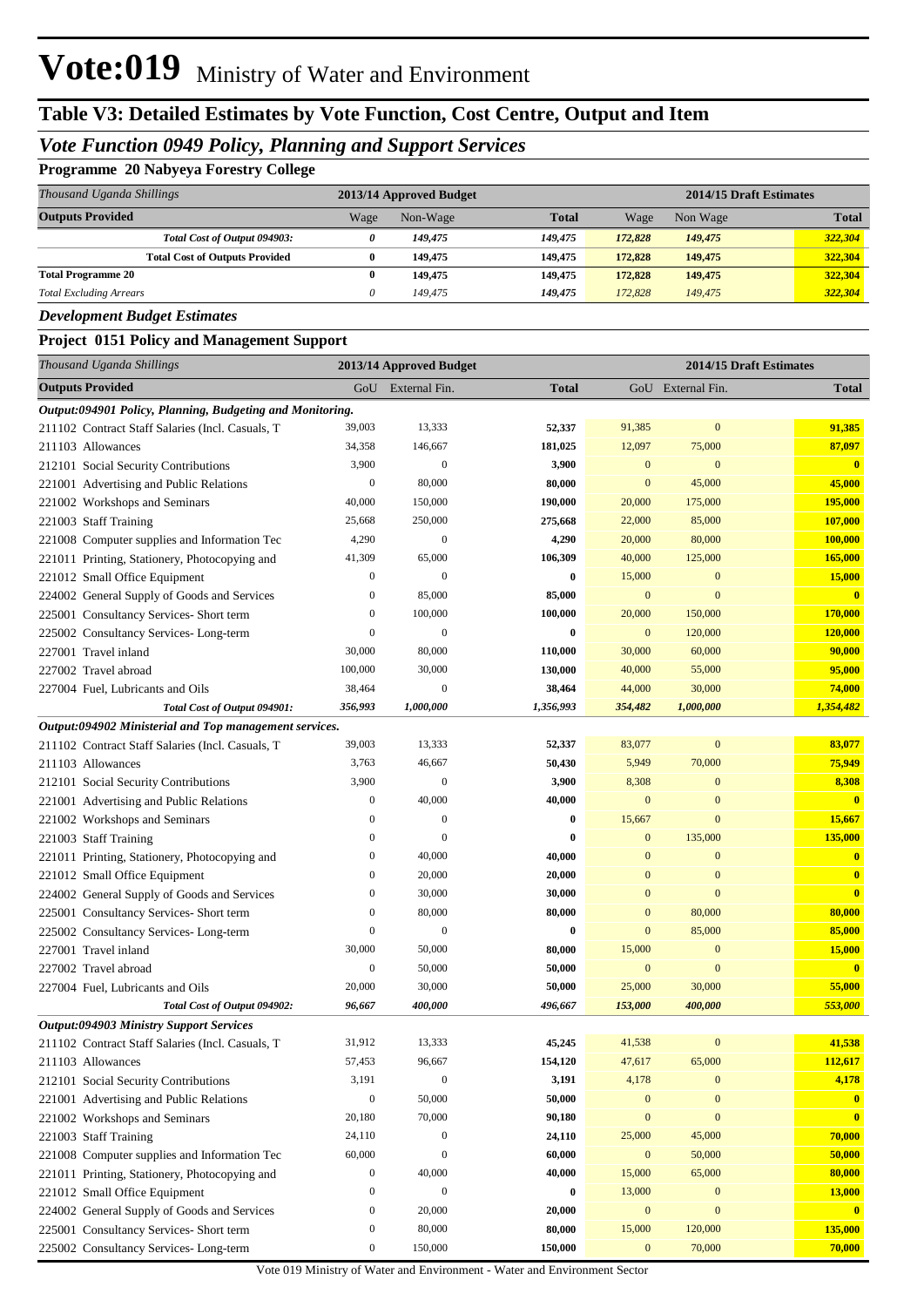# **Table V3: Detailed Estimates by Vote Function, Cost Centre, Output and Item**

### *Vote Function 0949 Policy, Planning and Support Services*

### **Project 0151 Policy and Management Support**

| Thousand Uganda Shillings                                                                                     |                       | 2013/14 Approved Budget |              |                  |                       | 2014/15 Draft Estimates |              |
|---------------------------------------------------------------------------------------------------------------|-----------------------|-------------------------|--------------|------------------|-----------------------|-------------------------|--------------|
| <b>Outputs Provided</b>                                                                                       | GoU                   | External Fin.           | <b>Total</b> |                  | GoU External Fin.     |                         | Total        |
| 227001 Travel inland                                                                                          | 11,309                | 30,000                  | 41,309       | 30,000           | 75,000                |                         | 105,000      |
| 227002 Travel abroad                                                                                          | $\boldsymbol{0}$      | $\theta$                | 0            | $\mathbf{0}$     | 45,000                |                         | 45,000       |
| 227004 Fuel, Lubricants and Oils                                                                              | $\boldsymbol{0}$      | 30,000                  | 30,000       | 5,000            | 45,000                |                         | 50,000       |
| 228002 Maintenance - Vehicles                                                                                 | $\theta$              | $\theta$                | 0            | 15,000           | $\mathbf{0}$          |                         | 15,000       |
| Total Cost of Output 094903:                                                                                  | 208,155               | 580,000                 | 788,155      | 211,333          | 580,000               |                         | 791,333      |
| <b>Total Cost of Outputs Provided</b>                                                                         | 661,815               | 1,980,000               | 2,641,815    | 718,815          | 1,980,000             |                         | 2,698,815    |
| <b>Outputs Funded</b>                                                                                         | GoU                   | External Fin.           | <b>Total</b> |                  | GoU External Fin.     |                         | <b>Total</b> |
| Output:094951 Membership to International Organisations and support to LGs and NGOs.                          |                       |                         |              |                  |                       |                         |              |
| 262101 Contributions to International Organisat                                                               | 70,000                | 20,000                  | 90,000       | 13,000           | 20,000                |                         | 33,000       |
| o/w Current grants to International Organisations                                                             | $\boldsymbol{\theta}$ | $\boldsymbol{\theta}$   | 0            | 13,000           | 20,000                | $\boldsymbol{\theta}$   | 33,000       |
| Total Cost of Output 094951:                                                                                  | 70,000                | 20,000                  | 90,000       | 13,000           | 20,000                |                         | 33,000       |
| <b>Total Cost of Outputs Funded</b>                                                                           | 70,000                | 20,000                  | 90,000       | 13,000           | 20,000                |                         | 33,000       |
| <b>Capital Purchases</b>                                                                                      | GoU                   | External Fin.           | <b>Total</b> |                  | GoU External Fin.     |                         | <b>Total</b> |
| Output:094972 Government Buildings and Administrative Infrastructure                                          |                       |                         |              |                  |                       |                         |              |
| 231001 Non Residential buildings (Depreciatio                                                                 | 6,206,667             | $\boldsymbol{0}$        | 6,206,667    | 9,291,166        | $\boldsymbol{0}$      |                         | 9,291,166    |
| 231002 Residential buildings (Depreciation)                                                                   | 3,103,333             | $\boldsymbol{0}$        | 3,103,333    | $\mathbf{0}$     | $\mathbf{0}$          |                         | $\bf{0}$     |
| Total Cost of Output 094972:                                                                                  | 9,310,000             | 0                       | 9,310,000    | 9,291,166        | $\boldsymbol{\theta}$ |                         | 9,291,166    |
| Output:094975 Purchase of Motor Vehicles and Other Transport Equipment                                        |                       |                         |              |                  |                       |                         |              |
| 231004 Transport equipment                                                                                    | 150,000               | $\boldsymbol{0}$        | 150,000      | 150,000          | $\bf{0}$              |                         | 150,000      |
| Total Cost of Output 094975:                                                                                  | 150,000               | 0                       | 150,000      | 150,000          | $\boldsymbol{\theta}$ |                         | 150,000      |
| <b>Total Cost of Capital Purchases</b>                                                                        | 9,460,000             | $\bf{0}$                | 9,460,000    | 9,441,166        | $\bf{0}$              |                         | 9,441,166    |
| <b>Total Project 0151</b>                                                                                     | 10,191,815            | 2,000,000               | 12,191,815   | 10,172,982       | 2,000,000             |                         | 12,172,982   |
| <b>Total Excluding Taxes and Arrears</b>                                                                      | 10,191,815            | 2,000,000               | 12,191,815   | 10,172,982       | 2,000,000             |                         | 12,172,982   |
| Project 1190 Support to Nabyeya Forestry College Project                                                      |                       |                         |              |                  |                       |                         |              |
| Thousand Uganda Shillings                                                                                     |                       | 2013/14 Approved Budget |              |                  |                       | 2014/15 Draft Estimates |              |
| <b>Outputs Provided</b>                                                                                       |                       | GoU External Fin.       | <b>Total</b> |                  | GoU External Fin.     |                         | <b>Total</b> |
|                                                                                                               |                       |                         |              |                  |                       |                         |              |
| Output:094901 Policy, Planning, Budgeting and Monitoring.<br>211102 Contract Staff Salaries (Incl. Casuals, T | 15,000                | $\mathbf{0}$            | 15,000       | 7,500            | $\bf{0}$              |                         | 7,500        |
| 221003 Staff Training                                                                                         | $\boldsymbol{0}$      | $\Omega$                | $\bf{0}$     | 9,500            | $\mathbf{0}$          |                         | 9,500        |
| 221007 Books, Periodicals & Newspapers                                                                        | $\overline{0}$        | $\Omega$                | 0            | 7,000            | $\mathbf{0}$          |                         | 7,000        |
| 221008 Computer supplies and Information Tec                                                                  | 16,000                | $\Omega$                | 16,000       | $\mathbf{0}$     | $\mathbf{0}$          |                         | $\mathbf{0}$ |
| 221009 Welfare and Entertainment                                                                              | 8,000                 | $\Omega$                | 8,000        | $\mathbf{0}$     | $\mathbf{0}$          |                         | $\mathbf{0}$ |
| 221011 Printing, Stationery, Photocopying and                                                                 | 1,836                 | $\Omega$                | 1,836        | 10,000           | $\mathbf{0}$          |                         | 10,000       |
| 221012 Small Office Equipment                                                                                 | 5,000                 | $\mathbf{0}$            | 5,000        | 8,980            | $\mathbf{0}$          |                         | 8,980        |
| 223005 Electricity                                                                                            | 2,000                 | $\boldsymbol{0}$        | 2,000        | $\boldsymbol{0}$ | $\boldsymbol{0}$      |                         | $\mathbf{0}$ |
| 224002 General Supply of Goods and Services                                                                   | 5,000                 | $\Omega$                | 5,000        | $\Omega$         | $\mathbf{0}$          |                         | $\mathbf{0}$ |
| 225001 Consultancy Services- Short term                                                                       | 7,000                 | 0                       | 7,000        | 10,000           | $\bf{0}$              |                         | 10,000       |
| 227001 Travel inland                                                                                          | 10,696                | 0                       | 10,696       | 10,000           | $\bf{0}$              |                         | 10,000       |
| 227004 Fuel, Lubricants and Oils                                                                              | 4,497                 | $\boldsymbol{0}$        | 4,497        | 10,000           | $\bf{0}$              |                         | 10,000       |
| 228002 Maintenance - Vehicles                                                                                 | $\boldsymbol{0}$      | $\mathbf{0}$            | $\bf{0}$     | 10,000           | $\boldsymbol{0}$      |                         | 10,000       |
| Total Cost of Output 094901:                                                                                  | 75,030                | 0                       | 75,030       | 82,980           | $\boldsymbol{\theta}$ |                         | 82,980       |
| <b>Output:094903 Ministry Support Services</b>                                                                |                       |                         |              |                  |                       |                         |              |
| 211102 Contract Staff Salaries (Incl. Casuals, T                                                              | $\boldsymbol{0}$      | $\mathbf{0}$            | $\bf{0}$     | 7,500            | $\boldsymbol{0}$      |                         | 7,500        |
| 211103 Allowances                                                                                             | 6,000                 | 0                       | 6,000        | 6,000            | $\mathbf{0}$          |                         | 6,000        |
| 212101 Social Security Contributions                                                                          | 2,000                 | 0                       | 2,000        | 1,500            | $\mathbf{0}$          |                         | 1,500        |
| 221003 Staff Training                                                                                         | 10,000                | 0                       | 10,000       | 5,000            | $\bf{0}$              |                         | 5,000        |
| 221007 Books, Periodicals & Newspapers                                                                        | 20,950                | 0                       | 20,950       | 5,000            | $\bf{0}$              |                         | 5,000        |
| 221011 Printing, Stationery, Photocopying and                                                                 | $\mathbf{0}$          | 0                       | $\bf{0}$     | 2,500            | $\mathbf{0}$          |                         | 2,500        |
| 221012 Small Office Equipment                                                                                 | 5,000                 | $\mathbf{0}$            | 5,000        | $\mathbf{0}$     | $\bf{0}$              |                         | $\mathbf{0}$ |
| 223005 Electricity                                                                                            | $\boldsymbol{0}$      | 0                       | 0            | 15,000           | $\bf{0}$              |                         | 15,000       |
| 225001 Consultancy Services- Short term                                                                       | $\overline{0}$        | $\mathbf{0}$            | 0            | 13,500           | $\boldsymbol{0}$      |                         | 13,500       |
| 228001 Maintenance - Civil                                                                                    | $\boldsymbol{0}$      | $\mathbf{0}$            | 0            | 24,000           | $\mathbf{0}$          |                         | 24,000       |
| Total Cost of Output 094903:                                                                                  |                       |                         |              |                  |                       |                         |              |
|                                                                                                               | 43,950                | 0                       | 43,950       | 80,000           | 0                     |                         | 80,000       |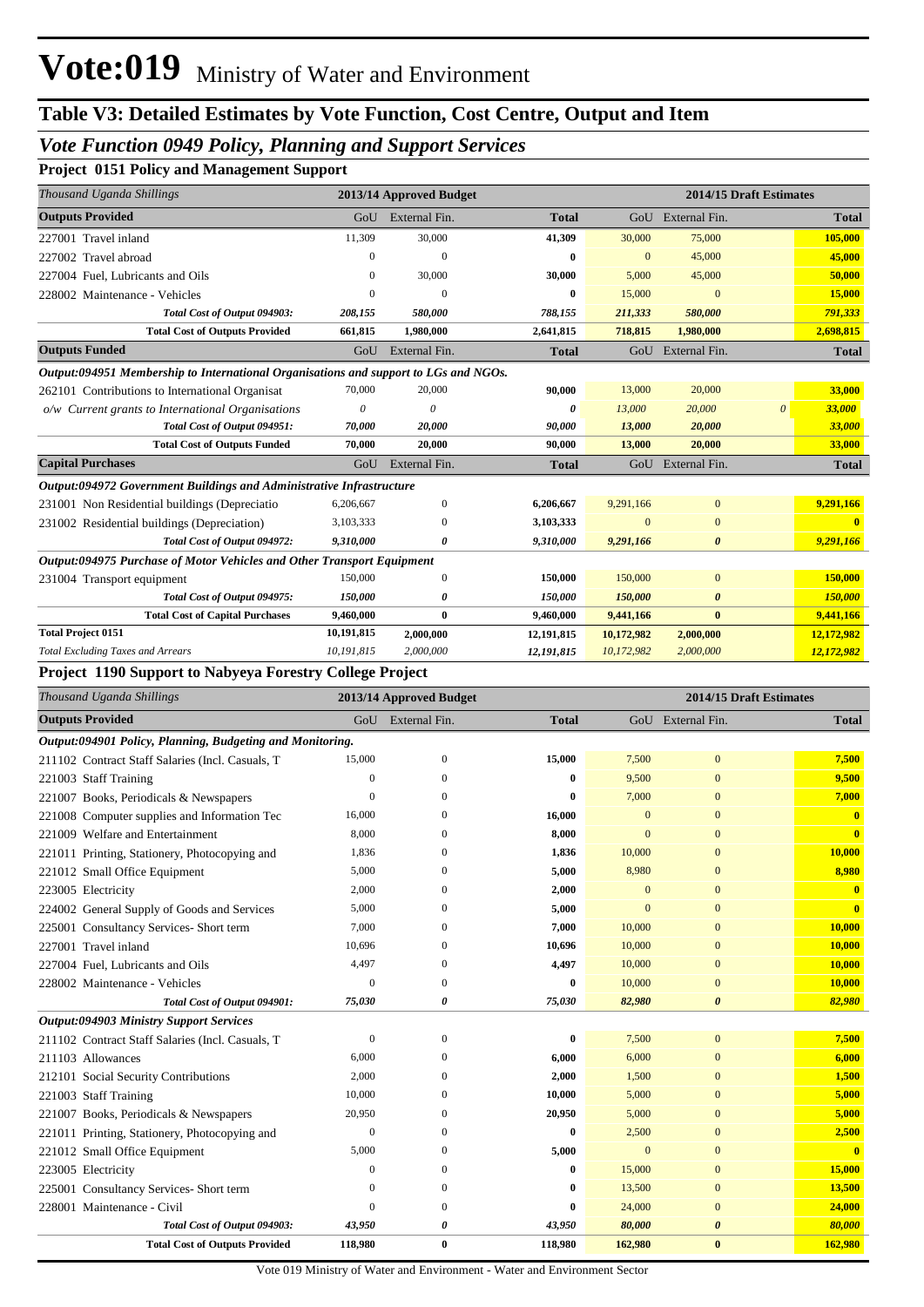## *Vote Function 0949 Policy, Planning and Support Services*

**Project 1190 Support to Nabyeya Forestry College Project** 

| Thousand Uganda Shillings                                               |         | 2013/14 Approved Budget | 2014/15 Draft Estimates |          |                       |              |
|-------------------------------------------------------------------------|---------|-------------------------|-------------------------|----------|-----------------------|--------------|
| <b>Capital Purchases</b>                                                | GoU     | External Fin.           | <b>Total</b>            | GoU      | External Fin.         | <b>Total</b> |
| Output:094972 Government Buildings and Administrative Infrastructure    |         |                         |                         |          |                       |              |
| 231001 Non Residential buildings (Depreciatio                           |         | $\Omega$                | $\bf{0}$                | 580,000  | $\mathbf{0}$          | 580,000      |
| 231002 Residential buildings (Depreciation)                             | 370,000 |                         | 370,000                 |          | $\Omega$              |              |
| Total Cost of Output 094972:                                            | 370,000 | 0                       | 370,000                 | 580,000  | 0                     | 580,000      |
| Output:094976 Purchase of Office and ICT Equipment, including Software  |         |                         |                         |          |                       |              |
| 231005 Machinery and equipment                                          | 39,000  | $\mathbf{0}$            | 39,000                  | 45,000   | $\mathbf{0}$          | 45,000       |
| Total Cost of Output 094976:                                            | 39,000  | 0                       | 39,000                  | 45,000   | $\boldsymbol{\theta}$ | 45,000       |
| Output:094977 Purchase of Specialised Machinery & Equipment             |         |                         |                         |          |                       |              |
| 231005 Machinery and equipment                                          | 30,000  | $\Omega$                | 30,000                  | 25,000   | $\overline{0}$        | 25,000       |
| Total Cost of Output 094977:                                            | 30,000  | 0                       | 30,000                  | 25,000   | 0                     | 25,000       |
| Output:094978 Purchase of Office and Residential Furniture and Fittings |         |                         |                         |          |                       |              |
| 231006 Furniture and fittings (Depreciation)                            | 35,000  | $\Omega$                | 35,000                  | 30,000   | $\overline{0}$        | 30,000       |
| 312206 Gross Tax                                                        | 100,000 | $\Omega$                | 100.000                 | $\Omega$ | $\Omega$              | $\mathbf{0}$ |
| Total Cost of Output 094978:                                            | 135,000 | 0                       | 135,000                 | 30,000   | $\boldsymbol{\theta}$ | 30,000       |
| <b>Total Cost of Capital Purchases</b>                                  | 574,000 | $\bf{0}$                | 574,000                 | 680,000  | $\bf{0}$              | 680,000      |
| <b>Total Project 1190</b>                                               | 692,980 | $\bf{0}$                | 692,980                 | 842,980  | $\mathbf{0}$          | 842,980      |
| <b>Total Excluding Taxes and Arrears</b>                                | 592,980 |                         | 592,980                 | 842,980  | 0                     | 842,980      |

### **Project 1231d Water Management and Development Project**

| Thousand Uganda Shillings                                                     |              | 2013/14 Approved Budget |              |              | 2014/15 Draft Estimates |              |
|-------------------------------------------------------------------------------|--------------|-------------------------|--------------|--------------|-------------------------|--------------|
| <b>Outputs Provided</b>                                                       |              | GoU External Fin.       | <b>Total</b> |              | GoU External Fin.       | <b>Total</b> |
| Output:094901 Policy, Planning, Budgeting and Monitoring.                     |              |                         |              |              |                         |              |
| 227001 Travel inland                                                          | $\mathbf{0}$ | $\mathbf{0}$            | 0            | 15,108       | $\overline{0}$          | 15,108       |
| 227004 Fuel, Lubricants and Oils                                              | $\mathbf{0}$ | 0                       | 0            | 25,000       | 0                       | 25,000       |
| Total Cost of Output 094901:                                                  | 0            | 0                       | 0            | 40,108       | 0                       | 40,108       |
| Output:094902 Ministerial and Top management services.                        |              |                         |              |              |                         |              |
| 211103 Allowances                                                             | $\mathbf{0}$ | $\Omega$                | 0            | 5,000        | $\Omega$                | 5,000        |
| 221003 Staff Training                                                         | $\Omega$     | 0                       | 0            | 10,000       | $\Omega$                | 10,000       |
| 225001 Consultancy Services- Short term                                       | 0            | 0                       | 0            | 19,437       | $\Omega$                | 19,437       |
| 227004 Fuel, Lubricants and Oils                                              | 0            | $\Omega$                | 0            | 20,000       | $\Omega$                | 20,000       |
| Total Cost of Output 094902:                                                  | 0            | 0                       | 0            | 54,437       | 0                       | 54,437       |
| <b>Output:094903 Ministry Support Services</b>                                |              |                         |              |              |                         |              |
| 211102 Contract Staff Salaries (Incl. Casuals, T                              | 0            | $\mathbf{0}$            | 0            | 38,732       | $\overline{0}$          | 38,732       |
| 225001 Consultancy Services- Short term                                       | 0            | 400,000                 | 400,000      | $\mathbf{0}$ | 560,070                 | 560,070      |
| 225002 Consultancy Services-Long-term                                         | $\Omega$     | 400,000                 | 400,000      | $\Omega$     | 0                       |              |
| 227001 Travel inland                                                          | 0            | $\Omega$                | 0            | 26,761       | $\Omega$                | 26,761       |
| Total Cost of Output 094903:                                                  | 0            | 800,000                 | 800,000      | 65,493       | 560,070                 | 625,563      |
| <b>Total Cost of Outputs Provided</b>                                         | $\bf{0}$     | 800,000                 | 800,000      | 160,039      | 560,070                 | 720,108      |
| <b>Capital Purchases</b>                                                      | GoU          | External Fin.           | <b>Total</b> |              | GoU External Fin.       | <b>Total</b> |
| <b>Output:094975 Purchase of Motor Vehicles and Other Transport Equipment</b> |              |                         |              |              |                         |              |
| 231004 Transport equipment                                                    | 239,930      | $\mathbf{0}$            | 239,930      | 280,000      | 239,930                 | 519,930      |
| Total Cost of Output 094975:                                                  | 239,930      | 0                       | 239,930      | 280,000      | 239,930                 | 519,930      |
| <b>Total Cost of Capital Purchases</b>                                        | 239,930      | $\bf{0}$                | 239,930      | 280,000      | 239,930                 | 519,930      |
| <b>Total Project 1231d</b>                                                    | 239,930      | 800,000                 | 1,039,930    | 440,039      | 800,000                 | 1,240,039    |
| <b>Total Excluding Taxes and Arrears</b>                                      | 239,930      | 800,000                 | 1.039.930    | 440.039      | 800,000                 | 1.240.039    |

| Thousand Uganda Shillings                | 2013/14 Approved Budget |                   |            |                   |          | 2014/15 Draft Estimates |              |
|------------------------------------------|-------------------------|-------------------|------------|-------------------|----------|-------------------------|--------------|
|                                          |                         | GoU External Fin. |            | GoU External Fin. |          |                         | <b>Total</b> |
| <b>Total Vote Function 49</b>            | 14.502.986              | 2,800,000         | 17.302.986 | 15,883,587        | 2,800.00 | 18,683,587              |              |
| <b>Total Excluding Taxes and Arrears</b> | 14.402.986              | 2,800,000         | 17.202.986 | 15.883.587        | 2,800,00 | 18,683,587              |              |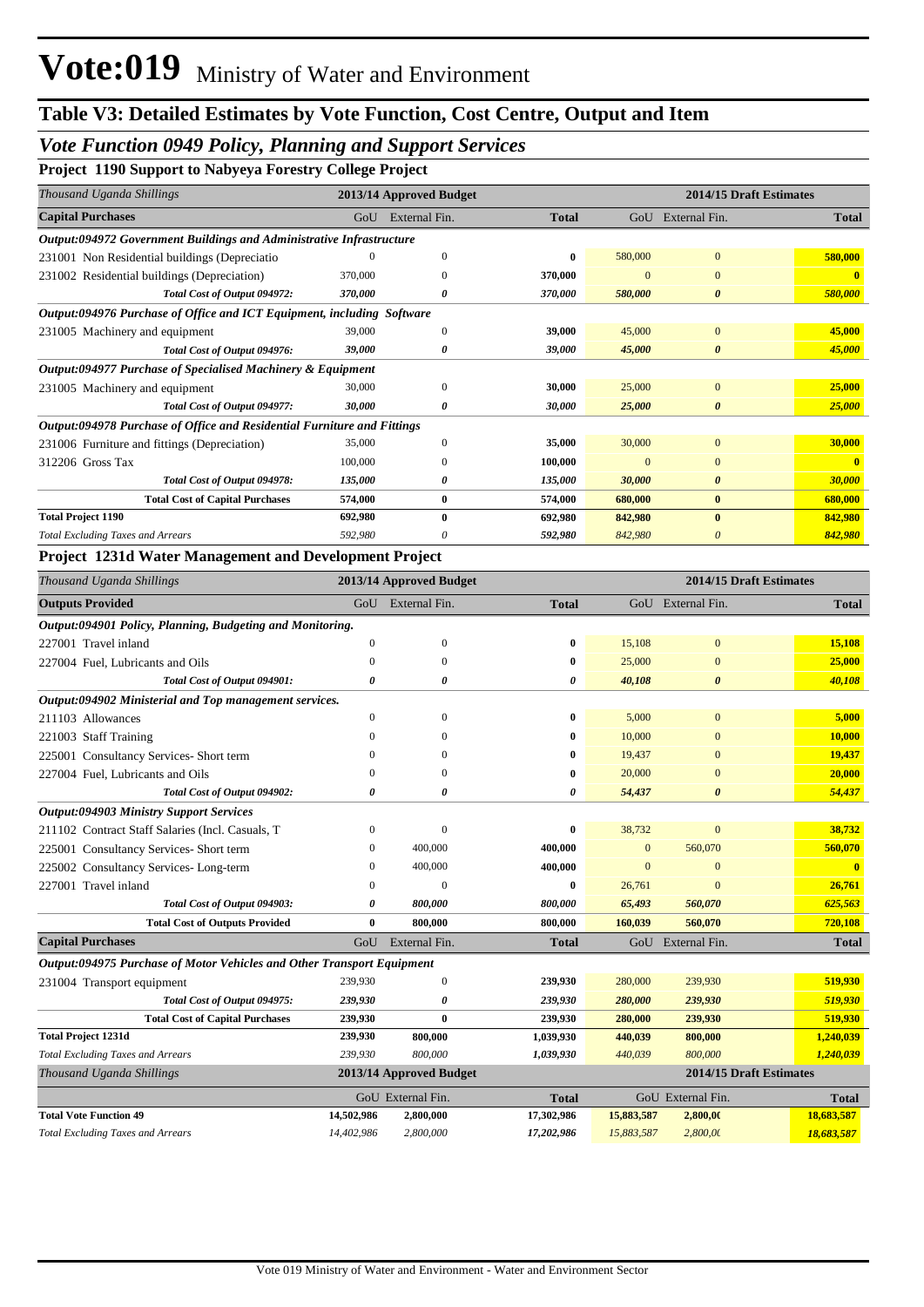| <b>Grand Total Vote 019</b>              | 162,477,642 | 151,689,539 | 314, 167, 181 | 184,945,752 | 155,796,73    | 340,742,483 |
|------------------------------------------|-------------|-------------|---------------|-------------|---------------|-------------|
| <b>Total Excluding Taxes and Arrears</b> | 150,577,642 | 151.689.539 | 302.267.181   | 181,414,095 | $155,796.7$ : | 337,210,826 |